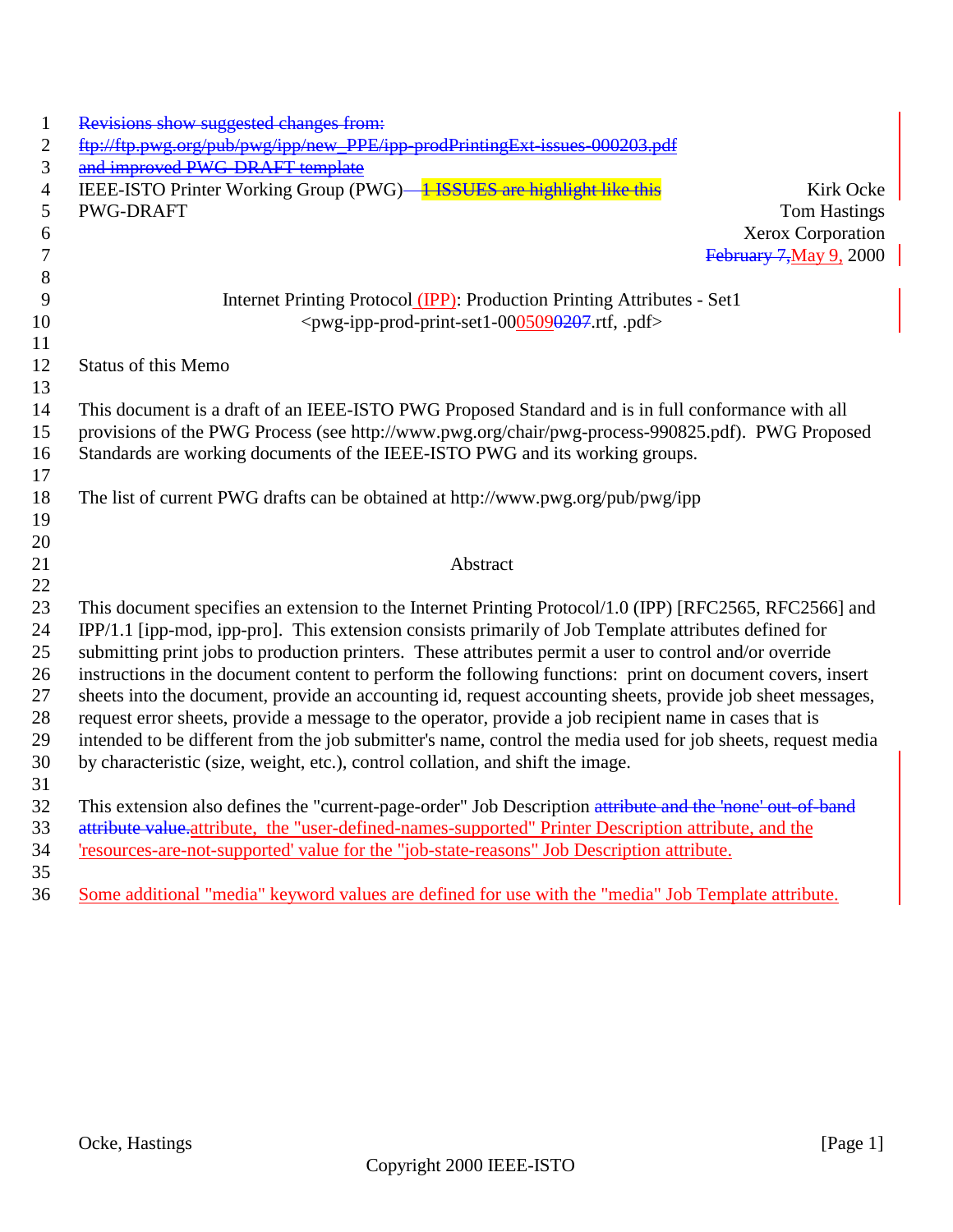The full set of IPP documents includes: Design Goals for an Internet Printing Protocol [RFC2567] Rationale for the Structure and Model and Protocol for the Internet Printing Protocol [RFC2568] Internet Printing Protocol/1.1: Model and Semantics (this document) Internet Printing Protocol/1.1: Encoding and Transport [IPP-PRO] Internet Printing Protocol/1.1: Implementer's Guide [IPP-IIG] Mapping between LPD and IPP Protocols [RFC2569] The "Design Goals for an Internet Printing Protocol" document takes a broad look at distributed printing functionality, and it enumerates real-life scenarios that help to clarify the features that need to be included in a printing protocol for the Internet. It identifies requirements for three types of users: end users, operators, and administrators. It calls out a subset of end user requirements that are satisfied in IPP/1.0. A few OPTIONAL operator operations have been added to IPP/1.1. The "Rationale for the Structure and Model and Protocol for the Internet Printing Protocol" document describes IPP from a high level view, defines a roadmap for the various documents that form the suite of IPP specification documents, and gives background and rationale for the IETF working group's major decisions. The "Internet Printing Protocol/1.1: Encoding and Transport" document is a formal mapping of the abstract operations and attributes defined in the model document onto HTTP/1.1 [RFC2616]. It defines the encoding rules for a new Internet MIME media type called "application/ipp". This document also defines the rules for transporting over HTTP a message body whose Content-Type is "application/ipp". This document defines a new scheme named 'ipp' for identifying IPP printers and jobs. The "Internet Printing Protocol/1.1: Implementer's Guide" document gives insight and advice to implementers of IPP clients and IPP objects. It is intended to help them understand IPP/1.1 and some of the considerations that may assist them in the design of their client and/or IPP object implementations. For example, a typical order of processing requests is given, including error checking. Motivation for some of

- the specification decisions is also included.
- The "Mapping between LPD and IPP Protocols" document gives some advice to implementers of gateways between IPP and LPD (Line Printer Daemon) implementations.
-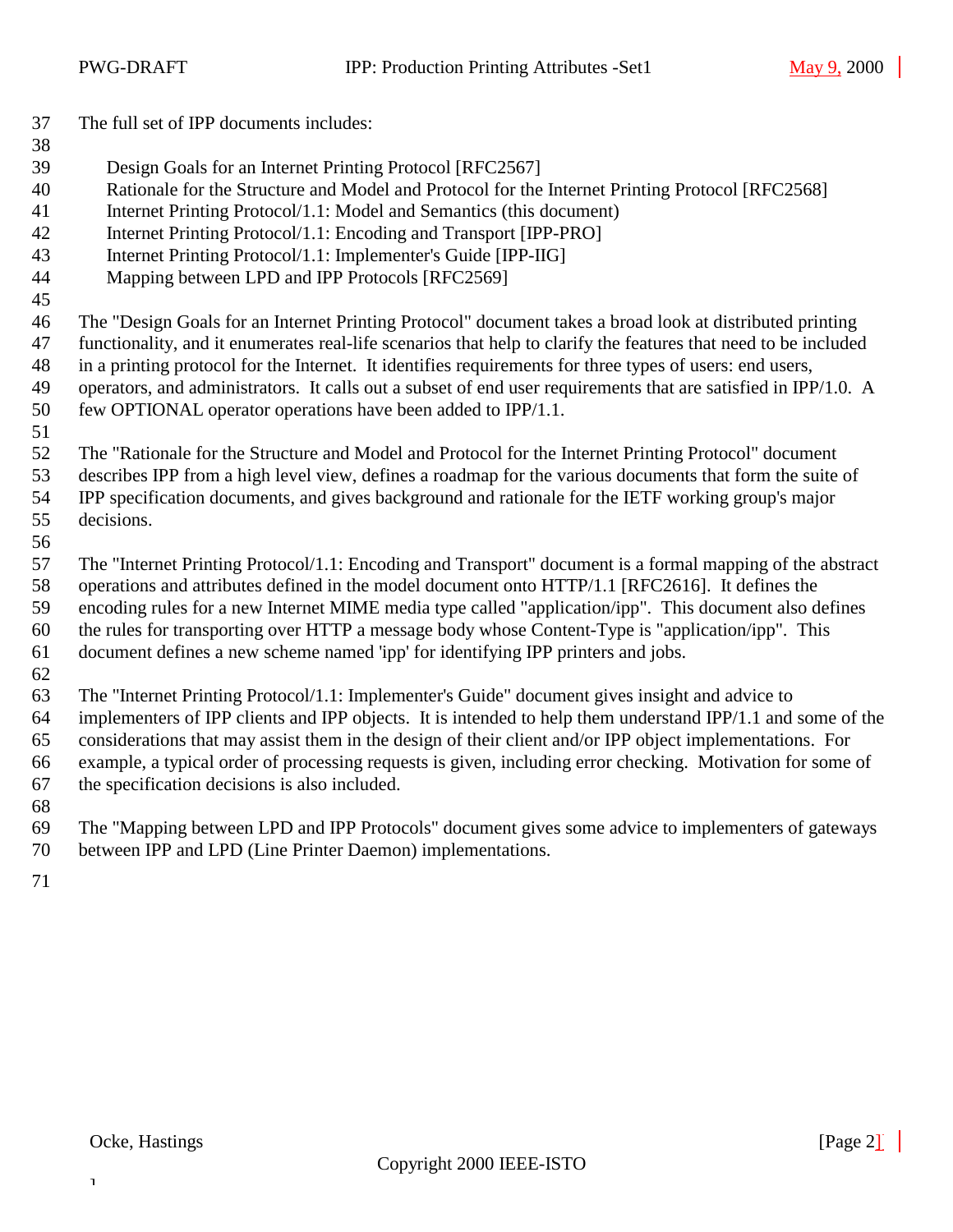# Table of Contents

| 73  |       |                                                                                             |    |
|-----|-------|---------------------------------------------------------------------------------------------|----|
| 74  | 1     |                                                                                             |    |
| 75  |       |                                                                                             |    |
| 76  | 2.1   | Conformance Terminology                                                                     | 7  |
| 77  | 2.2   | Other terminology                                                                           | 8  |
| 78  | 2.3   | Coordinate System                                                                           | 8  |
| 79  | 2.4   | Enumeration and Ordering of print-stream pages                                              | 9  |
| 80  | 2.5   | <b>Collection Attributes</b>                                                                | 10 |
|     |       |                                                                                             |    |
| 81  | 2.6   | Definition of 'none' values                                                                 | 10 |
| 82  | 3     |                                                                                             |    |
| 83  |       |                                                                                             |    |
| 84  | 3.1.1 | media (type3 keyword   name(MAX)) or media-col (collection)                                 | 14 |
| 85  |       | 3.1.2 cover-type (type2 keyword)                                                            | 15 |
| 86  | 3.1.3 | cover-front-default (collection) and cover-back-default (collection)                        | 18 |
| 87  | 3.1.4 | cover-front-supported (1setOf type2 keyword), cover-back-supported (1setOf type2 keyword)18 |    |
| 88  |       | 3.2 insert-sheet (1setOf collection)                                                        | 18 |
| 89  | 3.2.1 | insert-after-page-number (integer(0:MAX))                                                   | 19 |
| 90  | 3.2.2 | insert-count (integer(0:MAX))                                                               | 20 |
| 91  | 3.2.3 | media (type3 keyword   name(MAX)) or media-col (collection)                                 | 20 |
| 92  | 3.2.4 | insert-sheet-default (collection)                                                           | 21 |
| 93  | 3.2.5 | insert-sheet-supported (1setOf type2 keyword)                                               | 21 |
| 94  |       | 3.3 job-account-id (name (MAX))                                                             | 21 |
| 95  | 3.3.1 | job-account-id-supported (integer $(1:255)$ )                                               | 22 |
| 96  |       | 3.4 job-accounting-sheets (collection)                                                      | 22 |
| 97  | 3.4.1 | job-accounting-sheets-type (type3 keyword   name(MAX))                                      | 23 |
| 98  | 3.4.2 | media (type3 keyword   name(MAX)) or media-col (collection)                                 | 23 |
| 99  | 3.4.3 | job-accounting-sheets-default (collection)                                                  | 23 |
| 100 | 3.4.4 | job-accounting-sheets-supported (1setOf type2 keyword)                                      | 24 |
| 101 |       | 3.5 job-error-sheet (collection)                                                            | 24 |
| 102 | 3.5.1 | job-error-sheet-type (type3 keyword   name(MAX))                                            | 24 |
| 103 | 3.5.2 | job-error-sheet-when (type2 keyword)                                                        | 25 |
| 104 | 3.5.3 | media (type3 keyword   name(MAX)) or media-col (collection)                                 | 26 |
| 105 | 3.5.4 | job-error-sheet-default (collection)                                                        | 27 |
| 106 | 3.5.5 | job-error-sheet-supported (1setOf type2 keyword)                                            | 27 |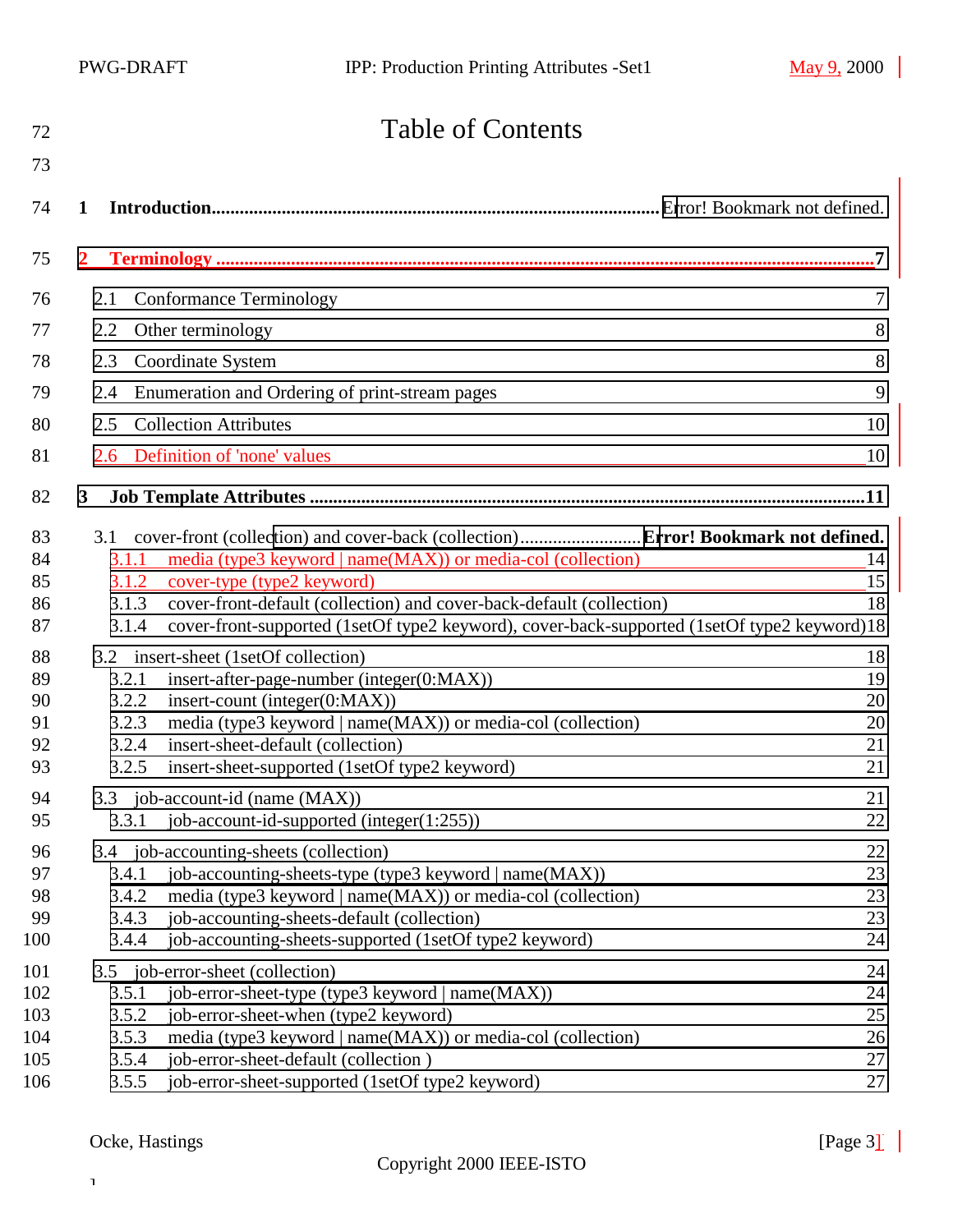| 107<br>108                                                                                                                 | 3.6 job-message-to-operator (text(MAX))<br>job-message-to-operator-supported (integer(0:1023))<br>3.6.1                                                                                                                                                                                                                                                                                                                                                                                                                                                                                                                                                                                                                                                                                                                                                                                                                                                                                                          | 27<br>28                                                                                     |
|----------------------------------------------------------------------------------------------------------------------------|------------------------------------------------------------------------------------------------------------------------------------------------------------------------------------------------------------------------------------------------------------------------------------------------------------------------------------------------------------------------------------------------------------------------------------------------------------------------------------------------------------------------------------------------------------------------------------------------------------------------------------------------------------------------------------------------------------------------------------------------------------------------------------------------------------------------------------------------------------------------------------------------------------------------------------------------------------------------------------------------------------------|----------------------------------------------------------------------------------------------|
| 109<br>110                                                                                                                 | 3.7 job-recipient-name (name(MAX))<br>job-recipient-name-supported (integer $(0:255)$ )<br>3.7.1                                                                                                                                                                                                                                                                                                                                                                                                                                                                                                                                                                                                                                                                                                                                                                                                                                                                                                                 | 28<br>28                                                                                     |
| 111<br>112<br>113<br>114<br>115                                                                                            | 3.8 job-sheets-col (collection) - augments IPP/1.1 "job-sheets"<br>job-sheets (type3 keyword   name(MAX))<br>3.8.1<br>3.8.2<br>media (type3 keyword   name(MAX)) or media-col (collection)<br>job-sheets-col-default (collection)<br>3.8.3<br>3.8.4<br>job-sheets-col-supported (1setOf type2 keyword)                                                                                                                                                                                                                                                                                                                                                                                                                                                                                                                                                                                                                                                                                                           | 29<br>30<br>31<br>31<br>32                                                                   |
| 116<br>117                                                                                                                 | 3.9 job-sheet-message (text(MAX))<br>job-sheet-message-supported (integer $(0:1023)$ )<br>3.9.1                                                                                                                                                                                                                                                                                                                                                                                                                                                                                                                                                                                                                                                                                                                                                                                                                                                                                                                  | 32<br>32                                                                                     |
| 118<br>119<br>120<br>121<br>122<br>123<br>124<br>125<br>126<br>127<br>128<br>129<br>130<br>131<br>132<br>133<br>134<br>135 | 3.10 media-col (collection) - augments IPP/1.1 "media"<br>3.10.1 media-description (type3 keyword   name(MAX))<br>3.10.2 media-color (type3 keyword   name(MAX))<br>3.10.3 media-opacity (type3 keyword)<br>3.10.4 media-pre-printed (type3 keyword   name(MAX))<br>3.10.5 media-tabs (type3 keyword)<br>3.10.6 media-hole-count (integer(0:MAX))<br>3.10.7 media-order-count (integer(1:MAX))<br>3.10.8 media-label-type (type3 keyword   name(MAX))<br>3.10.9 media-size (collection)<br>3.10.10 media-weight-metric (integer(0:MAX))<br>3.10.11 media-weight-english (integer(0:MAX))<br>3.10.12 media-front-coating (type3 keyword   name(MAX)) and media-back-coating (type3 keyword<br>name(MAX))<br>3.10.13 media-recycled (type3 keyword   name(MAX))<br>3.10.14 media-default (type3 keyword   name(MAX)) or media-col-default (collection)<br>3.10.15 media-ready (1setOf (type3 keyword   name(MAX))) and media-col-ready (1setOf collection)42<br>3.10.16 media-col-supported (1setOf type2 keyword) | 32<br>34<br>35<br>36<br>36<br>37<br>37<br>37<br>38<br>38<br>40<br>40<br>41<br>41<br>42<br>42 |
| 136<br>137                                                                                                                 | 3.11 page-delivery (type2 keyword)<br>3.11.1 Interaction with the "page-order-received" attribute                                                                                                                                                                                                                                                                                                                                                                                                                                                                                                                                                                                                                                                                                                                                                                                                                                                                                                                | 43<br>43                                                                                     |
| 138                                                                                                                        | 3.12 page-order-received (type2 keyword)                                                                                                                                                                                                                                                                                                                                                                                                                                                                                                                                                                                                                                                                                                                                                                                                                                                                                                                                                                         | 44                                                                                           |
| 139<br>140<br>141<br>142<br>143                                                                                            | 3.13 separator-sheets (collection)<br>3.13.1 separator-sheet-type (type3 keyword   name(MAX))<br>3.13.2 media (type3 keyword   name(MAX)) or media-col (collection)<br>3.13.3 separator-sheets-default (collection)<br>3.13.4 separator-sheets-supported (1setOf type2 keyword)                                                                                                                                                                                                                                                                                                                                                                                                                                                                                                                                                                                                                                                                                                                                  | 45<br>46<br>48<br>49<br>49                                                                   |
| 144<br>145<br>146<br>147                                                                                                   | 3.14 Impression Image Shifting Attributes<br>3.14.1 x-image-auto-center (boolean)<br>3.14.2 x-image-shift (integer(MIN:MAX))<br>3.14.3 x-side1-image-shift (integer(MIN:MAX))                                                                                                                                                                                                                                                                                                                                                                                                                                                                                                                                                                                                                                                                                                                                                                                                                                    | 49<br>49<br>50<br>50                                                                         |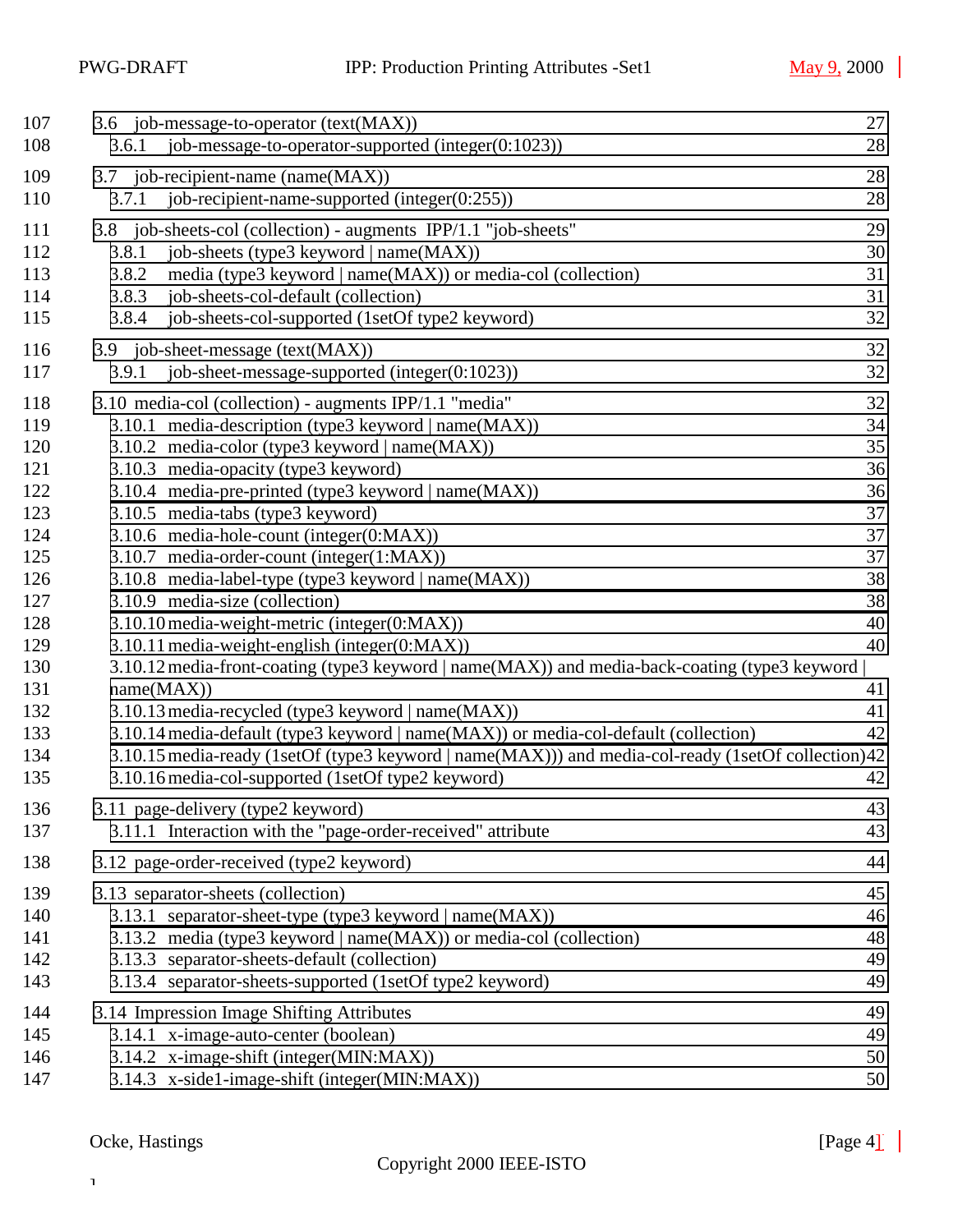| 51  |
|-----|
| 51  |
| 51  |
| 52  |
| 52  |
| 53  |
|     |
| 54  |
|     |
| 55  |
| .56 |
| 56  |
| 57  |
| 57  |
|     |
|     |
| 58  |
| 59  |
|     |
|     |
| .60 |
|     |
|     |
|     |
| 61  |
| 62  |
| 63  |
|     |

# Ocke, Hastings [Page 5] [Page 5] [Page 5] [Page 5] [Page 5] [Page 5] [Page 5] [Page 5] [Page 5] [Page 5] [Page 5] [Page 5] [Page 5] [Page 5] [Page 5] [Page 5] [Page 5] [Page 5] [Page 5] [Page 5] [Page 5] [Page 5] [Page 5]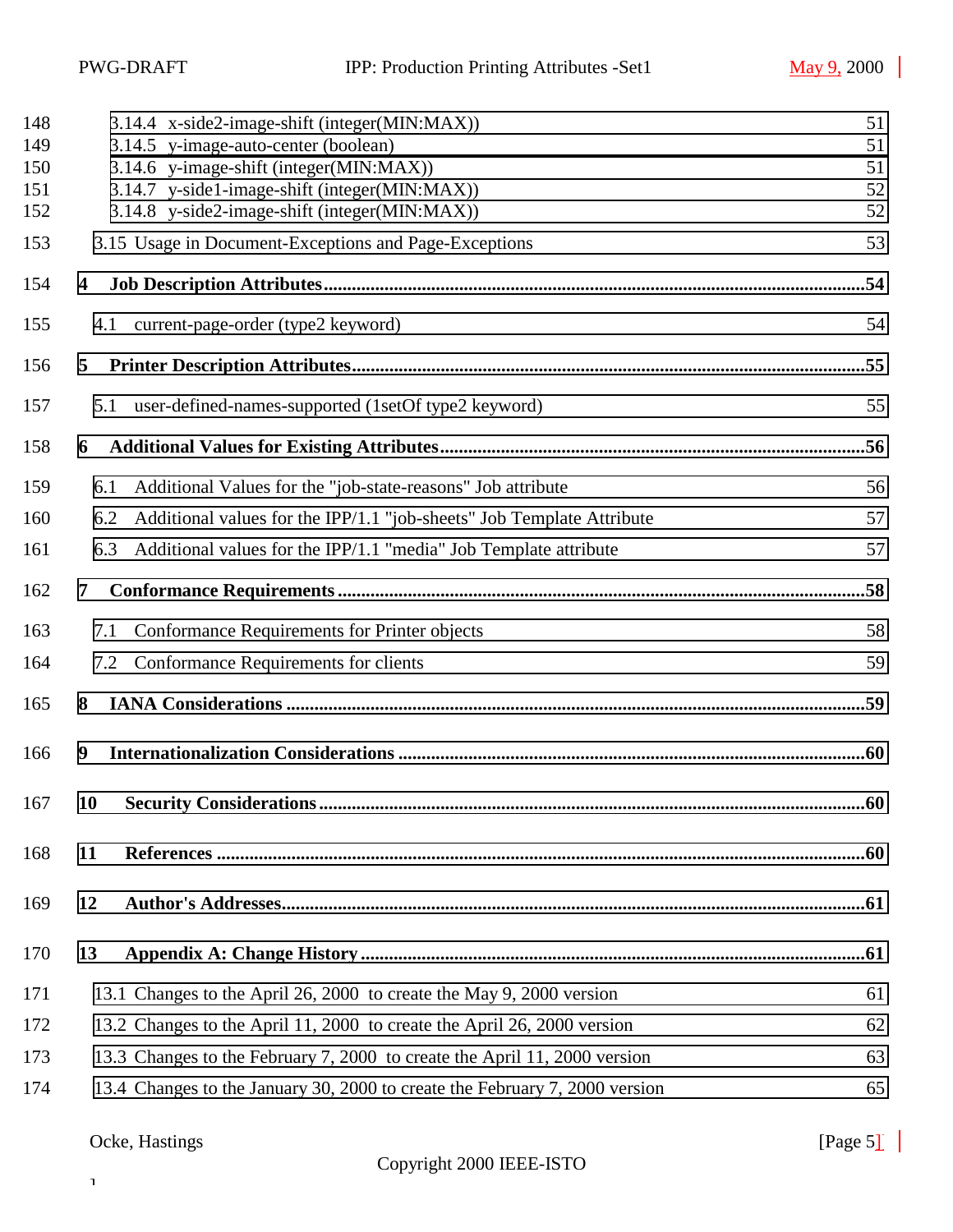| 175 |                                                                                | 13.5 Changes to the January 28, 2000 to create the January 30, 2000 version             | 65 |  |
|-----|--------------------------------------------------------------------------------|-----------------------------------------------------------------------------------------|----|--|
| 176 | 13.6 Changes to create the January 28, 2000 version<br>65                      |                                                                                         |    |  |
| 177 | 14                                                                             |                                                                                         |    |  |
| 178 |                                                                                | 14.1 Possible future keyword additions for "media" and "media-col" attributes           | 66 |  |
| 179 | 14.2 Possible future additions to the "media-col" Job Template attribute<br>66 |                                                                                         |    |  |
| 180 | 15                                                                             | Appendix C: Description of the IEEE Industry Standards and Technology (ISTO)            |    |  |
| 181 | <b>16</b>                                                                      |                                                                                         |    |  |
| 182 | 17                                                                             | Appendix E: IEEE Industry Standards and Technology Organization Copyright Statement .68 |    |  |
| 183 |                                                                                |                                                                                         |    |  |
| 184 |                                                                                | <b>Table of Tables</b>                                                                  |    |  |

| 186 |  |
|-----|--|
| 187 |  |
| 188 |  |
| 189 |  |
| 190 |  |
| 191 |  |
| 192 |  |
| 193 |  |
| 194 |  |
| 195 |  |
| 196 |  |
| 197 |  |
|     |  |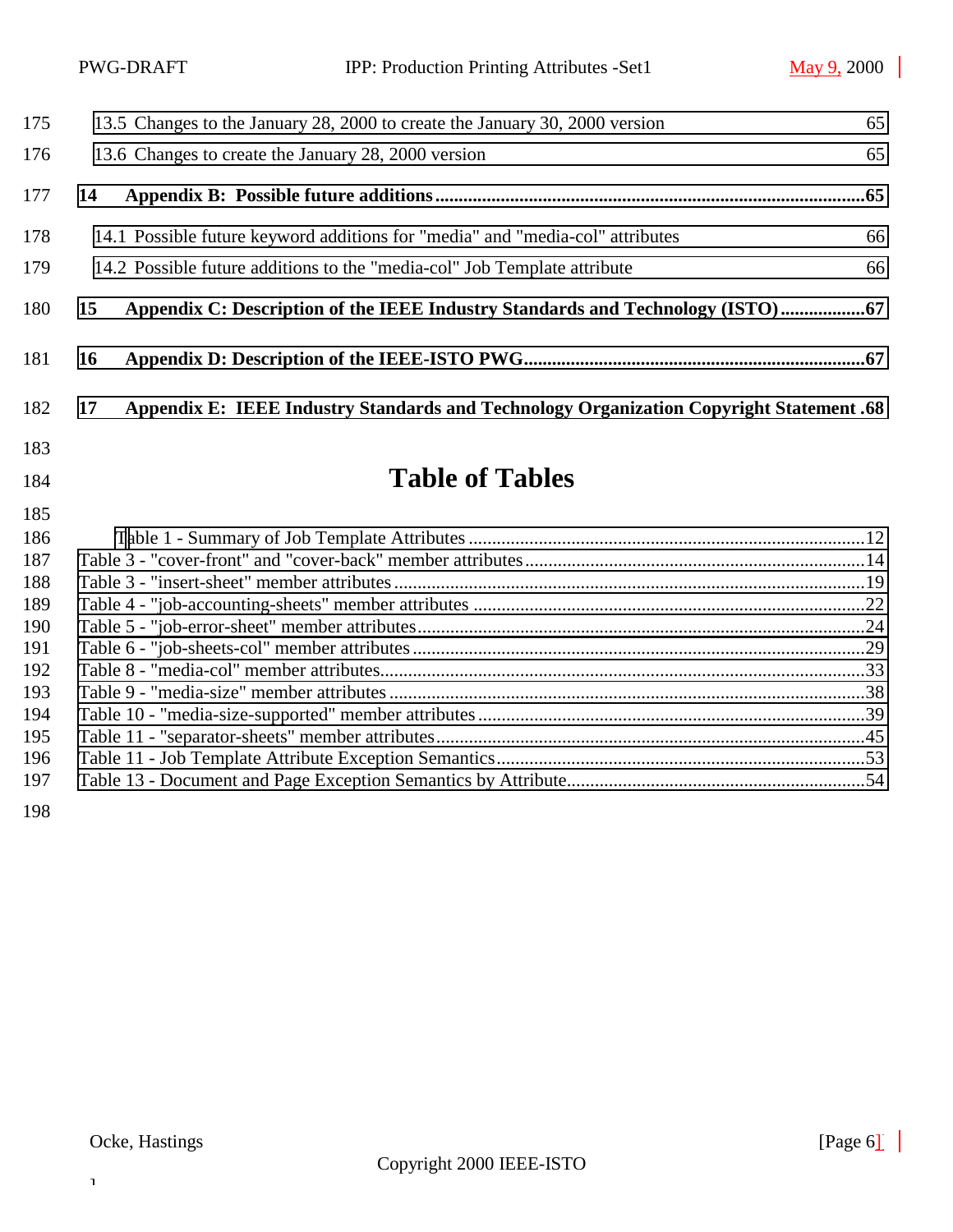# <span id="page-6-0"></span>**1 Introduction**

 This document specifies an extension to the Internet Printing Protocol/1.0 (IPP) [RFC2565, RFC2566] and IPP/1.1 [ipp-mod, ipp-pro]. This extension consists primarily of Job Template attributes defined for submitting print jobs to production printers. These attributes permit a user to control and/or override instructions in the document content to perform the following functions: print on document covers, insert sheets into the document, provide an accounting id, request accounting sheets, provide job sheet messages, request error sheets, provide a message to the operator, provide a job recipient name in cases that is intended to be different from the job submitter's name, control the media used for job sheets, request media by characteristic (size, weight, etc.), control collation, and shift the image.

211 This extension also defines the "current-page-order" Job Description attribute and the 'none' out-of-band

- 212 attribute value. attribute, the "user-defined-names-supported" Printer Description attribute, and the 'resources-are-not-supported' value for the "job-state-reasons" Job Description attribute.
- 

Some additional "media" keyword values are defined for use with the "media" Job Template attribute.

 Many of these functions MAY be specified in a document format (PDL). In such cases, the user MAY request that the application include these instructions as part of the document data when the document is generated, rather than in the IPP protocol at print time. However, some applications are unable to support some of the functions. Also some of these functions are not supported in some PDLs. Finally, in a production environment, the document may be generated separately from being printed, in which case the end user or the production printer operator supplies the instructions at print time, long after the document had been created.

#### 

# **2 Terminology**

This section defines the following additional terms that are used throughout this document.

### 

### **2.1 Conformance Terminology**

### Capitalized terms, such as **MUST, MUST NOT, REQUIRED, SHOULD, SHOULD NOT, MAY,**

 **NEED NOT,** and **OPTIONAL**, have special meaning relating to conformance to this specification. These terms are defined in [ipp-mod section 13.1 on conformance terminology, most of which is taken from RFC 2119 [RFC2119]. Since support of this entire IPP extension specification is OPTIONAL for conformance

to IPP/1.0 or IPP/1.1 ([ipp-mod], [ipp-pro]), the terms MUST, MUST NOT, REQUIRED, SHOULD,

- SHOULD NOT, MAY, NEED NOT, and OPTIONAL apply *if and only if the extension specification in*
- *this document is implemented.* Thus a feature labeled as REQUIRED in this document is not REQUIRED

if implementing the basic IPP/1.1 protocol defined by [ipp-mod] and [ipp-pro].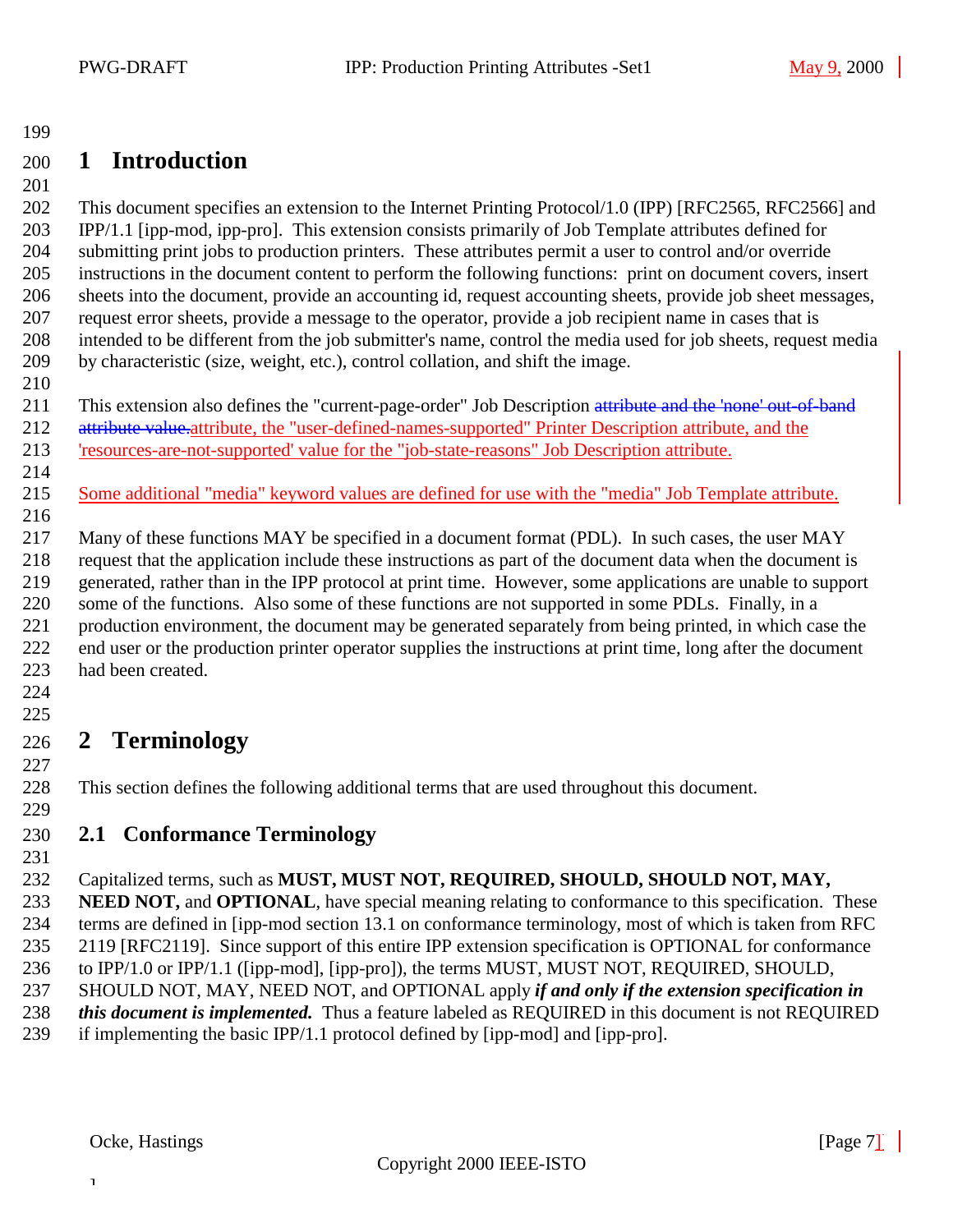### <span id="page-7-0"></span>240 **2.2 Other terminology**

241

| document data         | The data that represent an "original document" supplied with a Job            |
|-----------------------|-------------------------------------------------------------------------------|
|                       | Creation request. Typically Document Data is in the form of a PDL.            |
| set                   | The sheets of either (1) one copy of an output document copy with             |
|                       | collated sheets or $(2)$ all the copies of a single sheet for uncollated      |
|                       | sheets. See description in section 3.14.                                      |
| set                   | The sheets of either (1) one copy of an output document copy with             |
|                       | collated sheets or (2) all the copies of a single sheet for uncollated        |
|                       | sheets. See description in section 3.13.1.                                    |
| original document     | The document composed by a user that is eventually submitted in the           |
|                       | for of Document Data as part of a create request.                             |
| original document     | The orders of the pages, typically reading order, as defined in the           |
| order                 | Original Document.                                                            |
| print-stream pages    | The sequence of pages according to the definition of pages in the             |
|                       | language used to express the document data.                                   |
| print-stream pages    | The sequence of pages according to the definition of pages in the             |
|                       | language used to express the document data defined relative to the            |
|                       | <b>Input Document.</b>                                                        |
| <b>Input-Document</b> | The sequence of input pages that the client sends as document data to         |
|                       | the IPP Printer (see [ipp-except]).                                           |
| Output-Document       | The sequence of output pages that the Printer renders onto output             |
|                       | media (see [ipp-except]).                                                     |
| rendered output       | Media sheets that are delivered as part of the output of a print request,     |
|                       | typically containing impressions.                                             |
| collection            | An attribute syntax consisting of a set of attributes. Such a collection      |
|                       | attribute has a value that is a set of attributes, similar to a Java Map or a |
|                       | PostScript dictionary. See [ipp-coll].                                        |

242

243

245

### 244 **2.3 Coordinate System**

246 Some of the attribute extensions proposed in this document refer to specific edges of a sheet of printed 247 media. For example, specifying Specifying that a staple be placed in the upper left corner of a printed 248 document is an example. To resolve ambiguity the following coordinate system is used throughout this 249 document:

250

 The specified edge is always with respect to the document as if the document were a portrait document. If the document is actually a landscape or a reverse-landscape document, the client (which may include a user) supplies the appropriate transformed value. For example, to position a staple in the upper left hand corner of a landscape document when held for reading, the client supplies the 'staple-bottom-left' value (since landscape is defined as a +90 degree rotation from portrait, i.e., anti-clockwise). On the other hand, to position a staple in the upper left hand corner of a reverse-landscape document when held for reading, the client supplies the 'staple-top-right' value (since reverse-landscape is defined as a –90 degree rotation from

Ocke, Hastings [Page 8]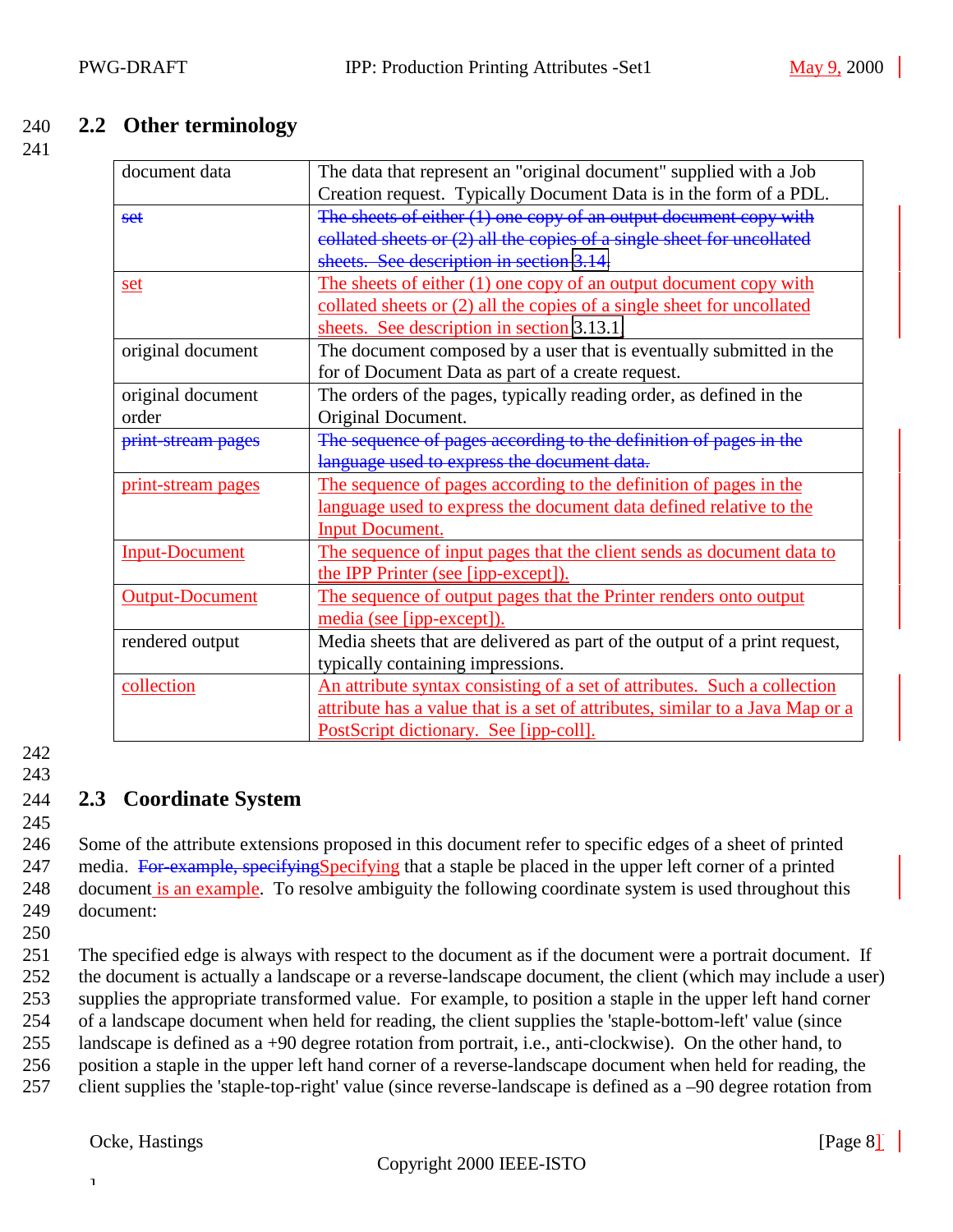<span id="page-8-0"></span>258 portrait, i.e., clockwise). 259

260 The x-axis is defined to be along the bottom edge, with positive values extending in the direction of the 261 right edge.

263 The y-axis is defined to be along the left edge, with positive values extending toward the top edge.

- 265 The origin  $(0,0)$  is the bottom-left corner.
- 266 267

262

264

268 **2.4 Enumeration and Ordering of print-stream pages** 269

270 "A 'print-stream page'A *print-stream page* is a page according to the definition of pages in the language 271 used to express the document data" (see section of 13.2.4 of the IPP Model and Semantics Document). The 272 *document data* included in an IPP request is typically a PDL representation of a document composed by a 273 user. For the remainder of this description we will use the term <del>"document data"</del>document data to mean the 274 typical PDL representation sent with an IPP request (e.g., a PostScript File), and "original document" the 275 term *original document* to mean the document composed by the user (e.g., a Word97 document). 276 document). The print-stream page numbering is with respect to the Input-Document, not the Output-277 Document (see [ipp-except]). Furthermore, the page numbers are ordinal numbers starting at 1 and are 278 independent of the page numbers that may be printed on the pages. 279

280 The order of the "print-stream" pages in the "document data" print-stream pages in the document data is 281 either the same as the order of the "original document," original document, known as 1-N (read "one to N"),

282 or the reverse of that order, known as N-1. There are no assumptions on the order of the "original"

283 document, "original document, other than it is ordered. 284

285 The enumeration of "print-stream" print-stream pages begins with 1 and increments by 1 for each additional 286 "print-stream" print-stream page. The enumeration is based on the order of the "original document," not the 287 "<del>document data"</del>original document, not the document data supplied with the IPP request. In other words, if 288 the "document data" document data is supplied in N-1 order (reverse of the "original original document 289 document" order), then "print-stream" print-stream page number "<sup>1"</sup>"<sup>1</sup>" in the enumeration is actually the 290 " $\frac{m}{n}$ " "print-stream"N th print-stream page defined in the "<del>document data" (seed</del>ocument data (see the 291 "page-order-received" attribute in section [3.12\)](#page-43-0). Similarly, "print-stream page" number "2" print-stream 292 page number '2' is defined by the "N<sup>th</sup> 1" "print-stream page" defined in the "document data." Suppose the 293 "<del>document data"</del>(N-1) th print-stream page defined in the document data. Suppose the document data is 294 supplied in the 1-N order (same as the "original document" original document order), then "print-295 stream" print-stream page number " $1$ "'<sup>1</sup>" in the enumeration is the  $1<sup>st</sup>$ " "print-stream" page defined in the 296 "document data." Similarly, "print-stream page" number "2" is defined by the "2<sup>nd</sup>" "print-stream page" 297 defined in the "document data." The enumeration of "print-stream pages" 1 st print-stream page defined in 298 the document data. Similarly, print-stream page number '2' is defined by the 2 nd print-stream page defined 299 in the document data. The enumeration of print-stream pages is only relevant when applying attributes or 300 operations that act on a page, or range of page basis (e.g., the "insert-sheet" attribute in section [3.2\)](#page-17-0). 301

302 The enumeration of print-stream pages is affected by the "multiple-document-handling" attribute. When

Ocke, Hastings [Page 9] [Page 9]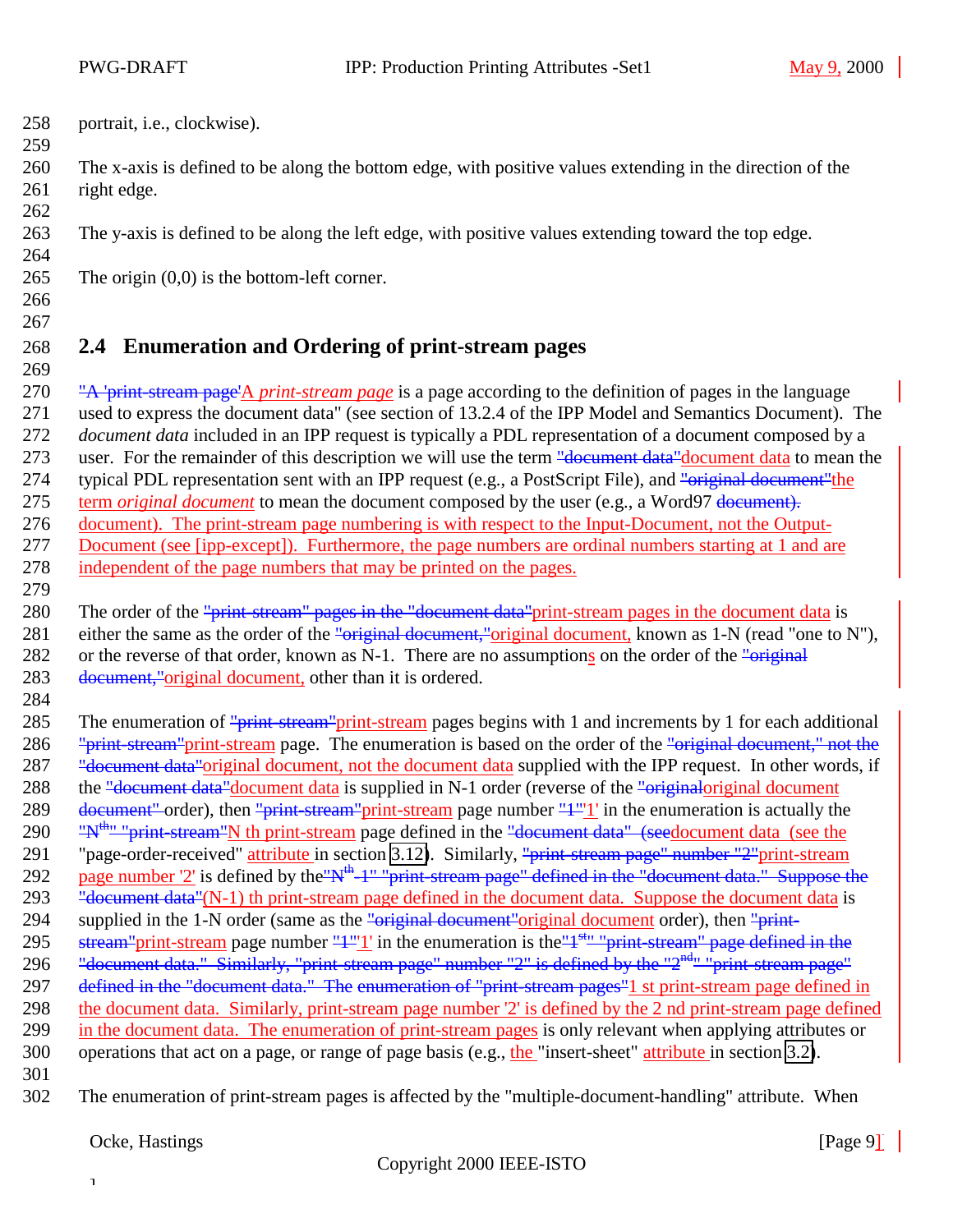303 the "multiple-document-handling" attribute is 'single-document' or 'single-document-new-sheet,' the

- enumeration is based on the concatenation of all the print-stream pages in the job. In the case of 'separate-
- 305 documents-collated-copies' collated-copies' and 'separate-documents-uncollated-copies,' the enumeration of
- 306 print-stream pages applies to each document. For example, for a job with 8 document, eight documents, 307 referring to "print-stream page" number "1"print-stream page number '1' actually refers to "print-stream
- 308 page" number "1"print-stream page number '1' in each of the *Seight* documents included with the job.
- 

 The enumeration of print-stream pages is NOT affected by the "page-ranges" Job Template attribute, if supplied. The "page-ranges" attribute merely affects which Input-Document pages are actually printed. For example, if an insert sheet is to be inserted after print-stream page number is 5 of a 10-page document, the insert page will be inserted after page 5 with respect to the Input-Document as long as page 5 is included in the "page-ranges" attribute. If the "page-ranges" attribute does not include Input-Document page 5, then the insert sheet will not be inserted. Thus a user can supply the "page-ranges" attribute without having to

change any other attributes in order to print a part of a document.

#### **2.5 Collection Attributes**

 An attribute of type 'collection' has a value that is a set of attributes, called "member"*member* attributes. The definition for each member attribute is specified as a sub-section of the collection attribute definition. Each member attribute MAY in turn be single-valued or multi-valued. The Printer validates and processes 324 each member attribute of a Job Template collection attribute in the same way that it validates and processes 325 Job Template attributes. The collection merely serves as a "container" container for the member attributes. 326 In other words, the 'collection' attribute type serves the same purpose as the 'struct''map' data typedoes in the 327 EJava programming language and the language.dictionary mechanism in PostScript. See [ipp-coll] for a complete definition and encoding of the 'collection' attribute syntax with examples.

There are three general forms of "xxx" Job Template attribute definitions that include the 'collection'

331 attribute syntax either  $(1)$  as the attribute syntax or  $(2)$  as one of the attribute syntaxes and the

332 eorresponding "xxx-supported" Printer attribute. As with other attribute syntaxes, the Printer uses the "xxx-

- supported" attribute to validate Job Creation requests that contain collections and that clients can use to
- discover the supported possible values of collections:
- 336 1. The "xxx-supported" attribute definition is of the form: (1setOf (... | collection) -- In this case, the Printer can be configured to contains multiple collection values. Each collection value contains one of the possible combinations of supported values for the "xxx" collection member attributes.
- 2. The "xxx-supported" attribute definition is only a 'boolean' -- In this case, the Printer is indicating 341 whether or not the "xxx" attribute is supported.
- 

- 343 3. The "xxx-supported" attribute definition is of the form: (1setOf (... | any-collection), where 'any-
- 344 collection' is an out-of-band value -- In this case, the Printer will accept any combination of "xxx" member
- attribute values for which its "yyy" collection member attributes have values contained in corresponding
- "yyy-supported" Printer attributes.
-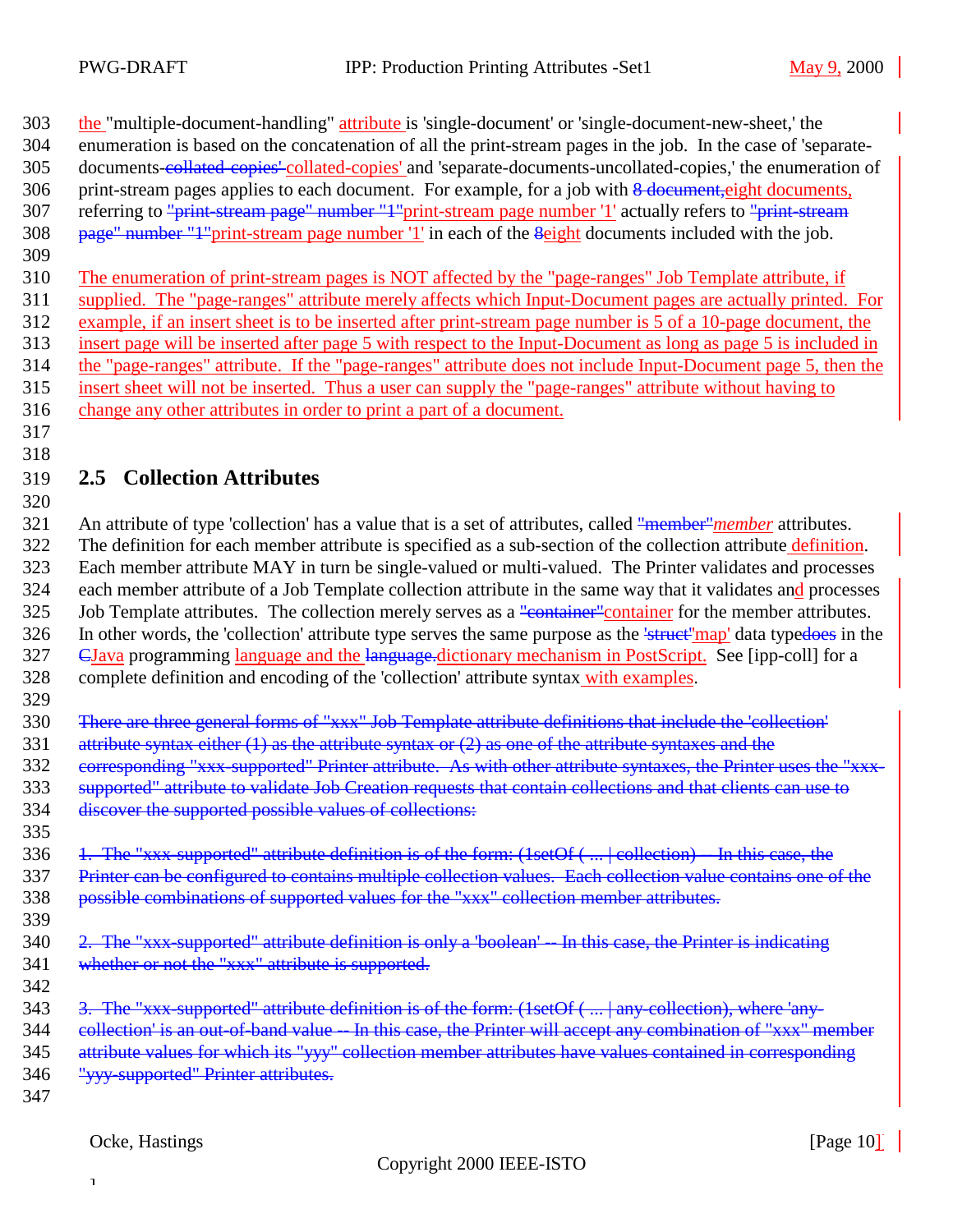### <span id="page-10-0"></span>**2.6 Definition of 'none' values**

 For most Job Template attributes, the client needs a way to indicate that the Printer MUST NOT perform the feature associated with the attribute, including not performing the default action indicated by the Printer's "xxx-default" attribute. If the client omits the "xxx" Job Template attribute, a corresponding value is used from the PDL data, if present. Otherwise, the Printer's "xxx-default" attribute value is used. For each attribute definition, the representation of none is specified or is explicitly disallowed. For string attribute syntax types, such as 'text', 'name', 'uri', 'uriScheme', 'charset', 'naturalLanguage', 'mimeMediaType', and 'octetString', the client supplies a zero-length value to indicate an explicit none. For 'enum', 'keyword', or 'keyword | name' a specific 'none' enum or keyword value is defined. For 'integer' or 'rangeOfInteger' values, a particular distinguished value, such as 0 or -1' is defined to mean none. The client can supply the defined none value in order to override a Printer's "xxx-default" value. The Printer MUST return the 'no- value' out-of-band value for Printer Description attributes that have 'dateTime' or 'integer' time values that do not yet have a value (see [ipp-mod] sections 4.3.14 and 4.4.30). Similarly, for the corresponding Printer's "xxx-default", the Printer MUST use the same none value to indicate that there is no default value that will be applied. Thus the defined values for the "xxx-default" attribute are the same as those that a client can supply, including the none case. Consequently, no special mention is made of the none case in each "xxx-default" attribute definition. However, a Printer implementation MUST support the defined none value for each Job Template attribute in job submission, as a value of the "xxx-default" Printer attribute, and as one of the values of the "xxx-supported" Printer attribute, if the Printer supports the "xxx" Job Template attribute. Also the administrator SHOULD be able to remove the 'none' value from the list of supported values if the site policy is to disallow the none case. See [ipp-set-ops] for means to set the values of the "xxx-supported" and "xxx-default" Printer attributes using the Set-Printer-Attributes operation. There are a few Job Template attributes for which there is no none value defined, because of the inherent nature of the semantics associated with the attribute the Printer always supplies some value. Examples of such attributes (see [ipp-mod]) are: "media" (type3 keyword | name) and "sides" (keyword). There is no 'none' keyword value defined for use with the media and a zero-length string will not match any supported values. Similarly, there is no 'none keyword value defines for the "sides" attribute. All jobs that print use some media instance and either print on one side or on both sides. Thus this kind of attribute does not have a defined none value. Because some attributes do not have none values defined, while most do, the definition document MUST specify the distinguished none value in each attribute definition or explicitly

- state that there is no distinguished none value.
- 

# **3 Job Template Attributes**

 This section defines Job Template Attribute extensions for production printing. [Table 1](#page-11-0) summarizes the 388 Job and Printer Job Template attributes. The "job sheets" and "media" attributes are from IPP/1.1 [ipp-389 mod] with the addition of the 'collection' attribute syntax (indicated by \* flag).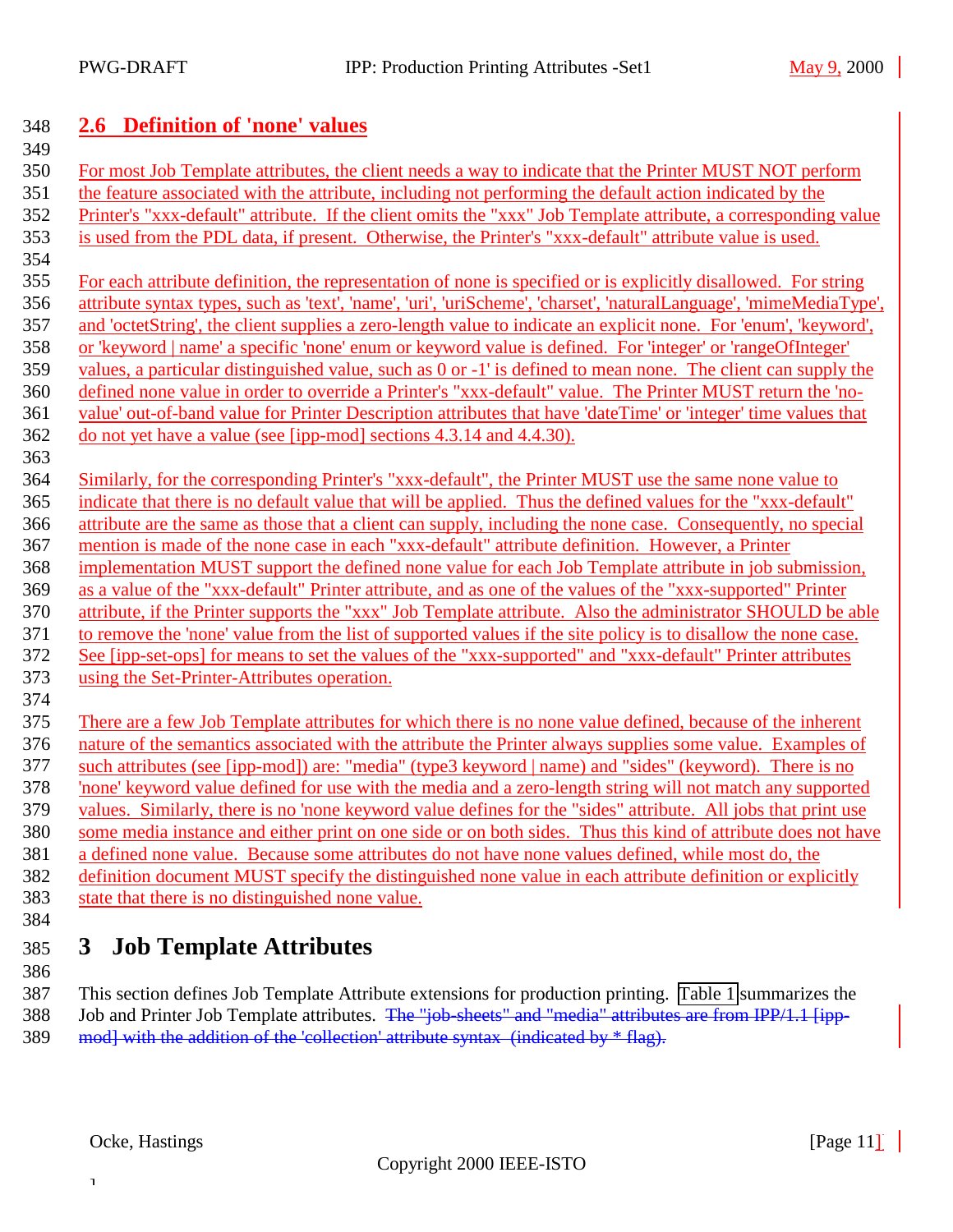# <span id="page-11-0"></span>390 **Table 1 - Summary of Job Template Attributes**

| <b>Job Attribute</b>           | Printer: Default Value Attribute    | Printer: Supported Values Attribute            |
|--------------------------------|-------------------------------------|------------------------------------------------|
| cover-back (collection)        | cover-back-default (collection)     | cover back supported (boolean)                 |
| <u>cover-back (collection)</u> | cover-back-default (collection)     | cover-back-supported (1setOf type2<br>keyword) |
| cover-front (collection)       | cover-front-default (collection)    | cover-front-supported (boolean)                |
| cover-front (collection)       | cover-front-default (collection)    | <u>cover-front-supported (1setOf type2</u>     |
|                                |                                     | keyword)                                       |
| insert-sheet (collection)      | H <sub>0</sub>                      | insert-sheet-supported (boolean)               |
| insert-sheet (collection)      | insert-sheet-default (collection)   | insert-sheet-supported (1setOf type2           |
|                                |                                     | keyword)                                       |
| job-account-                   | job-account-id-default              | job-account-id-supported (boolean)             |
| id(name(MAX))                  | $(\text{name}(MAX))$                |                                                |
| job-account-                   | job-account-id-default              | job-account-id-supported                       |
| id(name(MAX))                  | (name(MAX))                         | (integer(0:255))                               |
| job accounting sheets          | job accounting sheets default       | job accounting sheets supported                |
| (type3 keyword                 | (type3 keyword   name(MAX)          | (1setOf (type3 keyword   name(MAX)             |
| name(MAX)                      | eollection)                         | any-collection))                               |
| eollection)                    |                                     |                                                |
| job-error-sheets (type3        | job-error-sheets-default (type3     | job-error-sheets-supported (1setOf             |
| keyword   name(MAX)            | keyword   name(MAX)   collection    | (type3 keyword   name(MAX)   any-              |
| +collection)                   |                                     | eollection))                                   |
| job-accounting-sheets          | job-accounting-sheets-default       | job-accounting-sheets-supported                |
| (collection)                   | (collection)                        | (1setOf type2 keyword)                         |
| job-error-sheet                | job-error-sheet-default (collection | job-error-sheet-supported (1setOf type2        |
| (collection)                   |                                     | keyword)                                       |
| job-message-to-                | job-message-to-operator-default     | job-message-to-operator-supported              |
| operator (text(MAX))           | $(\text{text}(\text{MAX}))$         | (boolean)                                      |
| job-message-to-                | job-message-to-operator-default     | job-message-to-operator-supported              |
| operator (text(MAX))           | (text(MAX))                         | interger(0:1023)                               |
| job recipient name             | job recipient name default          | job recipient name supported (boolean)         |
| (name(MAX))                    | (name(MAX))                         |                                                |
| job-sheets (type3              | job sheets default (type3 keyword   | job sheets supported (1setOf (type3            |
| keyword   name(MAX)            | name(MAX)   collection)             | keyword   name(MAX)   collection))             |
| eollection) *                  |                                     |                                                |
| job-recipient-name             | job-recipient-name-default          | job-recipient-name-supported                   |
| (name(MAX))                    | (name(MAX))                         | (integer(0:255))                               |
| job-sheets-col                 | job-sheets-col-default (collection) | job-sheets-col-supported (1setOf type2         |
| (collection)                   |                                     | keyword)                                       |
| job-sheet-message              | job sheet message default           | job sheet message supported (boolean)          |
| $(\text{text}(\text{MAX}))$    | $(\text{text}(\text{MAX}))$         |                                                |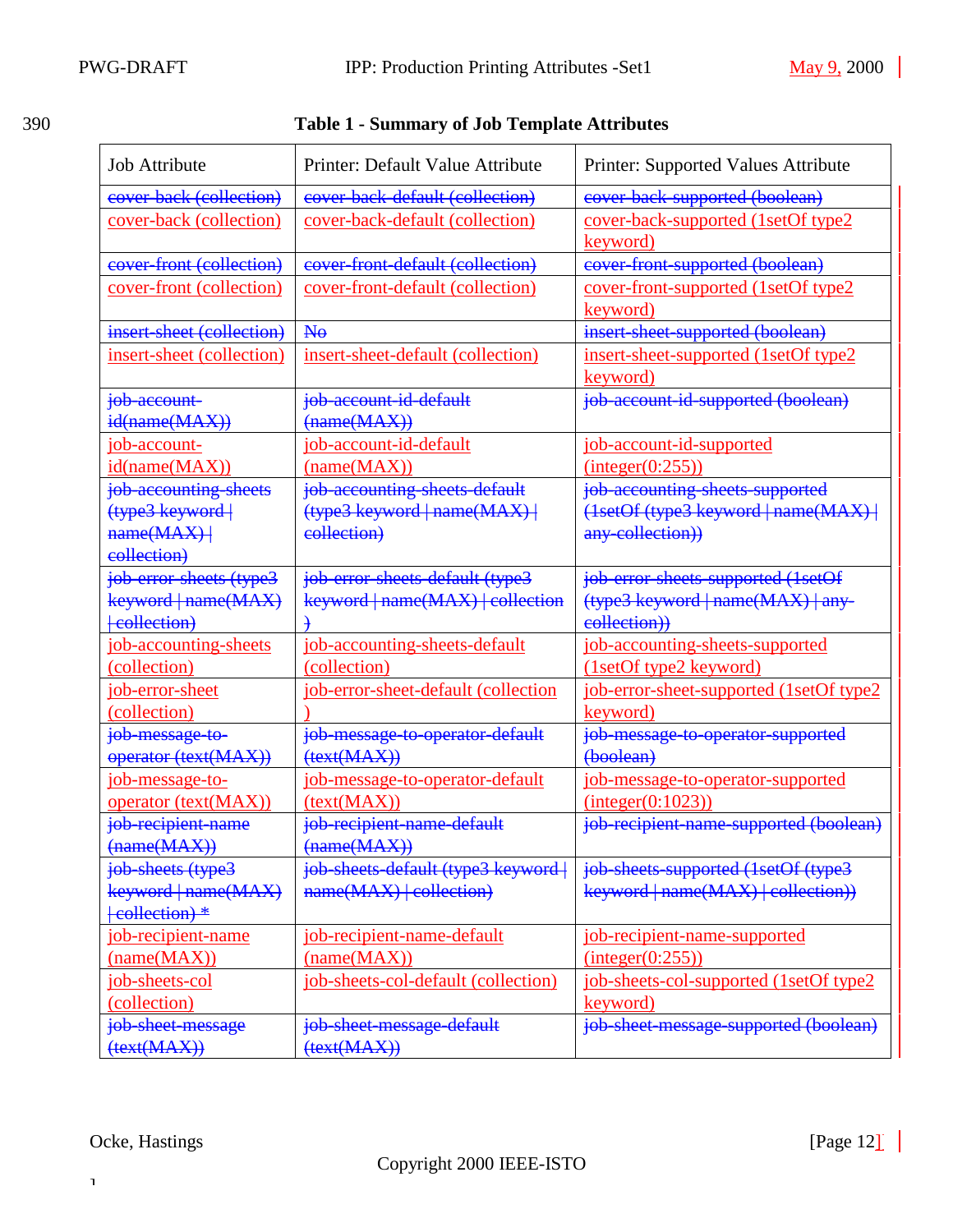| media (type3 keyword    | media default (type3 keyword       | media supported (1setOf (type3                           |  |  |
|-------------------------|------------------------------------|----------------------------------------------------------|--|--|
| name(MAX)               | $name(MAX)$ collection)            | keyword   name(MAX)   any-                               |  |  |
| eollection) *           |                                    | eollection))                                             |  |  |
| job-sheet-message       | job-sheet-message-default          | job-sheet-message-supported                              |  |  |
| (text(MAX))             | (text(MAX))                        | (integer(0:1023))                                        |  |  |
| media-col (collection)  | media-col-default (collection)     | media-col-supported (1setOf type2                        |  |  |
|                         |                                    | keyword)                                                 |  |  |
|                         |                                    | media-col-ready (1setOf collection)                      |  |  |
| page-delivery (type2    | page-delivery-default (type2       | page-delivery-supported (1setOf type2                    |  |  |
| keyword)                | keyword)                           | keyword)                                                 |  |  |
| page-order-received     | page-order-received-default (type2 | page-order-received-supported (1setOf                    |  |  |
|                         |                                    |                                                          |  |  |
| (type2 keyword)         | keyword)                           | type2 keyword)                                           |  |  |
| separator-sheets (type3 | separator-sheets-default (type3    | separator-sheets-supported (1setOf                       |  |  |
| keyword   name(MAX)     | keyword   name(MAX)                | (type3 keyword   name(MAX)   any-                        |  |  |
| eollection              | collection)                        | eollection))                                             |  |  |
| sheet-collate (boolean) | sheet collate default (boolean)    | sheet-collate-supported (1setOf                          |  |  |
|                         |                                    | boolean)                                                 |  |  |
| separator-sheets        | separator-sheets-default           | separator-sheets-supported (1setOf                       |  |  |
| (collection)            | (collection)                       | type2 keyword)                                           |  |  |
| x-image-auto-center     | x-image-auto-center-default        | x-image-auto-center-supported                            |  |  |
| (boolean)               | (boolean)                          | (boolean)                                                |  |  |
| x-image-shift (integer  | x-image-shift-default (integer     | x-image-shift-supported                                  |  |  |
| (MIN:MAX)               | (MIN:MAX)                          | (rangeOfInteger (MIN:MAX))                               |  |  |
| x-side1-image-shift     | x-side1-image-shift-default        | x-side1-image-shift-supported                            |  |  |
| (integer (MIN:MAX))     | (integer (MIN:MAX))                | (rangeOfInteger                                          |  |  |
|                         |                                    | $\left(\frac{\text{MIN}, \text{MAX}}{\text{MAX}}\right)$ |  |  |
| x-side1-image-shift     | x-side1-image-shift-default        | x-side1-image-shift-supported                            |  |  |
| (integer (MIN:MAX))     | (integer (MIN:MAX))                | (rangeOfInteger (MIN:MAX))                               |  |  |
| x-side2-image-shift     | x-side2-image-shift-default        | x-side2-image-shift-supported                            |  |  |
| (integer (MIN:MAX))     | (integer (MIN:MAX))                | (rangeOfInteger                                          |  |  |
|                         |                                    | $\left(\frac{\text{MIN}, \text{MAX}}{\text{MAX}}\right)$ |  |  |
| x-side2-image-shift     | x-side2-image-shift-default        | x-side2-image-shift-supported                            |  |  |
| (integer (MIN:MAX))     | (integer (MIN:MAX))                | (rangeOfInteger (MIN:MAX))                               |  |  |
| y-image-auto-center     | y-image-auto-center-default        | y-image-auto-center-supported                            |  |  |
| (boolean)               | (boolean)                          | (boolean)                                                |  |  |
| y-image-shift (integer  | y-image-shift-default (integer     | y-image-shift-supported                                  |  |  |
| (MIN:MAX))              | (MIN:MAX)                          | (rangeOfInteger (MIN:MAX))                               |  |  |
| y-side1-image-shift     |                                    |                                                          |  |  |
|                         | y-side1-image-shift-default        | y-side1-image-shift-supported                            |  |  |
| (integer (MIN:MAX))     | (integer (MIN:MAX))                | (rangeOfInteger                                          |  |  |
|                         |                                    | (MIN, MAX))                                              |  |  |
| y-side1-image-shift     | y-side1-image-shift-default        | y-side1-image-shift-supported                            |  |  |
| (integer (MIN:MAX))     | (integer (MIN:MAX))                | (rangeOfInteger (MIN:MAX))                               |  |  |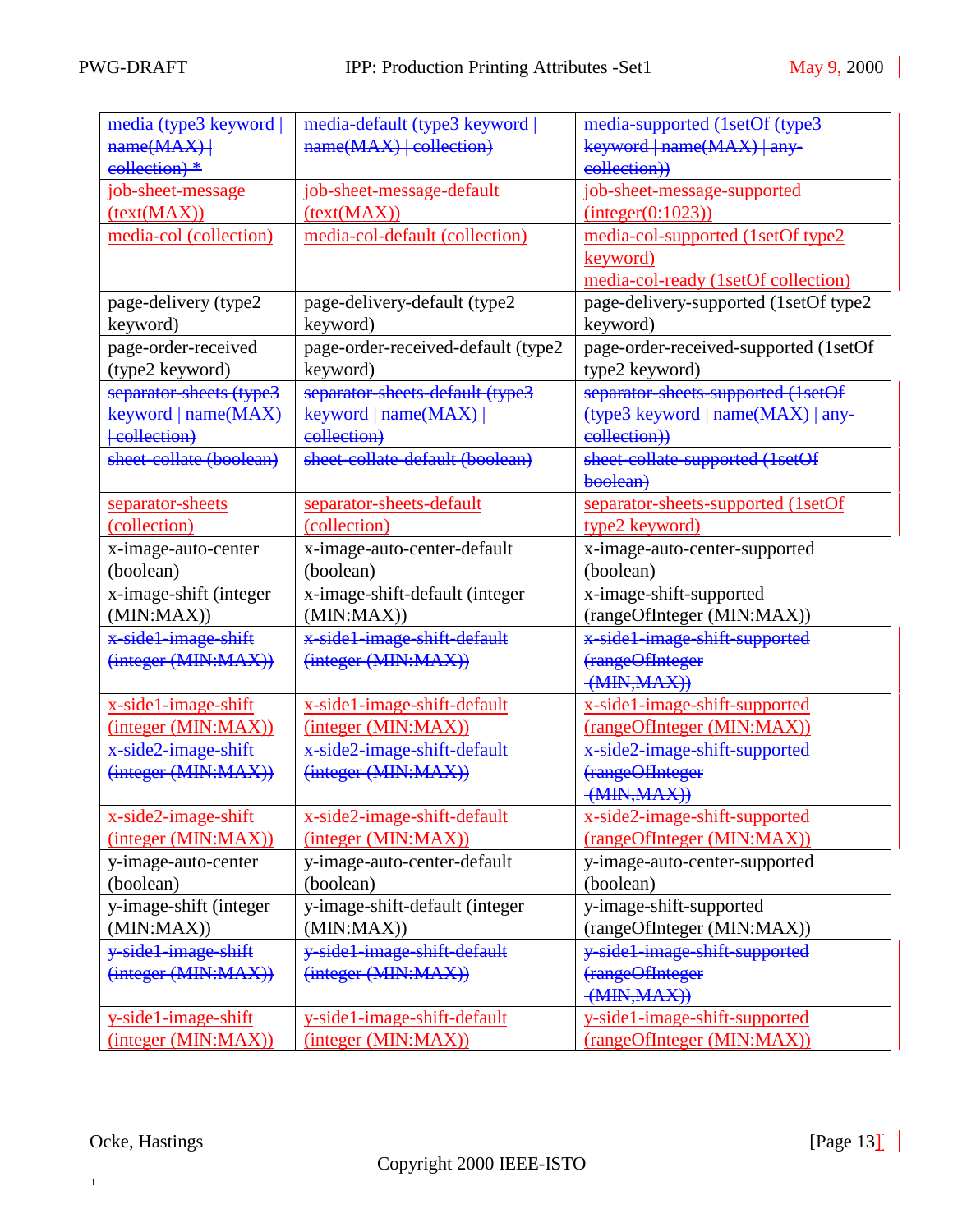<span id="page-13-0"></span>

| y side2 image shift<br>(integer (MIN:MAX)) | y side2 image shift default<br>(integer (MIN:MAX)) | y side2 image shift supported<br>(rangeOfInteger<br>(MIN, MAX) |
|--------------------------------------------|----------------------------------------------------|----------------------------------------------------------------|
| y-side2-image-shift                        | y-side2-image-shift-default                        | y-side2-image-shift-supported                                  |
| (integer (MIN: MAX))                       | (integer (MIN: MAX))                               | (rangeOfInteger (MIN:MAX))                                     |

### 393 **3.1 cover-front (collection) and cover-back (collection)**

394

395 These two attributes specify how covers are to be applied to each copy of each printed document within a 396 job. For jobs with multiple documents, the "multiple-document-handling" attribute determines what 397 constitutes a document copy for the purposes of applying cover sheets (see the end of section [3.1.2](#page-14-0) for more 398 details on theinteraction with the "multiple-document-handling" attribute). Presence of the "cover-front" 399 attribute indicates that a front cover is requested, and similarly, the presence of the "cover-back" attribute 400 indicates that a back cover is requested. Each of the "cover-front" and "cover-back" attributes includes 401 where printing should be applied on the cover (if any), and what media should be used for the cover.

402

 Both the "cover-front" and "cover-back" attributes are affected by the "multiple-document-handling" attribute. In the case of the 'single-document' and 'single-document-new-sheet' values, the covers MUST be applied to each copy of the composite (single) document. When the value is either 'separate-documents- collated-copies' or 'separate-documents-uncollated-copies', then the covers MUST be applied to each document copy individually.

409 The sheets in the rendered output that represent the covers are treated like any other sheet in the document 410 copy. For example, if the "finishings" attribute has a value of 'staple,' then the staple would bind the covers, 411 along with all of the other sheets in the output.

412

408

413 Both the "cover-front" and "cover-back" attributes are defined by the following collection:

- 414
- 

### 415 **Table 2 - "cover-front" and "cover-back" member attributes**

| Attribute name | attribute syntax                       | request     |             |             | <b>Printer Support</b> |  |
|----------------|----------------------------------------|-------------|-------------|-------------|------------------------|--|
| media          | type3 keyword   name(MAX)   collection |             | <b>MAY</b>  | <b>MUST</b> |                        |  |
| media          | type3 keyword   $name(MAX)$            |             |             |             | MUS <sup>-</sup>       |  |
| printed-sides  | type2 keyword                          |             | <b>MUST</b> | <b>MUST</b> |                        |  |
| media-col      | collection                             |             |             |             | <b>MAY</b>             |  |
| cover-type     | type2 keyword                          | <b>MUST</b> |             |             | MUS <sup>7</sup>       |  |

- 416
- 

#### 417 **3.1.1 media (type3 keyword | name(MAX) | collection)name(MAX)) or media-col (collection)**

418

| 419 | <b>The "media" member attribute Either the "media" (defined in [ipp-mod] section 4.2.11) or the</b> |
|-----|-----------------------------------------------------------------------------------------------------|
| 420 | "media-col" member attribute is used to indicate what media that the Printer MUST use for the       |
| 421 | specified cover. The member attributes are the same as those for the "media-col" attribute shown in |

### Ocke, Hastings [Page 14]<sup>]</sup> [Page 14]

]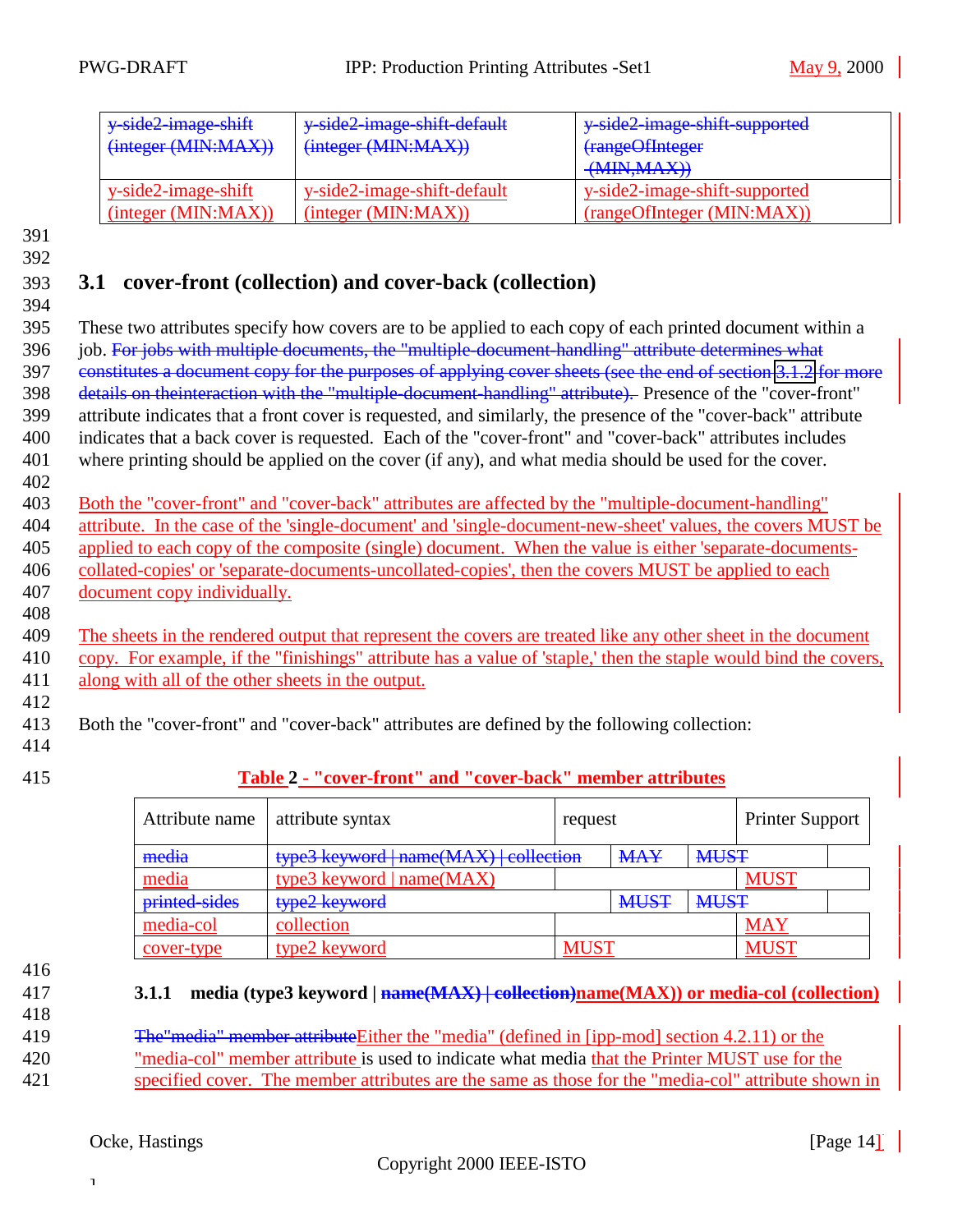<span id="page-14-0"></span>

| 422 | Table 7.                                                                                              |  |  |
|-----|-------------------------------------------------------------------------------------------------------|--|--|
| 423 |                                                                                                       |  |  |
| 424 | MUST be used for the specified cover, and has the same semantics as the normal "media" attribute      |  |  |
| 425 | (see section 3.10). If the "media" attribute is omitted, If the client omits both the "media" and the |  |  |
| 426 | "media-col" member attributes, then the media currently being used by the printer Printer object for  |  |  |
| 427 | the document copy SHOULD also be used for the eover.                                                  |  |  |
| 428 | cover. The client MUST NOT supply both the "media" and the "media-col" member                         |  |  |
| 429 | attributes. If the client supplies such a mal-                                                        |  |  |
| 430 | 3.1.2printed sides (type2 keyword)formed request by supplying both, the Printer MUST either (1)       |  |  |
| 431 | reject the request and return the 'client-error-bad-request' status code (see [ipp-mod] section       |  |  |
| 432 | 13.1.4.1) or (2) use either the "media" or the "media-col" member attribute, independent of the value |  |  |
| 433 | of the "ipp-attribute-fidelity" attribute supplied by the client.                                     |  |  |
| 434 |                                                                                                       |  |  |
| 435 | The "media-supported" (1setOf (type3 keyword   name(MAX))) Printer attribute (defined in [ipp-        |  |  |
| 436 | mod] section 4.2.11) identifies the values of this "media" member attribute (as well as the "media"   |  |  |
| 437 | Job Template attribute) that the Printer supports, i.e., the names of the supported media.            |  |  |
| 438 |                                                                                                       |  |  |
| 439 | The "media-col-supported" Printer attribute (defined in section 3.10.16) identifies the keyword       |  |  |
| 440 | names of the member attributes supported in this "media-col" member attribute (as well as the         |  |  |
| 441 | "media-col" Job Template attribute), i.e., the names of the member attributes in Table 7 that the     |  |  |
| 442 | Printer supports.                                                                                     |  |  |
| 443 |                                                                                                       |  |  |
| 444 | cover-type (type2 keyword)<br>3.1.2                                                                   |  |  |
| 445 |                                                                                                       |  |  |
| 446 | The "printed sides" cover-type" member attribute indicates whether covers are wanted and which        |  |  |
| 447 | sides of the cover MUST contain print-stream pages. The print-stream pages used for printing on a     |  |  |
| 448 | cover come from the document data.                                                                    |  |  |
| 449 |                                                                                                       |  |  |
| 450 | Standard keyword values for "printed sides" "cover-type" are:                                         |  |  |
| 451 |                                                                                                       |  |  |
|     | No printing on either side of the cover.<br>'none'                                                    |  |  |

| <del>'none'</del> | No printing on either side of the cover. |  |
|-------------------|------------------------------------------|--|
| 'no-cover'        | No covers are to be produced.            |  |
| 'orint-<br>none   | No printing on either side of the cover. |  |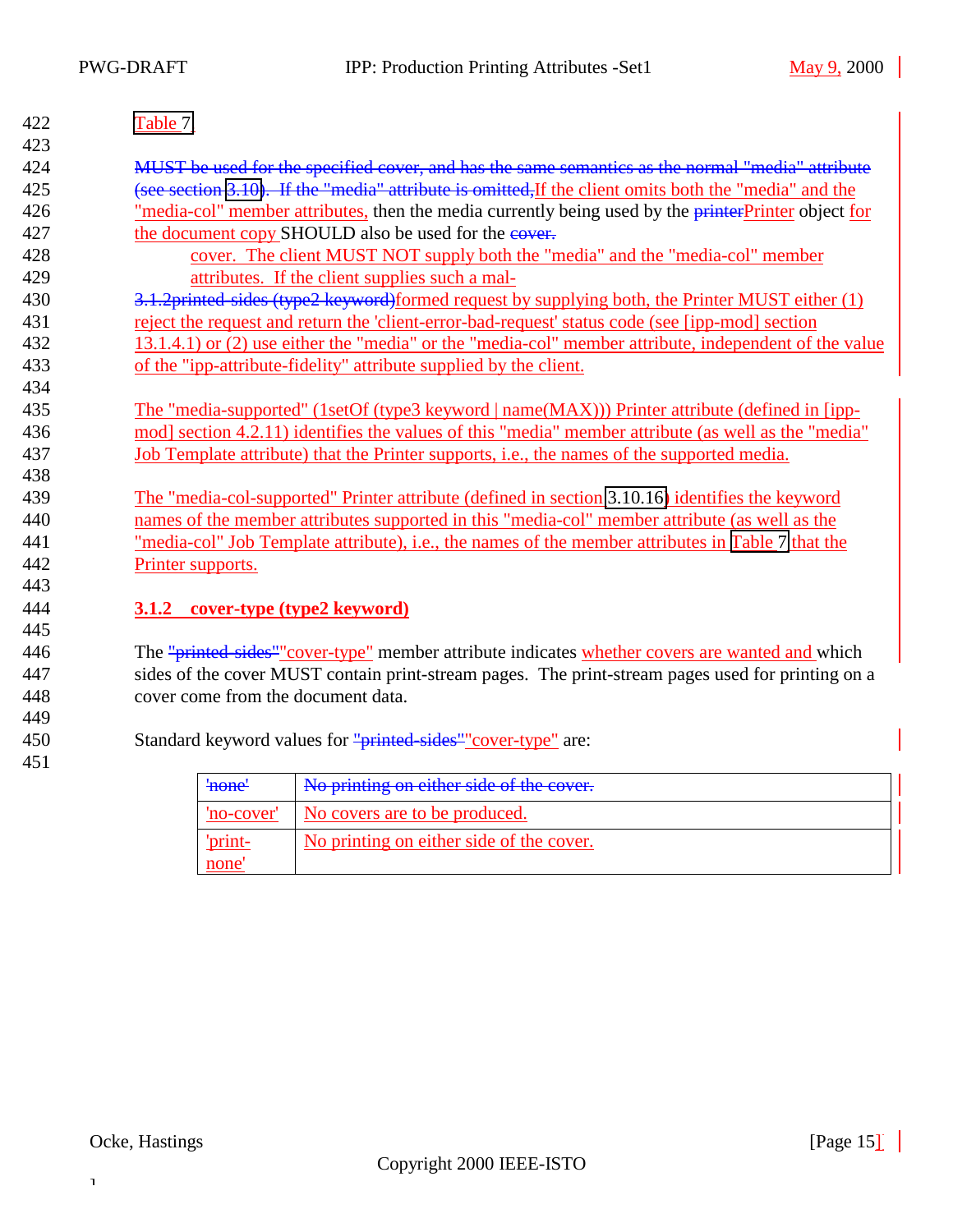| 'front'     | The front side (side one) of the cover MUST contain a print-stream page.       |
|-------------|--------------------------------------------------------------------------------|
|             |                                                                                |
|             | For a front cover ("cover-front") the first print-stream page MUST be placed   |
|             | on side one of the front cover sheet (this is the outside of the front cover). |
|             | The Printer MUST place the second print stream page on side one of the first   |
|             | sheet of the output document.                                                  |
|             | For back cover ("cover-back") the last print-stream page MUST be placed on     |
|             | side one of the back cover sheet (this is the inside of the back cover). The   |
|             | Printer MUST place the second to last print stream page on the front or back   |
|             | side of the last sheet of the output document depending on whether there are   |
|             | an odd or an even number of print stream pages.                                |
| 'print-     | The front side (side one) of the cover MUST contain a print-stream page.       |
| front'      |                                                                                |
|             | For a front cover ("cover-front") the first print-stream page MUST be placed   |
|             | on side one of the front cover sheet (this is the outside of the front cover). |
|             | The Printer MUST place the second print stream page on side one of the first   |
|             | sheet of the output document.                                                  |
|             | For back cover ("cover-back") the last print-stream page MUST be placed on     |
|             | side one of the back cover sheet (this is the inside of the back cover). The   |
|             | Printer MUST place the second to last print stream page on the front or back   |
|             | side of the last sheet of the output document depending on whether there are   |
|             | an odd or an even number of print stream pages.                                |
| <b>back</b> | The back side (side two) of the cover MUST contain a print-stream page.        |
|             |                                                                                |
|             | For a front cover ("cover-front") the first print-stream page MUST be placed   |
|             | on side two of the front cover sheet (this is the inside of the front cover).  |
|             | The Printer MUST place the second print stream page on side one of the first   |
|             | sheet of the output document.                                                  |
|             |                                                                                |
|             | For a back cover ("cover back") the last print stream page MUST be placed      |
|             | on side two of the back cover sheet (this is the outside of the back cover).   |
|             | The Printer MUST place the second to last print stream page on the front or    |
|             | back side of the last sheet of the output document depending on whether        |
|             | there are an odd or an even number of print stream pages.                      |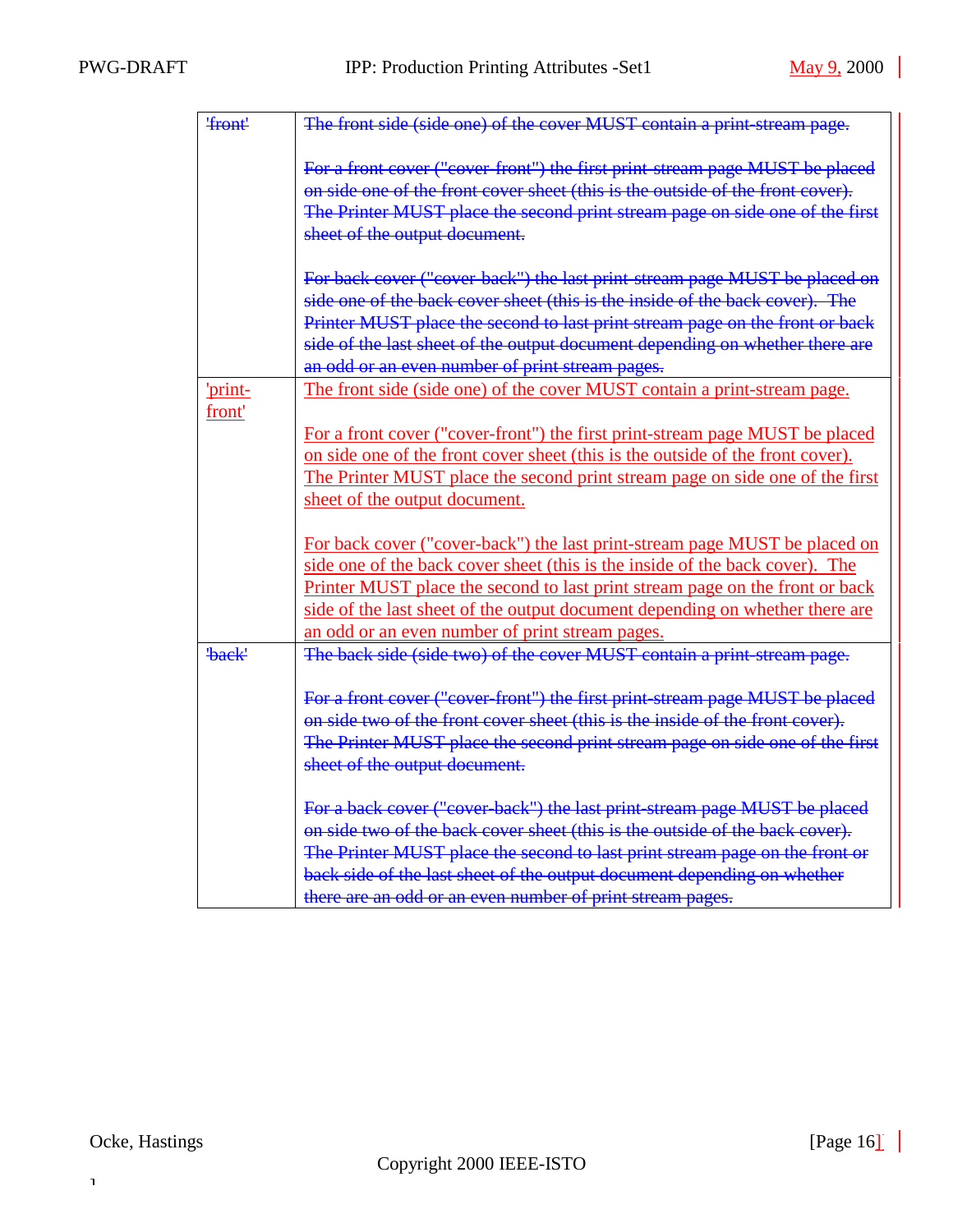| 'print-      | The back side (side two) of the cover MUST contain a print-stream page.        |
|--------------|--------------------------------------------------------------------------------|
| back'        |                                                                                |
|              | For a front cover ("cover-front") the first print-stream page MUST be placed   |
|              | on side two of the front cover sheet (this is the inside of the front cover).  |
|              | The Printer MUST place the second print stream page on side one of the first   |
|              | sheet of the output document.                                                  |
|              |                                                                                |
|              | For a back cover ("cover-back") the last print-stream page MUST be placed      |
|              | on side two of the back cover sheet (this is the outside of the back cover).   |
|              | The Printer MUST place the second to last print stream page on the front or    |
|              | back side of the last sheet of the output document depending on whether        |
|              | there are an odd or an even number of print stream pages.                      |
| 'both'       | Both the front and back sides of the cover MUST contain a print-stream         |
|              | page.                                                                          |
|              |                                                                                |
|              | The front cover MUST contain the first and second print-stream pages on the    |
|              | front and back sides of the front cover sheet, respectively. The Printer       |
|              | MUST place the third print stream page on side one of the first sheet of the   |
|              | output document.                                                               |
|              |                                                                                |
|              | The back cover MUST contain the second to last and last print-stream pages     |
|              | on the front and back sides of the back cover sheet, respectively. The Printer |
|              | MUST place the third to last print stream page on the front or back side of    |
|              | the last sheet of the output document depending on whether there are an odd    |
|              | or an even number of print stream pages.                                       |
| 'print-both' | Both the front and back sides of the cover MUST contain a print-stream         |
|              | page.                                                                          |
|              |                                                                                |
|              | The front cover MUST contain the first and second print-stream pages on the    |
|              | front and back sides of the front cover sheet, respectively. The Printer       |
|              | MUST place the third print stream page on side one of the first sheet of the   |
|              | <u>output document.</u>                                                        |
|              |                                                                                |
|              | The back cover MUST contain the second to last and last print-stream pages     |
|              | on the front and back sides of the back cover sheet, respectively. The Printer |
|              | MUST place the third to last print stream page on the front or back side of    |
|              | the last sheet of the output document depending on whether there are an odd    |
|              | or an even number of print stream pages.                                       |

456

453 When printing on the back side (side two) of a cover, the value of the "sides" attribute SHOULD be 454 used to determine which edge is the reference edge (i.e., long or short edge). In the case where the 455 "sides" attribute is 'one-sided,' then the reference edge SHOULD be the long edge.

457 NOTE: If referencing the "sides" attribute is insufficient for determining the reference edge printing 458 on the back side of a cover, then an additional member attribute could be defined that indicates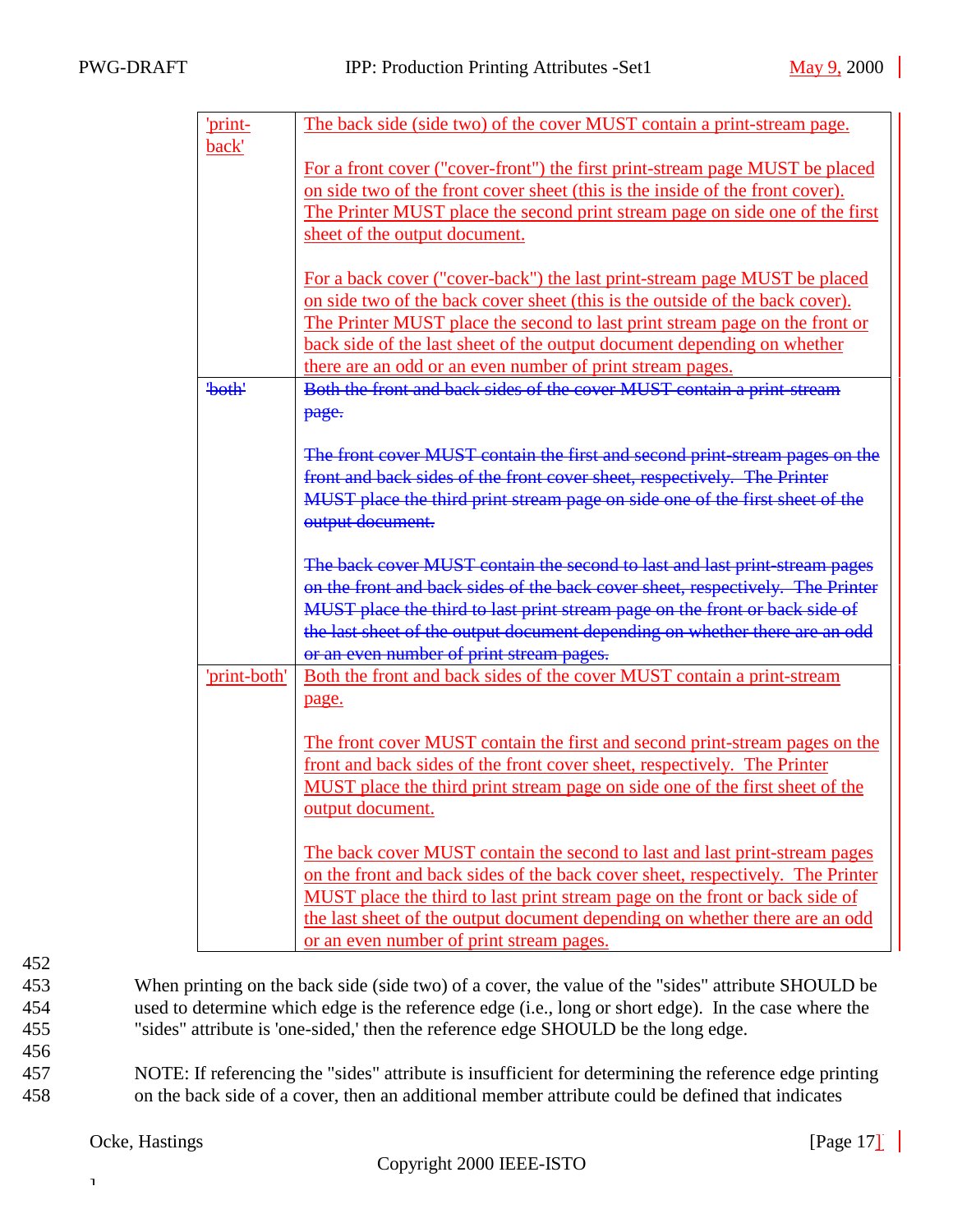<span id="page-17-0"></span>

| 459<br>460 | which edge to reference. However, the predominate use cases are covered without this additional<br>member attribute. |
|------------|----------------------------------------------------------------------------------------------------------------------|
| 461        |                                                                                                                      |
| 462        | In cases where the document data does not contain enough print-stream pages to satisfy the "cover-                   |
| 463        | front" or "cover-back" request, the behavior is implementation dependent.                                            |
| 464        |                                                                                                                      |
| 465        | The sheets in the rendered output that represent the covers are treated like any other sheet in the                  |
| 466        | document copy. For example, if the "finishings" attribute has a value of 'staple,' then the staple                   |
| 467        | would bind the covers, along with all of the other sheets in the output.                                             |
| 468        |                                                                                                                      |
| 469        | Both the "cover-front" and "cover-back" attributes are affected by the "multiple-document-handling"                  |
| 470        | attribute. In the case of the 'single-document' and 'single-document-new-sheet' values, the covers                   |
| 471        | MUST be applied to each copy of the composite (single) document. When the value is either                            |
| 472        | 'separate-documents-collated-copies' or 'separate-documents-uncollated-copies', then the covers                      |
| 473        | MUST be applied to each document copy individually.                                                                  |
| 474        |                                                                                                                      |
| 475        | out-of-band value 'none'cover-front-default (collection) and cover-back-default<br>3.1.3                             |
| 476        | (collection)                                                                                                         |
| 477        |                                                                                                                      |
| 478        | A client MAY use the out-of-band value 'none' for either the "cover-front" or "cover-back"                           |
| 479        | attributes. If the out-of-band value 'none' is used in a create request, then the printer object MUST                |
| 480        | NOT apply the attribute to the job, including the The "cover-front-default" and "cover-back-                         |
| 481        | default" attributes. If a printer supports either specify the cover that the Printer will provide, if any, if        |
| 482        | the client omits the "cover-front" or "cover-back" attributes, it MUST also support the "out-of-band"                |
| 483        | value 'none,' including as a value for the associated default attributes, namely, "cover-front-default"              |
| 484        | and "cover-back-default."                                                                                            |
| 485        | <u>Job Template attribute, respectively. The member attributes are defined in Table 2. A Printer</u>                 |
| 486        | MUST support the same member attributes and values for these default attributes as it supports for                   |
| 487        | the corresponding "cover-front" and "cover-back" Job Template attributes.                                            |
| 488        |                                                                                                                      |
| 489        | cover-front-supported (boolean), (1setOf type2 keyword), cover-back-supported<br>3.1.4                               |
| 490        | (boolean)(1setOf type2 keyword)                                                                                      |
| 491        |                                                                                                                      |
| 492        | The "cover-front-supported" and "cover-back-supported" attributes indicate whether or notidentify                    |
| 493        | the keyword names of the member attributes supported in the "cover-front" and "cover-back"                           |
| 494        | attributes are supported, respectively-collection Job Template attributes, respectively, i.e., the                   |
| 495        | keyword names of the member attributes in Table 2 that the Printer supports.                                         |
| 496        |                                                                                                                      |
| 497<br>3.2 | insert-sheet (1setOf collection)                                                                                     |

 This attribute specifies how sheets that are not to be imaged, are to be inserted into the sequence of media sheets that are produced for each copy of each printed document in the job. How the sheet is inserted is implementation dependent, and could be as sophisticated as insertion hardware, or as simple as using media from an existing input-tray.

503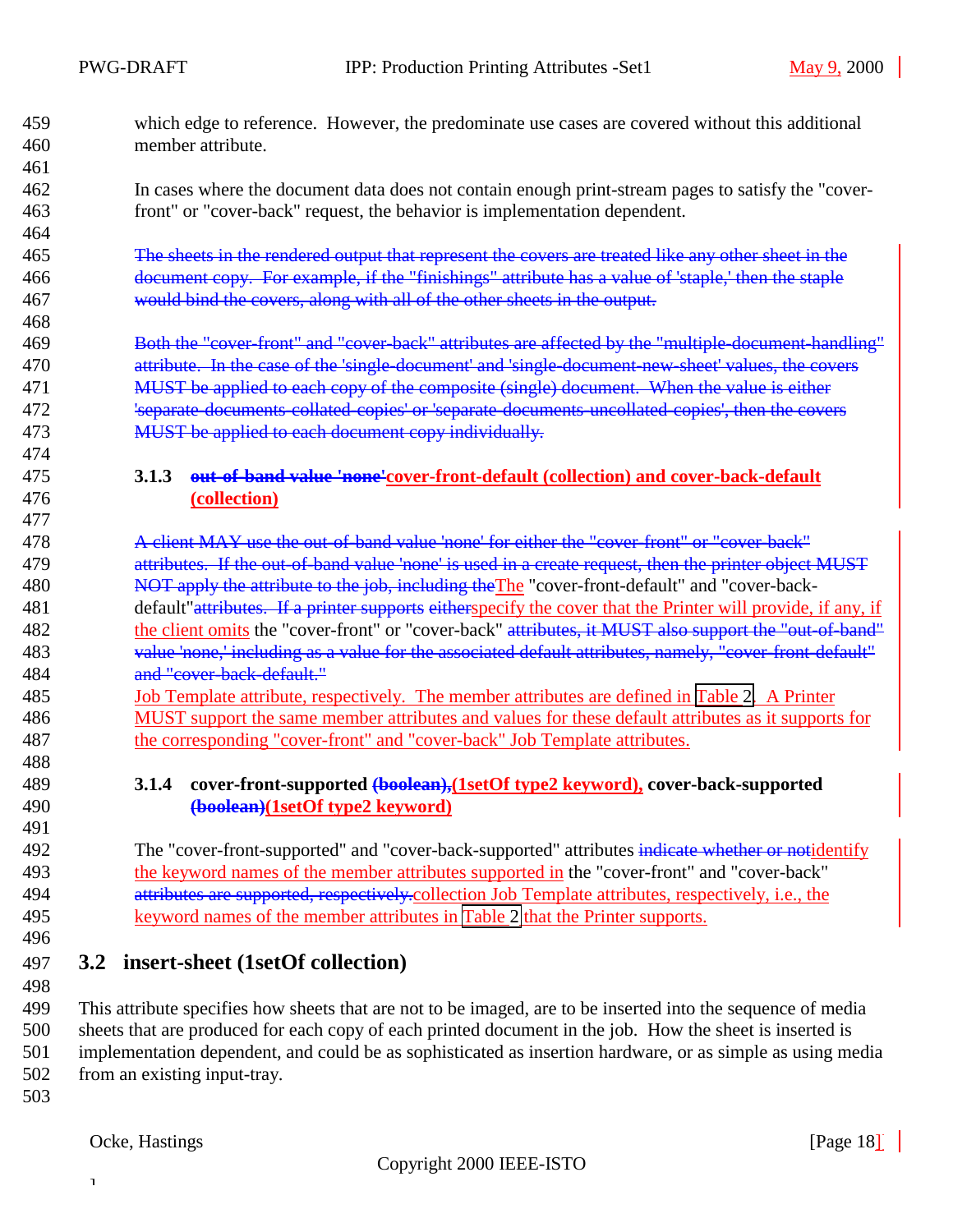<span id="page-18-0"></span>504 The order of the values of the "insert-sheet" attribute is important. In the case where more than one value 505 refers to the same page (i.e., multiple values contain the same value for the "after-page-number" member

506 attribute), the values of "insert-sheet" are to be applied in the order that they occur.

507

508 This attribute is affected by the "multiple-document-handling" attribute. For values of 'single-document' 509 and 'single-document-new-sheet,' the sheet is inserted in the composite (single) document created by the

510 concatenation of all the print-stream pages in all of the documents. In the case of 'separate-documents-

511 collated-copies' and 'separate-documents-uncollated-copies,' the inserted sheets are applied to the print-

512 stream in each document separately. The collection consists of:

513

### 514 **Table 3 - "insert-sheet" member attributes**

| Attribute name           |  | attribute syntax                       | request        |             | <b>Printer Support</b> |             |  |
|--------------------------|--|----------------------------------------|----------------|-------------|------------------------|-------------|--|
| after-page-number        |  | integer (0:MAX)                        | <b>MUST</b>    |             | <b>MUST</b>            |             |  |
| insert-after-page-number |  | integer $(0:MAX)$                      |                | <b>MUST</b> |                        | <b>MUST</b> |  |
| count                    |  | integer (1:MAX)                        | <b>MAY</b>     |             | <b>MAY</b>             |             |  |
| insert-count             |  | integer $(0:MAX)$                      | <b>MAY</b>     |             |                        | <b>MUST</b> |  |
| media                    |  | type3 keyword   name(MAX)   collection |                | <b>MUST</b> | <b>MUST</b>            |             |  |
| media                    |  | type3 keyword   name(MAX)              | MUST be one or |             | <b>MUST</b>            |             |  |
| media-col                |  | collection                             | the other, but |             | <b>MAY</b>             |             |  |
|                          |  |                                        |                | NOT both    |                        |             |  |

515

516

518

526

530

535

### 517 **3.2.1 insert-after-page-number (integer(0:MAX))**

 The 'after-page-number'"insert-after-page-number" member attribute specifies the page in the Input- Document (see sections [2.2](#page-7-0) and [2.4\)](#page-8-0) print-stream after which the sheet is to be placed. The inserted sheet(s) does not affect the number of print-stream pages. For-example, to insert a single sheet after 522 both pages 2 and 3 of a given document, the value of "*input-after-page-number*" would be 2 and 3 respectively (not 2 and 4, as it would be if the inserted sheet affected the Input-Document print- stream page count). For a complete description of the enumeration of print-stream pages see section 525 [2.4.](#page-8-0)

527 If the "after-page-number" value of the "insert-after-page-number" member attribute is 0, then the 528 sheet is inserted before the first page. If the value is MAX, then the sheet is inserted after the last 529 sheet in the document.

- 531 Since the "after-page-number" attribute refers to a specific print-stream page, it is possible to specify 532 an insertion between sides one and two, of a two sided document, or between print-stream pages 533 that are part of a single impression if the "number-up" attribute has a value other than '1.' In this 534 case, the error 'client-error-conflicting-attributes' MUST be returned to the client.
- 536 If the "after-page-number" "insert-after-page-number" member attribute is not a valid input 537 document page reference in the print-stream, then the IPP Printer should SHOULD ignore the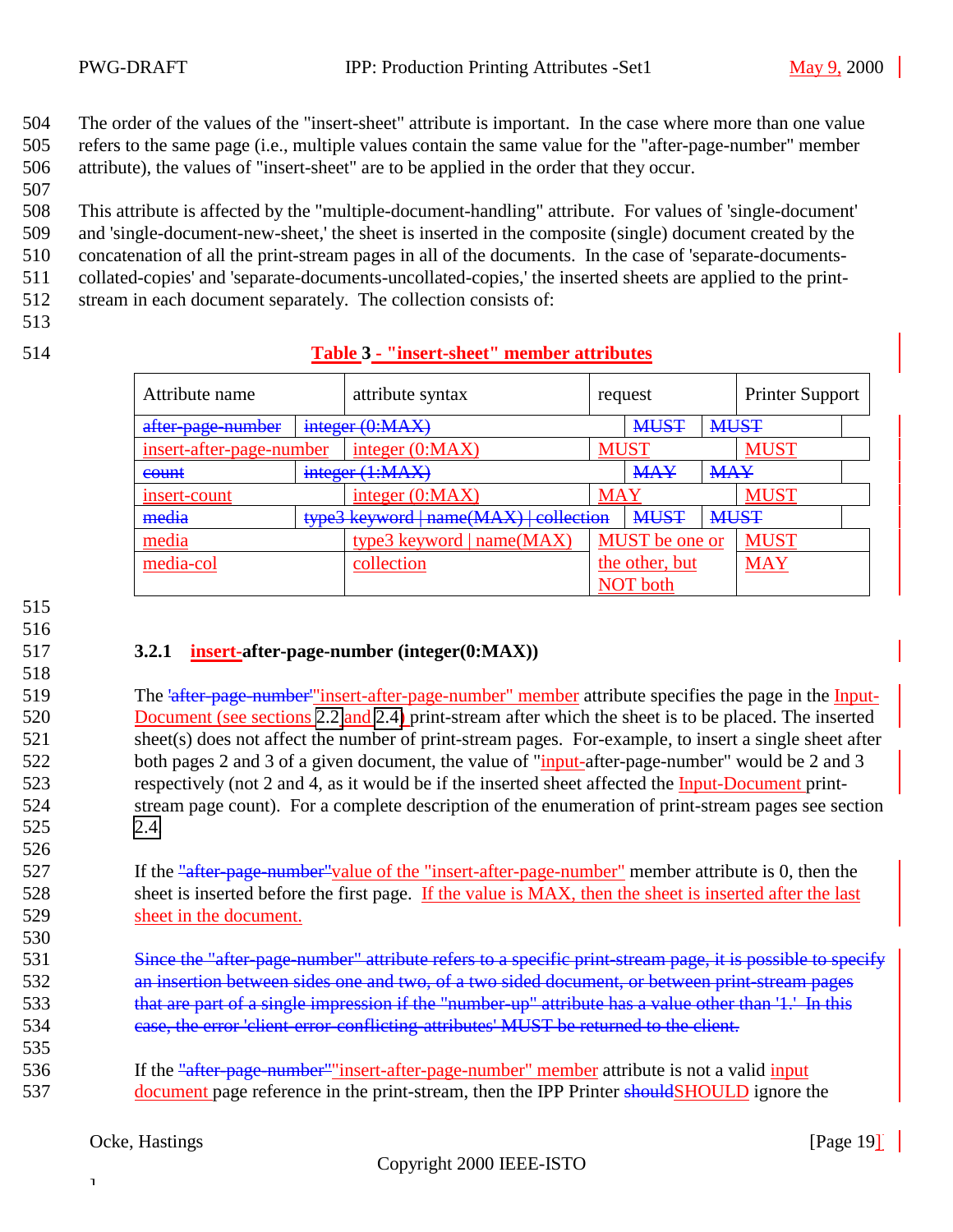<span id="page-19-0"></span>

| 538 | request. For example, (1) the page number is beyond the last page of the document AND is not          |
|-----|-------------------------------------------------------------------------------------------------------|
| 539 | MAX or (2) the "page-ranges" Job Template attribute does not include the specified page number        |
| 540 | (see section 2.4). There is no way to validate the "after-page-number" attribute with the Validate-   |
| 541 | Job operation, since the validation cannot occur until the pages of the documents have arrived at the |
| 542 | printer.                                                                                              |

 3.2.2count (integer(1:MAX))Since the "insert-after-page-number" member attribute refers to a specific input-document print-stream page, it is possible to specify an insertion between sides one and two, of a two sided document, or between print-stream pages that are part of a single impression if the "number-up" attribute has a value other than '1.' In this case, the Printer MUST force a new Sheet after the specified page, insert the specified sheet, place the following pages on the first side of the next Sheet, and issue a warning by adding 'job-warnings-detected' to the "job-state-reasons" and by increasing the value of the "job-warnings-count" Job Description attribute by 1. See [ipp-except] for this error handling specification under "Common Behavior for Sheet Attributes".

 The "insert-after-page-number-supported" (rangeOfInteger(0:MAX)) Printer attribute indicates the range of page numbers supported in the "insert-after-page-number" member attribute, i.e., the minimum (SHOULD be 0) and the maximum (SHOULD be MAX) page numbers supported. 

### **3.2.2 insert-count (integer(0:MAX))**

 The "insert-count" attribute indicates how many sheets to insert. If the "insert-count" attribute is omitted, then the printer assumes a value of 1. The value 0 indicates that no inserts sheets are to be inserted.

 The "insert-count-supported (rangeOfInteger(0:MAX)) Printer attribute specifies the range of values that the Printer supports, i.e., the minimum number (MUST be 0) and the maximum number of pages.

### **3.2.3 media (type3 keyword | name(MAX) | collection)name(MAX)) or media-col (collection)**

 The "media"Either the "media" (defined in [ipp-mod] section 4.2.11) or the "media-col" member 571 attribute is used to indicate the media to be used for the "insert-sheet." This is the standard IPP/1.0 572 "media" attribute, with the extensions provided for in this document (see section [3.10\)](#page-31-0). that the Printer MUST use for the insert sheet. The member attributes are the same as those for the "media-col" attribute shown in [Table 7.](#page-32-0)

- 3.2.4insert-sheet-default attribute is not definedThe client MUST supply either the "media" or the "media-col" member attribute, but NOT both. If the client supplies such a mal-formed request by supplying neither or both, the Printer MUST (depending on implementation) either (1) reject the request and return the 'client-error-bad-request' status code (see [ipp-mod] section 13.1.4.1) or (2) use either the "media" or the "media-col" member attribute, independent of the value of the "ipp-attribute-fidelity" attribute supplied by the client.
-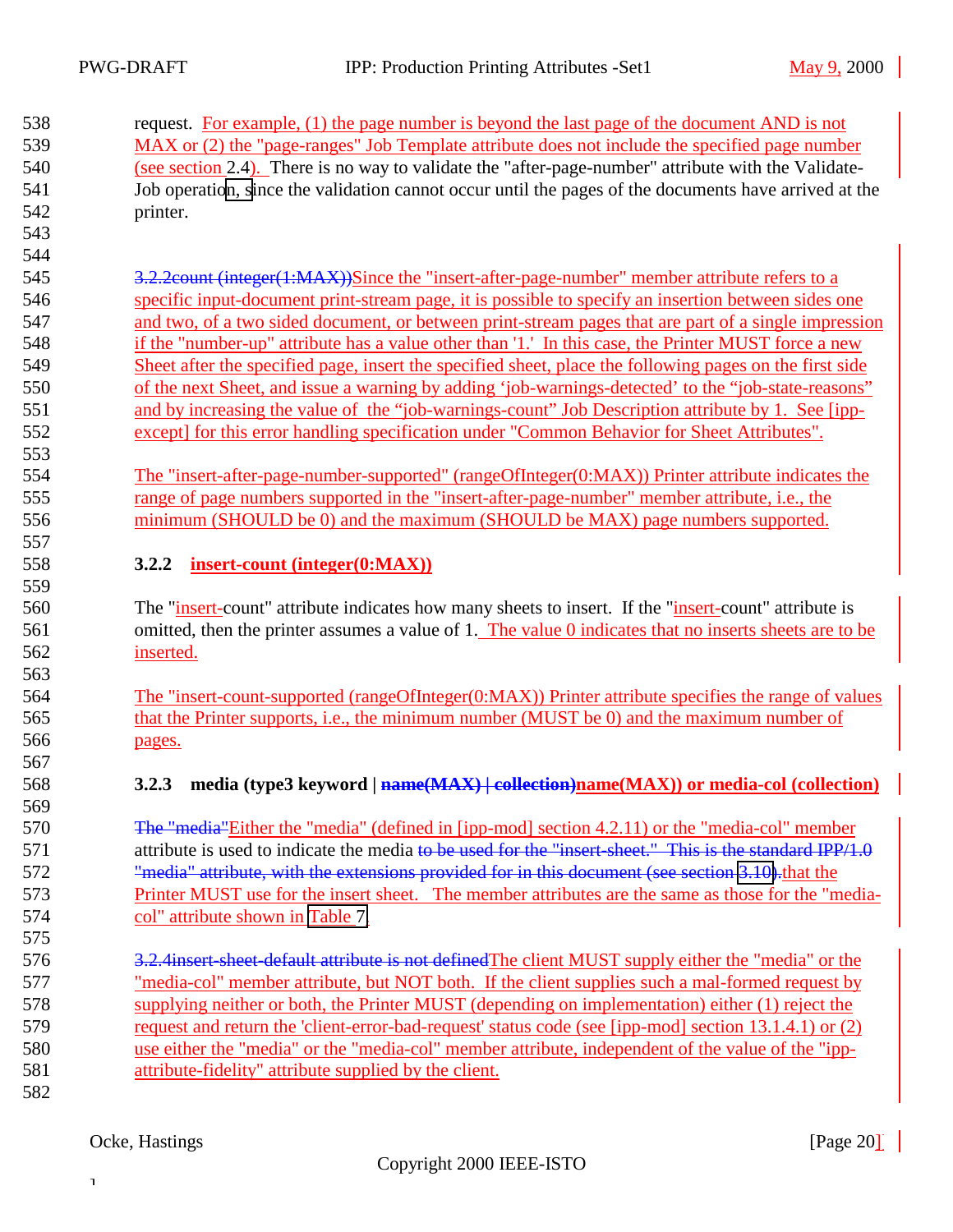<span id="page-20-0"></span>

| 583<br>584<br>585<br>586                      | The "media-supported" (1setOf (type3 keyword   name(MAX))) Printer attribute (defined in [ipp-<br>mod] section 4.2.11) identifies the values of this "media" member attribute (as well as the "media"<br><u>Job Template attribute) that the Printer supports, i.e., the names of the supported media.</u>                                                                                                                                                                                                   |
|-----------------------------------------------|--------------------------------------------------------------------------------------------------------------------------------------------------------------------------------------------------------------------------------------------------------------------------------------------------------------------------------------------------------------------------------------------------------------------------------------------------------------------------------------------------------------|
| 587<br>588<br>589<br>590                      | The "media-col-supported" Printer attribute (defined in section 3.10.16) identifies the keyword<br>names of the member attributes supported in this "media-col" member attribute (as well as the<br>"media-col" Job Template attribute), i.e., the names of the member attributes in Table 7 that the<br>Printer supports.                                                                                                                                                                                   |
| 591<br>592<br>593                             | 3.2.4<br>insert-sheet-default (collection)                                                                                                                                                                                                                                                                                                                                                                                                                                                                   |
| 594<br>595<br>596<br>597<br>598<br>599<br>600 | There is NO "insert-sheet-default" attribute. If the client does not supplyPrinter attributes specify<br>the insert sheet(s) that the Printer MUST provide, if any, if the client omits the "insert-sheet"<br>attribute, then there is no defined effect.<br>Job Template attribute. The member attributes are defined in Table 3. A Printer MUST support the<br>same member attributes for this default collection attribute as it supports for the corresponding<br>"insert-sheet" Job Template attribute. |
| 601<br>602                                    | 3.2.5<br>insert-sheet-supported (boolean)(1setOf type2 keyword)                                                                                                                                                                                                                                                                                                                                                                                                                                              |
| 603                                           |                                                                                                                                                                                                                                                                                                                                                                                                                                                                                                              |
| 604                                           | The "insert-sheet-supported" attribute only indicates if the attribute is supported, and does not                                                                                                                                                                                                                                                                                                                                                                                                            |
| 605                                           | indicate the supported values of the member attributes-identifies the keyword names of the member                                                                                                                                                                                                                                                                                                                                                                                                            |
| 606                                           | attributes It is assumed that if supported in the "insert-sheet" attribute is supported, then all                                                                                                                                                                                                                                                                                                                                                                                                            |
| 607                                           | combinations of the member attributes are supported.                                                                                                                                                                                                                                                                                                                                                                                                                                                         |
| 608                                           | collection Job Template attribute, i.e., the keyword names of the member attributes in Table 3 that                                                                                                                                                                                                                                                                                                                                                                                                          |
| 609                                           | the Printer supports.                                                                                                                                                                                                                                                                                                                                                                                                                                                                                        |
| 610                                           |                                                                                                                                                                                                                                                                                                                                                                                                                                                                                                              |
| 611                                           |                                                                                                                                                                                                                                                                                                                                                                                                                                                                                                              |
| 612                                           | job-account-id (name (MAX))<br>3.3                                                                                                                                                                                                                                                                                                                                                                                                                                                                           |
| 613                                           |                                                                                                                                                                                                                                                                                                                                                                                                                                                                                                              |
| 614<br>615                                    | The "job-account-id" attribute is a character string representing the account associated with the job. The                                                                                                                                                                                                                                                                                                                                                                                                   |
|                                               | "job-account-id" attribute could be a customer name, a sequence of digits referencing an internal billing                                                                                                                                                                                                                                                                                                                                                                                                    |
| 616<br>617                                    | number, or even a credit card number. How the printer uses the "job-account-id" is implementation<br>dependent.                                                                                                                                                                                                                                                                                                                                                                                              |
| 618                                           |                                                                                                                                                                                                                                                                                                                                                                                                                                                                                                              |
| 619                                           | dependent. A zero-                                                                                                                                                                                                                                                                                                                                                                                                                                                                                           |
|                                               | 3.3.10ut-of-band value 'none'                                                                                                                                                                                                                                                                                                                                                                                                                                                                                |
| 620<br>621                                    |                                                                                                                                                                                                                                                                                                                                                                                                                                                                                                              |
| 622                                           | A client MAY use the out of band value 'none' with the "job account id" attribute. If the out of                                                                                                                                                                                                                                                                                                                                                                                                             |
| 623                                           | band value 'none' is used in a create request, then the printer object MUST NOT apply the attribute                                                                                                                                                                                                                                                                                                                                                                                                          |
| 624                                           |                                                                                                                                                                                                                                                                                                                                                                                                                                                                                                              |
|                                               | to the job, including the "job-account-id-default" attribute. If a printer implements the "job-account-                                                                                                                                                                                                                                                                                                                                                                                                      |
| 625                                           | id" attribute, it MUST also implement the "out-of-band" value 'none,' including as a value for the                                                                                                                                                                                                                                                                                                                                                                                                           |
| 626                                           | "job account id default" attribute.                                                                                                                                                                                                                                                                                                                                                                                                                                                                          |
| 627                                           |                                                                                                                                                                                                                                                                                                                                                                                                                                                                                                              |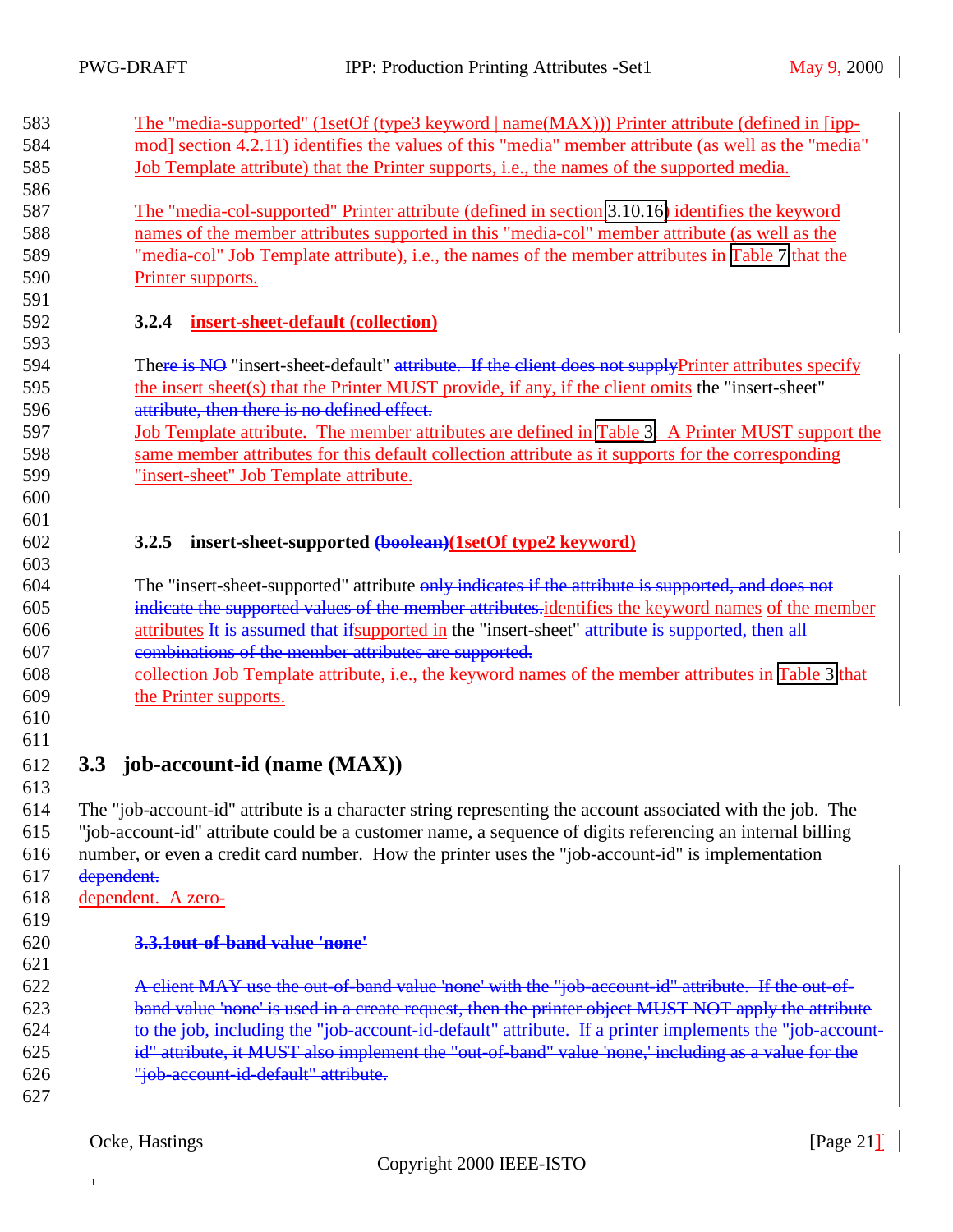<span id="page-21-0"></span>629 3.4job-accounting-sheets (type3 keyword | name(MAX) | collection) length value indicates that there is no account name.

#### 

### **3.3.1 job-account-id-supported (integer(1:255))**

 The "job-account-id-supported" attribute indicates the maximum length that the Printer will accept for the "job-account-id" Job Template attribute without truncation. A conforming Printer MUST be able to accept 255 octets without truncation. However, an IPP Printer MAY be implemented as a gateway to another print system that cannot accept the full 255-octet range, in which case the value will be truncated to the maximum length specified by the "job-account-id-supported" attribute.

 

### **3.4 job-accounting-sheets (collection)**

 This attribute specifies which job accounting sheets MUST be printed with the job. Job accounting sheets typically contain information such as the value of the "job-account-id" attribute, and the number and type of media sheets used while printing the job. The exact information contained on a job accounting sheet is implementation dependent, but should always be a reflection of the account information associated with the job.

### Standard keyword values for job accounting sheets are:

| ' <del>none'</del> | No accounting sheets are to be printed (i.e. printing of job accounting sheets is |
|--------------------|-----------------------------------------------------------------------------------|
|                    | totally suppressed).                                                              |
| 'standard'         | The standard site accounting sheet MUST be printed with the job.                  |

#### 

 The 'collection' syntax allows a client to specify media for job accounting sheets that is different than the current media being used for the print-stream page impressions. The collection consists of:

- 
- 

### **Table 4 - "job-accounting-sheets" member attributes**

| Attribute name             |  | attribute syntax                       | request     |                                 | <b>Printer Support</b> |
|----------------------------|--|----------------------------------------|-------------|---------------------------------|------------------------|
| job-accounting-sheets-type |  | type3 keyword $ name(MAX) $            | <b>MUST</b> |                                 | <b>MUST</b>            |
| media                      |  | type3 keyword   name(MAX)   collection |             | <b>MUST</b>                     | <b>MUST</b>            |
| job accounting sheets      |  |                                        |             | <b>MIRT</b><br><del>NIUJI</del> | <b>MUST</b>            |

### 

#### media (type3 keyword | name(MAX) | collection)

| media     | type3 keyword $ name(MAX) $ | MAY be         | <b>MUST</b> |
|-----------|-----------------------------|----------------|-------------|
| media-col | collection                  | neither or one | <b>MAY</b>  |
|           |                             | of, but NOT    |             |
|           |                             | both           |             |

### Ocke, Hastings [Page 22]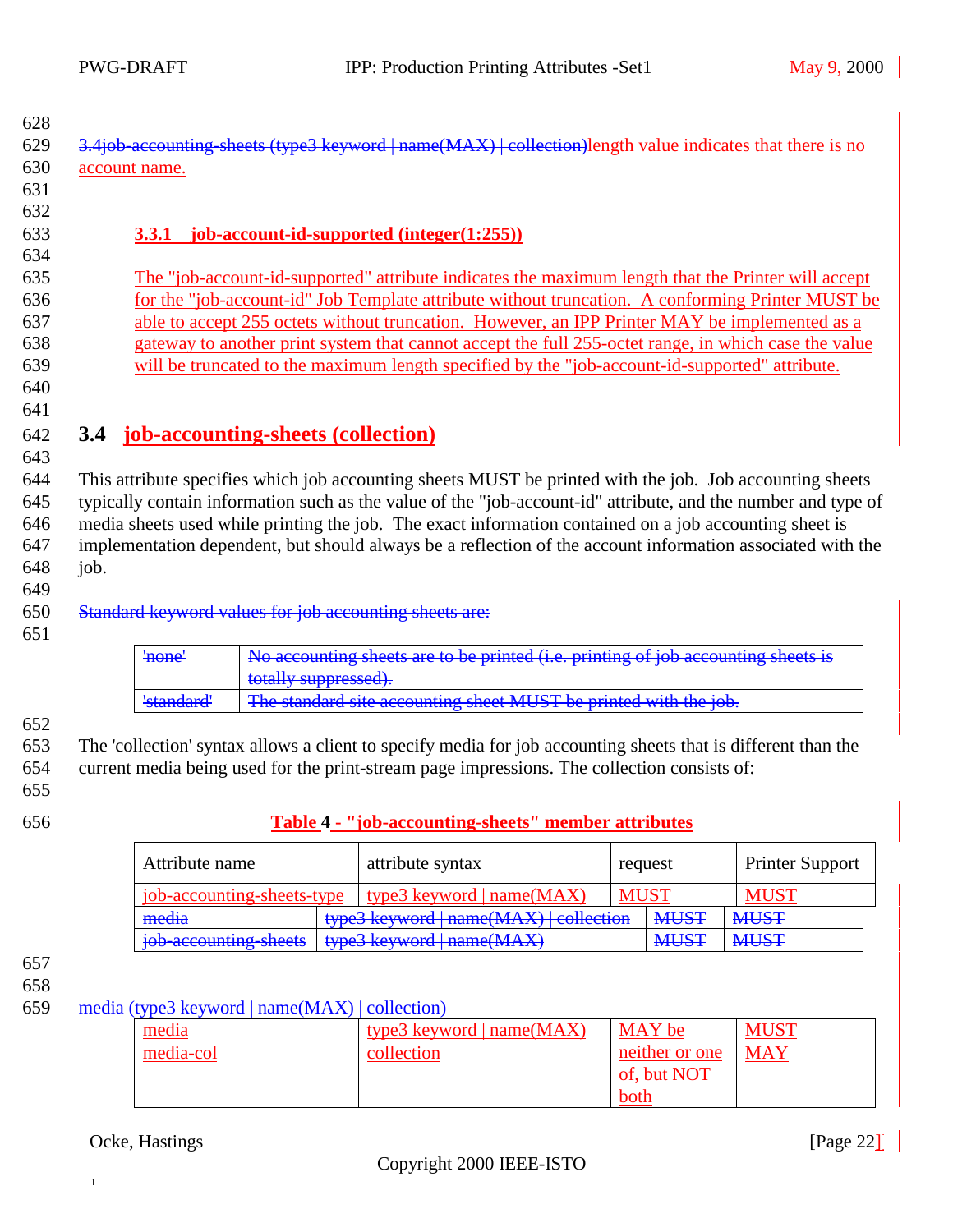<span id="page-22-0"></span>

| 660        |                                                                                                          |  |  |  |
|------------|----------------------------------------------------------------------------------------------------------|--|--|--|
| 661        |                                                                                                          |  |  |  |
| 662        | The "media" member attribute is used to indicate the media that should be used for the job               |  |  |  |
| 663        | accounting sheet (see section 3.10).                                                                     |  |  |  |
| 664        |                                                                                                          |  |  |  |
| 665<br>666 | <b>3.4.23.4.1</b> job-accounting-sheets-type (type3 keyword   name(MAX))                                 |  |  |  |
| 667        | The "job-accounting-sheets-type" member attribute specifies which job accounting sheets format the       |  |  |  |
| 668<br>669 | Printer MUST use to print on the specified media. Standard keyword values are:                           |  |  |  |
|            | 'none'<br>No accounting sheets are to be printed ( <i>i.e.</i> printing of job accounting                |  |  |  |
|            | sheets is totally suppressed).                                                                           |  |  |  |
|            | The standard site accounting sheet MUST be printed with the job.<br>'standard'                           |  |  |  |
| 670        |                                                                                                          |  |  |  |
| 671        | <u>The "job-accounting-sheets-type-supported" (1setOf (type3 keyword   name(MAX))) Printer</u>           |  |  |  |
| 672        | attribute identifies the values of this "job-accounting-sheets-type" member attribute that the Printer   |  |  |  |
| 673        | supports, <i>i.e.</i> , the names of the job accounting sheets supported.                                |  |  |  |
| 674        |                                                                                                          |  |  |  |
| 675        | <b>3.4.2</b> media (type3 keyword   name(MAX)) or media-col (collection)                                 |  |  |  |
| 676        |                                                                                                          |  |  |  |
| 677        | Either the "media" (defined in [ipp-mod] section 4.2.11) or the "media-col" member attribute is used     |  |  |  |
| 678        | to indicate the media that the Printer SHOULD use for the job accounting sheet. The member               |  |  |  |
| 679        | attributes are the same as those for the "media-col" attribute shown in Table 7.                         |  |  |  |
| 680        |                                                                                                          |  |  |  |
| 681        | If both the "media" and the "media-col" member attributes are omitted, then the media currently          |  |  |  |
| 682        | being used by the Printer object for the document copy SHOULD also be used for the accounting            |  |  |  |
| 683        | sheet. The client MUST NOT supply both the "media" and the "media-col" member attribute. If the          |  |  |  |
| 684        | client supplies such a mal-formed request by supplying both, the Printer MUST (depending on              |  |  |  |
| 685        | implementation) either (1) reject the request and return the 'client-error-bad-request' status code (see |  |  |  |
| 686        | [ipp-mod] section 13.1.4.1) or (2) use either the "media" or the "media-col" member attribute,           |  |  |  |
| 687        | independent of the value of the "ipp-attribute-fidelity" attribute supplied by the client.               |  |  |  |
| 688        |                                                                                                          |  |  |  |
| 689        | The values for this "media-supported" (1setOf (type3 keyword   name(MAX))) Printer attribute             |  |  |  |
| 690        | (defined in [ipp-mod] section 4.2.11) identifies the values of this "media" member attribute (as well    |  |  |  |
| 691        | as the "media" Job Template attribute) that the Printer supports, i.e., the names of the media           |  |  |  |
| 692        | supported.                                                                                               |  |  |  |
| 693        |                                                                                                          |  |  |  |
| 694        | The "media-col-supported" Printer attribute (defined in section 3.10.16) identifies the keyword          |  |  |  |
| 695        | names of the member attributes supported in this "media-col" member attribute (as well as the            |  |  |  |
| 696        | "media-col" Job Template attribute), i.e., the names of the member attributes in Table 7 that the        |  |  |  |
| 697        | Printer supports.                                                                                        |  |  |  |
| 698        |                                                                                                          |  |  |  |
| 699        | 3.4.3 job-accounting-sheets-default (collection)                                                         |  |  |  |
| 700        |                                                                                                          |  |  |  |
| 701        | The "job-accounting-default" Printer attributes specify the job accounting that the Printer MUST         |  |  |  |

# Ocke, Hastings [Page 23] [Page 23]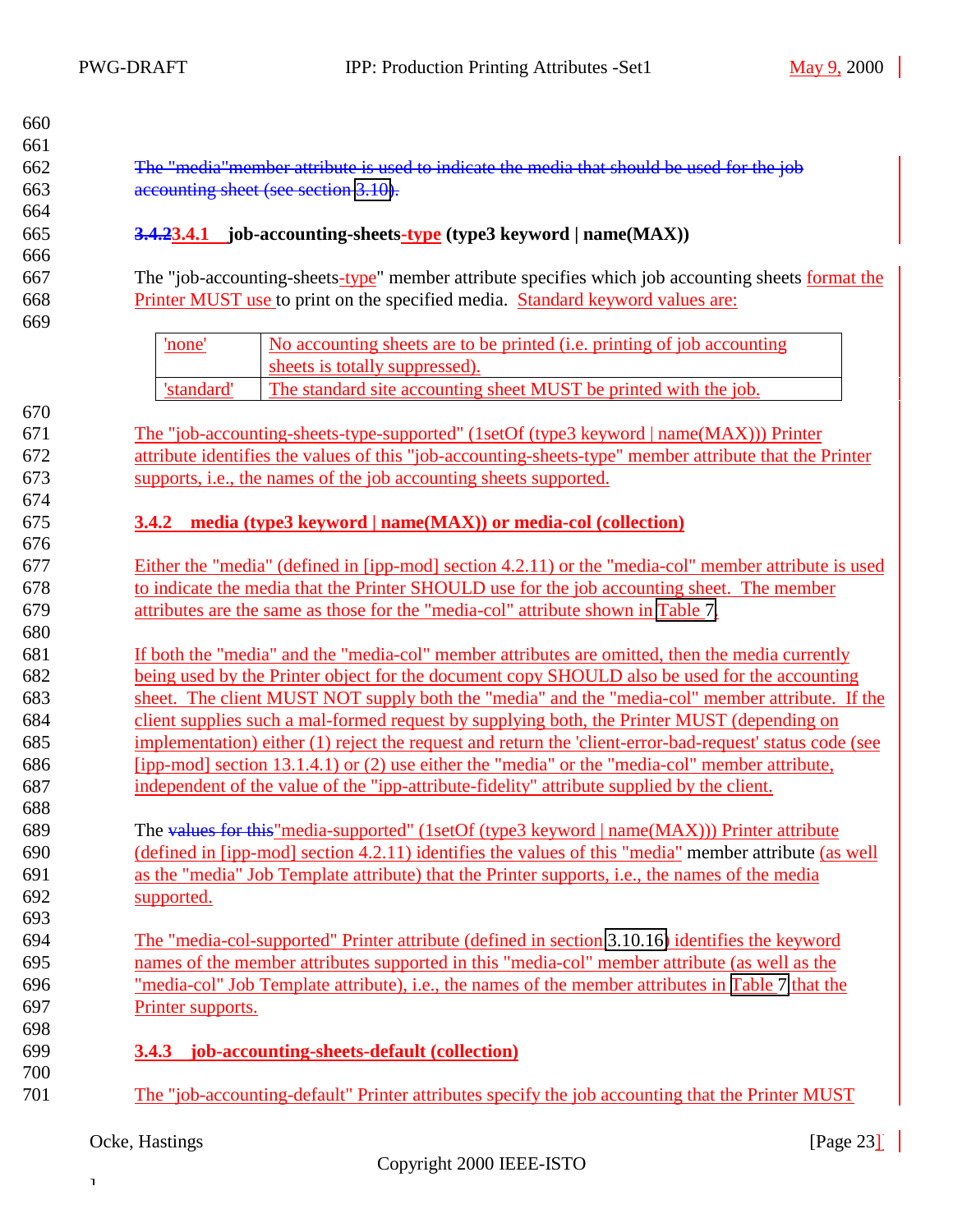<span id="page-23-0"></span>

| provide, if any, if the client omits the "job-accounting" Job Template attribute. The member                      |  |  |  |
|-------------------------------------------------------------------------------------------------------------------|--|--|--|
| attributes are defined in Table 4. A Printer MUST support the same member attributes and value                    |  |  |  |
| for this default collection attribute as it supports for the corresponding "job-accounting-sheets" Job            |  |  |  |
| Template attribute.                                                                                               |  |  |  |
|                                                                                                                   |  |  |  |
| <b>3.4.4</b> job-accounting-sheets-supported (1setOf type2 keyword)                                               |  |  |  |
|                                                                                                                   |  |  |  |
| are identical to the keyword and name values for The "job-accounting-supported" attribute identifies              |  |  |  |
| the keyword names of the member attributes supported in the "job-accounting-sheets" attribute                     |  |  |  |
| itself, and convey the same semantics. Job Template collection attribute, i.e., the keyword names of              |  |  |  |
| the member attributes in Table 4 that the Printer supports.                                                       |  |  |  |
|                                                                                                                   |  |  |  |
|                                                                                                                   |  |  |  |
| job-error-sheets (type3 keyword   name(MAX)   collection) job-error-sheet<br>3.5                                  |  |  |  |
| (collection)                                                                                                      |  |  |  |
|                                                                                                                   |  |  |  |
| This attribute specifies which job error sheets MUST be printed with the job. This is a printer specific          |  |  |  |
| sheet enumerating any known errors or warnings that occurred during processing. For example: a printer            |  |  |  |
| could put the text 'warning: image off page 2," on the error sheet to indicate a possible image processing        |  |  |  |
| defect. The printer vendor defines the content of the error sheet. If necessary the error sheet can consist of    |  |  |  |
| more than one page of output.                                                                                     |  |  |  |
|                                                                                                                   |  |  |  |
| If the Printer is producing a job sheet for this job (see section 3.8 and [ipp-mod] section 4.2.3), then the      |  |  |  |
| Printer object MAY print any error and warning information on that same job sheet, i.e., merge the error          |  |  |  |
| sheet with the job sheet. This use of the job sheet for errors only applies if the "job-error-sheet" attribute is |  |  |  |
| supplied without either a "media" or "media-col" member attribute. If the "media" or "media-col" member           |  |  |  |
| attribute is supplied, a separate error sheet MUST always be used to print errors and warnings.                   |  |  |  |
|                                                                                                                   |  |  |  |
| Standard keyword values The 'collection' syntax allows a client to specify media for job error sheets that is     |  |  |  |
| different than the current media being used for the print-stream page impressions. The collection consists        |  |  |  |
| of:                                                                                                               |  |  |  |
|                                                                                                                   |  |  |  |

- 733
- 

### 734 **Table 5 - "job-error-sheet" member attributes**

| Attribute name       | attribute syntax            | request         | <b>Printer Support</b> |
|----------------------|-----------------------------|-----------------|------------------------|
| job-error-sheet-type | type3 keyword $ name(MAX) $ | <b>MUST</b>     | <b>MUST</b>            |
| job-error-sheet-when | type2 keyword               | <b>MAY</b>      | <b>MAY</b>             |
| media                | type3 keyword $ name(MAX) $ | MAY be neither  | <b>MUST</b>            |
| media-col            | collection                  | or one of, but  | <b>MAY</b>             |
|                      |                             | <b>NOT</b> both |                        |

- 735
- 737
- 736 **3.5.1 job-error-sheet-type (type3 keyword | name(MAX))**
- 738 The "job-error-sheet-type" member attribute specifies which job error sheets format that the Printer

### Ocke, Hastings [Page 24] [Page 24]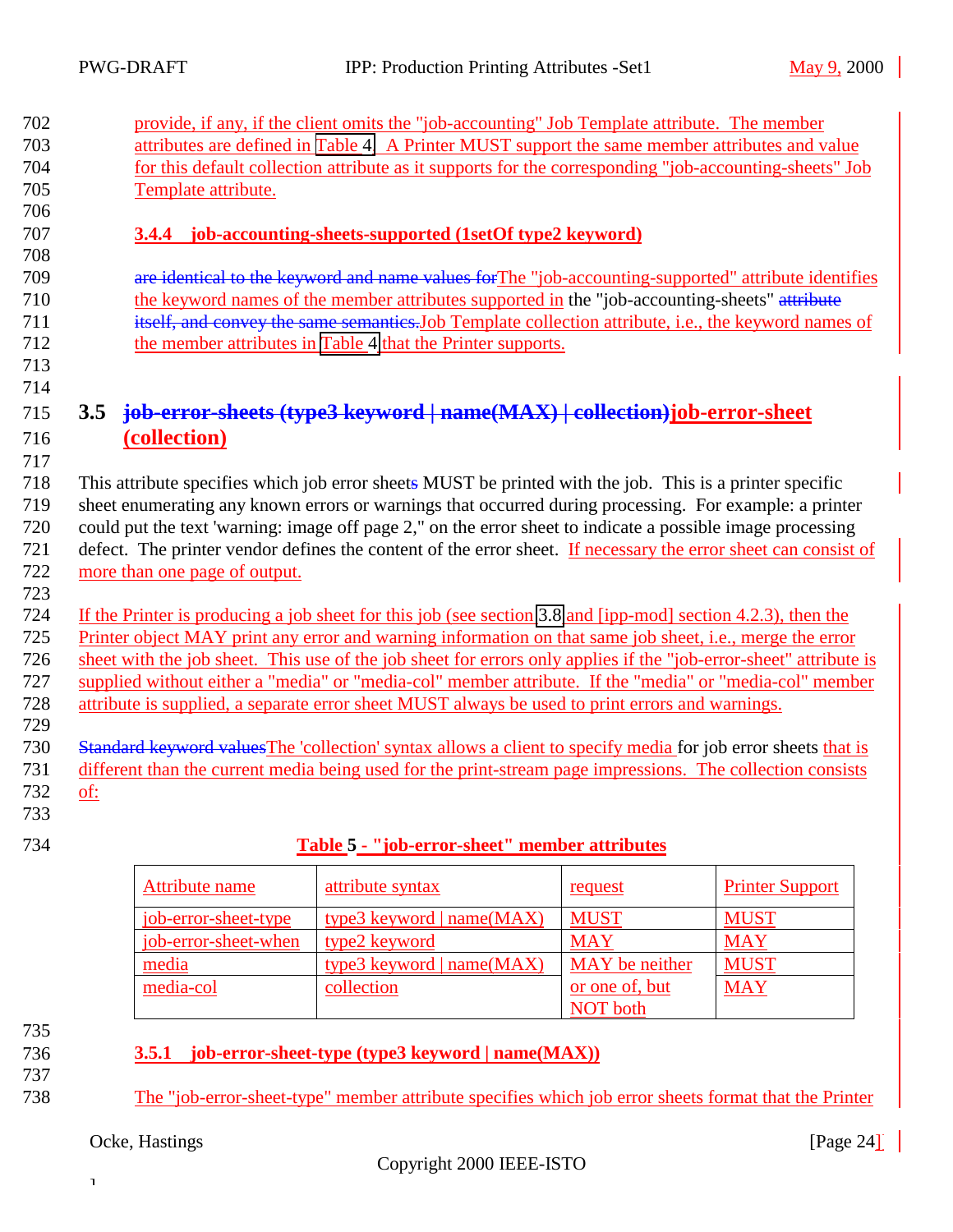### <span id="page-24-0"></span>739 SHOULD to print error information. Standard keyword values are:

| ' <del>none'</del> | No error sheets are to be printed. (i.e., printing of error sheets is totally           |  |  |
|--------------------|-----------------------------------------------------------------------------------------|--|--|
|                    | even if errors or warnings occurred during job processing)<br>suppressed                |  |  |
|                    | No error sheet information is to be printed. (i.e., printing of error sheets is totally |  |  |
|                    | suppressed – even if errors or warnings occurred during job processing).                |  |  |
| 'standard          | The standard site or vendor defined error sheet MUST be printed with the                |  |  |
|                    | job if and only if errors or warning occurred                                           |  |  |
| 'standard'         | The standard site or vendor defined error sheet information MUST be printed             |  |  |
|                    | with the job depending on the conditions specified by the "job-error-sheet-when"        |  |  |
|                    | attribute.                                                                              |  |  |

741

745

747

742 The "job-error-sheet-type-supported" (1setOf (type3 keyword | name(MAX))) Printer attribute 743 identifies the values of this "job-error-sheet-type" member attribute that the Printer supports, i.e., the 744 names of the job error sheets.

### 746 **3.5.2 job-error-sheet-when (type2 keyword)**

748 The "job-error-sheet-when" member attribute specifies the conditions under which the error sheet 749 information is to be produced. The standard keyword values are:

750

| 'on-error | Print the error sheet information if and only if errors or warnings occurred    |  |  |
|-----------|---------------------------------------------------------------------------------|--|--|
|           | during the life of the job.                                                     |  |  |
| 'always   | The standard or vendor defined error sheet MUST always be printed with          |  |  |
|           | the job. (i.e. error sheets are printed even if no errors or warnings           |  |  |
|           | occurred during job processing<br>when no errors or warnings occurred           |  |  |
|           | suitable message will be printed on the sheet to indicate this). The            |  |  |
|           | <u>lalways' value gives an explicit indication of whether or not there were</u> |  |  |
|           | errors detected during the processing of the job.                               |  |  |

751

752 If the "job-sheets" Job Template attribute is also specified, then the printer object may choose to print any

753 error and warning messages on that same job sheet. This use of the job sheet for error only applies if the

754 "job-error-sheet" attribute is supplied with the 'keyword' or 'name' attribute syntax; in cases where the

755 'collection' attribute syntax is used, a separate error sheet MUST always be used to print errors and

- 756 warnings.
- 757

758 The 'collection' syntax allows a client to specify media for job error sheets that is different than the current 759 media being used for the print-stream page impressions. The collection consists of:

760

| Attribute name   | attribute syntax                                                             | request                      | Printer Support |
|------------------|------------------------------------------------------------------------------|------------------------------|-----------------|
| media            | $\frac{1}{2}$ type3 keyword $\frac{1}{2}$ name(MAX) $\frac{1}{2}$ collection | <b>MIRT</b><br><b>INIUDI</b> | <b>MUST</b>     |
| job-error-sheets | <del>types keyword   hame(ivi/xx)</del>                                      | <b>MUST</b>                  | <b>MUST</b>     |

761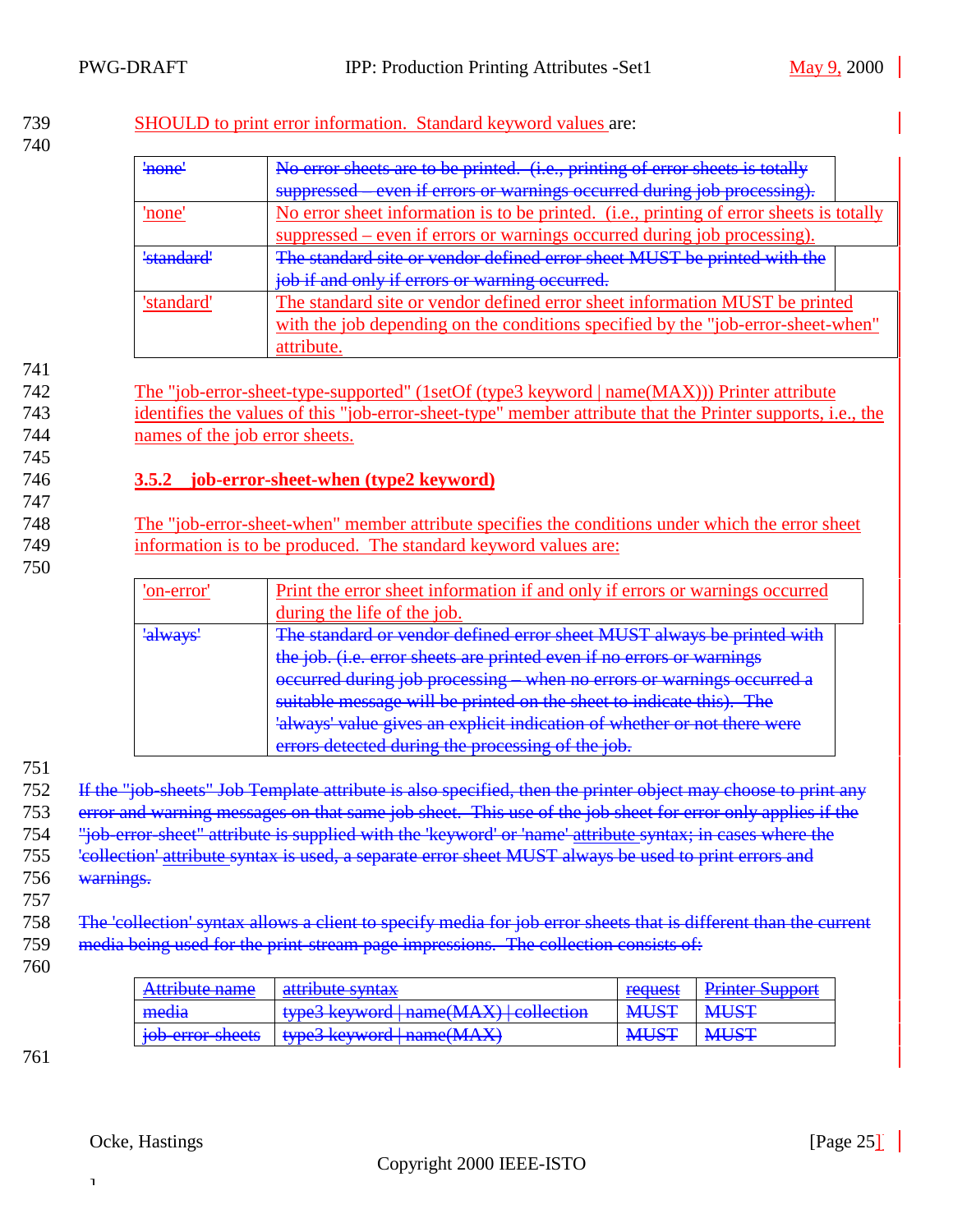<span id="page-25-0"></span>

| 762<br>763 | media (type3 keyword   name(MAX)   collection)                                                             |
|------------|------------------------------------------------------------------------------------------------------------|
| 764        | The "media" member attribute is used to indicate the media that should be used for the job error           |
| 765        | sheet (see section 3.10).                                                                                  |
| 766        |                                                                                                            |
| 767        | job-error-sheets (type3 keyword   name(MAX))                                                               |
| 768        |                                                                                                            |
| 769        | The "job error sheets" member attribute specifies which job error sheets to print on the specified         |
| 770        | media. The values for this member attribute are identical to the keyword and name values for the           |
| 771        | "job-error-sheets" attribute itself, and convey the same semantics.                                        |
| 772        |                                                                                                            |
| 773        | media (type3 keyword   name(MAX)   collection)                                                             |
| 774        |                                                                                                            |
| 775        | The "media" member attribute is used to indicate the media that MUST be used for the job error             |
| 776        | sheet (see section 3.10).                                                                                  |
| 777        |                                                                                                            |
| 778        | sheets (type3 keyword   name(MAX))                                                                         |
| 779        |                                                                                                            |
| 780        | The "sheets" member attribute specifies which job error sheets to print on the specified media. The        |
| 781        | values for this member attribute are identical to the keyword and name values for the "job-error-          |
| 782        | sheets" attribute itself, and convey the same semantics.                                                   |
| 783        |                                                                                                            |
| 784        | job-error-sheets-default (type3 keyword   name(MAX)   collection )                                         |
|            | Always print the error sheet information, <i>i.e.</i> , error sheets are printed even if<br>'always'       |
|            | <u>no errors or warnings occurred during job processing – when no errors or</u>                            |
|            | warnings occurred a suitable message will be printed on the sheet to indicate                              |
|            | this. The 'always' value gives an explicit indication of whether or not there                              |
|            | were errors or warnings detected during the processing of the job.                                         |
| 785        |                                                                                                            |
| 786        | <u>The "job-error-sheet-when-supported" (1setOf type2 keyword) Printer attribute identifies the values</u> |
| 787        | of this "job-error-sheet-when" member attribute that the Printer supports, i.e., the possible              |
| 788        | conditions under which the job error sheet will be printer.                                                |
| 789        |                                                                                                            |
| 790        | media (type3 keyword   name(MAX)) or media-col (collection)<br>3.5.3                                       |
| 791        |                                                                                                            |
| 792        | Either the "media" (defined in [ipp-mod] section 4.2.11) or the "media-col" member attribute is used       |
| 793        | to indicate the media that the Printer SHOULD be use for the job error sheets. The member                  |
| 794        | attributes are the same as those for the "media-col" attribute shown in Table 7.                           |
| 795        |                                                                                                            |
| 796        | If the client omits both of the "media" or the "media-col" member attributes, the Printer prints any       |
| 797        | job sheet error information on either the job sheet, if it is being produced, or a separate sheet using    |
| 798        | the media of the document, depending on implementation.                                                    |
| 799        |                                                                                                            |
| 800        | The client MUST NOT supply both the "media" and the "media-col" member attribute. If the client            |
| 801        | supplies such a mal-formed request by supplying both, the Printer MUST (depending on                       |

# Ocke, Hastings [Page 26] [Page 26]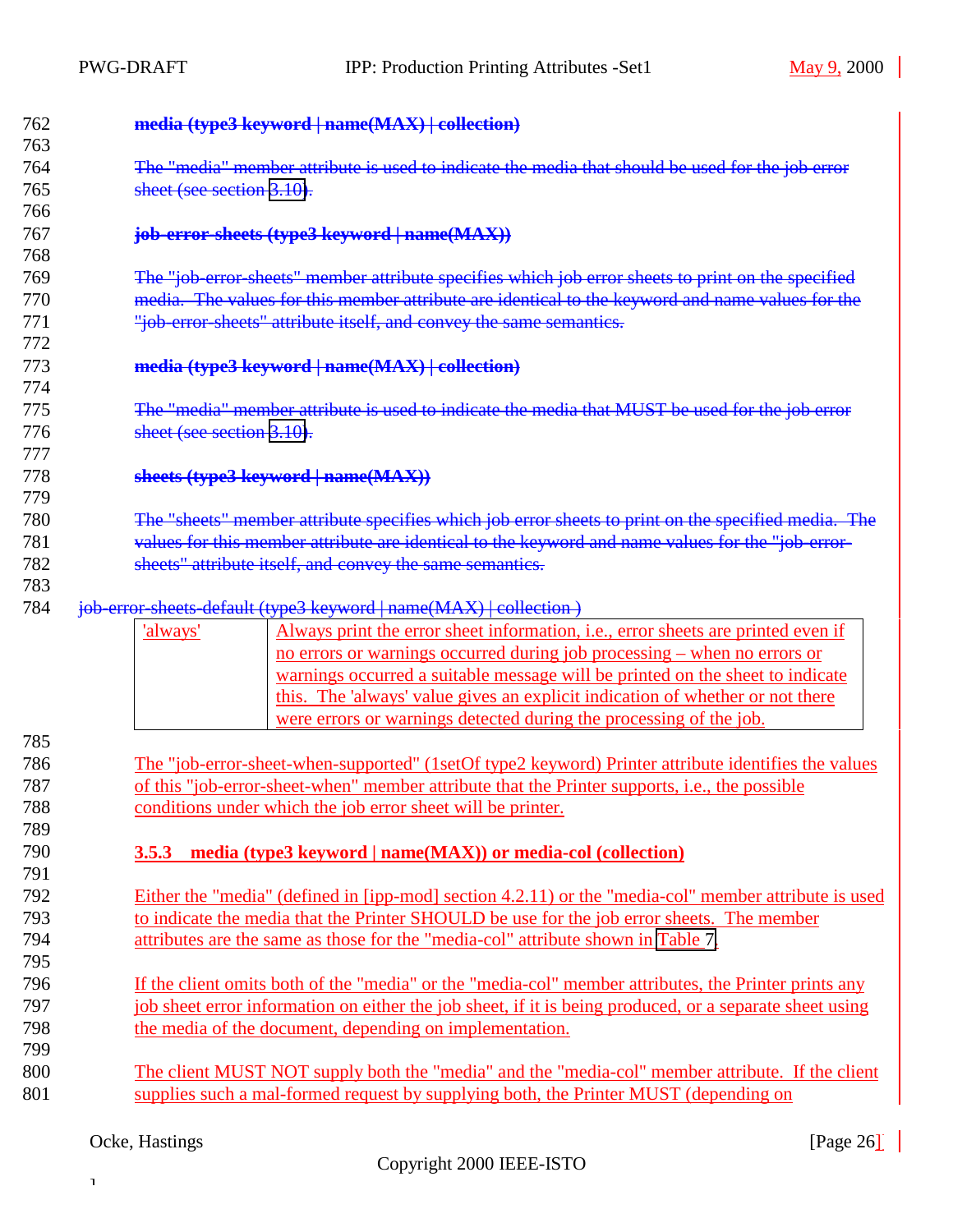<span id="page-26-0"></span>

| 802 | implementation) either (1) reject the request and return the 'client-error-bad-request' status code (see       |
|-----|----------------------------------------------------------------------------------------------------------------|
| 803 | [ipp-mod] section 13.1.4.1) or (2) use either the "media" or the "media-col" member attribute,                 |
| 804 | independent of the value of the "ipp-attribute-fidelity" attribute supplied by the client.                     |
| 805 |                                                                                                                |
| 806 | The "media-supported" (1setOf (type3 keyword   name(MAX))) Printer attribute (defined in [ipp-                 |
| 807 | mod] section 4.2.11) identifies the values of this "media" member attribute (as well as the "media"            |
| 808 | Job Template attribute) that the Printer supports, <i>i.e.</i> , the names of the supported media.             |
| 809 |                                                                                                                |
| 810 | The "media-col-supported" Printer attribute (defined in section 3.10.16) identifies the keyword                |
| 811 | names of the member attributes supported in this "media-col" member attribute (as well as the                  |
| 812 | "media-col" Job Template attribute), i.e., the names of the member attributes in Table 7 that the              |
| 813 | Printer supports.                                                                                              |
| 814 |                                                                                                                |
| 815 | 3.5.4 job-error-sheet-default (collection)                                                                     |
| 816 |                                                                                                                |
| 817 | The "job-error-sheet-default" Printer attributes specify the job error sheets that the Printer MUST            |
| 818 | provide, if any, if the client omits the "job-error-sheet" Job Template attribute. The member                  |
| 819 | attributes are defined in Table 5. A Printer MUST support the same member attributes and values                |
| 820 | for this default attribute as it supports for the corresponding "job-error-sheet" Job Template                 |
| 821 | attribute.                                                                                                     |
| 822 |                                                                                                                |
| 823 | An implementation SHOULD be configured out-of-the-box so that the "job-error-sheet-default"                    |
| 824 | Printer Attribute has the value: 'standard' or 'always' collection value consisting of the "job-error-         |
| 825 | sheet-type" with a value of: 'standard' rather than 'none'. Then the Administrator and End Users               |
| 826 | have to explicitly turn off error information.                                                                 |
| 827 |                                                                                                                |
| 828 | job-error-sheet-supported (1setOf type2 keyword)<br>3.5.5                                                      |
| 829 |                                                                                                                |
| 830 | The "job-error-sheet-supported" attribute identifies the names of the member attributes supported in           |
| 831 | the "job-error-sheet" Job Template collection attribute, i.e., the keyword names of the member                 |
| 832 | attributes in Table 5 that the Printer supports.                                                               |
| 833 |                                                                                                                |
| 834 |                                                                                                                |
| 835 | 3.6 job-message-to-operator (text(MAX))                                                                        |
| 836 |                                                                                                                |
| 027 | This ottailante comico o meggagge from the worker to the creatente indicate constitues about the nucescains of |

837 This attribute carries a message from the user to the operator to indicate something about the processing of 838 the print job. The printer object MUST make this message available to the operator once the job has been 839 successfully received and before the job is moved to the 'processing' state. A zero length text value indicates 840 no message.

841

 Note: this attribute may be used in conjunction with the IPP 1.0 "job-hold-until" Job Template attribute (see [ipp-mod] section 4.2.2); specifically with the 'indefinite' value. This combination allows a client to specify instructions to the operator, while simultaneously preventing the job from being processed until some operator intervention occurs. This combination is particularly useful in production printing

846 environments, where printer configuration may be required to properly print the job.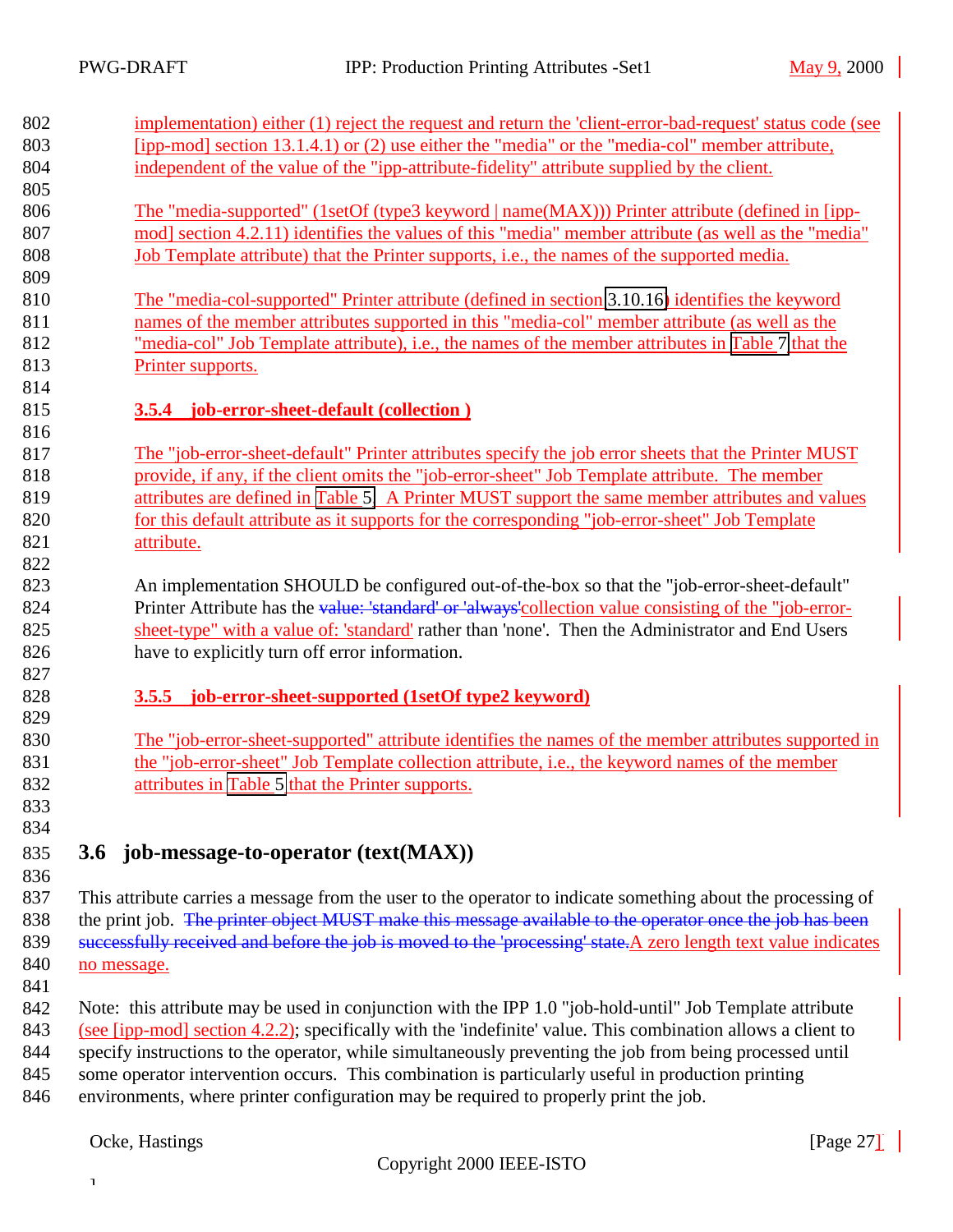<span id="page-27-0"></span>

| 847 |                                                                                                                  |
|-----|------------------------------------------------------------------------------------------------------------------|
| 848 | 3.6.1 job-message-to-operator-supported (integer(0:1023))                                                        |
| 849 |                                                                                                                  |
| 850 | The "job-message-to-operator-supported" attribute indicates                                                      |
| 851 | 3.6.10ut-of-band value 'none'                                                                                    |
| 852 |                                                                                                                  |
| 853 | A client MAY use the out-of-band value 'none' with the maximum length that the Printer will accept               |
| 854 | for the "job-message-to-operator" attribute. If the out-of-band value 'none' is used in a create                 |
| 855 | request, then the printer object MUST NOT apply the attribute to the job, including the "job-                    |
| 856 | message-to-operator-default" attribute. If a printer implements the "job-message-to-Job Template                 |
| 857 | attribute without truncation. A conforming Printer MUST be able to accept 1023 octets without                    |
| 858 | truncation. However, an IPP Printer MAY be implemented as a operator" attribute, it MUST also                    |
| 859 | implement the "out-of-band" value 'none,' including as a value for the "job-message to-operator-                 |
| 860 | default" attribute.                                                                                              |
| 861 |                                                                                                                  |
| 862 | 3.6.2job-message-to-operator-supported (boolean)                                                                 |
| 863 |                                                                                                                  |
| 864 | The "job-message-to-operator-supported" attribute indicates only whether or not the attribute is                 |
| 865 | supported.                                                                                                       |
| 866 | 3.6.2gateway to another print system that cannot accept the full 1023 octet range, in which case the             |
| 867 | value will be truncated to the maximum length specified by the "job-message-to-operator-                         |
| 868 | supported" attribute                                                                                             |
| 869 |                                                                                                                  |
| 870 |                                                                                                                  |
| 871 | 3.7 job-recipient-name $(name(MAX))$                                                                             |
| 872 |                                                                                                                  |
| 873 | This attribute contains the name of the person that is to receive the output of the job. The value of the "job-  |
| 874 | recipient-name" attribute is commonly printed on job sheets printed with the job. An example of another          |
| 875 | use of the "job-recipient-name" attribute is if the printer accesses a database to get job delivery instructions |
| 876 | for the recipient of a job. A zero-length value indicates that there is no job recipient name.                   |
| 877 |                                                                                                                  |

878 If the client omits this attribute in a create request, the printer MAY use the "job-recipient-name-default" 879 attribute value, unless it has not been configured by the administrator (i.e., it is not present, or has the "out-880 of-band" value 'no-value'), or MAY use the "authenticated user" name (see [IPP-MOD] section 8.3), 881 depending on implementation.

882

884

### 883 **3.7.1out-of-band value 'none'**

885 A client MAY use the out-of-band value 'none' with the "job-recipient-name" attribute. If the out-886 of-band value 'none' is used in a create request, then the printer object MUST NOT apply the 887 attribute to the job, including the "job-recipient-name-default" attribute. If a printer implements the 888 "job-recipient-name" attribute, then it MUST also implement the "out-of-band" value 'none,' 889 including as a value for the "job-recipient-name-default" attribute.

890 891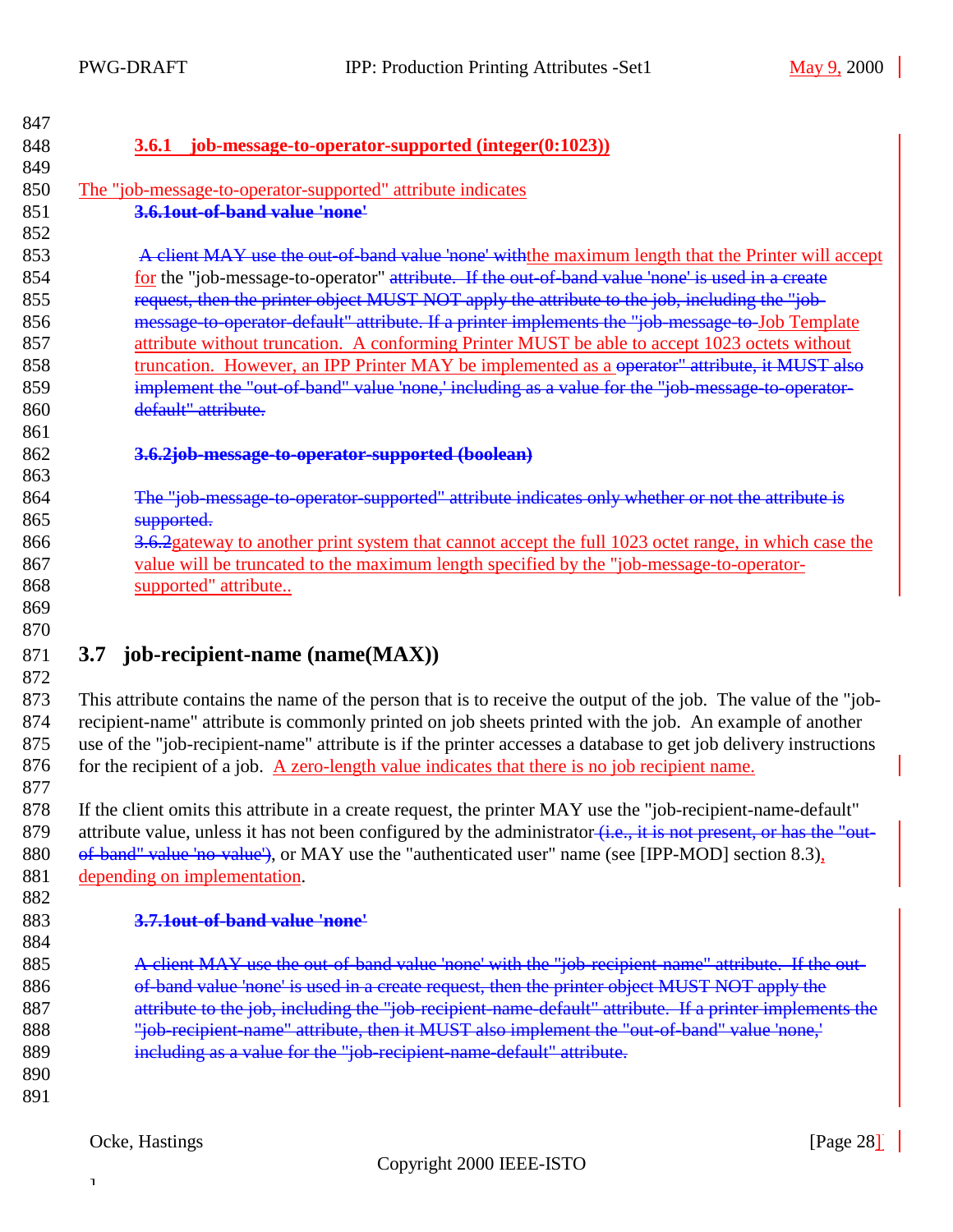<span id="page-28-0"></span>

| 892 | 3.7.23.7.1 job-recipient-name-supported (boolean)job-recipient-name-supported |                                                                                                                        |  |
|-----|-------------------------------------------------------------------------------|------------------------------------------------------------------------------------------------------------------------|--|
| 893 | interger(0:255)                                                               |                                                                                                                        |  |
| 894 |                                                                               |                                                                                                                        |  |
| 895 |                                                                               | The "job-recipient-name-supported" attribute indicates only whether or not the attribute is                            |  |
| 896 | supported.                                                                    |                                                                                                                        |  |
| 897 |                                                                               | the maximum length that the Printer will accept for the "job-recipient-name" Job Template attribute                    |  |
| 898 |                                                                               | without truncation. A conforming Printer MUST be able to accept 255 octets without truncation.                         |  |
| 899 |                                                                               | However, an IPP Printer MAY be implemented as a gateway to another print system that cannot                            |  |
| 900 |                                                                               | accept the full 255 octet range, in which case the value will be truncated to the maximum length                       |  |
| 901 | specified by the "job-recipient-name-supported" attribute.                    |                                                                                                                        |  |
| 902 |                                                                               |                                                                                                                        |  |
| 903 |                                                                               |                                                                                                                        |  |
| 904 | 3.8                                                                           | job-sheets (type3 keyword   name(MAX)   collection) - extension tojob-sheets-col                                       |  |
| 905 | (collection) - augments IPP/1.1 "job-sheets"                                  |                                                                                                                        |  |
| 906 |                                                                               |                                                                                                                        |  |
| 907 |                                                                               | This attribute is an extension toaugments the IPP/1.1 <del>[ipp mod] "job sheets" attribute. The two differences</del> |  |
| 908 |                                                                               | are that the 'collection' attribute syntax defined in this description is added as an OPTIONAL choice for the          |  |
| 909 |                                                                               | "job-sheets" attribute, and that the following additional values are defined for the "job-sheets" attribute.           |  |
| 910 |                                                                               |                                                                                                                        |  |
| 911 | The additional standard keyword values for the "job-sheets" attributeare:     |                                                                                                                        |  |
| 912 |                                                                               |                                                                                                                        |  |
|     | job-start-sheet                                                               | job sheet MUST be printed to indicate the start of the job.                                                            |  |
|     | job-end-sheet                                                                 | A job sheet MUST be printed to indicate the end of the job.                                                            |  |
|     | job-wrap-sheets                                                               | Job sheets MUST be printed to indicate the start and end of all                                                        |  |
|     |                                                                               | the output associated with the job.                                                                                    |  |
| 913 |                                                                               |                                                                                                                        |  |

914 (define in [ipp-mod] section 4.2.3). The 'collection' attribute syntax stems from the needallows a client to

915 specify media for job sheets that is different than the current media being used for the print stream images. 916 An example of where this is useful is for separator sheets, which may allow easier distinction of document 917 copies.

918

919 TheTable 6 lists the member attributes of the "job-sheets-col" collection consists of: attribute:

- 920
- 

### 921 **Table 6 - "job-sheets-col" member attributes**

| Attribute name                                                        | attribute syntax                           | request     |             | <b>Printer Support</b> |
|-----------------------------------------------------------------------|--------------------------------------------|-------------|-------------|------------------------|
| job-sheets                                                            | type3 keyword $ name(MAX) $                | <b>MUS</b>  |             | MUS                    |
| media<br>$t$ une <sup>2</sup> $k$ euword   name( $MAY$ )   collection |                                            | <b>MUST</b> | <b>MUST</b> |                        |
| job-sheets                                                            | <del>types keyword   hallie(IVI/LA )</del> | <b>MUST</b> | <b>MUST</b> |                        |

- 922
- 923 **media (type3 keyword | name(MAX) | collection)**

924

925 The "media" member attribute is used to indicate the media that should be used for the job sheet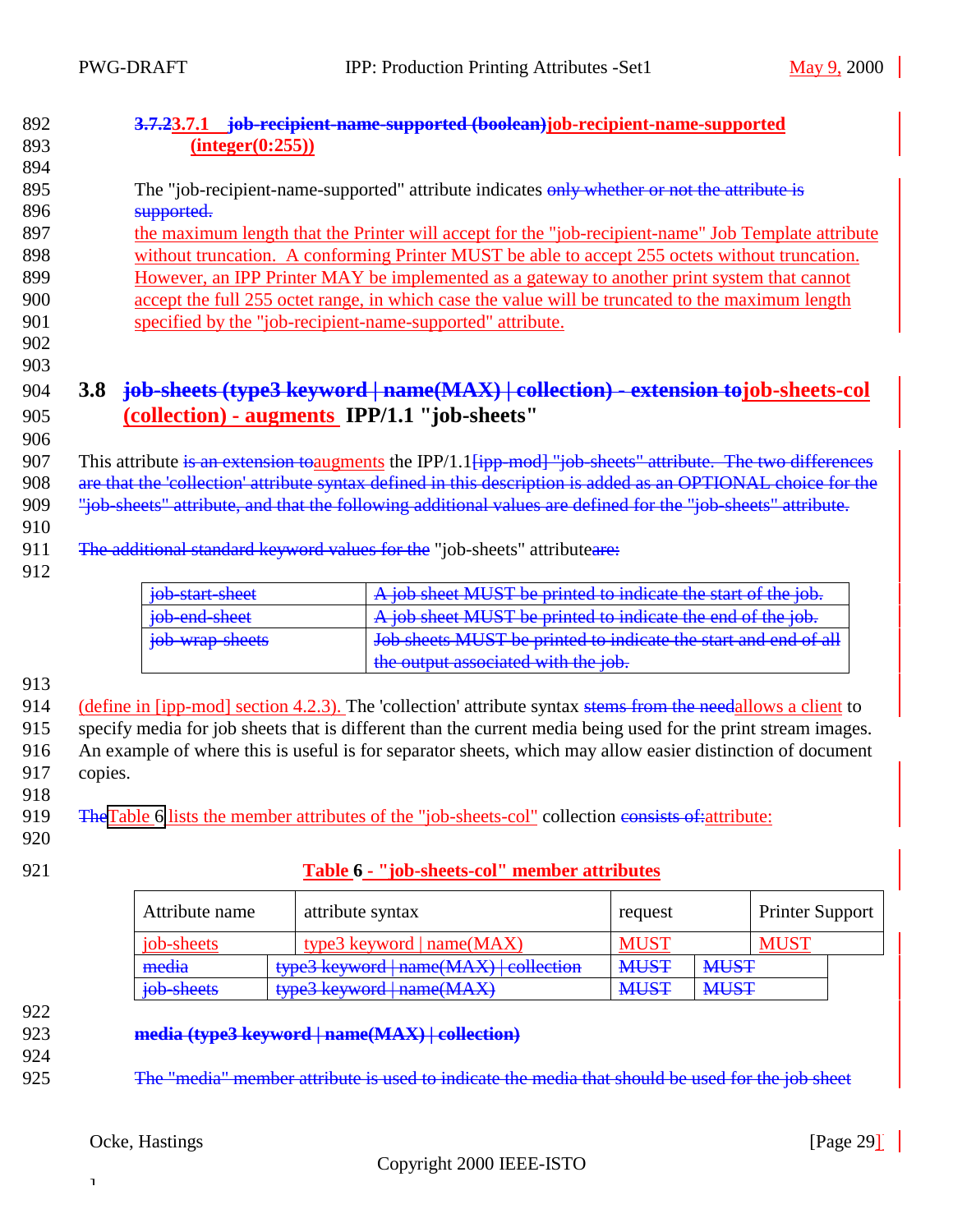<span id="page-29-0"></span>

| 926        | (see section $3.10$ ).                                                                                    |                                                                                                   |                                                                                                              |  |  |
|------------|-----------------------------------------------------------------------------------------------------------|---------------------------------------------------------------------------------------------------|--------------------------------------------------------------------------------------------------------------|--|--|
|            | media                                                                                                     | type3 keyword   name(MAX)                                                                         | <b>MUST</b><br>MUST be one                                                                                   |  |  |
|            | media-col                                                                                                 | collection                                                                                        | or the other, but<br><b>MAY</b>                                                                              |  |  |
|            |                                                                                                           |                                                                                                   | <b>NOT</b> both                                                                                              |  |  |
| 927        |                                                                                                           |                                                                                                   |                                                                                                              |  |  |
| 928        | <b>3.8.1</b>                                                                                              | job-sheets (type3 keyword   name(MAX))                                                            |                                                                                                              |  |  |
| 929        |                                                                                                           |                                                                                                   |                                                                                                              |  |  |
| 930        |                                                                                                           |                                                                                                   | The "job-sheets" member attribute specifies which job sheets to print on the specified media. The            |  |  |
| 931        |                                                                                                           |                                                                                                   | values for this member attribute are identical to the keyword and name values for the "job-sheets"           |  |  |
| 932        |                                                                                                           | Job Template attribute itself, including the 'none' value, and convey the same semantics.         |                                                                                                              |  |  |
| 933        |                                                                                                           |                                                                                                   |                                                                                                              |  |  |
| 934<br>935 |                                                                                                           | 3.8.3 media (type3 keyword   name(MAX)   collection)                                              |                                                                                                              |  |  |
| 936        |                                                                                                           |                                                                                                   | The 'media' attribute is used to indicate the media that should be used for the job sheet (see section       |  |  |
| 937        | $3.10$ .                                                                                                  |                                                                                                   |                                                                                                              |  |  |
| 938        |                                                                                                           |                                                                                                   |                                                                                                              |  |  |
| 939        |                                                                                                           | 3.8.4 sheets (type3 keyword   name(MAX))                                                          |                                                                                                              |  |  |
| 940        |                                                                                                           |                                                                                                   |                                                                                                              |  |  |
| 941        |                                                                                                           | The "sheets" member" job-sheets-supported" (1setOf (type3 keyword   name(MAX))) Printer           |                                                                                                              |  |  |
| 942        |                                                                                                           |                                                                                                   | attribute specifies which job sheet to print on the specified media. The values for this are the values      |  |  |
| 943        |                                                                                                           | of this "job-sheets" member attribute are identical to the keyword and name values for the "job-  |                                                                                                              |  |  |
| 944        |                                                                                                           | sheets" attribute itself, and convey the same semanties.(as well as the IPP/1.1 "job-sheets" Job  |                                                                                                              |  |  |
| 945        |                                                                                                           | Template attribute) that the Printer supports.                                                    |                                                                                                              |  |  |
| 946        |                                                                                                           |                                                                                                   |                                                                                                              |  |  |
| 947        |                                                                                                           |                                                                                                   |                                                                                                              |  |  |
| 948        | 3.9job-sheet-message(text(MAX))                                                                           |                                                                                                   |                                                                                                              |  |  |
| 949        |                                                                                                           |                                                                                                   |                                                                                                              |  |  |
| 950        |                                                                                                           |                                                                                                   | This attribute is used to convey a message that is delivered with the job, and may be printer on a job sheet |  |  |
| 951        | (e.g., the 'standard' job sheet). The message may contain any type of information, but typically includes |                                                                                                   |                                                                                                              |  |  |
| 952        |                                                                                                           | either instructions for offline processing (e.g., finishing), or a message for the job recipient. |                                                                                                              |  |  |
| 953        |                                                                                                           |                                                                                                   |                                                                                                              |  |  |
| 954<br>955 | 3.9.1out-of-band value 'none'                                                                             |                                                                                                   |                                                                                                              |  |  |
| 956        |                                                                                                           |                                                                                                   |                                                                                                              |  |  |
| 957        |                                                                                                           |                                                                                                   | A client MAY use the out-of-band value 'none' with the "job-delivery-message" attribute. If the out-         |  |  |
| 958        |                                                                                                           | of-band value 'none' is used in a create request, then the printer object MUST NOT apply the      |                                                                                                              |  |  |
| 959        |                                                                                                           |                                                                                                   | attribute to the job, including the "job-delivery message-default" attribute. If a printer implements        |  |  |
| 960        |                                                                                                           |                                                                                                   | the "job-delivery message" attribute, then is MUST also implement the "out-of-band" value none,              |  |  |
| 961        |                                                                                                           | including as a value for the "job-delivery-message-default" attribute.                            |                                                                                                              |  |  |
| 962        |                                                                                                           |                                                                                                   |                                                                                                              |  |  |
| 963        |                                                                                                           |                                                                                                   |                                                                                                              |  |  |
| 964        |                                                                                                           | 3.9.2job-sheet-message-supported (boolean)                                                        |                                                                                                              |  |  |
| 965        |                                                                                                           |                                                                                                   |                                                                                                              |  |  |
| 966        |                                                                                                           | The "job-delivery-message-supported" attribute indicates only whether or not the attribute is     |                                                                                                              |  |  |
| 967        | supported.                                                                                                |                                                                                                   |                                                                                                              |  |  |
|            |                                                                                                           |                                                                                                   |                                                                                                              |  |  |
|            | Ocke, Hastings                                                                                            |                                                                                                   | [Page $30$ ]                                                                                                 |  |  |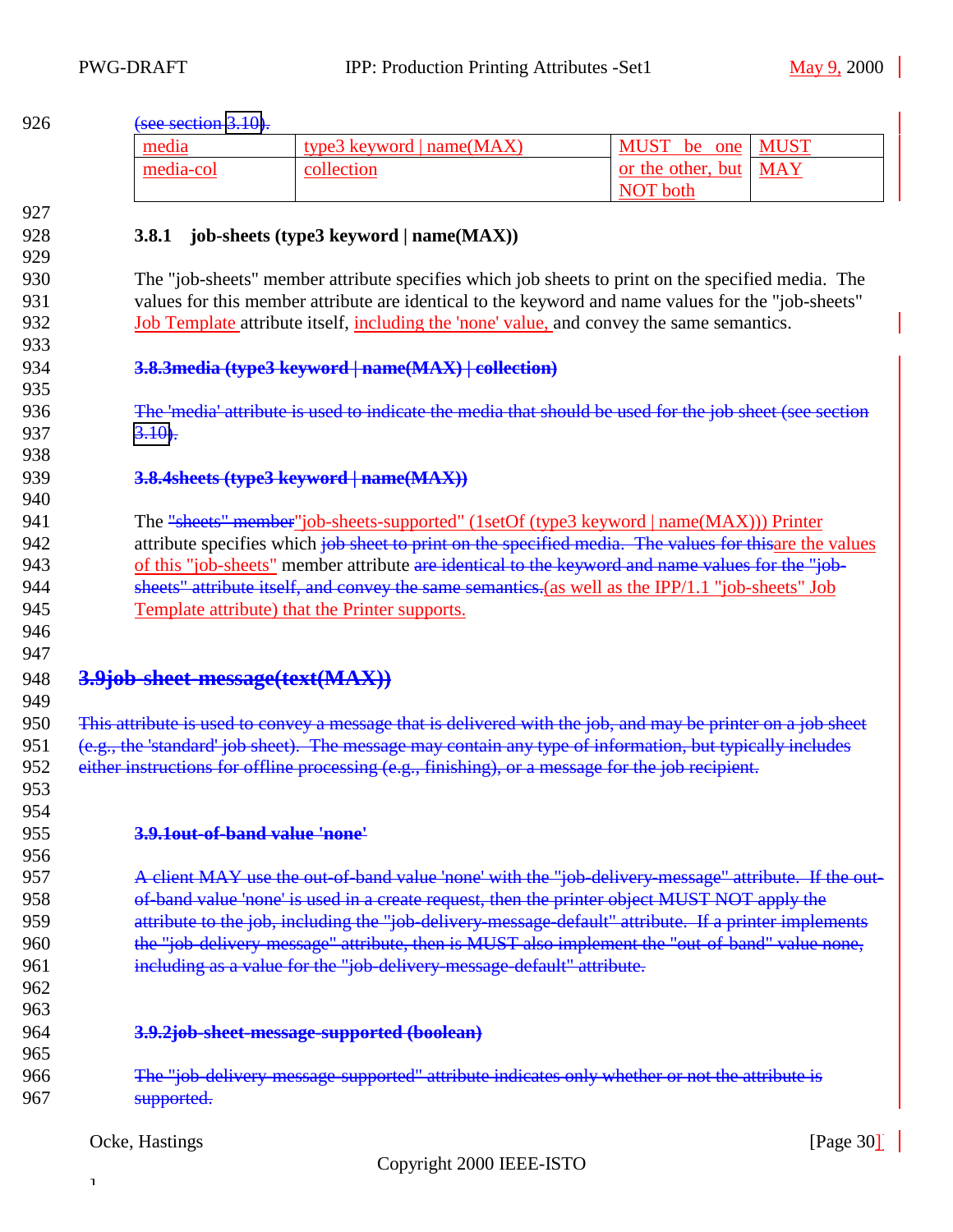<span id="page-30-0"></span>

| 968        |                                                                                                       |
|------------|-------------------------------------------------------------------------------------------------------|
| 969        |                                                                                                       |
| 970        | <b>3.103.8.2</b> media (type3 keyword   <u>name(MAX))</u> or media-col (collection)                   |
| 971        | name (MAX)   collection) - extension to                                                               |
| 972        | Either the "media" (defined in [ipp-mod] section 4.2.11) or the "media-col" member attribute is used  |
| 973        | to indicate the media that the Printer SHOULD use for the job sheet. The member attributes are the    |
| 974<br>975 | same as those for the "media-col" attribute shown in Table 7.                                         |
| 976        | The client MUST supply either the "media" or the "media-col" member attribute, but NOT both. If       |
| 977        | the client supplies such a mal-formed request by supplying neither or both, the Printer MUST          |
| 978        | (depending on implementation) either (1) reject the request and return the 'client-error-bad-request' |
| 979        | status code (see [ipp-mod] section 13.1.4.1) or (2) use either the "media" or the "media-col" member  |
| 980        | attribute, independent of the value of the "ipp-attribute-fidelity" attribute supplied by the client. |
| 981        |                                                                                                       |
| 982        | The "media-supported" (1setOf (type3 keyword   name(MAX))) Printer attribute (defined in [ipp-        |
| 983        | mod] section 4.2.11) identifies the values of this "media" member attribute (as well as the "media"   |
| 984        | Job Template attribute) that the Printer supports, i.e., the names of the supported media.            |
| 985        |                                                                                                       |
| 986        | The "media-col-supported" Printer attribute (defined in section 3.10.16) identifies the keyword       |
| 987        | names of the member attributes supported in this "media-col" member attribute (as well as the         |
| 988        | "media-col" Job Template attribute), i.e., the names of the member attributes in Table 7 that the     |
| 989        | Printer supports.                                                                                     |
| 990        |                                                                                                       |
| 991        | <b>3.8.3</b> job-sheets-col-default (collection)                                                      |
| 992        |                                                                                                       |
| 993        | The "job-sheets-default (see [ipp-mod] section 4.2.3) attribute and the "job-sheets-col-default"      |
| 994        | Printer attribute specify the job sheets that the Printer MUST provide, if the client omits both the  |
| 995        | "job-sheets" and the "job-sheets-col" Job Template attribute in the Job Creation operation (and the   |
| 996        | PDL doesn't include a job sheets specification). The member attributes are defined in Table 6. A      |
| 997        | Printer MUST support the same member attributes for this default collection attribute as it supports  |
| 998        | for the corresponding "job-sheets-col" Job Template attribute.                                        |
| 999        |                                                                                                       |
| 1000       | 3.10The "job-sheets-default" and "job-sheets-col-default" Printer attributes                          |
| 1001       | <b>SHOULD</b> both be configured to specify job-sheet instances and they SHOULD                       |
| 1002       | specify the same job sheet instance. If the administrator sets one of them to a                       |
| 1003       | value (either locally or with the Set-Printer-Attributes operation - see [ipp-set]),                  |
| 1004       | the Printer SHOULD set the other attribute's value to specify the same job sheet                      |
| 1005       | instance. The reason to have both default attributes configured, is so that clients                   |
| 1006       | that only know about the "job-sheets" attribute will see the "job-sheets-default"                     |
| 1007       | attribute, while clients that know about the "job-sheets-col" attribute will be able                  |
|            |                                                                                                       |
| 1008       | to IPP/1.1 "media"                                                                                    |
| 1009       |                                                                                                       |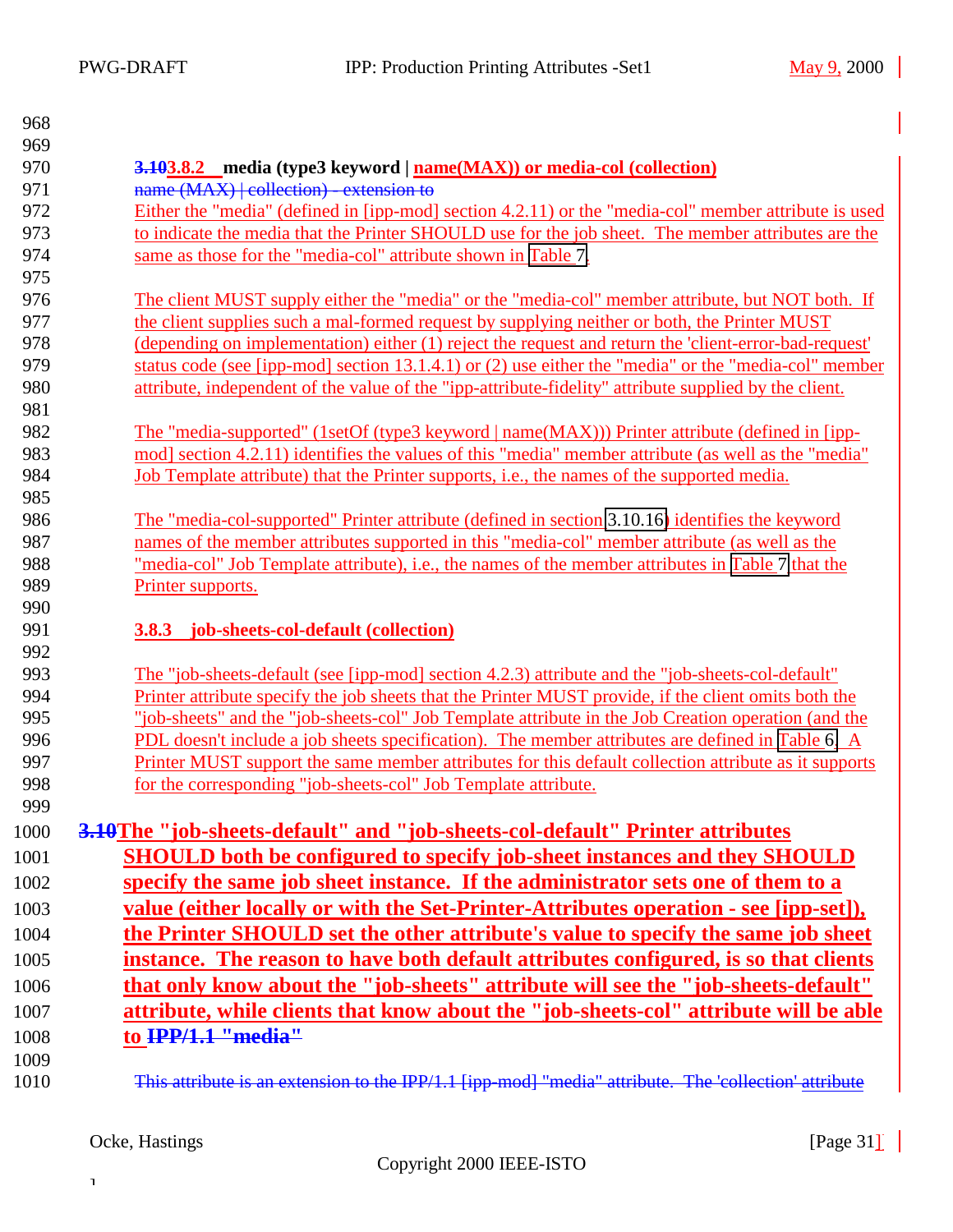<span id="page-31-0"></span>

| 1011 | syntax is added as an OPTIONAL choice for the "media" attribute and is used to enable a client end               |
|------|------------------------------------------------------------------------------------------------------------------|
| 1012 | user to submit a list of media attributes to the printer as a way to more completely specify                     |
| 1013 | thedetermine the characteristics of the media for the job sheet default.                                         |
| 1014 | printer. The 'collection' attribute syntax is:                                                                   |
|      | 3.8.4 job-sheets-col-supported (1setOf type2 keyword)                                                            |
|      | The "job-sheets-col-supported" attribute identifies the keyword names of the member attributes                   |
|      | supported in the "job-sheets-col" collection Job Template attribute, i.e., the keyword names of the              |
|      | member attributes in Table 6 that the Printer supports.                                                          |
|      |                                                                                                                  |
|      | 3.9 job-sheet-message (text(MAX))                                                                                |
|      | This attribute is used to convey a message that is delivered with the job, and may be printer on a job sheet     |
|      | (e.g., the 'standard' job sheet). The message may contain any type of information, but typically includes        |
|      | either instructions for offline processing (e.g., finishing), or a message for the job recipient.                |
|      | 3.9.1 job-sheet-message-supported (integer(0:1023))                                                              |
|      |                                                                                                                  |
|      | The "job-sheet-message-supported" attribute indicates the maximum length that the Printer is able to             |
|      | accept for the "job-sheet-message" Job Template attribute without truncation. A conforming Printer               |
|      | MUST be able to accept 1023 octets without truncation. However, an IPP Printer MAY be                            |
|      | implemented as a gateway to another print system that cannot accept the full 1023 octet range, in                |
|      | which case the value will be truncated to the maximum length specified by the "job-sheet-message-                |
|      | supported" attribute.                                                                                            |
|      |                                                                                                                  |
|      | 3.10 media-col (collection) - augments IPP/1.1 "media"                                                           |
|      | This attribute augments the "media" Job Template attribute (defined in [ipp-mod] section 4.2.11). This           |
|      | collection attribute enables a client end user to submit a list of media characteristics to the Printer as a way |
|      | to more completely specify the media for the Printer to be used. Each member attribute of the collection         |
|      | identifies a media characteristic. A Printer MAY support the "media" attribute without supporting the            |
|      | "media-col" attribute. However, if a Printer supports the "media-col" attribute, it MUST also support the        |
|      | "media" attribute.                                                                                               |
|      |                                                                                                                  |
|      | Each value of the "media" (type2 keyword   name) attribute uniquely identifies an instance of media. Each        |
|      | combination of values of the "media-col" collection attribute also uniquely identify an instance of media.       |
|      | Depending on implementation and site policy, not all media instances need have media names. Such media           |
|      | instances that do not have media names associated with them are accessible using the "media-col" attribute       |
|      | only. In other words, when a media data base is created by an implementation and/or an administrator, each       |
|      | media name is associated with a media instance, but each media instance NEED NOT have a media name               |
|      | associated with it. Thus the standard name 'iso-a4-white' is associated with a particular instance of media,     |
|      | say, a 20 pound, 210 mm x 297 mm size, and white color media instance. If there are other media instances        |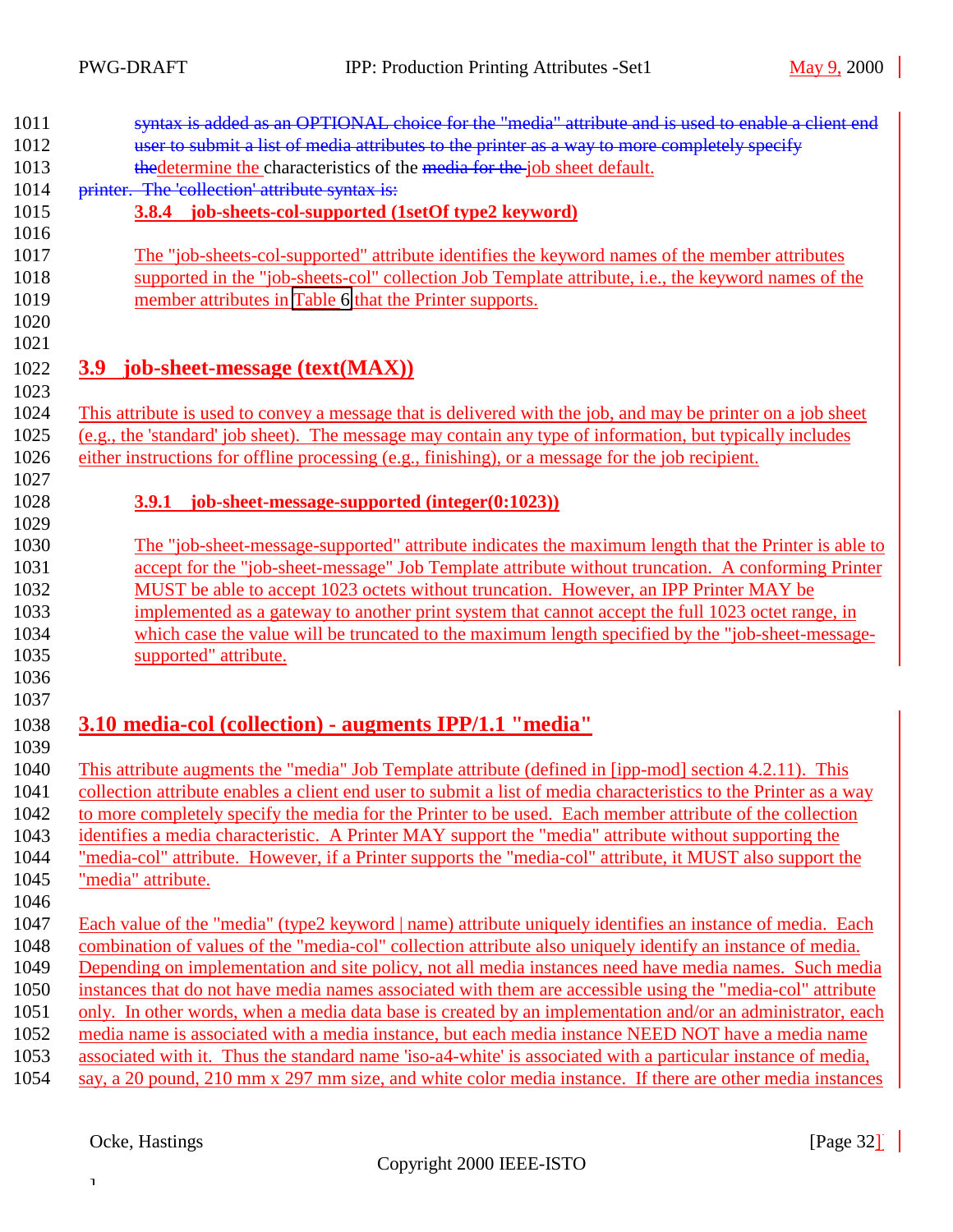<span id="page-32-0"></span>

| 1055 | of the same size and color, but differ in some other characteristic, such as weight, then they MUST each      |
|------|---------------------------------------------------------------------------------------------------------------|
| 1056 | have different names or not have a name at all. A Printer MUST NOT have two instances of media that           |
| 1057 | have all of the same characteristics. The "media-description" member attribute (see section 3.10.1) MUST      |
| 1058 | be used to distinguish two or more media instances that would otherwise have the same characteristics.        |
| 1059 |                                                                                                               |
| 1060 | When associating standard media keywords with media instances to be used with the "media" attribute, the      |
| 1061 | implementation and/or the administrator SHOULD associate them with media instances whose                      |
| 1062 | characteristics are what users would normally expect. For example, the 'iso-a4-white' keyword SHOULD          |
| 1063 | be associated with a media instance that is A4 in size, 20 pound or 24 pound in weight, white in color, with  |
| 1064 | an opaque opacity, no holes, no tabs, etc.                                                                    |
| 1065 |                                                                                                               |
| 1066 | The standard media keywords that identify media sizes, such as 'iso-a4' and 'na-letter', are associated with  |
| 1067 | any media in an input tray that is configured for that media size. Thus specifying media size keywords with   |
| 1068 | the "media" attribute does not guarantee reproducible results from one job submission to another, since       |
| 1069 | different media of the same size may be present from one time to the next. If none of the input trays are     |
| 1070 | configured for that size, the association with a media instance is implementation dependent.                  |
| 1071 |                                                                                                               |
| 1072 | The client MUST NOT supply both the "media" and the "media-col" Job Template attributes in a Job              |
| 1073 | Creation request. If the client supplies such a mal-formed request by supplying both, the Printer MUST        |
| 1074 | (depending on implementation) either (1) reject the request and return the 'client-error-bad-request' status  |
| 1075 | code (see [ipp-mod] section 13.1.4.1) or (2) use either the "media" or the "media-col" attribute, independent |
| 1076 | of the value of the "ipp-attribute-fidelity" attribute supplied by the client.                                |
| 1077 |                                                                                                               |
| 1078 | A number of collection Job Template attributes defined in this document have both the "media" and             |
| 1079 | "media-col" member attributes. The same rule against supplying both in a request holds for these collection   |
| 1080 | attributes. Those Job Template attributes whose sole purpose is to specify the media are defined so that the  |
| 1081 | Printer MUST use the requested media, while those that have additional purposes as well are defined so        |
| 1082 | that the Printer SHOULD use the requested media.                                                              |
| 1083 |                                                                                                               |
| 1084 | Table 7 lists the member attributes of the "media-col" collection attribute:                                  |
| 1085 |                                                                                                               |

### 1086 **Table 7 - "media-col" member attributes**

| Attribute name    | attribute syntax            | request    | <b>Printer Support</b> |
|-------------------|-----------------------------|------------|------------------------|
| media-name        | type3 keyword   name (MAX)  | <b>MAY</b> | <b>MAY</b>             |
| media-description | type3 keyword   name(MAX)   | <b>MAY</b> | <b>MAY</b>             |
| media-color       | type3 keyword   name (MAX)  | <b>MAY</b> | <b>MAY</b>             |
| media-color       | type3 keyword   name(MAX)   | <b>MAY</b> | <b>MAY</b>             |
| media-opacity     | type3 keyword               | <b>MAY</b> | <b>MAY</b>             |
| media-pre-printed | boolean                     | <b>MAY</b> | <b>MAY</b>             |
| media-tabs        | type3 keyword               | <b>MAY</b> | <b>MAY</b>             |
| media-hole-count  | integer                     | <b>MAY</b> | <b>MAY</b>             |
| media-order-count | integer                     | <b>MAY</b> | <b>MAY</b>             |
| media-label-type  | type3 keyword   $name(MAX)$ | <b>MAY</b> | <b>MAY</b>             |

Ocke, Hastings [Page 33] [Page 33]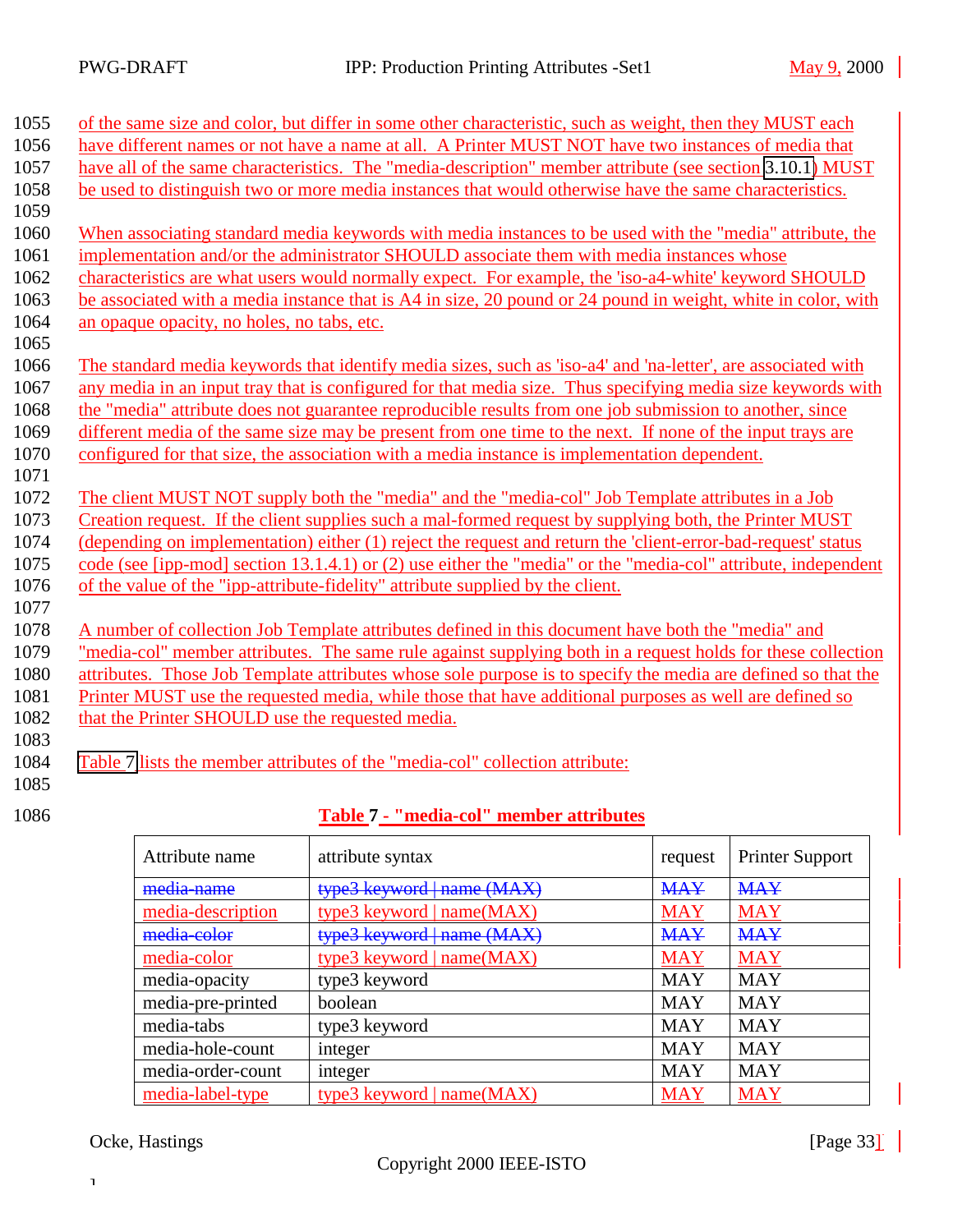<span id="page-33-0"></span>

| media-size          | type3 keyword collection    | <b>MAY</b> | <b>MUST</b> |
|---------------------|-----------------------------|------------|-------------|
| media-size          | collection                  | <b>MAY</b> | <b>MUST</b> |
| media-weight        | integer                     | <b>MAY</b> | <b>MAY</b>  |
| media weight units  | type3 keyword               | <b>MAY</b> | <b>MAY</b>  |
|                     |                             |            |             |
| media-weight-metric | integer(0:MAX)              | <b>MAY</b> | <b>MAY</b>  |
| media-weight-       | integer(0:MAX)              | <b>MAY</b> | <b>MAY</b>  |
| english             |                             |            |             |
| media-back-coating  | type3 keyword   name(MAX)   | <b>MAY</b> | <b>MAY</b>  |
| media-front-coating | type3 keyword   name(MAX)   | <b>MAY</b> | <b>MAY</b>  |
| media-recycled      | type3 keyword   $name(MAX)$ | <b>MAY</b> | <b>MAY</b>  |

1088 When media is specified by characteristic using the 'collection' attribute syntax, the printer object MUST 1089 match the requested media exactly. The "media-col" collection member attributes definitions are: 1090

1091

1093

1107

1112

### 1092 **3.10.1 media-namemedia-description (type3 keyword | name(MAX))**

1094 The "media-name" media-description" member attribute is used to specify a media name, similar to 1095 the standard IPP/1.0 'keyword | name' attribute syntaxes of the media attribute. The difference is 1096 that the "media-name" description. The "media-description" member attribute is treated as just 1097 another characteristic of the media that the printer must match to select the correct media. 1098 Furthermore, more than one medium instance can have the same 'keyword' or 'name' media. 1099

1100 For-example, if the "media-name" member attribute is "iso-a4" and the "hole-count" member 1101 attribute is 3, then the requested media is "three hole punched A4." Since many of the standard 1102 keyword values are under specified, this allows for further refinement of the specification of the 1103 desired media. 1104

1105 The standard type3 keyword values for media-name are the same as those defined for the "media" 1106 attribute in IPP/1.1. Typical values include "iso-a4-white", "na-letter-colored" and so forth.

1108 The 'name' attribute syntax for "media-name" is used to enable a client to submit a site-defined name as a reference for a specific media. This attribute syntax can be used to enable a System Administrator to extend the list of IPP media names. Examples might include "1040 Tax Form", "Acme Letter Head", "Hammermill", and "U.S. Government 3R712".

1113 Note: some printers may require that media with different characteristics be allowed to have the 1114 same name. If a printer does allow the ambiguous case of different media with the same name, then 1115 it is implementation dependent how the resolution to a single media occurs, value. As with any 1116 'keyword | name' value, the client SHOULD localize the 'keyword' value, but not the 'name' value.

1117 1118 The value of the "media-description" member attribute can be any of the keyword or name values 1119 defined for the "media" Job Template attribute (see [ipp-mod] section 4.2.11 and section [6.3](#page-56-0) in this

]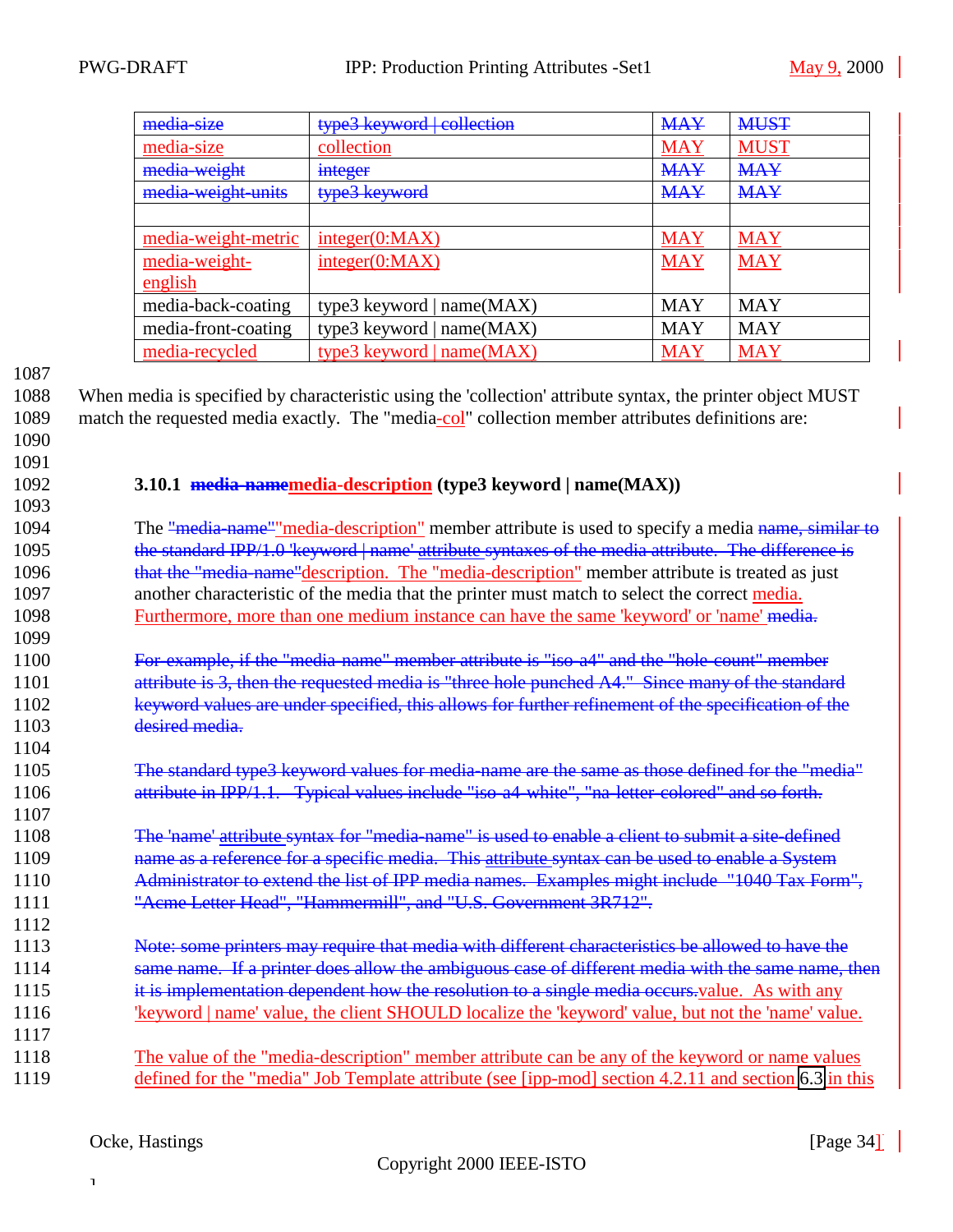<span id="page-34-0"></span>

| 1120 | document) or any other name value defined by the implementation or administrator that is a                                                                                                               |  |  |  |  |
|------|----------------------------------------------------------------------------------------------------------------------------------------------------------------------------------------------------------|--|--|--|--|
| 1121 | description. But, unlike the "media" attribute "keyword' values, the "keyword' value of the "media-                                                                                                      |  |  |  |  |
| 1122 | description" member attribute MUST have no specific semantic meaning to the Printer. For                                                                                                                 |  |  |  |  |
| 1123 | example, if the keyword value is one of the input tray keywords, the Printer MUST NOT use that                                                                                                           |  |  |  |  |
| 1124 | value to pull the media from that tray. If the client wants to select the media in a particular tray, no                                                                                                 |  |  |  |  |
| 1125 | matter what it is, then the client MUST supply that tray keyword name, say, 'top', in the "media" Job                                                                                                    |  |  |  |  |
| 1126 | Template attribute, instead of using the "media-description" member attribute. Similarly, if the text                                                                                                    |  |  |  |  |
| 1127 | string happens to be the same as one of the media size names, the Printer MUST NOT use that value                                                                                                        |  |  |  |  |
| 1128 | to select a media of that size. When supplying the "media-col" attribute, the client MUST use the                                                                                                        |  |  |  |  |
| 1129 | "media-size" member attribute to specify the size. If the client wants to select the media of a                                                                                                          |  |  |  |  |
| 1130 | particular size, no matter what it is, then the client MUST supply that size keyword name, say 'iso-                                                                                                     |  |  |  |  |
| 1131 | a4', in the "media" Job Template attribute, instead of using the "media-description" member                                                                                                              |  |  |  |  |
| 1132 | attribute.                                                                                                                                                                                               |  |  |  |  |
| 1133 |                                                                                                                                                                                                          |  |  |  |  |
| 1134 |                                                                                                                                                                                                          |  |  |  |  |
| 1135 | For example, suppose that a Printer supports two A4 media that are identical, except that one has<br>three punched holes and the other does not. If the "media-hole-count" member attribute (see section |  |  |  |  |
| 1136 | 3.10.6) is supported, then one will have the value, say, '3' and the other '0'. In such a case, the                                                                                                      |  |  |  |  |
| 1137 | "media-description" attribute is not needed to distinguish between the two media instances.                                                                                                              |  |  |  |  |
| 1138 | However, if the "media-hole-count" member attribute is not supported, the "media-description"                                                                                                            |  |  |  |  |
| 1139 | MUST have different values for the two media, say, 'punched' and 'un-punched' (or a zero length                                                                                                          |  |  |  |  |
| 1140 | 'name' string), respectively. The "media-description" member attribute could contain any additional                                                                                                      |  |  |  |  |
| 1141 |                                                                                                                                                                                                          |  |  |  |  |
| 1142 | information, such as the size, weight, color, etc. However, the client cannot localize any 'name'                                                                                                        |  |  |  |  |
| 1143 | values (only pre-defined standard 'keyword' values) to the locale of the user. In order to allow the<br>users to access these two media instances most simply using the "media" attribute, they SHOULD   |  |  |  |  |
| 1144 | each have names associated with them, such as the 'iso-a4-punched' name (defined by the                                                                                                                  |  |  |  |  |
| 1145 | administrator) and the 'iso-a4-white' keyword (defined in $IPP/1.1$ - see [ipp-mod] Appendix C).                                                                                                         |  |  |  |  |
| 1146 |                                                                                                                                                                                                          |  |  |  |  |
| 1147 | As another example of the use of the "media-description" member attribute to distinguish two media                                                                                                       |  |  |  |  |
| 1148 | instances that otherwise would have identical characteristics, there are a number of IPP/1.1 media                                                                                                       |  |  |  |  |
| 1149 | keywords that a user would expect to have the same characteristics. For example, 'na-letter' and 'a'                                                                                                     |  |  |  |  |
| 1150 | are both 8.5 by 11 inches. If they would be associated with media instances that have the same                                                                                                           |  |  |  |  |
| 1151 | characteristics, the administrator MUST put two different values in their "media-description"                                                                                                            |  |  |  |  |
| 1152 | member attributes, say, 'na-letter' and 'a'.                                                                                                                                                             |  |  |  |  |
| 1153 |                                                                                                                                                                                                          |  |  |  |  |
| 1154 | The "media-description-supported" (1setOf (type3 keyword   name(MAX))) Printer attribute                                                                                                                 |  |  |  |  |
| 1155 | identifies the values of this "media-description" member attribute that the Printer supports, i.e., the                                                                                                  |  |  |  |  |
| 1156 | descriptions supported.                                                                                                                                                                                  |  |  |  |  |
| 1157 |                                                                                                                                                                                                          |  |  |  |  |
| 1158 | 3.10.2 media-color (type3 keyword   name-(MAX))                                                                                                                                                          |  |  |  |  |
| 1159 |                                                                                                                                                                                                          |  |  |  |  |
| 1160 | The "media-color" attribute indicates the desired color of the media being specified.                                                                                                                    |  |  |  |  |
| 1161 |                                                                                                                                                                                                          |  |  |  |  |
| 1162 | Standard keyword values for "media-color" are:                                                                                                                                                           |  |  |  |  |
| 1163 |                                                                                                                                                                                                          |  |  |  |  |
|      | The specified media should have no color.<br>'clear'                                                                                                                                                     |  |  |  |  |
|      |                                                                                                                                                                                                          |  |  |  |  |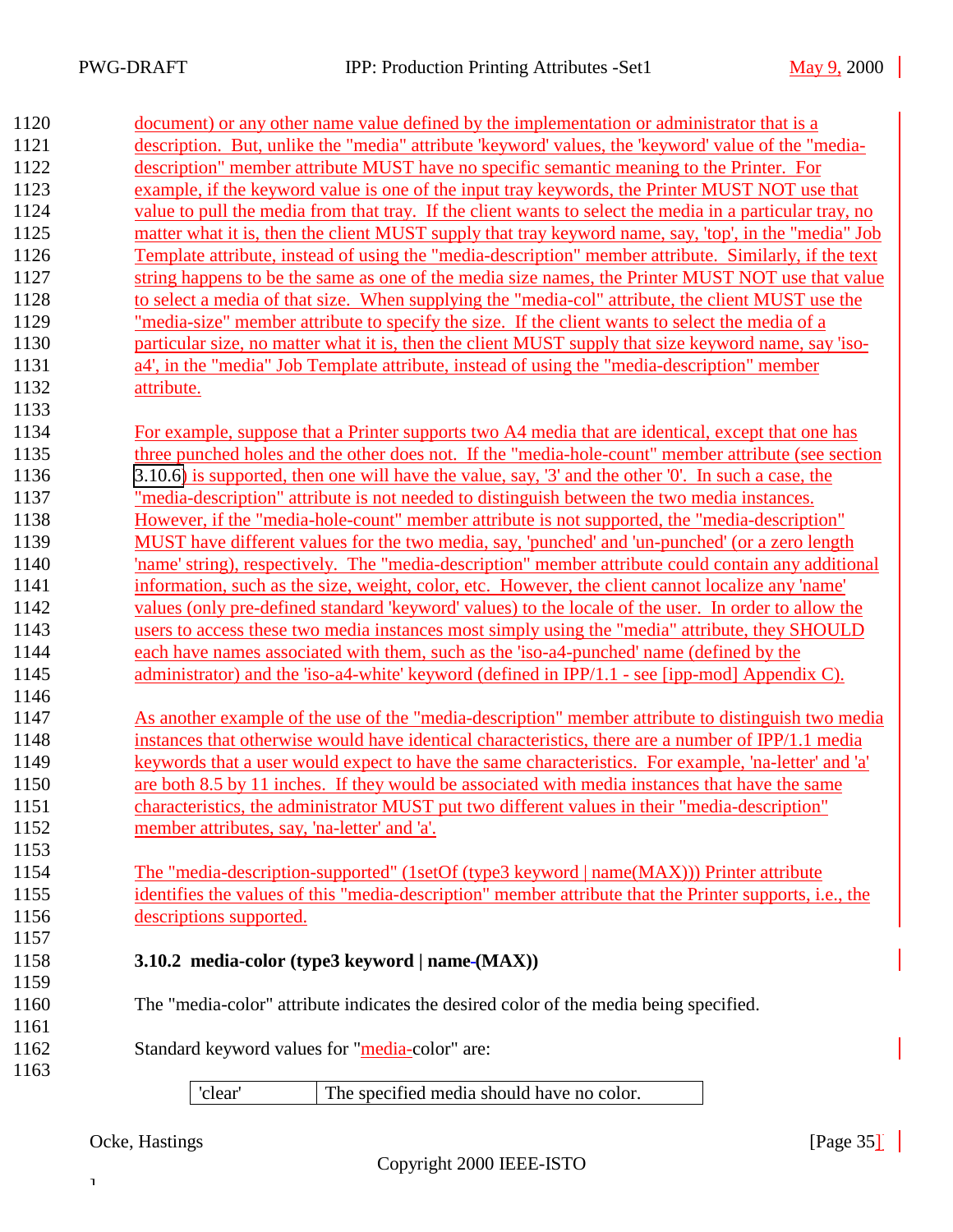<span id="page-35-0"></span>

|      | 'white'                                                                                      | The specified media should be white.                                                                                        |  |  |
|------|----------------------------------------------------------------------------------------------|-----------------------------------------------------------------------------------------------------------------------------|--|--|
|      | 'pink'                                                                                       | The specified media should be pink.                                                                                         |  |  |
|      |                                                                                              |                                                                                                                             |  |  |
|      | 'yellow'<br>'blue'                                                                           | The specified media should be yellow.                                                                                       |  |  |
|      |                                                                                              | The specified media should be blue.                                                                                         |  |  |
|      | 'green'                                                                                      | The specified media should be green.                                                                                        |  |  |
|      | 'buff'                                                                                       | The specified media should be buff.                                                                                         |  |  |
|      | 'goldenrod'                                                                                  | The specified media should be goldenrod.                                                                                    |  |  |
|      | 'red'                                                                                        | The specified media should be red.                                                                                          |  |  |
|      | <u>'gray'</u>                                                                                | The specified media should be gray.                                                                                         |  |  |
|      | 'ivory'                                                                                      | The specified media should be ivory.                                                                                        |  |  |
|      | 'orange'                                                                                     | The specified media should be orange.                                                                                       |  |  |
| 1164 |                                                                                              |                                                                                                                             |  |  |
| 1165 |                                                                                              | Note: The standard keyword values for the "media-color" attribute are derived primarily from the                            |  |  |
| 1166 |                                                                                              | Printer MIB [RFC1759] prtInputMediaColor standard values with the addition of 'red' and                                     |  |  |
| 1167 |                                                                                              | "blue' blue', 'red', 'gray', 'ivory', 'orange', and 'clear' (instead of 'transparent' - see section 3.10.3).                |  |  |
| 1168 |                                                                                              |                                                                                                                             |  |  |
| 1169 |                                                                                              | Custom paper colors can be specified using the 'name' (MAX) attribute syntax of the color attribute.                        |  |  |
| 1170 |                                                                                              |                                                                                                                             |  |  |
| 1171 |                                                                                              | The "media-color-supported" (1setOf (type3 keyword   name(MAX))) Printer attribute identifies the                           |  |  |
| 1172 |                                                                                              | values of this "media-color" member attribute that the Printer supports, i.e., the colors supported.                        |  |  |
| 1173 |                                                                                              |                                                                                                                             |  |  |
| 1174 | 3.10.3 media-opacity (type3 keyword)                                                         |                                                                                                                             |  |  |
| 1175 |                                                                                              |                                                                                                                             |  |  |
| 1176 | The "media-opacity" attribute indicates the desired opaqueness of the media being specified. |                                                                                                                             |  |  |
| 1177 |                                                                                              |                                                                                                                             |  |  |
| 1178 | Standard keyword values for "opacity" are:                                                   |                                                                                                                             |  |  |
| 1179 |                                                                                              |                                                                                                                             |  |  |
|      | 'opaque'                                                                                     | The specified media should be opaque.                                                                                       |  |  |
|      | 'transparent'                                                                                | The specified media should be transparent.                                                                                  |  |  |
| 1180 |                                                                                              |                                                                                                                             |  |  |
| 1181 |                                                                                              |                                                                                                                             |  |  |
| 1182 |                                                                                              | 3.10.4 media-pre-printed (boolean) The "media-opacity-supported" (1setOf type3 keyword) Printer                             |  |  |
| 1183 |                                                                                              | attribute identifies the values of this "media-opacity" member attribute that the Printer supports, i.e.,                   |  |  |
| 1184 | the opacities supported.                                                                     |                                                                                                                             |  |  |
|      |                                                                                              |                                                                                                                             |  |  |
| 1185 |                                                                                              |                                                                                                                             |  |  |
| 1186 |                                                                                              | 3.10.4 media-pre-printed (type3 keyword   name(MAX))                                                                        |  |  |
| 1187 |                                                                                              |                                                                                                                             |  |  |
| 1188 |                                                                                              | The "media-pre-printed" attribute indicates that the desired media is already imaged-pre-printed                            |  |  |
| 1189 |                                                                                              | characteristics of the desired media. Examples of pre-printed media include forms and company                               |  |  |
| 1190 |                                                                                              | letterhead. If the value is ' <i>false'</i> , ' <i>blank'</i> , the Printer MAY use an electronic representation of a form, |  |  |
| 1191 |                                                                                              | if the medium has some imaged information already associated with $\frac{d}{dt}$ .                                          |  |  |
| 1192 |                                                                                              | it. The standard keyword values for "media-pre-printed" are:                                                                |  |  |
| 1193 |                                                                                              |                                                                                                                             |  |  |

'blank' The desired medium is not pre-printed.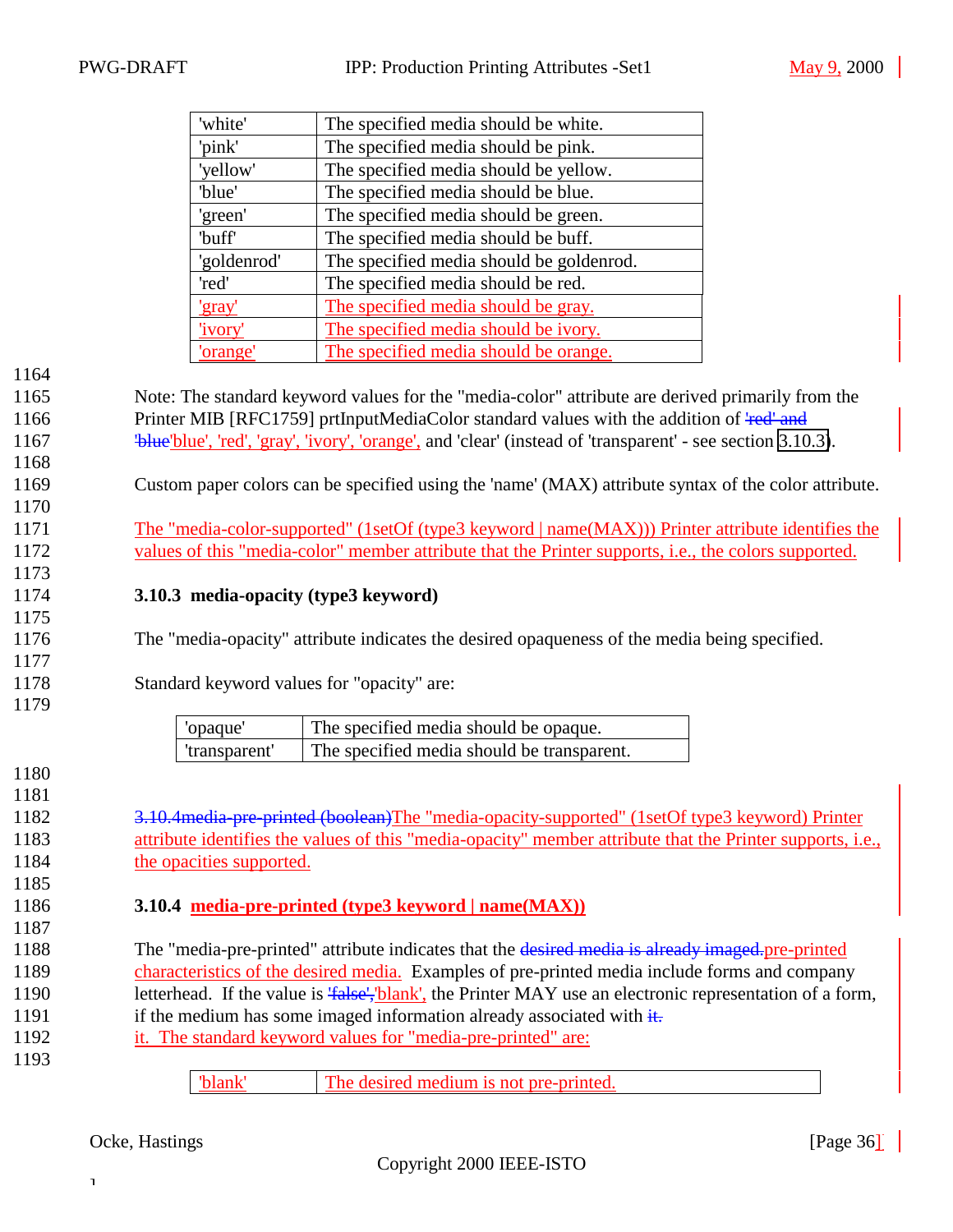| <u>re-printed</u> | The desired medium is pre-printed; the other attributes identify |
|-------------------|------------------------------------------------------------------|
|                   | which medium instance and so what is actually pre-printed.       |
| letter-head'      | The site-defined letter head pre-printed is desired.             |

<span id="page-36-0"></span> The "media-pre-printed-supported" (1setOf (type3 keyword | name(MAX)) Printer attribute identifies the values of this "media-pre-printed" member attribute that the Printer supports.

#### **3.10.5 media-tabs (type3 keyword)**

The "media-tabs" member attribute indicates that the desired media should have tabs.

- Standard keyword values for "media-tabs" are:
	- 'none' There are no tabs on the desired media 'pre-cut' The desired media has tabs, each of which extends only partially along a given edge. 'full-cut' The desired media has tabs which along the entire length of a given edge.

 The "media-tabs" member attribute does not imply that media is ordered in any way. Ordered media is specified only using the "media-order-count" member attribute (see section 3.10.7). If the tabbed media is ordered, then the order MUST be indicated using the "media-order-count" member attribute.

1210 The "media-tabs-supported" (1setOf (type3 keyword | name(MAX))) Printer attribute identifies the values of this "media-tabs" member attribute that the Printer supports, i.e., the tabs supported.

#### **3.10.6 media-hole-count (integer (0:MAX))**

 The "media-hole-count" attribute indicates the number of pre-drilled holes in the desired media. A value of 0 (zero) indicates that no holes should be present in the media.

1218 The "media-hole-count-supported" (1setOf rangeOfInteger(0:MAX)) Printer attribute identifies the ranges of values of this "media-hold-count" member attribute that the Printer supports.

#### **3.10.7 media-order-count (integer (1:MAX))**

 The "media-order-count" attribute indicates the number of sheets, within an ordered sequence of sheets; after which the sequence begins to repeat. For example, third cut tab stock has an order count of 3 (this is also sometimes called the modulus of the ordered media).

- If the "media-order-count" is 1, then the media is not ordered.
- 1229 The "media-order-count-supported" (rangeOfInteger(1:MAX)) Printer attribute identifies the range of values of this "media-order-count" member attribute that the Printer supports.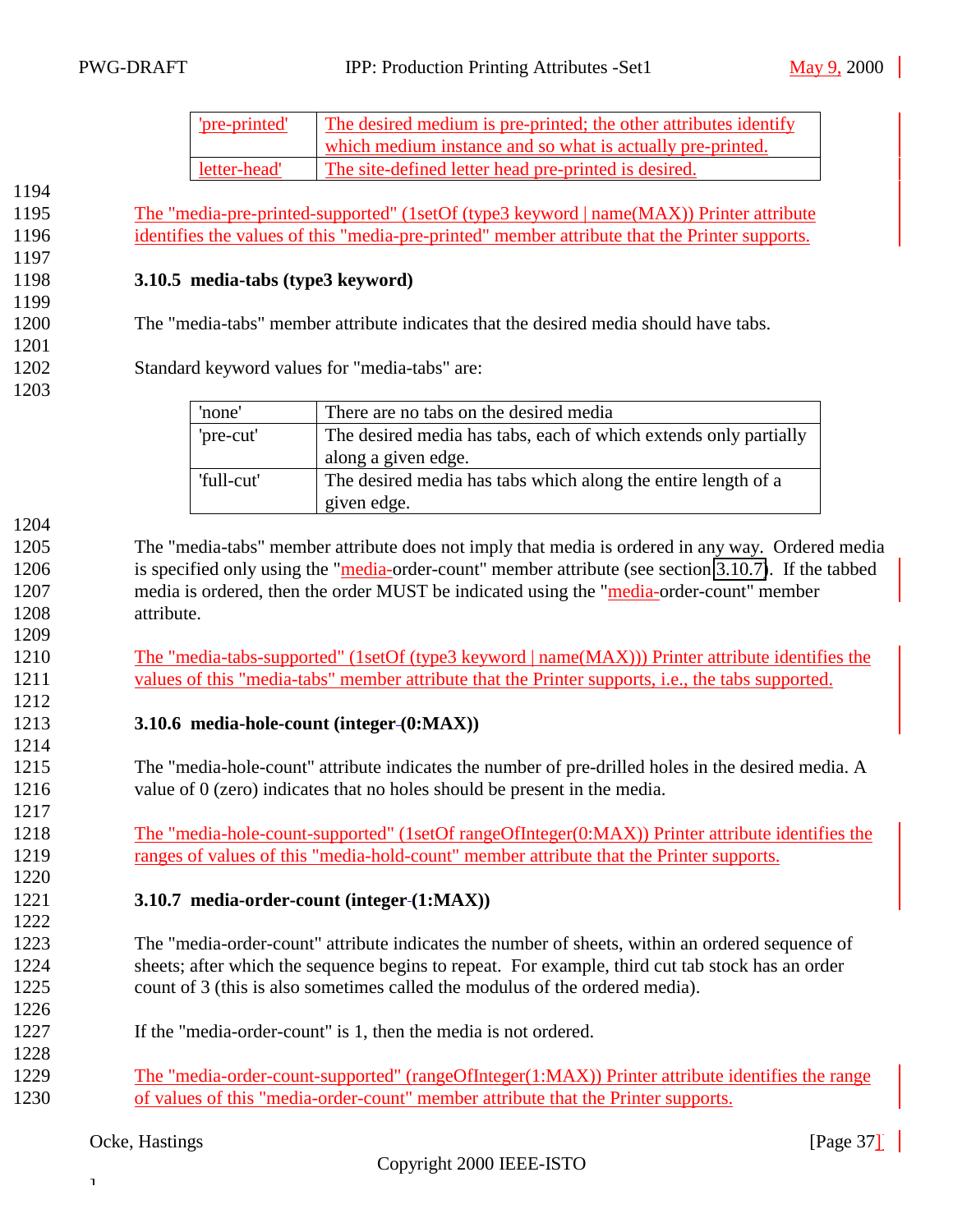<span id="page-37-0"></span>

| 1231 |                                                                                                        |  |  |  |
|------|--------------------------------------------------------------------------------------------------------|--|--|--|
| 1232 | 3.10.8 media-sizemedia-label-type (type3 keyword   collection)name(MAX))                               |  |  |  |
| 1233 |                                                                                                        |  |  |  |
| 1234 | The "media-label-type" member attribute identifies the label characteristics of the media. The         |  |  |  |
| 1235 | standard keyword values are:                                                                           |  |  |  |
| 1236 |                                                                                                        |  |  |  |
|      | The media MUST NOT be labeled stock.<br>'none'                                                         |  |  |  |
|      | 'standard'<br>The media MUST be the site-defined standard labeled stock.                               |  |  |  |
| 1237 |                                                                                                        |  |  |  |
| 1238 | If this member attribute is supported, the Printer MUST support at least the 'none' and 'standard'     |  |  |  |
| 1239 | values.                                                                                                |  |  |  |
| 1240 |                                                                                                        |  |  |  |
| 1241 | The "media-label-type-supported" (1setOf (type3 keyword   name(MAX))) Printer attribute                |  |  |  |
| 1242 | identifies the values of this "media-label-type" member attribute that the Printer supports, i.e., the |  |  |  |
| 1243 | label characteristics supported, which MUST include the 'none' keyword value so that validation        |  |  |  |
| 1244 | follows the normal rules.                                                                              |  |  |  |
| 1245 |                                                                                                        |  |  |  |
| 1246 | 3.10.9 media-size (collection)                                                                         |  |  |  |
| 1247 |                                                                                                        |  |  |  |
| 1248 | The "media-size" member attribute can either be a named media size, oris a collection that explicitly  |  |  |  |
| 1249 | specifies the media dimensions. The standard keywords for named media sizes are defined in             |  |  |  |
| 1250 | section 15 (Appendix C) of the IPP Model and Semantics document. Only keyword and name                 |  |  |  |
| 1251 | values that specify size alone numerical media width and height dimensions.                            |  |  |  |
| 1252 | SHOULD be used with the "media-size" member attribute. Customized names that represent media           |  |  |  |
| 1253 | sizes can be created using the 'name' attribute syntax.                                                |  |  |  |
| 1254 |                                                                                                        |  |  |  |
| 1255 | Implementers Note: The "media-name" member attribute and the "media-size" member attribute can         |  |  |  |
| 1256 | both implicitly specify media size. The resolution of such a conflict is implementation dependent;     |  |  |  |
| 1257 | however, clients/users SHOULD NOT request media that have such a conflict.                             |  |  |  |
| 1258 |                                                                                                        |  |  |  |
| 1259 | It is RECOMMENDED that a client localize the collection values to the size names that users are        |  |  |  |
| 1260 | familiar with, possibly also including the exact dimensions as well (and in the units appropriate for  |  |  |  |
| 1261 | the user's locale). If a client does not recognize a pair of numbers as a named size, it can simply    |  |  |  |
| 1262 | display the two numbers instead. Thus the pair of size dimensions serve the same function as           |  |  |  |
| 1263 | keyword values, except that the client has an obvious fallback display for an unrecognized pair,       |  |  |  |
| 1264 | namely, the actual dimension numbers.                                                                  |  |  |  |
| 1265 | The "media-size" collection member attributes are:                                                     |  |  |  |
| 1266 |                                                                                                        |  |  |  |
| 1267 | Table 8 - "media-size" member attributes                                                               |  |  |  |
|      |                                                                                                        |  |  |  |

| Attribute name | attribute syntax  | request     | <b>Printer Support</b> |
|----------------|-------------------|-------------|------------------------|
| x-dimension    | integer $(0:MAX)$ | <b>MUST</b> | <b>MUST</b>            |
| y-dimension    | integer $(0:MAX)$ | <b>MUST</b> | <b>MUST</b>            |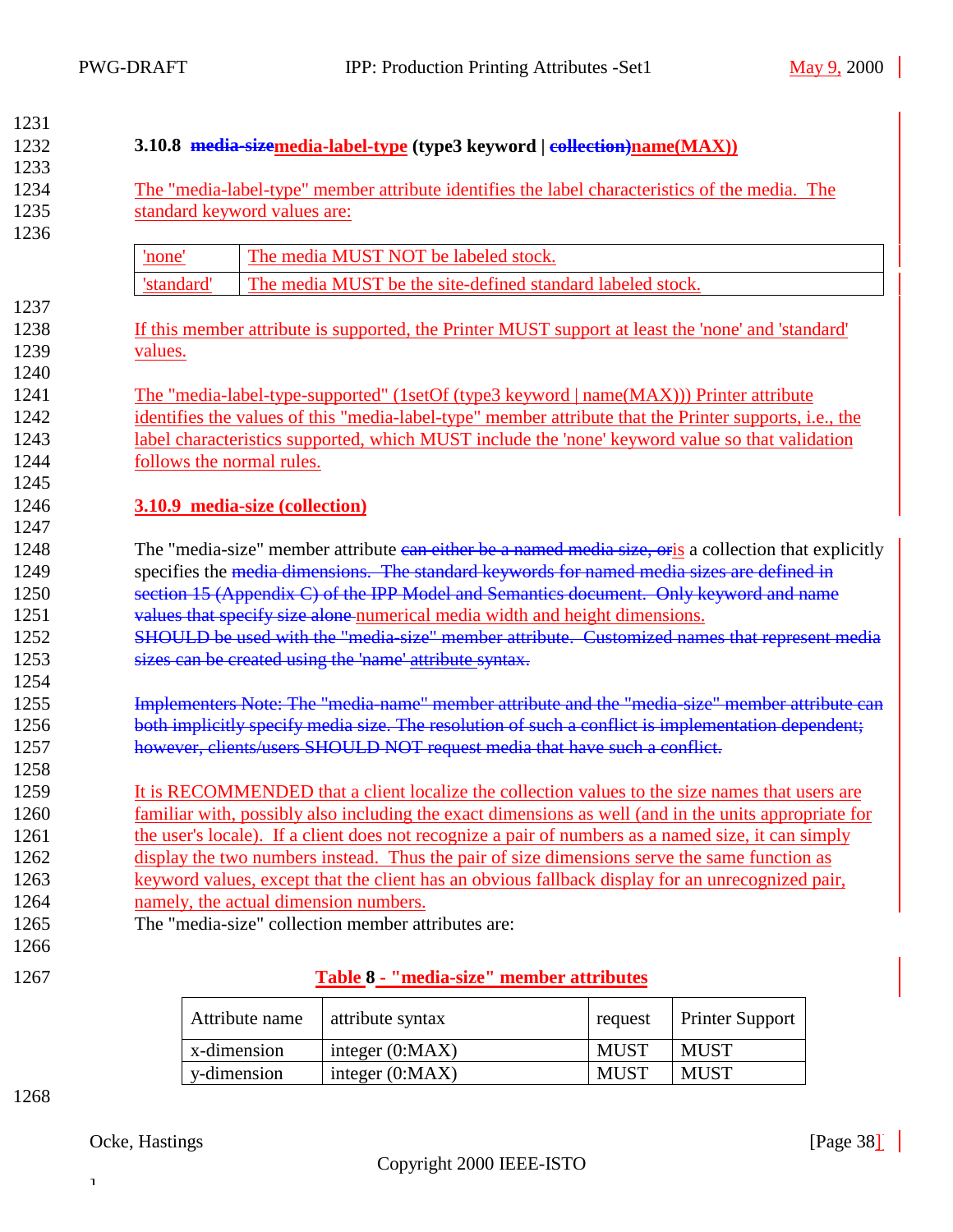<span id="page-38-0"></span>

| 1269 |                                                                                                 |
|------|-------------------------------------------------------------------------------------------------|
| 1270 | 3.10.9.1 x-dimension (integer(0:MAX))                                                           |
| 1271 |                                                                                                 |
| 1272 | Indicates the size of the media in hundredths of a millimeter along the bottom edge of the      |
| 1273 | media. See section 2.3 regarding the coordinate system. This unit is equivalent to 1/2540 th    |
| 1274 | of an inch resolution.                                                                          |
| 1275 |                                                                                                 |
| 1276 | 3.10.9.2 y-dimension (integer( $0$ :MAX))                                                       |
| 1277 |                                                                                                 |
| 1278 | Indicates the size of the media in hundredths of a millimeter along the bottomleft edge of the  |
| 1279 | media. See section 2.3 regarding the coordinate system. This is equivalent to 1/2540 th of      |
| 1280 | an inch resolution.                                                                             |
| 1281 |                                                                                                 |
| 1282 | 3.10.9.3 media-size-supported (1setOf collection)                                               |
| 1283 |                                                                                                 |
| 1284 | Indicates the sizes supported by the Printer. A requested media size dimension matches a        |
| 1285 | supported media dimension if it is within an implementation-defined tolerance. For              |
| 1286 | example, PostScript [redbook] specifies a tolerance of 5 points $(5/72$ of an inch = 1.7 mm) of |
| 1287 | a supported dimension, <i>i.e.</i> , within 176 units of the value of the dimension.            |
| 1288 |                                                                                                 |
| 1289 | The "media-size-supported" collection member attributes are:                                    |
| 1290 |                                                                                                 |
| 1291 | Table 9 - "media-size-supported" member attributes                                              |

| Attribute name | attribute syntax                  | request     | <b>Printer Support</b> |
|----------------|-----------------------------------|-------------|------------------------|
| x-dimension    | integer (0:MAX)                   | <b>MUST</b> | <b>MUST</b>            |
| x-dimension    | $\frac{\text{integer (0:MAX)}}{}$ | <b>MUST</b> | <b>MUST</b>            |
|                | rangeOfInteger(0:MAX)             |             |                        |
| v-dimension    | integer (0:MAX)                   | <b>MUST</b> | <b>MUST</b>            |
| y-dimension    | integer $(0:MAX)$                 | <b>MUST</b> | <b>MUST</b>            |
|                | rangeOfInteger (0:MAX)            |             |                        |

### **3.10.8.3.13.10.9.3.1 x-dimension (integer(0:MAX) | rangeOfInteger (0:MAX))** Indicates the size of the media in hundredths of a millimeter along the bottom edge 1297 of the media. The rangeOfInteger attribute syntax accommodated variable size implementations, including web printers. See section [2.3](#page-7-0) regarding the coordinate 1299 system. This is equivalent to 1/2540 th of an inch resolution. **3.10.8.3.23.10.9.3.2 y-dimension (integer(0:MAX) | rangeOfInteger (0:MAX))** 1303 Indicates the size of the media in hundredths of a millimeter along the **bottomleft** edge of the media. The rangeOfInteger attribute syntax accommodated variable size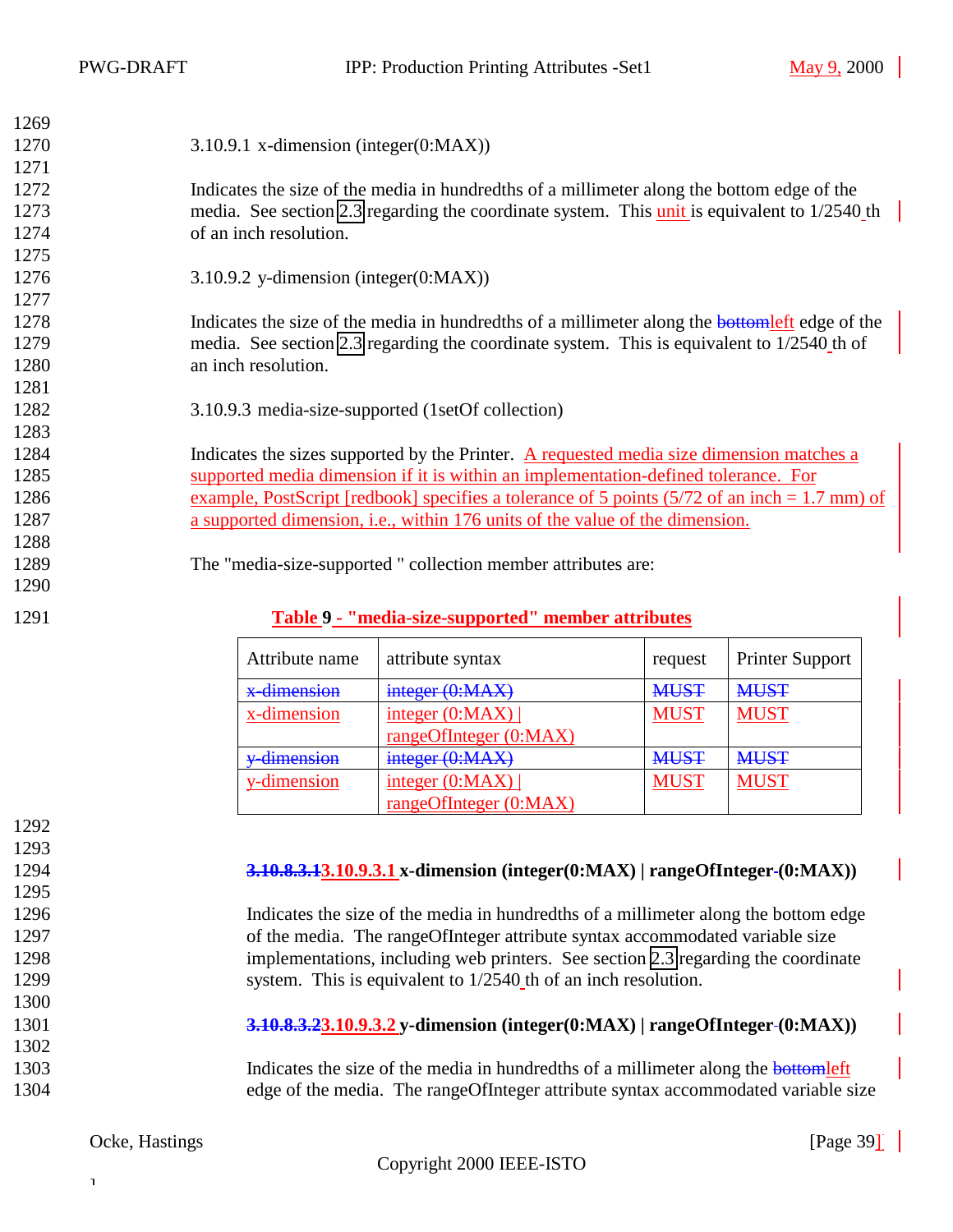<span id="page-39-0"></span>

| 1305 | implementations, including web printers. See section 2.3 regarding the coordinate                        |
|------|----------------------------------------------------------------------------------------------------------|
| 1306 | system. This is equivalent to 1/2540 th of an inch resolution.                                           |
| 1307 |                                                                                                          |
| 1308 |                                                                                                          |
| 1309 | 3.10.93.10.10<br>media-weight-metric (integer(0:MAX))                                                    |
| 1310 |                                                                                                          |
| 1311 | The "media-weight" member attribute indicates the weight of the desired media rounded to the             |
| 1312 | nearest whole number. The units of measure for the "media-weight" attribute are specified using the      |
| 1313 | "media weight units" member attribute.                                                                   |
| 1314 | number of grams per square meter. The "media-weight-supported" (1setOf integer(MAX)) Printer             |
| 1315 | attribute identifies the values of this "media-weight" member attribute that the Printer supports, i.e., |
| 1316 | the weights                                                                                              |
| 1317 | The "media-weight" member attribute is an optional. However, if the client supplies the "media-          |
| 1318 | weight" member attribute, then the client MUST also supply the "media-weight-units" member. If a         |
| 1319 | elient supplies the "media-weight" attribute without also supplying the "media-weight-units"             |
| 1320 | member attribute, then the supported in metric units.                                                    |
| 1321 |                                                                                                          |
| 1322 | 3.10.11<br>media-weight-english (integer(0:MAX))                                                         |
| 1323 |                                                                                                          |
| 1324 | The "media-weight-english" member attribute indicates the weight of the desired media rounded to         |
| 1325 | the nearest whole number of pounds.                                                                      |
| 1326 |                                                                                                          |
| 1327 | printer MUST reject the job and return the "client-error-bad-request" status code. Similarly, if the     |
| 1328 | Printer supports the "media-weight"If a Printer supports the "media-weight-english" member               |
| 1329 | attribute, it MUST also support the "media weight units" member attribute.                               |
| 1330 | "media-weight-metric" member attribute (but vice-versa is OPTIONAL). If the                              |
| 1331 | Printer supports both weight member attributes, the values SHOULD be available in                        |
| 1332 | both units for each medium. Then users can request media with                                            |
| 1333 | media-weight-units (type3 keyword)                                                                       |
| 1334 |                                                                                                          |
| 1335 | The "weight-units" attribute indicates the units of measure used for the "weight" attribute.             |
| 1336 |                                                                                                          |
| 1337 | Standard keyword values for "weight units" are:                                                          |
| 1338 |                                                                                                          |
|      | Can be used to describe media using the conventional<br>'pounds'                                         |
|      | practices, e.g. "20 pound", "24 pound", "60 pound", etc.                                                 |
|      | Can be used to specify the exact weight per unit area,<br>'grams-per-meter-squared'                      |
|      | e.g. "75 gm/m2", etc.                                                                                    |
| 1339 | either units.                                                                                            |
| 1340 |                                                                                                          |
| 1341 | Note: The use of pounds is actually pounds per ream. However, the size of a ream depends on the          |
| 1342 | type of media. For example:                                                                              |

 $\frac{3 \text{ m}. \text{ For example:}}{3 \text{ m} \cdot \text{m} \cdot \text{m} \cdot \text{m} \cdot \text{m} \cdot \text{m} \cdot \text{m}}$   $\frac{30 \text{ lb} = 75 \text{ g/m} \cdot \text{m} \cdot \text{m}}{20 \text{ lb} = 75 \text{ g/m} \cdot \text{m} \cdot \text{m}}$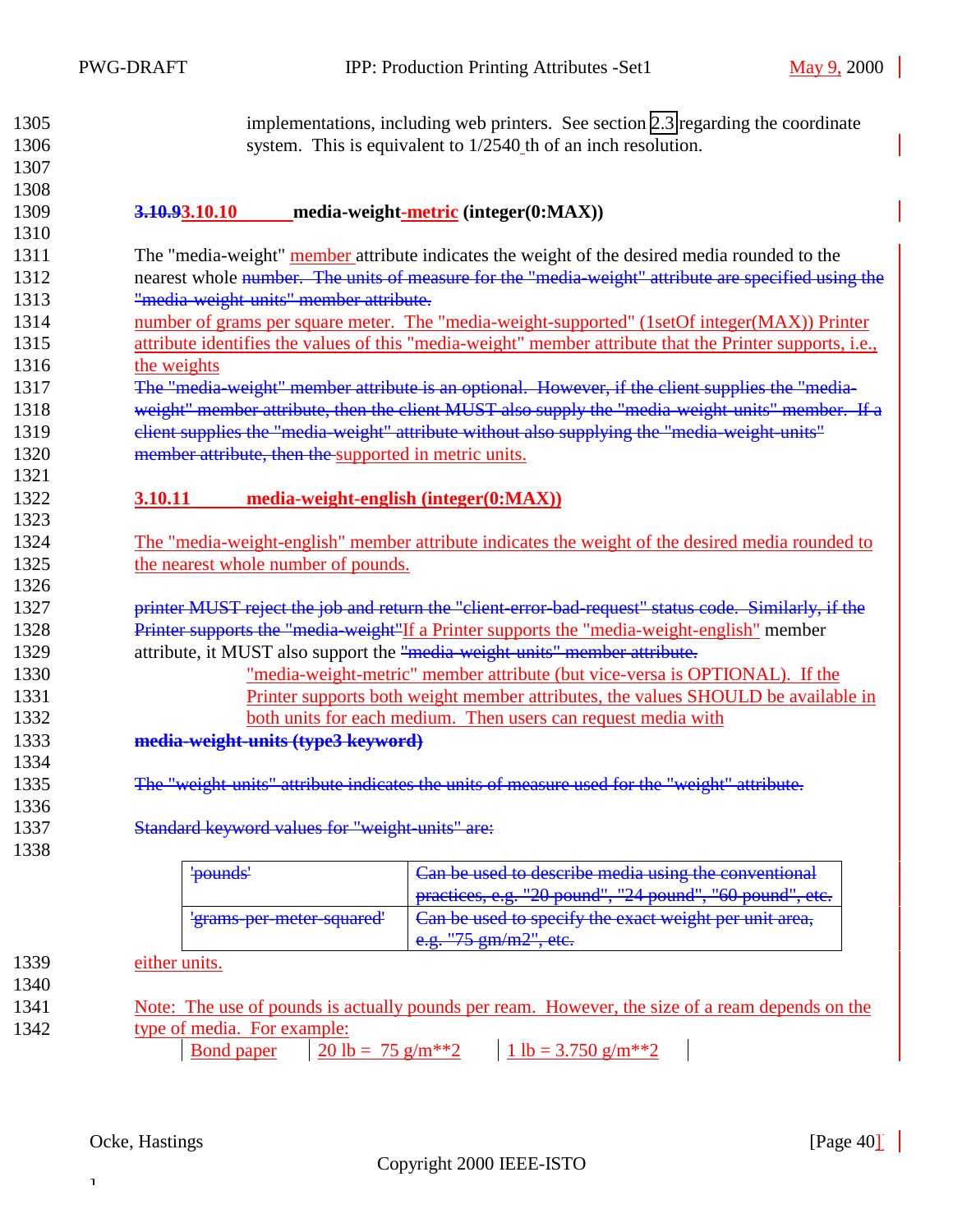### <span id="page-40-0"></span>PWG-DRAFT IPP: Production Printing Attributes -Set1 May 9, 2000

| <b>Index Bristol</b>     | 90 lb = 163 g/m <sup>**</sup> 2 | $1 lb = 1.811 g/m**2$              |
|--------------------------|---------------------------------|------------------------------------|
| tab stock<br>Cover stock | 65 lb = 176 g/m <sup>**</sup> 2 | 1 lb = 2.708 g/m <sup>**</sup> 2   |
| Rank paper               | 55 lb = $80 \text{ g/m}^{**}2$  | $1 lb = 1.455 g/m**2$              |
| Newsprint                |                                 | 1 lb = $1.627$ g/m <sup>**</sup> 2 |

1343 . 1344 1345 Note: Even for bond paper, the conversion between the two units of measure is approximate in 1346 order to give integer values in both system of units. 1347 1348 The "media-weight-english-supported" (1setOf integer(0:MAX)) Printer attribute identifies the 1349 values of this "media-weight-english" member attribute that the Printer supports, i.e., the weights 1350 supported in English units. 1351 1352 **3.10.12 media-front-coating (type3 keyword | name(MAX)) and media-back-coating** 1353 **(type3 keyword | name(MAX))** 1354 1355 The "media-front-coating" and "media-back-coating" member attributes indicate what pre-process 1356 coating has been applied to the front and back of the desired media, respectively. 1357 1358 Standard keyword values for "media-front-coating" and "media-back-coating" are: 1359 'none' Indicated that the media MUST not have any coating. 'any' Indicates that the media MUST be coated, but the specific coating

|      |              | type is not important.                                                                            |
|------|--------------|---------------------------------------------------------------------------------------------------|
|      | 'glossy'     | Indicates that the media MUST have a "glossy" coating.                                            |
|      | 'high-gloss' | Indicates that the media MUST have a "high-gloss" coating.                                        |
|      | 'semi-gloss' | Indicates that the media MUST have a "semi-gloss" coating.                                        |
|      | 'satin'      | Indicates that the media MUST have a "satin" coating.                                             |
|      | 'matte'      | Indicates that the media MUST have a "matte" coating.                                             |
| 1360 |              |                                                                                                   |
| 1361 |              |                                                                                                   |
| 1362 |              | 3.10.12 media-supported The "media-front-coating-supported" (1set Of (type 3 keyword   name (MAX) |
| 1363 |              | any-collection))name(MAX))) and "media-back-coating-supported" (1setOf (type3 keyword             |

1364 name(MAX))) Printer attribute identifies the values of these "media-front-coating" and "media-1365 back-coating" member attributes that the Printer supports.

### 1367 **3.10.13 media-recycled (type3 keyword | name(MAX))**

- 1369 The "media-recycled" member attribute indicates the recycled characteristics of the media. The 1370 standard keyword values are: 1371
	- 'none' The media MUST NOT be recycled. 'standard' The media MUST be the site-defined standard recycled stock.

### Ocke, Hastings [Page 41]<sup>[</sup>

]

1366

1368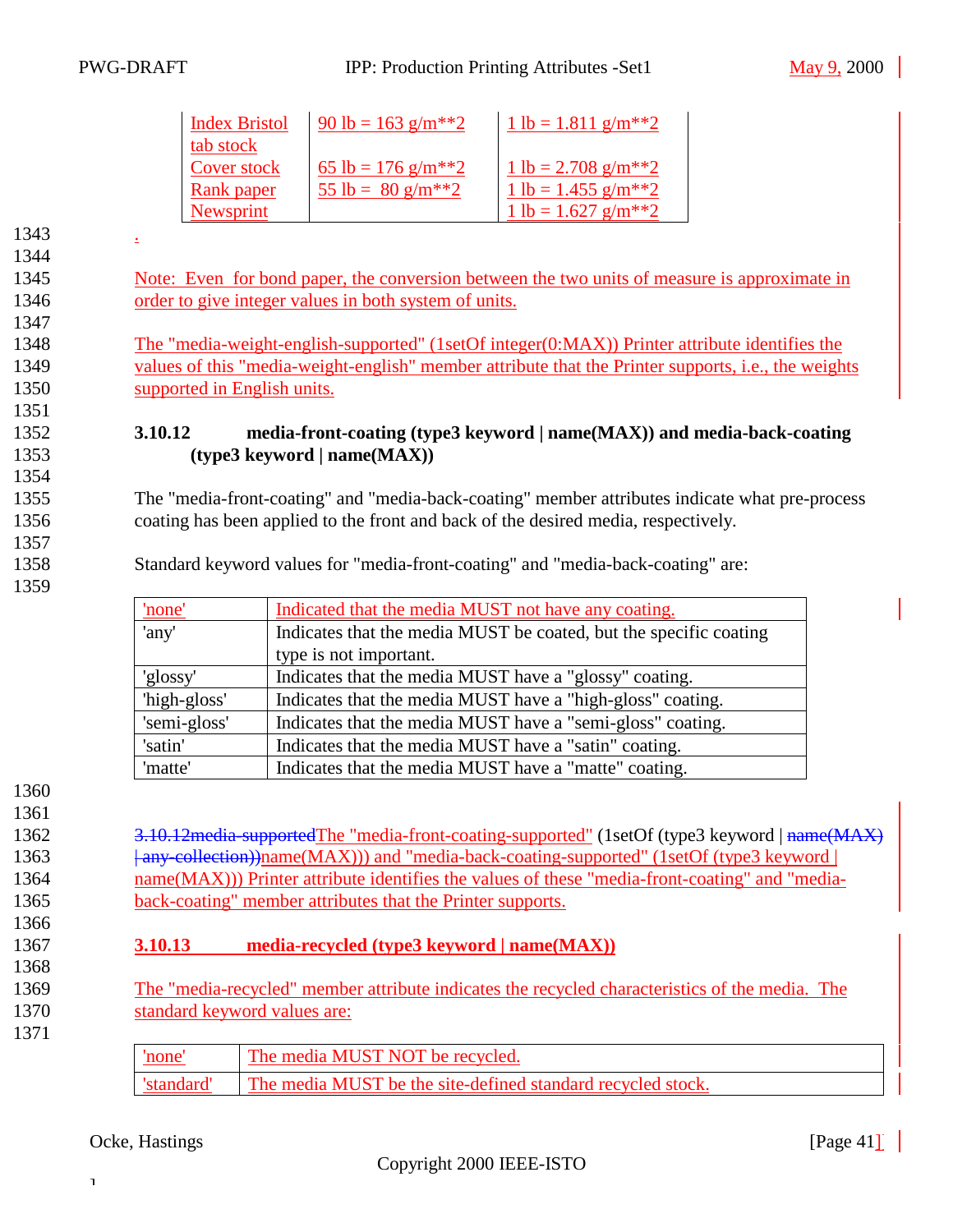<span id="page-41-0"></span>

| 1372 |                                                                                                              |
|------|--------------------------------------------------------------------------------------------------------------|
| 1373 | When the 'collection' attribute syntax of the "media"If this member attribute is supported, then the         |
| 1374 | "media-supported" attribute MUST have an attribute syntax of '1setOf type3 keyword   name(MAX)               |
| 1375 | any collection'. The out of band 'any collection' value indicates that any collection value is               |
| 1376 | possible with any combination of supported the Printer MUST support at least the 'none' and                  |
| 1377 | 'standard' values.                                                                                           |
| 1378 | member attributes indicated by the corresponding "xxx-supported" Printer attributes.                         |
| 1379 | The "media-recycled-supported" (1setOf (type3 keyword   name(MAX))) Printer attribute identifies             |
| 1380 | the values of this "media-recycled" member attribute that the Printer supports, i.e., the recycled           |
| 1381 | characteristics supported, which MUST include the 'none' keyword value so that validation follows            |
| 1382 | the normal rules.                                                                                            |
| 1383 |                                                                                                              |
| 1384 | 3.10.14<br>media-default (type3 keyword   name(MAX)) or media-col-default (collection)                       |
| 1385 |                                                                                                              |
| 1386 | <u>The "media-default" (see [ipp-mod] section 4.2.11) or the "media-col-default" Printer attribute</u>       |
| 1387 | specifies the media that the Printer uses, if the client omits both the "media" and the "media-col" Job      |
| 1388 | Template attributes in the Job Creation operation (and the PDL doesn't include a media                       |
| 1389 | specification). The member attributes are defined in Table 7. A Printer MUST support the same                |
| 1390 | member attributes for this default collection attribute as it supports for the corresponding "media-         |
| 1391 | col" Job Template attribute.                                                                                 |
| 1392 |                                                                                                              |
| 1393 | The "media-default" and "media-col-default" Printer attributes SHOULD both be configured to                  |
| 1394 | specify media instances and they SHOULD specify the same media instance. If the administrator                |
| 1395 | sets one of them to a value (either locally or with the Set-Printer-Attributes operation - see [ipp-         |
| 1396 | set]), the Printer SHOULD set the other attribute's value to specify the same media instance. The            |
| 1397 | reason to have both default attributes configured, is so that clients that only know about the "media"       |
| 1398 | attribute will see the "media-default" attribute, while clients that know about the "media-col"              |
| 1399 | attribute will be able to determine the characteristics of the media default.                                |
| 1400 |                                                                                                              |
| 1401 | media-ready (1setOf (type3 keyword   name(MAX))) and media-col-ready<br>3.10.15                              |
| 1402 | (1setOf collection)                                                                                          |
| 1403 |                                                                                                              |
| 1404 | The "media-ready" (see [ipp-mod] section 4.2.11) and "media-col-ready" Printer attribute identifies          |
| 1405 | the media that are available for use without human intervention, i.e., the media that are ready to be        |
| 1406 | used without human intervention. The collection value MUST have all of the member attributes                 |
| 1407 | that are supported in Table 7. If this attribute is supported, the Printer MUST support the IPP/1.1          |
| 1408 | "media-ready" (1setOf (type3 keyword   name(MAX))) Printer attribute also. The i th value of the             |
| 1409 | "media-ready" corresponds to the i th value of the "media-col-ready" attribute, so that the client can       |
| 1410 | correlate the media name or keywords with the collection values, <i>i.e.</i> , determine the characteristics |
| 1411 | of each ready media instance.                                                                                |
| 1412 |                                                                                                              |
| 1413 | 3.10.16<br>media-col-supported (1setOf type2 keyword)                                                        |
| 1414 |                                                                                                              |
| 1415 | The "media-col-supported" Printer attribute identifies the keyword names of the member attributes            |
| 1416 | supported in the "media-col" collection Job Template attribute, <i>i.e.</i> , the keyword names of the       |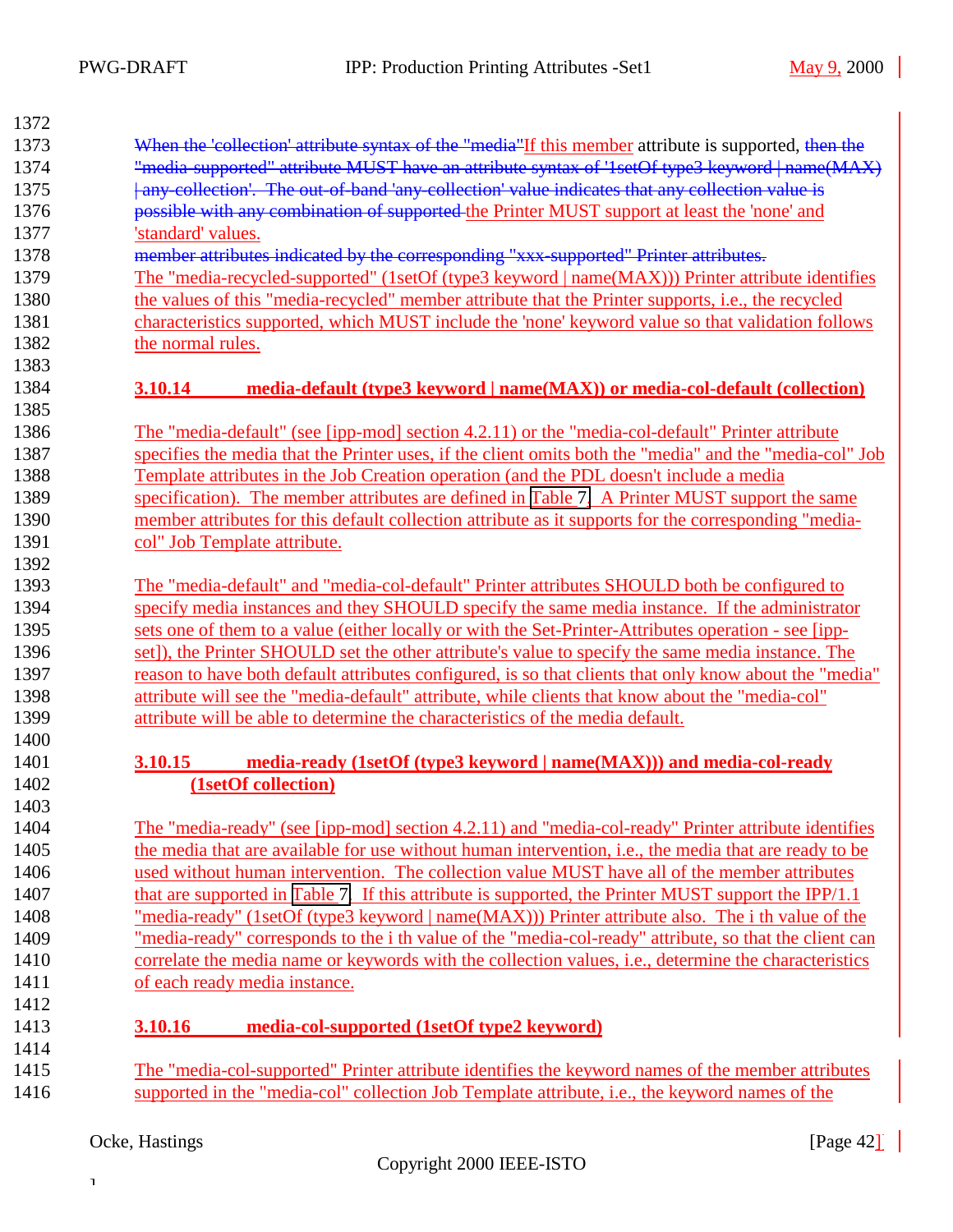<span id="page-42-0"></span>1417 member attributes in [Table 7](#page-32-0) that the Printer supports.

1418 1419

1421

# 1420 **3.11 page-delivery (type2 keyword)**

 This attribute indicates whether print-stream pages of the job are to be delivered to the output bin or finisher in the same page order as the original document, or, in reverse of that order, and, whether the print-stream pages are delivered face up or face down. The "page-delivery" attribute specifies the intent based on the "original document" page order. See section [2.4](#page-8-0) for a complete discussion on the ordering of print-stream 1426 pages.

1427

1428 Standard keyword values for page delivery are:

1429

| 'same-order-face-up'      | The media sheets that represent the printed document MUST be.<br>delivered to the output bin or finishing device in the same order<br>as defined by the "page-order-received" attribute. Further, side<br>one of each sheet MUST be delivered face up to the output bin<br>or finishing device.  |
|---------------------------|--------------------------------------------------------------------------------------------------------------------------------------------------------------------------------------------------------------------------------------------------------------------------------------------------|
| 'same-order-face-down'    | The media sheets that represent the printed document MUST be<br>delivered to the output bin or finishing device in the same order<br>as defined by the "page-order-received" attribute. Further, side<br>one of each sheet MUST be delivered face down to the output<br>bin or finishing device. |
| 'reverse-order-face-up'   | The media sheets that represent the printed document MUST be.<br>delivered to the output bin or finishing device in the reverse<br>order by the "page-order-received" attribute. Further, side one of<br>each sheet MUST be delivered face up to the output bin or<br>finishing device.          |
| 'reverse-order-face-down' | The media sheets that represent the printed document MUST be<br>delivered to the output bin or finishing device in the reverse<br>order by the "page-order-received" attribute. Further, side one of<br>each sheet MUST be delivered face down to the output bin or<br>finishing device          |

1430

1431 The "page-delivery" attribute is often used in conjunction with on-line and off-line finishing devices. The 1432 intent is to be able to deliver the media sheets in either the order of the page-stream pages as defined in the 1433 "original document" or in the reverse of that order.

- 1434
- 1435 **3.11.1 Interaction with the "page-order-received" attribute**
- 1436

1437 The "page-order-delivery" attribute is dependent on the value of the "page-order-received" attribute 1438 (defined in section [3.12 below\)](#page-43-0):

1439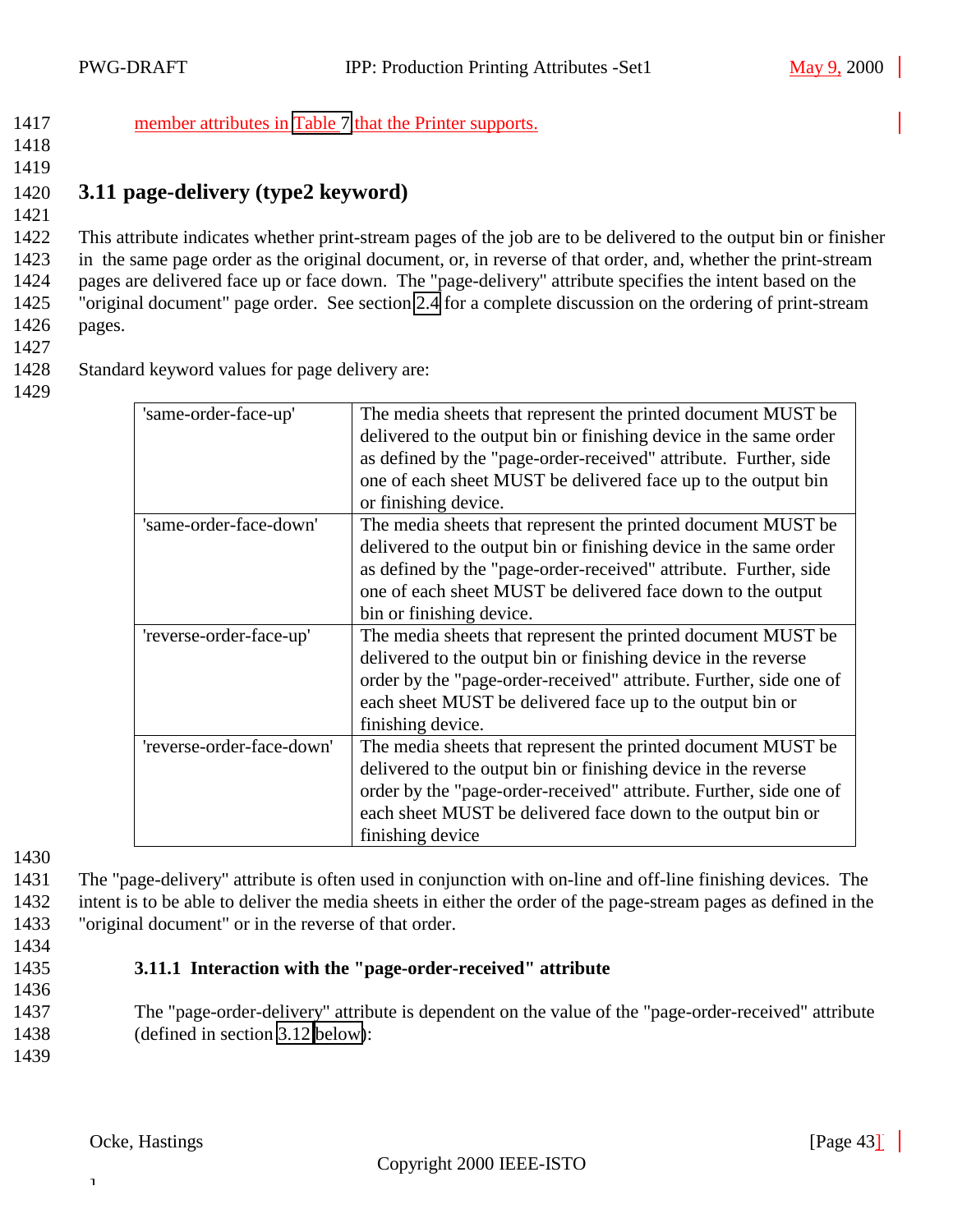<span id="page-43-0"></span>

| "page-order-   | "page-          | Description of behavior                                       |
|----------------|-----------------|---------------------------------------------------------------|
| received"      | delivery"       |                                                               |
| '1-to-n-order' | 'same-order-    | The first print-stream page in the "document data" MUST be    |
|                | face-up'        | the first print-stream page delivered, followed by the second |
|                |                 | "print-stream" page, and so on. Further, each media sheet     |
|                |                 | MUST be delivered with side one of the sheet facing up.       |
| '1-to-n-order' | 'same-face-     | The first print-stream page in the "document data" MUST be    |
|                | order-down'     | the first print-stream page delivered, followed by the second |
|                |                 | "print-stream" page, and so on. Further, each media sheet     |
|                |                 | MUST be delivered with side one of the sheet facing down.     |
| '1-to-n-order' | 'reverse-order- | The last print-stream page in the "document data" MUST be     |
|                | face-up'        | the first print-stream page delivered, followed by the second |
|                |                 | to last "print-stream" page, and so on. Further, each media   |
|                |                 | sheet MUST be delivered with side one of the sheet facing up. |
| '1-to-n-order' | 'reverse-order- | The last print-stream page in the "document data" MUST be     |
|                | face-down'      | the first print-stream page delivered, followed by the second |
|                |                 | to last "print-stream" page, and so on. Further, each media   |
|                |                 | sheet MUST be delivered with side one of the sheet facing     |
|                |                 | down.                                                         |
| 'n-to-1-order' | 'same-order-    | The first print-stream page in the "document data" MUST be    |
|                | face-up'        | the first print-stream page delivered, followed by the second |
|                |                 | "print-stream" page, and so on. Further, each media sheet     |
|                |                 | MUST be delivered with side one of the sheet facing up.       |
| 'n-to-1-order' | 'same-order-    | The first print-stream page in the "document data" MUST be    |
|                | face-down'      | the first print-stream page delivered, followed by the second |
|                |                 | "print-stream" page, and so on. Further, each media sheet     |
|                |                 | MUST be delivered with side one of the sheet facing down.     |
| 'n-to-1-order' | 'reverse-order- | The last print-stream page in the "document data" MUST be     |
|                | face-up'        | the first print-stream page delivered, followed by the second |
|                |                 | to last "print-stream" page, and so on. Further, each media   |
|                |                 | sheet MUST be delivered with side one of the sheet facing up. |
| 'n-to-1-order' | 'reverse-order- | The last print-stream page in the "document data" MUST be     |
|                | face-down'      | the first print-stream page delivered, followed by the second |
|                |                 | to last "print-stream" page, and so on. Further, each media   |
|                |                 | sheet MUST be delivered with side one of the sheet facing     |
|                |                 | down.                                                         |

1441

# 1442 **3.12 page-order-received (type2 keyword)**

1443

1444 This attribute specifies the page order of the print-stream pages defined in the document data. The "page-1445 order-received" attribute does not provide any direct processing instructions, it only provides information 1446 about the page order so that the client can specify ordinal page numbers with respect to the original source

1447 document, otherrather than having to take into account whether the print stream pages are being sent "one"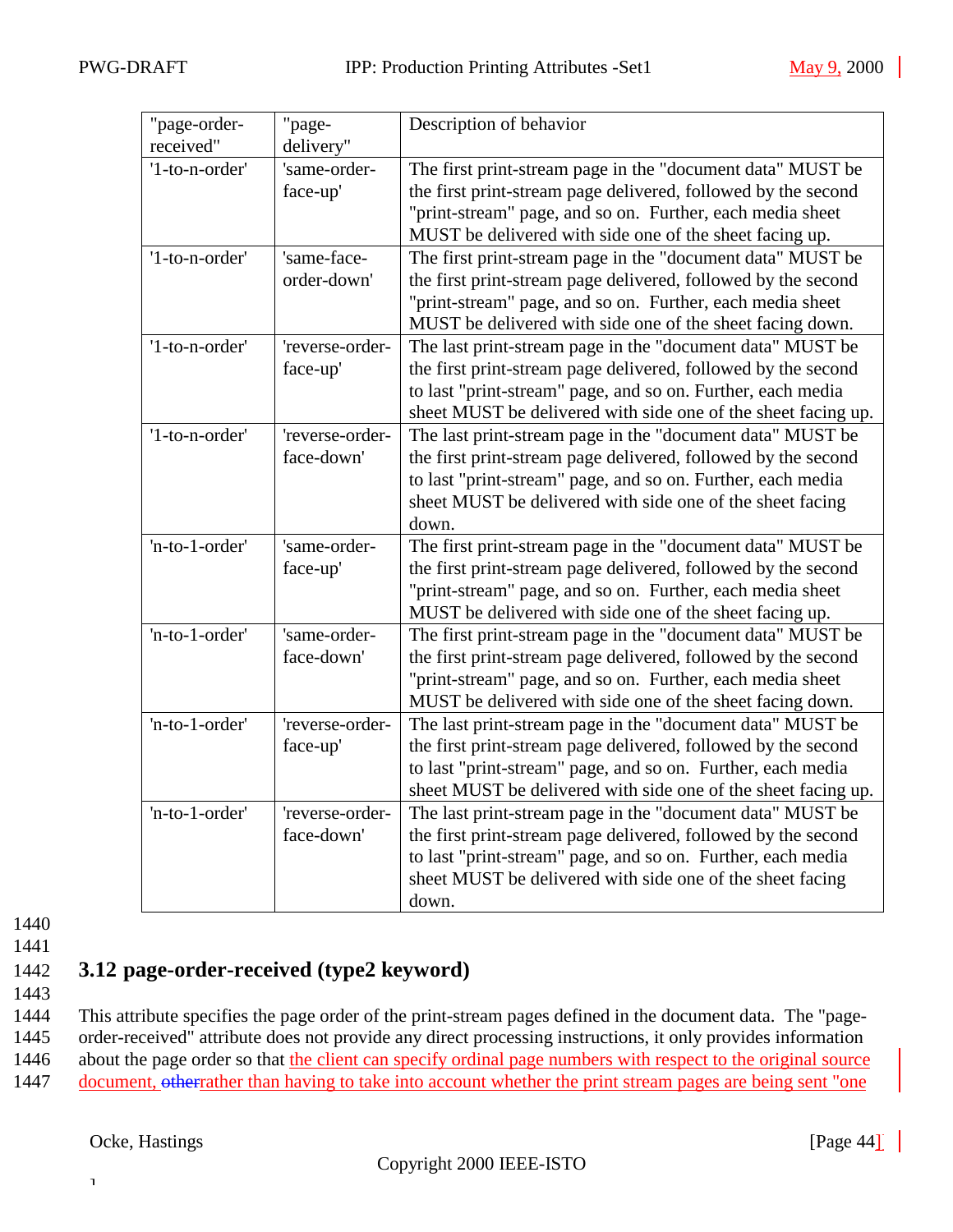- <span id="page-44-0"></span>1448 to N" or "N to one". For example, consider such Job Template attributes can process pages in a consistent
- 1449 manner.as "insert-sheet" (section [3.2\)](#page-17-0) and "page-exceptions" (see [ipp-except]). See section [2.4](#page-8-0) for a 1450 complete discussion of print-stream page order.
- 1451

1452 **[explain why this is needed to do page programming].** 

1453

1454 Standard keyword values for "page-order-received" are:

1455

| '1-to-n-order' | The print-stream pages defined in the document data are in |  |
|----------------|------------------------------------------------------------|--|
|                | the same order as the original document.                   |  |
| 'n-to-1-order' | The print-stream pages defined in the document data are in |  |
|                | the reverse order of the original document.                |  |

1456

 The "page-order-received" attribute applies to all documents in a Job Creation or Document Creation request. If a job consists of multiple documents, and all of the documents are not in the same page order, either '1-to-n-order' or 'reverse,' then inconsistent processing of other Job Template attributes that depend on "page-order-received" may occur.

1461

1462 If the "page-order-received" attribute is not present in a Job Creation or Document Creation request, then 1463 the printer SHOULD assume a value of '1-to-n-order.'

1464 1465

# 1466 **3.13 separator-sheets (type3 keyword | collection)**

1467

1468 This attribute specifies which separator sheets MUST be printed with the job. Separator sheets are used to 1469 separate individual copies of a multiple copy job (i.e., when the "copies" attribute is greater than 1). The 1470 "separator-sheets" attribute is dependent both on the value of "multiple-document-handling" and on the 1471 value of "sheet-collate" (see section [3.14\[](#page-45-0)ipp-prog]). See sections [2.2](#page-7-0) and [3.13.1](#page-45-0) for a detailed description 1472 and examples of what constitutes a "set."+

1473

1474 Separator sheets may either be non-imaged sheets, or may contain Printer generated information. 1475

1476 Standard keyword values The 'collection' attribute syntax allows a client to specify media for job separator

1477 sheets that is different than the current media being used for the print-stream page impressions. The

- 1478 collection consists of:
- 1479
- 

### 1480 **Table 10 - "separator-sheets" member attributes**

| Attribute name        | attribute syntax            | request        | <b>Printer Support</b> |
|-----------------------|-----------------------------|----------------|------------------------|
| separator-sheets-type | type3 keyword   $name(MAX)$ | <b>MUST</b>    | <b>MUST</b>            |
| media                 | type3 keyword   $name(MAX)$ | MAY be         | <b>MUST</b>            |
| media-col             | collection                  | neither or one | <b>MAY</b>             |
|                       |                             | of, but NOT    |                        |
|                       |                             | both           |                        |

### Ocke, Hastings [Page 45]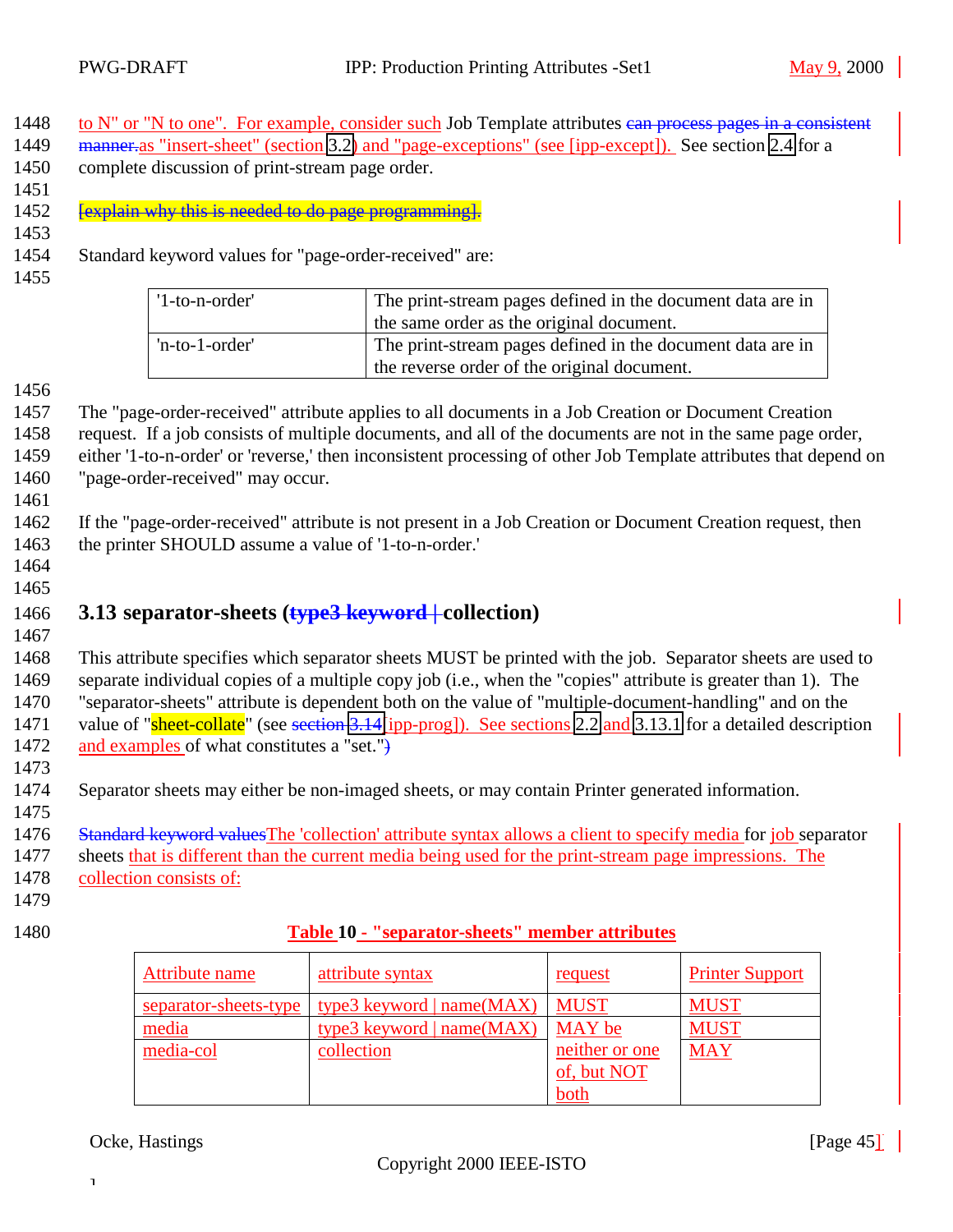<span id="page-45-0"></span>

| 1481 |                                                                                                       |                                                                                                                    |             |                        |  |
|------|-------------------------------------------------------------------------------------------------------|--------------------------------------------------------------------------------------------------------------------|-------------|------------------------|--|
| 1482 |                                                                                                       |                                                                                                                    |             |                        |  |
| 1483 | 3.13.1 separator-sheet-type (type3 keyword   name(MAX))                                               |                                                                                                                    |             |                        |  |
| 1484 |                                                                                                       |                                                                                                                    |             |                        |  |
| 1485 | <u>The "separator-sheets-type" member attribute specifies which separator sheets type the Printer</u> |                                                                                                                    |             |                        |  |
| 1486 |                                                                                                       | MUST use for the separator sheets. Standard keyword values are:                                                    |             |                        |  |
| 1487 |                                                                                                       |                                                                                                                    |             |                        |  |
|      | 'none'                                                                                                | No separator sheets are to be delivered with the printed output.                                                   |             |                        |  |
|      | 'slip-sheets'                                                                                         | A separator sheet MUST be printed between "sets" of the job.                                                       |             |                        |  |
|      | 'start-sheet'                                                                                         | A separator sheet MUST be printed to indicate the start of each "set" of the job.                                  |             |                        |  |
|      | 'end-sheet'                                                                                           | A separator sheet MUST be printed to indicate the end of each "set" of the job.                                    |             |                        |  |
|      | 'wrap-sheets'                                                                                         | Separator sheets MUST be printed to indicate both the start and end of each                                        |             |                        |  |
|      |                                                                                                       | "set" of the job.                                                                                                  |             |                        |  |
| 1488 |                                                                                                       |                                                                                                                    |             |                        |  |
| 1489 |                                                                                                       | Example: A job is created consisting of a single document, with the job template attribute "copies"                |             |                        |  |
| 1490 |                                                                                                       | equal to '10' and "separator sheets" equal to "slip sheets." "separator-sheets-type" equal to 'slip-               |             |                        |  |
| 1491 |                                                                                                       | sheets'. If each of the 10 "sets" is denoted by $(J1)$ , $(J2)$ $(J10)$ , and a separator sheet is denoted by      |             |                        |  |
| 1492 |                                                                                                       | S, then the delivered output would be: $(J1)$ S $(J2)$ S $$ S $(J9)$ S $(J10)$ .                                   |             |                        |  |
| 1493 |                                                                                                       |                                                                                                                    |             |                        |  |
| 1494 |                                                                                                       | The 'collection' attribute syntax allows a client to specify media for job separator sheets that is different than |             |                        |  |
| 1495 |                                                                                                       | the current media being used for the print-stream page impressions. The collection consists of:                    |             |                        |  |
| 1496 |                                                                                                       |                                                                                                                    |             |                        |  |
|      | Attribute name                                                                                        | attribute syntax                                                                                                   | request     | <b>Printer Support</b> |  |
|      | media                                                                                                 | type3 keyword   name(MAX)   collection                                                                             | <b>MUST</b> | <b>MUST</b>            |  |
|      | separator-sheets                                                                                      | type3 keyword   name(MAX)                                                                                          | <b>MUST</b> | <b>MUST</b>            |  |
| 1497 |                                                                                                       |                                                                                                                    |             |                        |  |
| 1498 |                                                                                                       |                                                                                                                    |             |                        |  |
| 1499 |                                                                                                       | 3.13.1 media (type3 keyword   name(MAX)   collection)                                                              |             |                        |  |
| 1500 |                                                                                                       |                                                                                                                    |             |                        |  |
| 1501 |                                                                                                       | The "media" member attribute is used to indicate the media that MUST be used for the job separator                 |             |                        |  |
| 1502 | sheet (see section 3.10).                                                                             |                                                                                                                    |             |                        |  |
| 1503 |                                                                                                       |                                                                                                                    |             |                        |  |
| 1504 |                                                                                                       | 3.13.2separator-sheets (type3 keyword   name(MAX))                                                                 |             |                        |  |
| 1505 |                                                                                                       |                                                                                                                    |             |                        |  |
| 1506 |                                                                                                       | The "separator-sheets" member attribute specifies which separator sheets to print on the specified                 |             |                        |  |
| 1507 |                                                                                                       | media. The values for this member attribute are identical to the keyword and name values for the                   |             |                        |  |
| 1508 |                                                                                                       | "separator sheets" attribute itself, and convey the same semantics.                                                |             |                        |  |
| 1509 |                                                                                                       |                                                                                                                    |             |                        |  |
| 1510 |                                                                                                       |                                                                                                                    |             |                        |  |
| 1511 | 3.14sheet-collate (boolean)                                                                           |                                                                                                                    |             |                        |  |
| 1512 |                                                                                                       |                                                                                                                    |             |                        |  |
|      |                                                                                                       |                                                                                                                    |             |                        |  |
| 1513 |                                                                                                       | This attribute specifies whether or not the media sheets of each copy of each printed document in a job are        |             |                        |  |
| 1514 |                                                                                                       | to be in sequence, when multiple copies of the document are specified by the 'copies' attribute. When              |             |                        |  |
| 1515 |                                                                                                       | "sheet-collate" is 'true', each copy of each document is printed with the print-stream sheets in sequence.         |             |                        |  |
|      |                                                                                                       |                                                                                                                    |             |                        |  |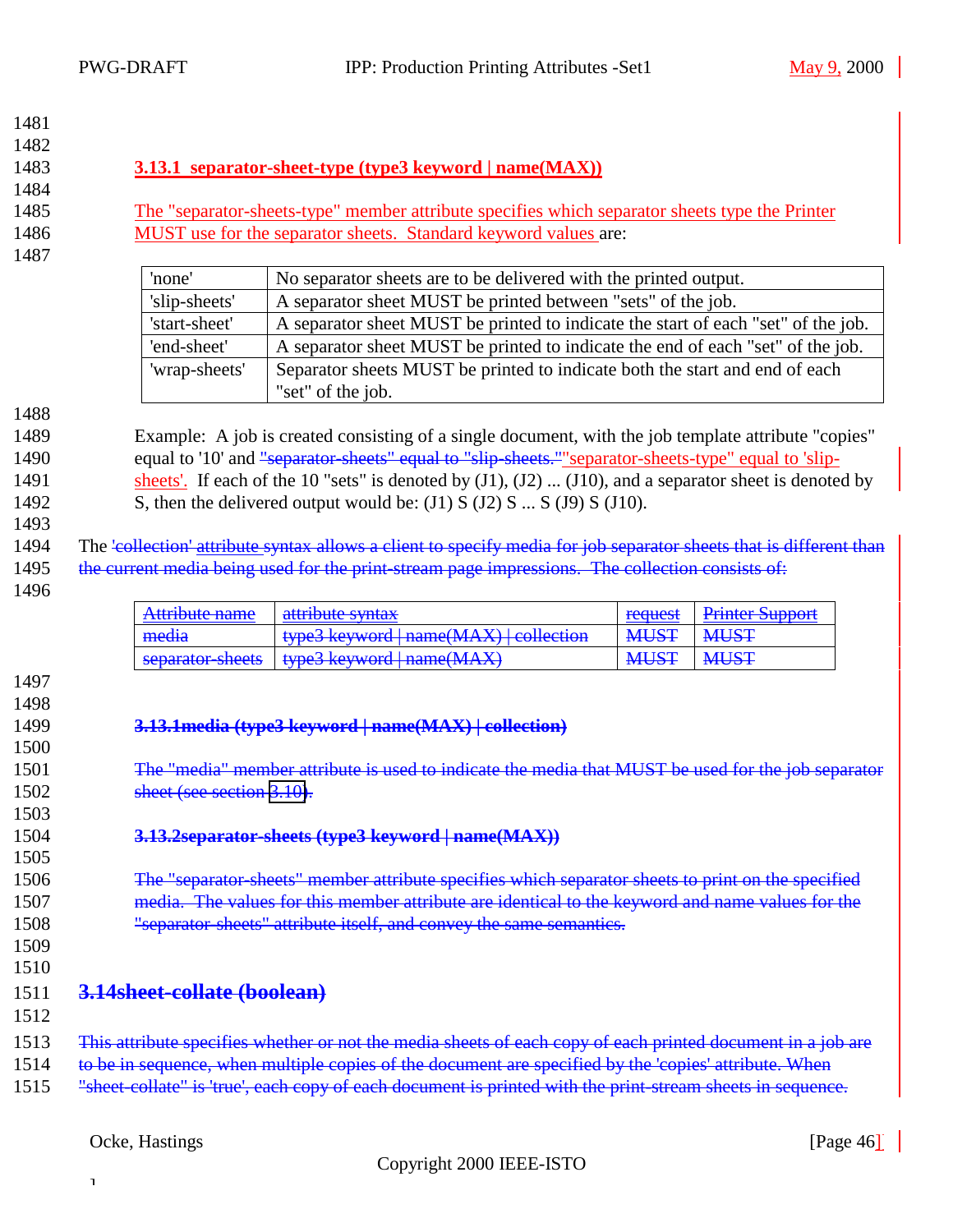- 1516 When 'sheet-collate' is 'false', each print-stream sheet is printed a number of times equal to the value of the
- 1517 'copies' attribute in succession. For example, suppose a document which produces two media sheets as
- 1518 output, and "copies" is equal to '6', in this case six copies of the first media sheet are printed followed by six
- 1519 copies of the second media sheet.
- 1520 Whether the effect of sheet collation is achieved by placing copies of a document in multiple output bins or
- 1521 in the same output bin with implementation defined document separation is implementation dependent.
- 1522 Also whether it is achieved by making multiple passes over the job or by using an output sorter is
- 1523 implementation dependent.
- 1524 This attribute is affected by "multiple-document-handling." The "multiple-document-handling" attribute
- 1525 describes the collation of documents, and the "sheet-collate" attribute describes the semantics of collating
- 1526 individual pages within a document. To better explain the interaction between these two attributes the term
- 1527 "set" is introduced. A "set" is a logical boundary between the delivered media sheets of a printed job. For-
- 1528 example, in the case of a ten page single document with collated pages and a request for ten copies, each of
- 1529 the ten printed copies of the document constitutes a "set." In the above example if the pages were
- 1530 uncollated, then ten copies of each of the individual pages within the document would represent each "set".
- 1531
- 1532 The following table describes the interaction of "sheet-collate" with multiple document handling.
- 1533

| "sheet-  | "multiple-           | <b>Semanties</b>                                                  |
|----------|----------------------|-------------------------------------------------------------------|
| collate" | document-            |                                                                   |
|          | handling"            |                                                                   |
| 'true'   | 'single-document'    | Each copy of the concatenated documents, with their pages in      |
|          |                      | sequence, represents a "set."                                     |
| 'true'   | 'single-document-    | Each copy of the concatenated documents, with their pages in      |
|          | new sheet'           | sequence, represents a "set."                                     |
| 'true'   | 'separate documents- | Each copy of each separate document, with its pages in            |
|          | collated-copies'     | sequence, represents a "set."                                     |
| 'true'   | 'separate-documents- | Each copy of each separate document, with its pages in            |
|          | uncollated-copies    | sequence, represents a "set."                                     |
| 'false'  | 'single-document'    | Each media sheet of the document is printed a number of           |
|          |                      | times equal to the "copies" attribute; which constitutes a "set." |
| 'false'  | 'single-document-    | Each media sheet of the concatenated documents is printed a       |
|          | new sheet'           | number of times equal to the "copies" attribute; which            |
|          |                      | constitutes a "set."                                              |
| 'false'  | 'separate-documents- | This is a degenerate case, and the printer object MUST reject     |
|          | collated-copies'     | the job and return the status, "client-error-conflicting-         |
|          |                      | attributes."                                                      |
| 'false'  | 'separate-documents- | This is a degenerate case, and the printer object MUST reject     |
|          | uncollated copies    | the job and return the status "client error conflicting-          |
|          |                      | attributes."                                                      |

1535 From the above table it is obvious that the implicit value of the "sheet-collate" attribute in a printer that

1536 does not support the "sheet-collate" attribute, is 'true.' The semantics of "multiple-document-handling" are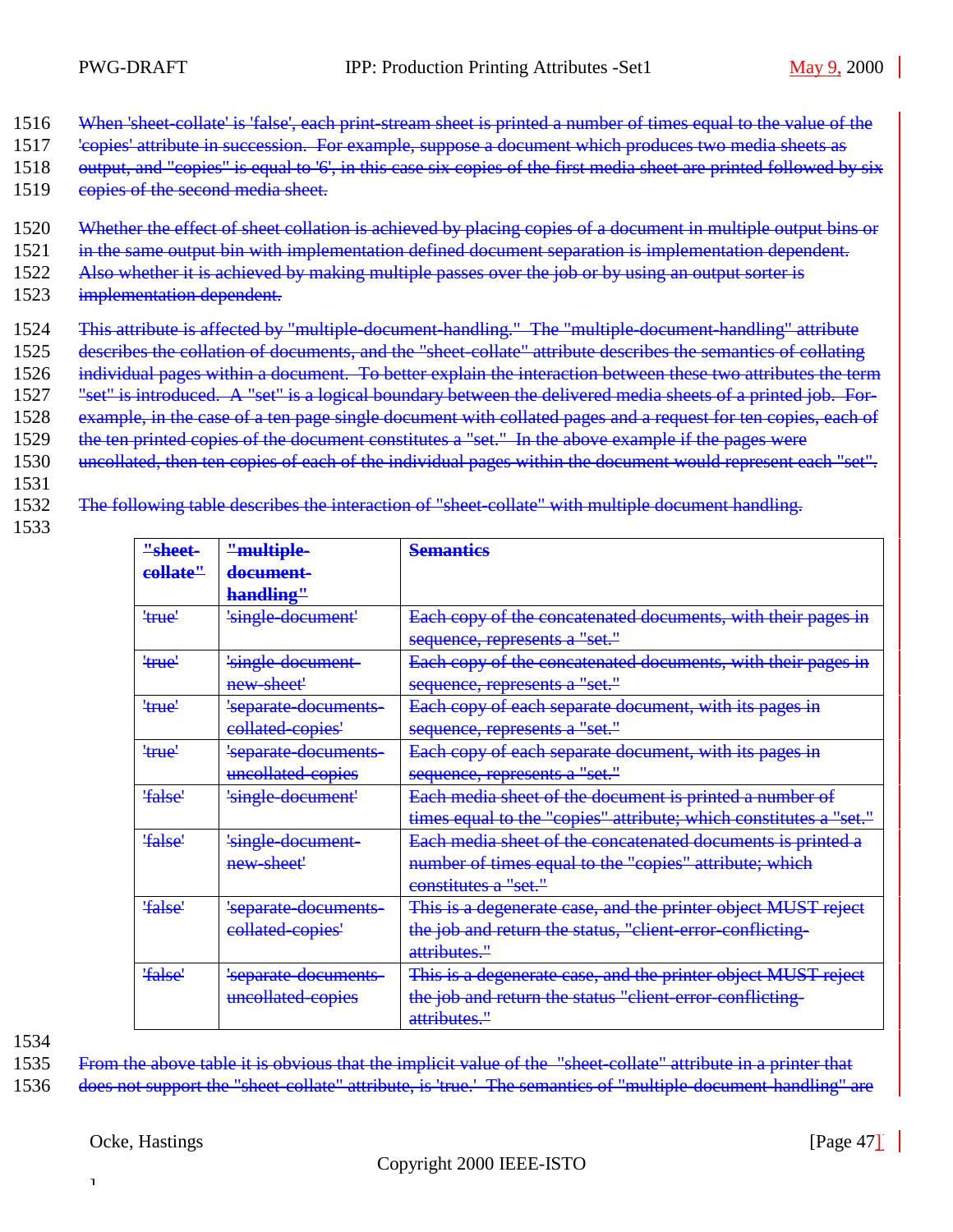<span id="page-47-0"></span>

| 1537         | otherwise nonsensical in the case of separate documents.                                                    |
|--------------|-------------------------------------------------------------------------------------------------------------|
| 1538<br>1539 | Whether the effect of page collation is achieved by placing copies of a document in multiple output bins or |
| 1540         | in the same output bin with implementation defined document separation is implementation dependent.         |
| 1541         | Also whether it is achieved by making multiple passes over the job or by using an output sorter is          |
| 1542         | implementation dependent.                                                                                   |
| 1543         |                                                                                                             |
| 1544         | 3.14.1sheet-collate-supported (1setOf boolean)                                                              |
| 1545         |                                                                                                             |
| 1546         | This attribute specifies the values of "sheet-collate" supported by the Printer.                            |
| 1547         | Note: IPP/1.0 [RFC2566] and IPP/1.1 [ipp-mod] is silent on whether or not sheets within                     |
| 1548         | documents are collated. The "sheet-collate-supported" attribute permits a Printer object to indicate        |
| 1549         | whether or not it collates sheets with each document and whether it allows the client to control sheet      |
| 1550         | collation. An implementation is able to indicate that it supports uncollated sheets, collated sheets,       |
| 1551         | or both, using 'false', 'true', or both 'false' and 'true' values, respectively, for this attribute.        |
| 1552         |                                                                                                             |
| 1553         | ISSUE 01 Should we change the name from "collate sheets" to "uncollated sheets", since the                  |
| 1554         | absence of the attribute (and non-support of this attribute) is more likely to indicate collated sheets     |
| 1555         | and so should be the 'false' value of the attribute, rather than the 'true' value?                          |
| 1556         | "separator-sheets-type-supported" (1setOf (type3 keyword   name(MAX))) Printer attribute                    |
| 1557         | identifies the values of this "separator-sheet-type" member attribute that the Printer supports, i.e.,      |
| 1558         | the type names of the separator sheets.                                                                     |
| 1559         |                                                                                                             |
| 1560         | <b>3.13.2 media (type3 keyword   name(MAX)) or media-col (collection)</b>                                   |
| 1561         |                                                                                                             |
| 1562         | Either the "media" (defined in [ipp-mod] section 4.2.11) or the "media-col" member attribute is used        |
| 1563         | to indicate the media that the Printer MUST use for the job separator sheet. The member attributes          |
| 1564         | are the same as those for the "media-col" attribute shown in Table 7.                                       |
| 1565         |                                                                                                             |
| 1566         | If the client omits both the "media" and the "media-col" member attributes, then the implementation         |
| 1567         | selects a media instance (by means outside the scope of this document) that is appropriate for              |
| 1568         | separator sheets. The client MUST NOT supply both the "media" and the "media-col" member                    |
| 1569         | attribute. If client supplies such a mal-formed request by supplying both, the Printer MUST                 |
| 1570         | (depending on implementation) either (1) reject the request and return the 'client-error-bad-request'       |
| 1571         | status code (see [ipp-mod] section 13.1.4.1) or (2) use either the "media" or the "media-col" member        |
| 1572         | attribute, independent of the value of the "ipp-attribute-fidelity" attribute supplied by the client.       |
| 1573         |                                                                                                             |
| 1574         | The "media-supported" (1setOf (type3 keyword   name(MAX))) Printer attribute (defined in [ipp-              |
| 1575         | mod] section 4.2.11) identifies the values of this "media" member attribute (as well as the "media"         |
| 1576         | <u>Job Template attribute) that the Printer supports, i.e., the names of the supported media.</u>           |
| 1577         |                                                                                                             |
| 1578         | The "media-col-supported" Printer attribute (defined in section 3.10.16) identifies the keyword             |
| 1579         | names of the member attributes supported in this "media-col" member attribute (as well as the               |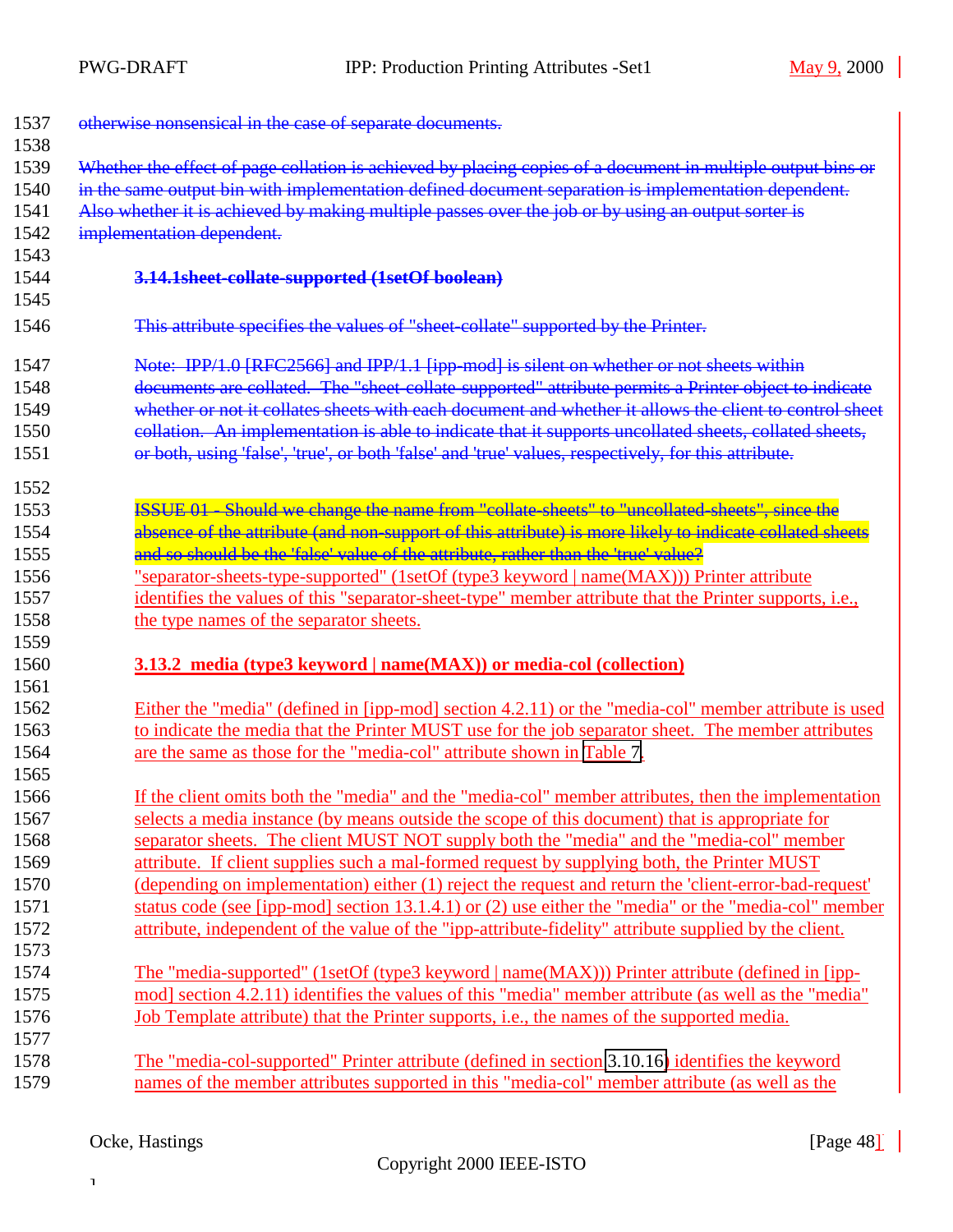<span id="page-48-0"></span>

| 1580 | <u>"media-col" Job Template attribute), i.e., the names of the member attributes in Table 7 that the</u>      |
|------|---------------------------------------------------------------------------------------------------------------|
| 1581 | Printer supports.                                                                                             |
| 1582 |                                                                                                               |
| 1583 |                                                                                                               |
| 1584 | 3.13.3 separator-sheets-default (collection)                                                                  |
| 1585 |                                                                                                               |
| 1586 | The "separator-sheets-default" Printer attributes specify the separator sheets that the Printer MUST          |
| 1587 | provide, if any, if the client omits the "separator-sheets" Job Template attribute. The member                |
| 1588 | attributes are defined in Table 10. A Printer MUST support the same member attributes for this                |
| 1589 | default collection attribute as it supports for the corresponding "separator-sheets" Job Template             |
| 1590 | attribute.                                                                                                    |
| 1591 |                                                                                                               |
| 1592 | 3.13.4 separator-sheets-supported (1setOf type2 keyword)                                                      |
| 1593 |                                                                                                               |
| 1594 | The "separator-sheets-supported" attribute identifies the keyword names of the member attributes              |
| 1595 | supported in the "separator-sheets" collection Job Template attribute, i.e., the names of the member          |
| 1596 | attributes in Table 10 that the Printer supports.                                                             |
| 1597 |                                                                                                               |
| 1598 | <b>3.14 Impression Image Shifting Attributes</b>                                                              |
| 1599 |                                                                                                               |
| 1600 | The attributes defined in this sub-section shift the impression images specified. In other words, these       |
| 1601 | attributes affect the impression, not individual page images. The Printer MUST apply this shifting to the     |
| 1602 | resulting impression after creating a single impression from a number of page images as specified by either   |
| 1603 | $(1)$ the "number-up" attribute (see [ipp-mod] sections 4.2.9 and 15.3) or any other attribute that specifies |
| 1604 | imposition.                                                                                                   |
| 1605 |                                                                                                               |
| 1606 | 3.14.1 x-image-auto-center (boolean)                                                                          |
| 1607 |                                                                                                               |
| 1608 | This attribute causes the page imagesimpression to be centered along the x-axis on the media to which they    |
| 1609 | areit is applied.                                                                                             |
| 1610 |                                                                                                               |
| 1611 | If the "x-image-shift," "x-side1-image-shift" or "x-side2-image-shift" attributes are specified, then the     |
| 1612 | printer MUST apply the "x-image-auto-center" attribute first, followed by the "x-image-shift" attribute, and  |
| 1613 | finally the "x-side1-image-shift" and "x-side2-image-shift" attributes.                                       |
| 1614 |                                                                                                               |
| 1615 | For example, if the print-stream image normally is placed on the media sheet as follows:                      |
|      |                                                                                                               |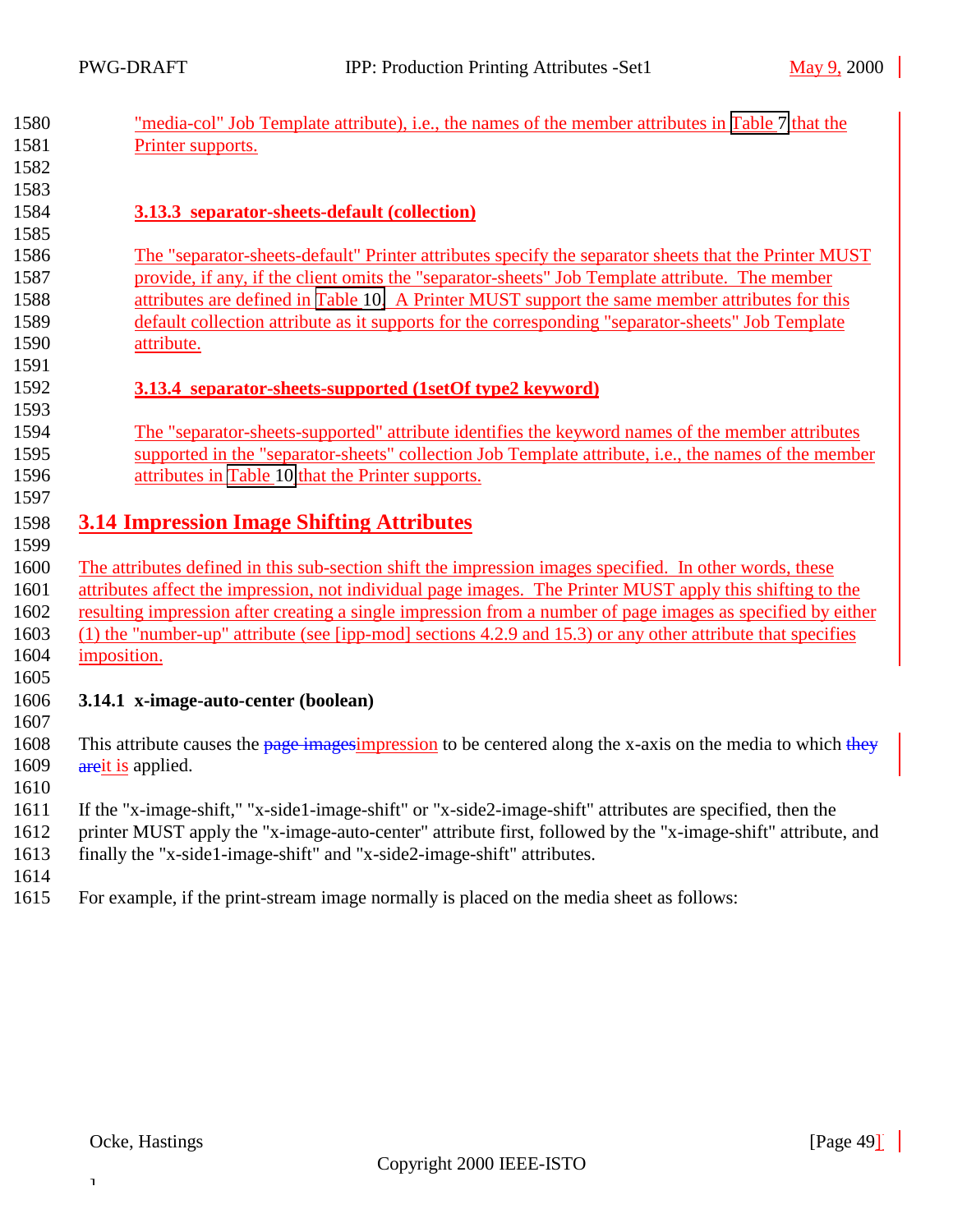<span id="page-49-0"></span>

### 1622 **3.163.14.2 x-image-shift (integer (MIN:MAX))**

1623

1624 This attribute causes the page imagesimpression on both sides of each sheet, to be shifted in position with 1625 respect to the media on which the page images are impression is to be rendered. The direction of shift 1626 MUST be along the x-axis of the Coordinate System (see section [2.3\)](#page-7-0) with respect to the medium. The sign 1627 of the value indicates the direction of the shift.

1628

 If the client supplies the "x-image-auto-center," "x-side1-image-shift" or "x-side2-image-shift" attributes, then the Printer MUST apply the "x-image-auto-center" attribute first, followed by the "x-image-shift" attribute, and finally the "x-side1-image-shift" and "x-side2-image-shift" attributes. 1632

- 1633 The unit of measure for this attribute is hundredths of a millimeter. This is equivalent to  $1/2540<sup>th</sup>$  of an inch 1634 resolution.
- 1635
- 1636

### 1637 **3.173.14.3 x-side1-image-shift (integer (MIN:MAX))**

1638

1639 This attribute causes the page images, impression, on the front of each sheet, to be shifted in position with 1640 respect to the media on which the page images areimpression is to be rendered. The direction MUST be 1641 along the x-axis of the Coordinate System (see section [2.3\)](#page-7-0) with respect to the medium. The sign of the

]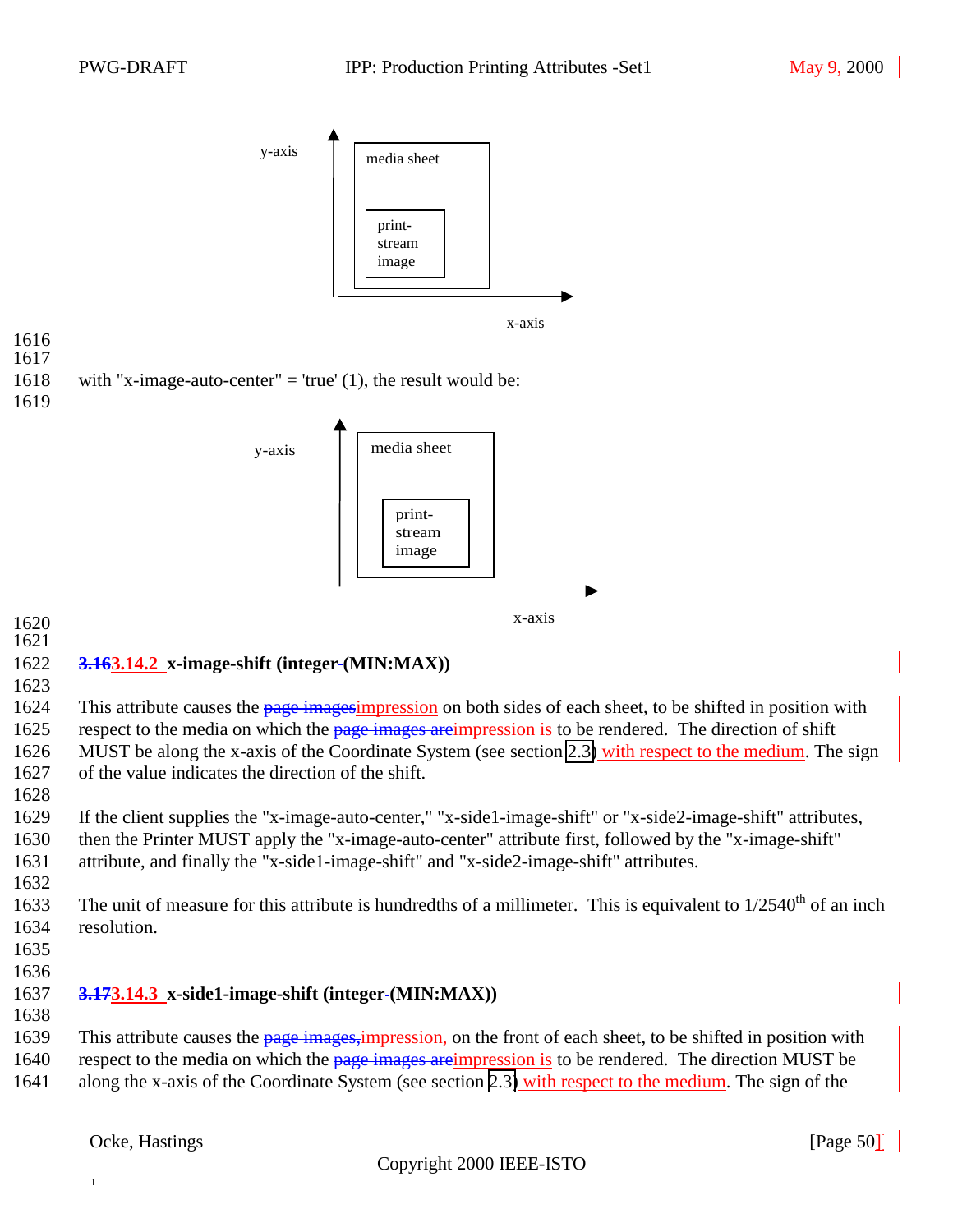<span id="page-50-0"></span>value indicates the direction of the shift.

 If the bind edge is along the y-axis, then a bind edge image shift can be accomplished by applying imageimpression shifts of equal magnitude, and opposite sign, to the "x-side1-image-shift" and "x-side2-

image-shift" attributes, respectively (assuming that the "sides" attribute is 'two-sided-long-edge').

 If the client supplies the "x-image-auto-center" or "x-image-shift" attributes, then the Printer MUST apply the "x-image-auto-center" attribute first, followed by the "x-image-shift" attribute, and finally the "x-side1- image-shift" and "x-side2-image-shift" attributes.

1652 The unit of measure for this attribute is hundredths of a millimeter. This is equivalent to  $1/2540<sup>th</sup>$  of an inch resolution.

#### **3.183.14.4 x-side2-image-shift (integer (MIN:MAX))**

1657 This attribute causes the page images, impression, on the back of each sheet, to be shifted in position with 1658 respect to the media on which the page images areimpression is to be rendered. The direction of shift MUST be along the x-axis of the Coordinate System (see section [2.3\)](#page-7-0) with respect to the medium. The sign of the value indicates the direction of the shift.

 If the bind edge is along the y-axis, then a bind edge image shift can be accomplished by applying imageimpression shifts of equal magnitude, and opposite sign, to the "x-side1-image-shift" and "x-side2- image-shift" attributes, respectively (assuming that the "sides" attribute is 'two-sided-long-edge'). 

 If the client supplies the "x-image-auto-center" or "x-image-shift" attributes, then the Printer MUST apply the "x-image-auto-center" attribute first, followed by the "x-image-shift" attribute, and finally the "x-side1- image-shift" and "x-side2-image-shift" attributes.

1670 The unit of measure for this attribute is hundredths of a millimeter. This is equivalent to  $1/2540<sup>th</sup>$  of an inch resolution.

 

### **3.14.5 y-image-auto-center (boolean)**

 1676 This attribute causes the page imagesimpression to be centered along the y-axis on the media to which they 1677 areit is applied.

 If the client supplies the "y-image-image," "y-side1-image-shift" or "y-side2-image-shift" attributes, then the Printer MUST apply the "y-image-auto-center" attribute first, followed by the "y-image-shift" attribute, and finally the "y-side1-image-shift" and "y-side2-image-shift" attributes.

 

#### **3.203.14.6 y-image-shift (integer (MIN:MAX))**

1686 This attribute causes the page images impression on both sides of each sheet, to be shifted in position with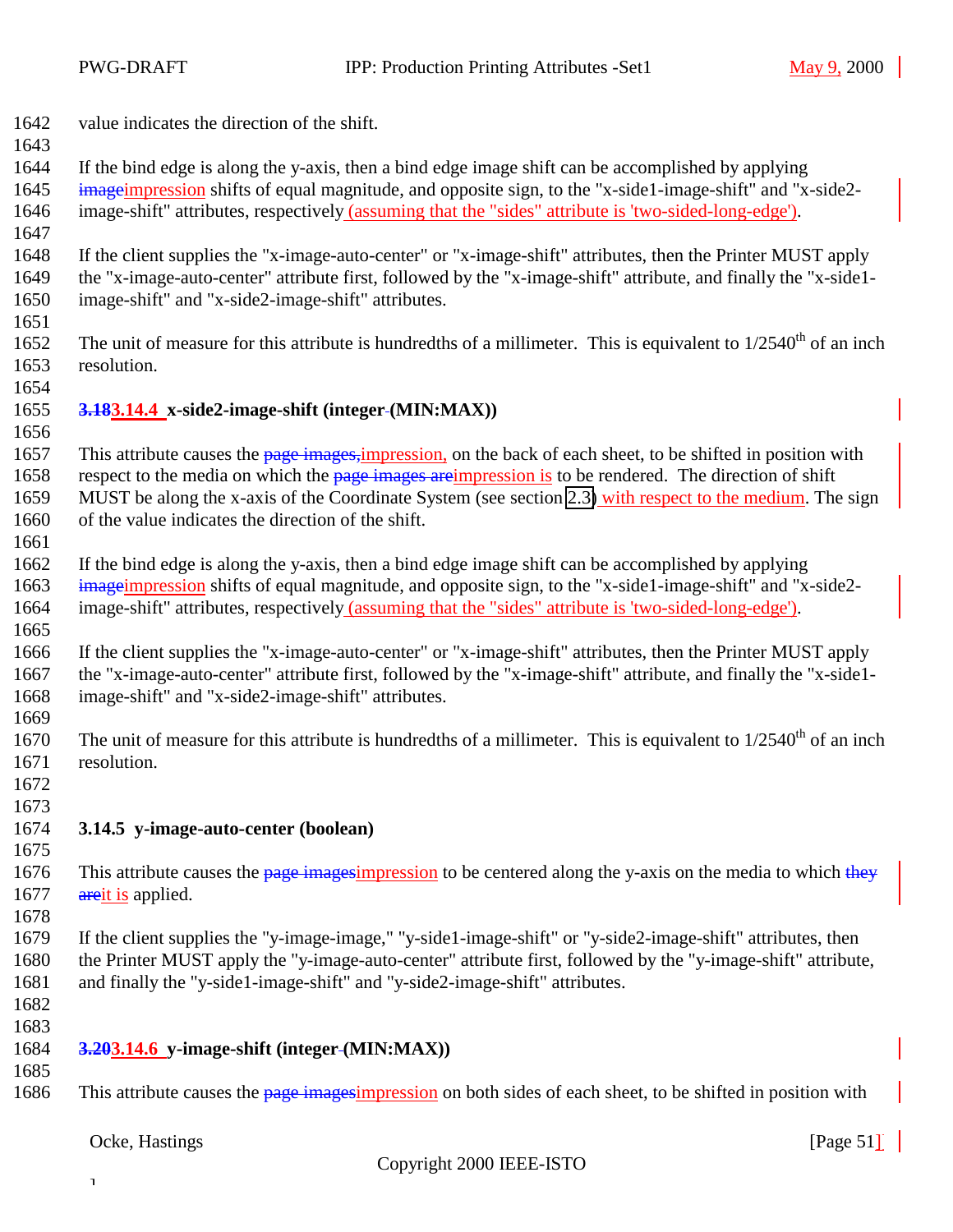<span id="page-51-0"></span>1687 respect to the media on which the page images areimpression is to be rendered. The direction of shift

1688 MUST be along the y-axis of the Coordinate System (see section [2.3\)](#page-7-0) with respect to the medium. The sign of the value indicates the direction of the shift.

 If the client supplies the "y-image-auto-center," "y-side1-image-shift" or "y-side2-image-shift" attributes, then the Printer MUST apply the "y-image-auto-center" attribute first, followed by the "y-image-shift" attribute, and finally the "y-side1-image-shift" and "y-side2-image-shift" attributes.

1695 The unit of measure for this attribute is hundredths of a millimeter. This is equivalent to  $1/2540<sup>th</sup>$  of an inch resolution.

 

### **3.213.14.7 y-side1-image-shift (integer (MIN:MAX))**

1701 This attribute causes the page images, impression, on the front of each sheet, to be shifted in position with 1702 respect to the media on which the page images areimpression is to be rendered. The direction of shift MUST be along the y-axis of the Coordinate System (see section [2.3\)](#page-7-0) with respect to the medium. The sign of the value indicates the direction of the shift.

 If the bind edge is along the x-axis, then a bind edge image shift can be accomplished by applying imageimpression shifts of equal magnitude, and opposite sign, to the "y-side1-image-shift" and "y-side2- image-shift" attributes, respectively (assuming that the "sides" attribute is 'two-sided-short-edge'). 

 If the client supplies the "y-image-auto-center" or "y-image-shift" attributes, then the Printer MUST apply the "y-image-auto-center" attribute first, followed by the "y-image-shift" attribute, and finally the "y-side1- image-shift" and "y-side2-image-shift" attributes.

The unit of measure for this attribute is hundredths of a millimeter. This is equivalent to  $1/2540^{th}$  of an inch resolution.

 

#### **3.223.14.8 y-side2-image-shift (integer (MIN:MAX))**

1720 This attribute causes the page images, impression, on the back of each sheet, to be shifted in position with 1721 respect to the media on which the page images are impression is to be rendered. The direction of shift MUST be along the y-axis of the reference coordinate system with respect to the medium. The sign of the value indicates the direction of the shift.

 If the bind edge is along the x-axis, then bind edge image shift can be accomplished by applying 1726 image impression shifts of equal magnitude, and opposite sign, to the "y-side1-image-shift" and "y-side2-image-shift" attributes, respectively (assuming that the "sides" attribute is 'two-sided-short-edge').

If the client supplies the "y-image-auto-center" or "y-image-shift" attributes, then the Printer MUST apply

the "y-image-auto-center" attribute first, followed by the "y-image-shift" attribute, and finally the "y-side1-

image-shift" and "y-side2-image-shift" attributes.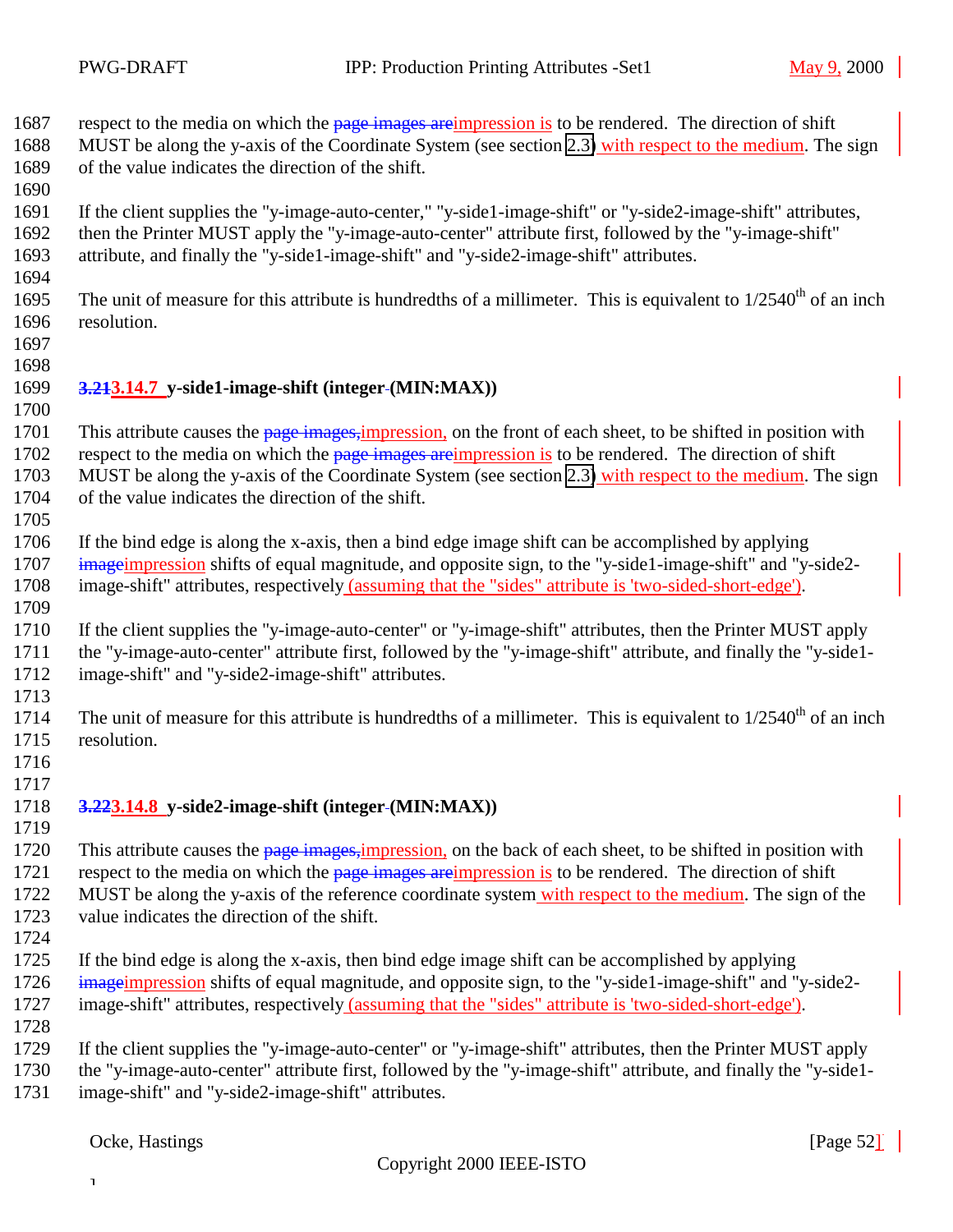<span id="page-52-0"></span>

| 1733 | The unit of measure for this attribute is hundredths of a millimeter. This is equivalent to $1/2540th$ of an inch |
|------|-------------------------------------------------------------------------------------------------------------------|
| 1734 | resolution.                                                                                                       |
| 1735 |                                                                                                                   |
|      | 1736 3.15 Usage in Document-Exceptions and Page-Exceptions                                                        |

- 
- Most of the Job Template attributes defined in this document are defined for use in the "document-
- exceptions" (collection) and/or "page-exceptions" (collection) Job Template attributes (see [ipp-except]).
- According to that document, any Job Template attribute document MUST indicate the syntax and semantics
- 1741 for applying each Job Template attribute in any Document and/or Page exceptions.
- [Table 12](#page-53-0) augments the definitions of each Job Template attribute defined in this document by indicating with which parts of a job, the attribute "associates with" and "affects" (see [ipp-except]). All Job Template attributes associate with the Job, so that is not indicated in [Table 12.](#page-53-0) A subset of the Job Template
- attributes are defined to be used in Document-Exceptions to affect Input-Document and are associated with
- Input-Documents only via the "document-exceptions" attribute. Another subset affect Output-Documents
- and are associated with either Input-Documents or Output-Document via the "document-exceptions"
- attribute. A final subset of Job Template attributes affects Sheets, Pages, or Impressions and are associated
- with Pages of an Input-Document or an Output-Document by the "pages-exceptions" attribute or associated
- with Input-Document or Output-Document via a "document-exceptions" attribute. See [ipp-except] for the
- syntax of the "document-exceptions" (1setOf collection), "page-exceptions" (1setOf collection) and "page-
- per-subset" (1setOf integer(1:MAX)) and semantics of association with Document-Exceptions, Page-
- Exceptions, Sheets, and Pages. The "pages-per-subset" attribute defines Output-Document to be subsets of pages within Input-Documents.
- 

 Table 11 lists the possible attribute exception semantics for Job Template attributes and shows what clients can supply in Job Creation operations.

# **Table 11 - Job Template Attribute Exception Semantics**

| <b>Affects</b>         | <b>Associates With</b> | <b>Exception attribute</b>   | member attributes           |
|------------------------|------------------------|------------------------------|-----------------------------|
| Job                    | Job                    | none                         |                             |
| <b>Input-Document</b>  | <b>Input-Document</b>  | "document-exceptions"        | "input-documents"           |
| <b>Output-Document</b> | <b>Output-Document</b> | <u>'document-exceptions"</u> | "output-documents"          |
|                        |                        | "pages-per-subset"           | N/A                         |
|                        | <b>Input-Document</b>  | "document-exceptions"        | "input-documents"           |
| sheet, impression      | Output-Page            | 'page-exceptions"            | "output-documents", "pages" |
|                        | <b>Input-Page</b>      | "page-exceptions"            | "input-documents", "pages"  |
|                        | <b>Output-Document</b> | 'document-exceptions"        | "output-documents"          |
|                        |                        | "pages-per-subset"           | N/A                         |
|                        | <b>Input-Document</b>  | "document-exceptions"        | "input-documents"           |

A client MUST NOT submit and a Printer MUST NOT support a Job Creation request with "document-

exceptions" (collection) or "page-exceptions" (collection) containing member attributes indicated with "No"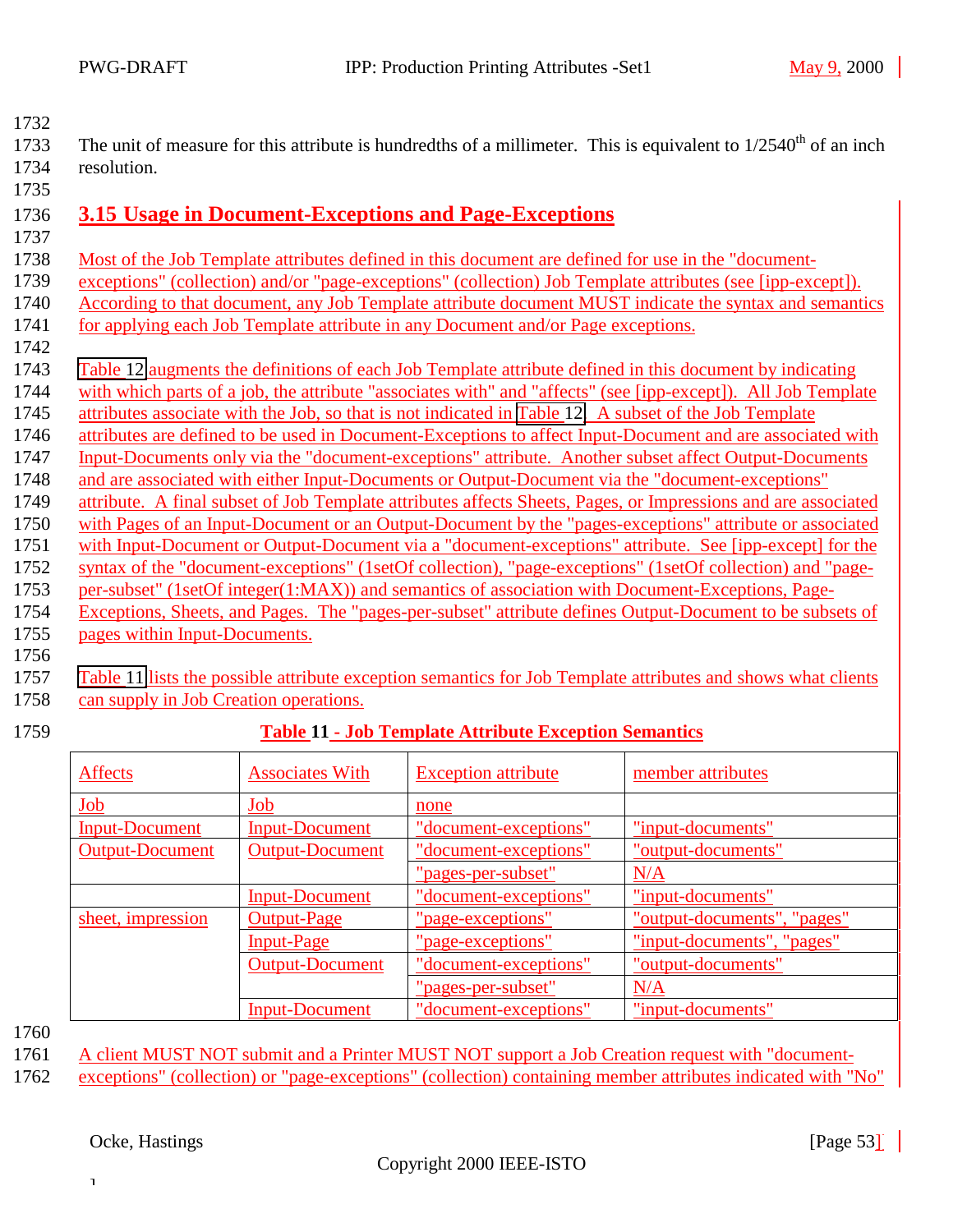<span id="page-53-0"></span>

| 1763 in the Document-Exceptions or Page-Exceptions columns in Table 12, respectively. If a client submits a    |
|----------------------------------------------------------------------------------------------------------------|
| 1764 Job Creation request with such a member attribute and "ipp-attribute-fidelity" = 'true', the Printer MUST |

- 1765 reject the request and return the 'client-error-bad-request' status code. If a client submits a Job Creation
- 1766 request with such a member attribute and "ipp-attribute-fidelity" = 'false' or omitted, the Printer MUST
- 1767 accept the request and return the 'successful-ok-ignored-or-substituted-attributes' status code, along with the
- 1768 collection and only those member attributes.
- 1769

### 1770 **Table 12 - Document and Page Exception Semantics by Attribute**

| <b>Section or Attribute</b>                                     | Affects:                |
|-----------------------------------------------------------------|-------------------------|
| 3.1 cover-front (collection) and cover-back (collection)        | <b>Output-Documents</b> |
| 3.2 insert-sheet (1setOf collection)                            | <b>Output-Documents</b> |
| 3.3 job-account-id (name (MAX))                                 | Job                     |
| 3.4 job-accounting-sheets (collection)                          | Job                     |
| 0 job-error-sheet (collection)                                  | Job                     |
| 3.6 job-message-to-operator (text(MAX))                         | Job                     |
| 3.7 job-recipient-name (name(MAX))                              | Job                     |
| 3.8 job-sheets-col (collection) - augments IPP/1.1 "job-sheets" | Job                     |
| 3.9 job-sheet-message (text(MAX))                               | Job                     |
| 3.10 media-col (collection) - augments IPP/1.1 "media"          | <b>Sheets</b>           |
| 3.11 page-delivery (type2 keyword)                              | <b>Output-Documents</b> |
| 3.12 page-order-received (type2 keyword)                        | <b>Input-Documents</b>  |
| 3.13 separator-sheets (collection)                              | Job                     |
| 3.14.1 x-image-auto-center (boolean) through                    | <b>Impressions</b>      |
| 3.14.8 y-side2-image-shift (integer(MIN:MAX))                   |                         |

1771

1773

# 1772 **4 Job Description Attributes**

1774 This section defines Job Description attributes for use with IPP/1.0 [RFC 2566] and IPP/1.1 [ipp-mod].

1775 1776

### 1777 **4.1 current-page-order (type2 keyword)**

1778

 This attribute represents the current page order of the document data supplied with the job. Initially "current-page-order" is set to the value of the Job Template attribute "page-order-received." The value of "current-page-order" may change based on processing and the value of the "page-order-delivery" attribute. If the Printer changes the value of a Job's "current-page-order" Job Description attribute, then it is assumed that the associated document data has been transformed in some way to reflect this change. It should be noted that the document data that "current-page-order" refers to is not always the document data sent with the create request, but may also refer to the processed images that are to be delivered to the printer. The standard values for this attribute are the same as for of the "page-order-received" attribute (see section [3.12\)](#page-43-0), namely '1-to-n-order' and 'n-to-1-order'.

1788

]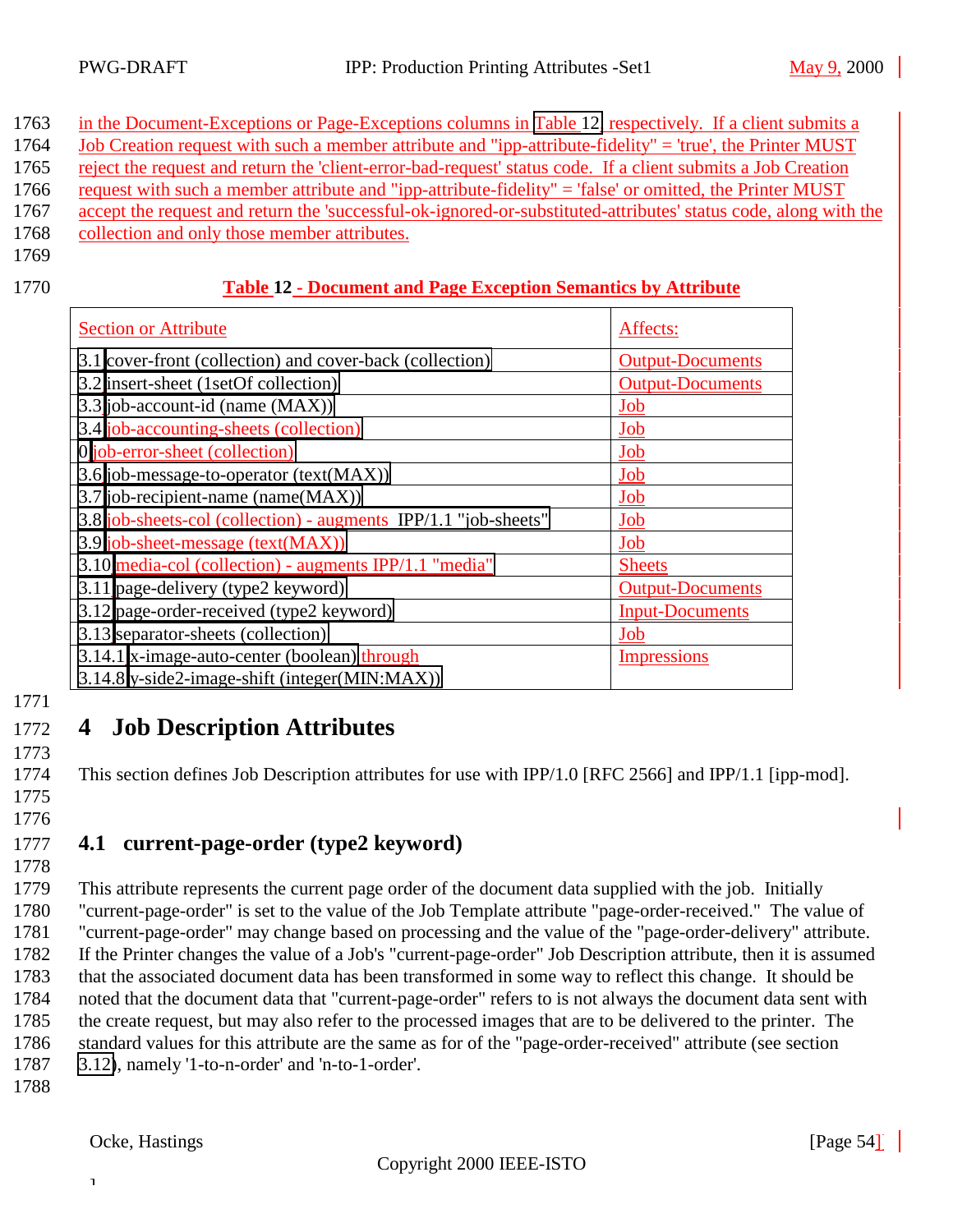# <span id="page-54-0"></span>1790 **Out of Band Values**

1791 1792 This section defines out-of-band values (see [ipp-mod] section 4.1) for use with attributes defined in this 1793 and other documents. 1794

#### 1795 **'none'**

1796

1802

1806

1797 This "out-of-band" value allows a client, in a request, to specify that the value of a Job Template attribute 1798 MUST be semantically equivalent to 'none.' This out-of-band value is needed since attributes that are of the 1799 'collection', 'name' or 'text' syntax can be problematic when a client wishes to specify that an xxx-default 1800 attribute MUST NOT be applied to the job. Unlike the 'keyword' syntax, where the value of 'none' (or its 1801 equivalent) can be a standard value, other attribute syntaxes have no such mechanism.

- 1803 A Printer MUST support the use of the "out-of-band" value for any attribute that calls for its use, such as 1804 any Job Template attribute that has the 'collection' attribute syntax, if the Printer supports the use of the 1805 'collection' attribute syntax for that attribute.
- 1807 When a client sends a request to the printer object, the "out-of-band" value 'none' MUST only be used for 1808 Job Template attributes whose definitions explicitly indicate that the use of "out-of-band" value 'none' is
- 1809 allowed. A client MUST NOT use the "out-of-band" 'none' value for attributes whose definition does not
- 1810 explicitly call out its use.
- 1811



1812

1817

1819

1813 ISSUE 04 - Should we move the definition of the 'none' out-of-band value to the 'collection' specification 1814 (ipp-coll), since that document is IETF standards track, while this one is PWG?

# 1815 **5 At the New Orleans meeting, we agreed to move the out-of-band 'none'** 1816 **to the 'collection' document.Printer Description Attributes**

1818 This section defines Printer Description attributes for use with IPP/1.0 [RFC 2566] and IPP/1.1 [ipp-mod].

### 1820 **5.1 user-defined-names-supported (1setOf type2 keyword)** 1821

 This Printer attribute identifies the "xxx" Job Template attributes that the Printer will accept user-defined name in a Job Creation request, i.e., a name that a client supplies that is not in the corresponding "xxx- supported" Printer attribute. In effect, the presence of the 'xxx' keyword value in this attribute suspends validation of the "xxx" attribute for any 'name' values supplied by the client. Thus a user can supply a custom name for this "xxx" attribute. If there are no Job Template attributes that will accept any name value, the value of this attribute MUST be the keyword 'none'. 1828

]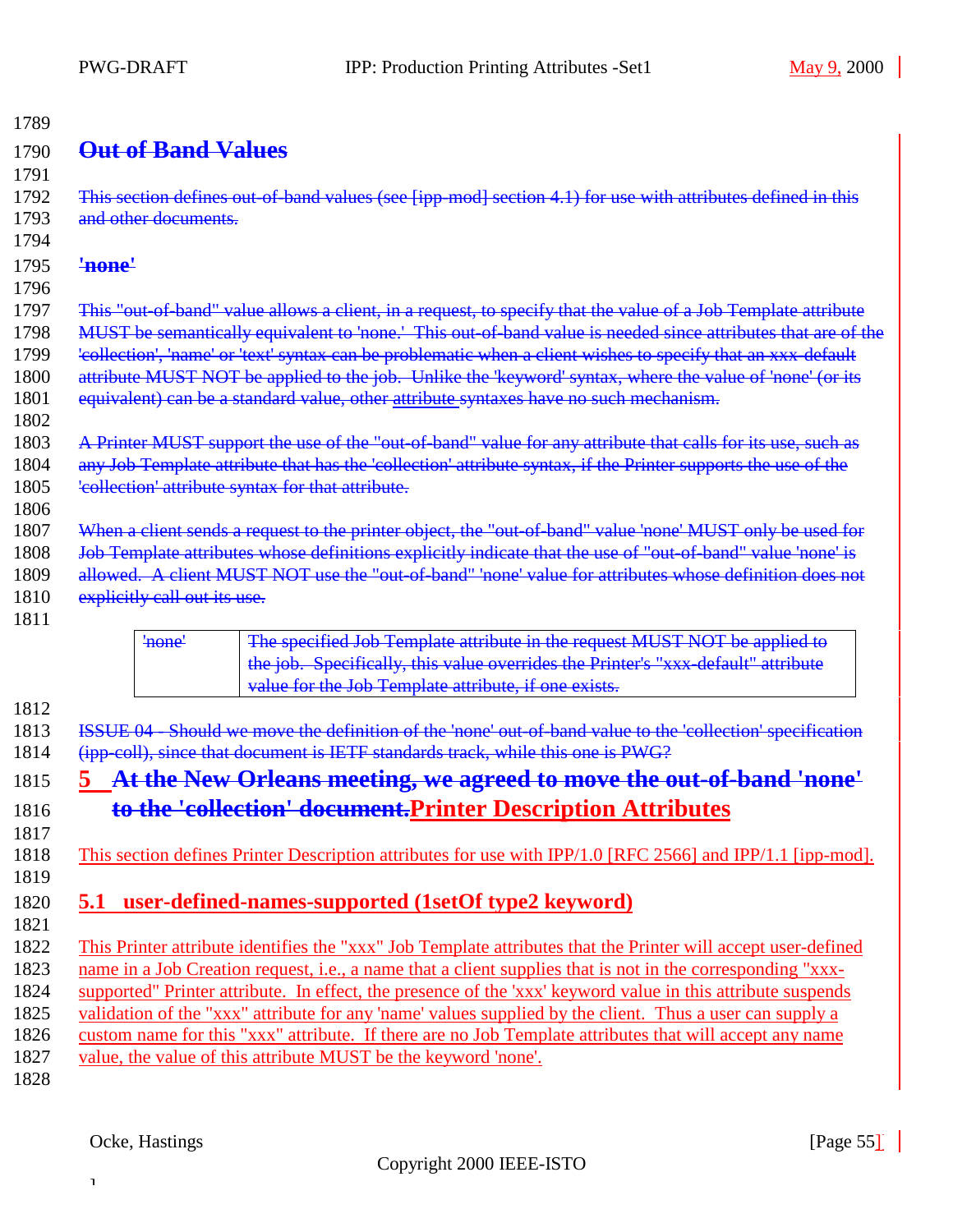<span id="page-55-0"></span>

| 1829 | For any "xxx" Job Template attributes identified by this attribute, the Printer suspends validation for values |
|------|----------------------------------------------------------------------------------------------------------------|
| 1830 | of type 'name' and the job is created containing the user-defined value, even when the client supplied the     |
| 1831 | "ipp-attribute-fidelity" with a 'true' value (which would otherwise, have caused the Printer to reject the     |
| 1832 | request, if the "xxx" value had not been among those of the Printer's "xxx-supported" attribute).              |
| 1833 |                                                                                                                |
| 1834 | For example, the system administrator could add the 'media' keyword attribute name value to the "user-         |
| 1835 | defined-names-supported" Printer attribute in order to allow the user to supply any media name value for       |
| 1836 | the "media" attribute even if that name wasn't one of the media names in the Printer's "media-supported"       |
| 1837 | attribute.                                                                                                     |
| 1838 |                                                                                                                |
| 1839 | When the client supplies a 'yyy' value for the "xxx" attribute that is not in the "xxx-supported" Printer      |
| 1840 | attribute, the Printer does not return the "xxx" value in the Unsupported Attributes group in the response.    |
| 1841 | Instead, the Printer stores the requested attribute and value unmodified on the Job object for subsequent      |
| 1842 | queries as with any supported value. Subsequently, a user or operator can query the Job using the Get-Job-     |
| 1843 | Attributes or Get-Jobs operations to see what user-defined value was requested. Depending on                   |
| 1844 | implementation and/or site policy, the Printer schedules the job following one of the following options:       |
| 1845 |                                                                                                                |
| 1846 | 1. Add the 'resources-are-not-supported' value (see section 6.1) to the Job's "job-state-reasons"              |
| 1847 | attribute and move the job to the 'pending-held' state until either the operator adds the requested            |
| 1848 | value to the Printer's "xxx-supported" attribute or the user or operator modifies the job to contain           |
| 1849 | a value that is in the Printer's "xxx-supported" attribute; then releases the job using the Release-           |
| 1850 | Job operation (see [ipp-mod] section 3.3.6).                                                                   |
| 1851 |                                                                                                                |
| 1852 | Add the 'resources-are-not-supported' value to the Job's "job-state-reasons" attribute but keep the            |
| 1853 | job in the 'pending' state and start to process the job as if the requested media were ready, but              |
| 1854 | stop the job ("job-state" = 'processing-stopped') and the Printer ("printer-state" = 'stopped') and            |
| 1855 | request immediate operator intervention. The operator loads the requested media and continues                  |
| 1856 | the Printer, using the Resume-Printer operation (see [ipp-mod] section 3.2.8).                                 |
| 1857 |                                                                                                                |
| 1858 |                                                                                                                |
| 1859 | <b>Additional Values for Existing Attributes</b><br>6                                                          |
| 1860 |                                                                                                                |
| 1861 | This section defines additional values for existing attributes.                                                |
| 1862 |                                                                                                                |
| 1863 | <b>Additional Values for the "job-state-reasons" Job attribute</b><br>6.1                                      |
| 1864 |                                                                                                                |
| 1865 | This section defines additional values for the "job-state-reasons" (1setOf type2 keyword) Job Description      |
| 1866 | attribute (see [ipp-mod] section 4.3.8):                                                                       |
| 1867 |                                                                                                                |
| 1868 | 'resources-are-not-supported': At least one of the resources needed by the job, such as media, fonts,          |
| 1869 | resource objects, etc., is not supported on any of the physical printer's for which the job is a               |
| 1870 | candidate. This condition MAY be detected when the job is accepted, or subsequently while                      |
| 1871 | the job is pending or processing, depending on implementation. The job may (1) remain in its                   |
| 1872 | current state, (2) be moved to the 'pending-held' state, depending on implementation and/or job                |
|      |                                                                                                                |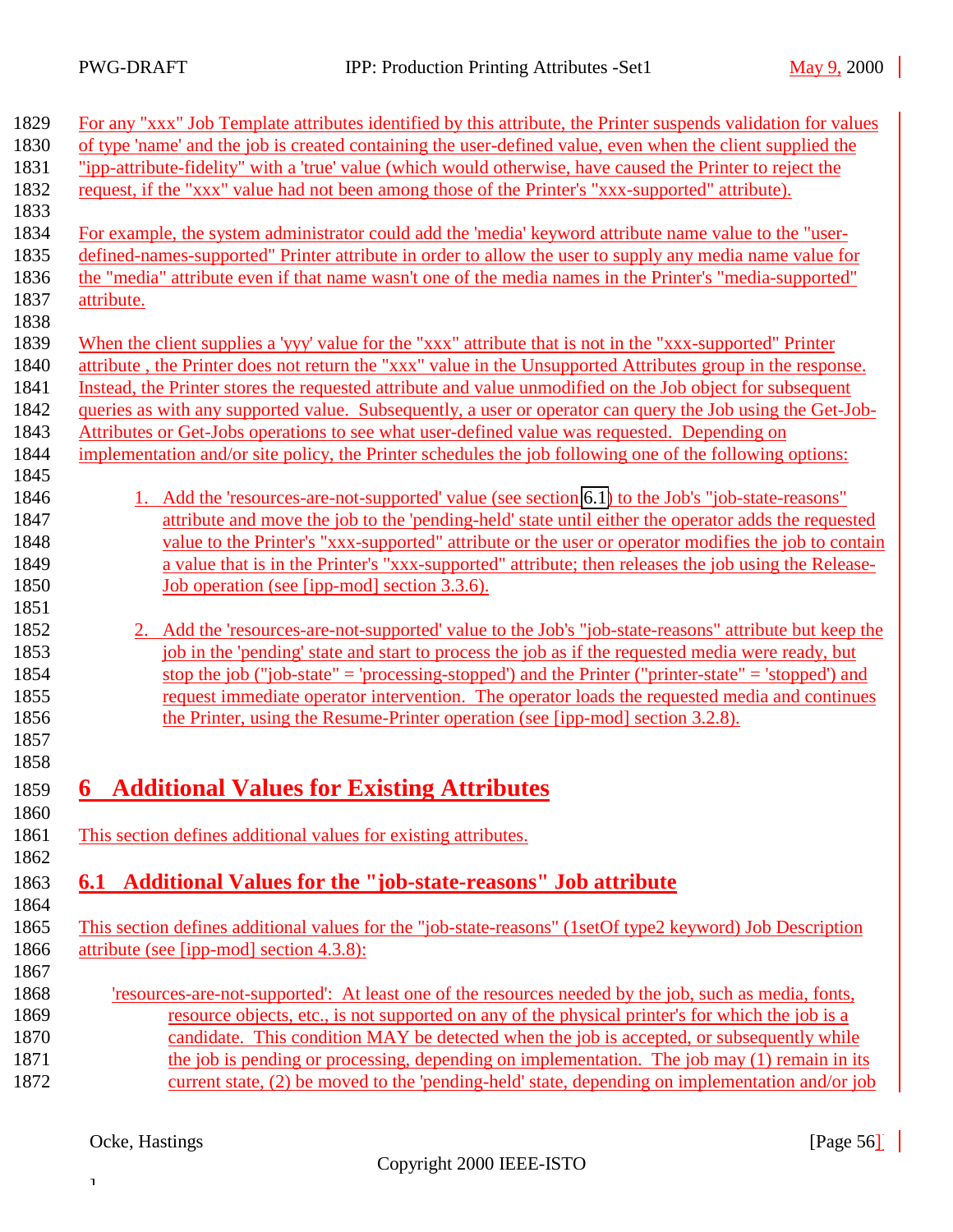<span id="page-56-0"></span>

|                                           |                 | the job is attempted to be processed on the Printer. This value is intended for use with an<br>implementation that supports the "user-defined-names-supported" Printer attribute (see section<br>5.1) which allows a job to be accepted with an unsupported 'name' value.                                                                                                                                                                                                                                                                                                                                                                                                                                                                                                                                                                                                                                                                                                                                                                                                                                                                                                                                                                                                                     |
|-------------------------------------------|-----------------|-----------------------------------------------------------------------------------------------------------------------------------------------------------------------------------------------------------------------------------------------------------------------------------------------------------------------------------------------------------------------------------------------------------------------------------------------------------------------------------------------------------------------------------------------------------------------------------------------------------------------------------------------------------------------------------------------------------------------------------------------------------------------------------------------------------------------------------------------------------------------------------------------------------------------------------------------------------------------------------------------------------------------------------------------------------------------------------------------------------------------------------------------------------------------------------------------------------------------------------------------------------------------------------------------|
|                                           |                 | 6.2 Additional values for the IPP/1.1 "job-sheets" Job Template Attribute                                                                                                                                                                                                                                                                                                                                                                                                                                                                                                                                                                                                                                                                                                                                                                                                                                                                                                                                                                                                                                                                                                                                                                                                                     |
|                                           |                 | The following additional values are defined for the IPP/1.1 "job-sheets" Job Template attribute:                                                                                                                                                                                                                                                                                                                                                                                                                                                                                                                                                                                                                                                                                                                                                                                                                                                                                                                                                                                                                                                                                                                                                                                              |
|                                           | job-start-sheet | A job sheet MUST be printed to indicate the start of the job.                                                                                                                                                                                                                                                                                                                                                                                                                                                                                                                                                                                                                                                                                                                                                                                                                                                                                                                                                                                                                                                                                                                                                                                                                                 |
|                                           | job-end-sheet   | A job sheet MUST be printed to indicate the end of the job.                                                                                                                                                                                                                                                                                                                                                                                                                                                                                                                                                                                                                                                                                                                                                                                                                                                                                                                                                                                                                                                                                                                                                                                                                                   |
| job-wrap-                                 |                 | Job sheets MUST be printed to indicate the start and end of all the output                                                                                                                                                                                                                                                                                                                                                                                                                                                                                                                                                                                                                                                                                                                                                                                                                                                                                                                                                                                                                                                                                                                                                                                                                    |
| sheets                                    |                 | associated with the job.                                                                                                                                                                                                                                                                                                                                                                                                                                                                                                                                                                                                                                                                                                                                                                                                                                                                                                                                                                                                                                                                                                                                                                                                                                                                      |
| first-print-                              |                 | Some users have customized the banner sheets in their environment                                                                                                                                                                                                                                                                                                                                                                                                                                                                                                                                                                                                                                                                                                                                                                                                                                                                                                                                                                                                                                                                                                                                                                                                                             |
|                                           | stream-page     | (Microsoft, Novell, etc.) and prefer them instead of the printer's standard                                                                                                                                                                                                                                                                                                                                                                                                                                                                                                                                                                                                                                                                                                                                                                                                                                                                                                                                                                                                                                                                                                                                                                                                                   |
|                                           |                 | ones. The custom banner sheet is the first page of the PDL. When the                                                                                                                                                                                                                                                                                                                                                                                                                                                                                                                                                                                                                                                                                                                                                                                                                                                                                                                                                                                                                                                                                                                                                                                                                          |
|                                           |                 | client supplies the 'first-print-stream-page' value, the first page in the                                                                                                                                                                                                                                                                                                                                                                                                                                                                                                                                                                                                                                                                                                                                                                                                                                                                                                                                                                                                                                                                                                                                                                                                                    |
|                                           |                 | document data is printed as the job sheet and the printer's standard job                                                                                                                                                                                                                                                                                                                                                                                                                                                                                                                                                                                                                                                                                                                                                                                                                                                                                                                                                                                                                                                                                                                                                                                                                      |
|                                           |                 | sheet is suppressed.                                                                                                                                                                                                                                                                                                                                                                                                                                                                                                                                                                                                                                                                                                                                                                                                                                                                                                                                                                                                                                                                                                                                                                                                                                                                          |
| attribute (see [ipp-mod] section 4.2.11): |                 | 6.3 Additional values for the IPP/1.1 "media" Job Template attribute<br>This section defines additional values for the "media" (type3 keyword   name(MAX)) Job Template                                                                                                                                                                                                                                                                                                                                                                                                                                                                                                                                                                                                                                                                                                                                                                                                                                                                                                                                                                                                                                                                                                                       |
|                                           |                 | The following are additional semantics to the existing attribute "media".                                                                                                                                                                                                                                                                                                                                                                                                                                                                                                                                                                                                                                                                                                                                                                                                                                                                                                                                                                                                                                                                                                                                                                                                                     |
|                                           |                 | If the Printer implementation supports the use of tray name keywords to identify media, there SHOULD be<br>one and only one keyword assigned for each input tray on the printer. If multiple keywords for the same<br>tray exist in "media-supported", the client UI could potentially become very confusing to the user because<br>the Printer would appear to have more input trays than it actually has. However, see the discussion in the<br>Printer MIB [RFC1759] about a manual input tray that uses the same input slot as a regular input tray.<br>Also, if using tray names, it is RECOMMENDED that the printer implementation use the most descriptive<br>keyword for a logical tray in order to assist the user or operator to recognize the matching physical tray at<br>the printer. There are three methods to choose the keyword: 1) If the printer trays aren't physically labeled,<br>the keyword SHOULD best match the physical location of the tray (e.g. 'top', 'bottom'). 2) If the printer<br>trays are physically labeled, the keyword SHOULD best match the label of the tray (e.g. 'tray-1', tray-2'), 3)<br>If more than one keyword matches the label of the tray, the keyword SHOULD be used that best<br>distinguishes the tray from the Printer's other trays. |
|                                           |                 | If a Printer allows the media to be specified by tray name keyword, the Printer implementation MUST NOT                                                                                                                                                                                                                                                                                                                                                                                                                                                                                                                                                                                                                                                                                                                                                                                                                                                                                                                                                                                                                                                                                                                                                                                       |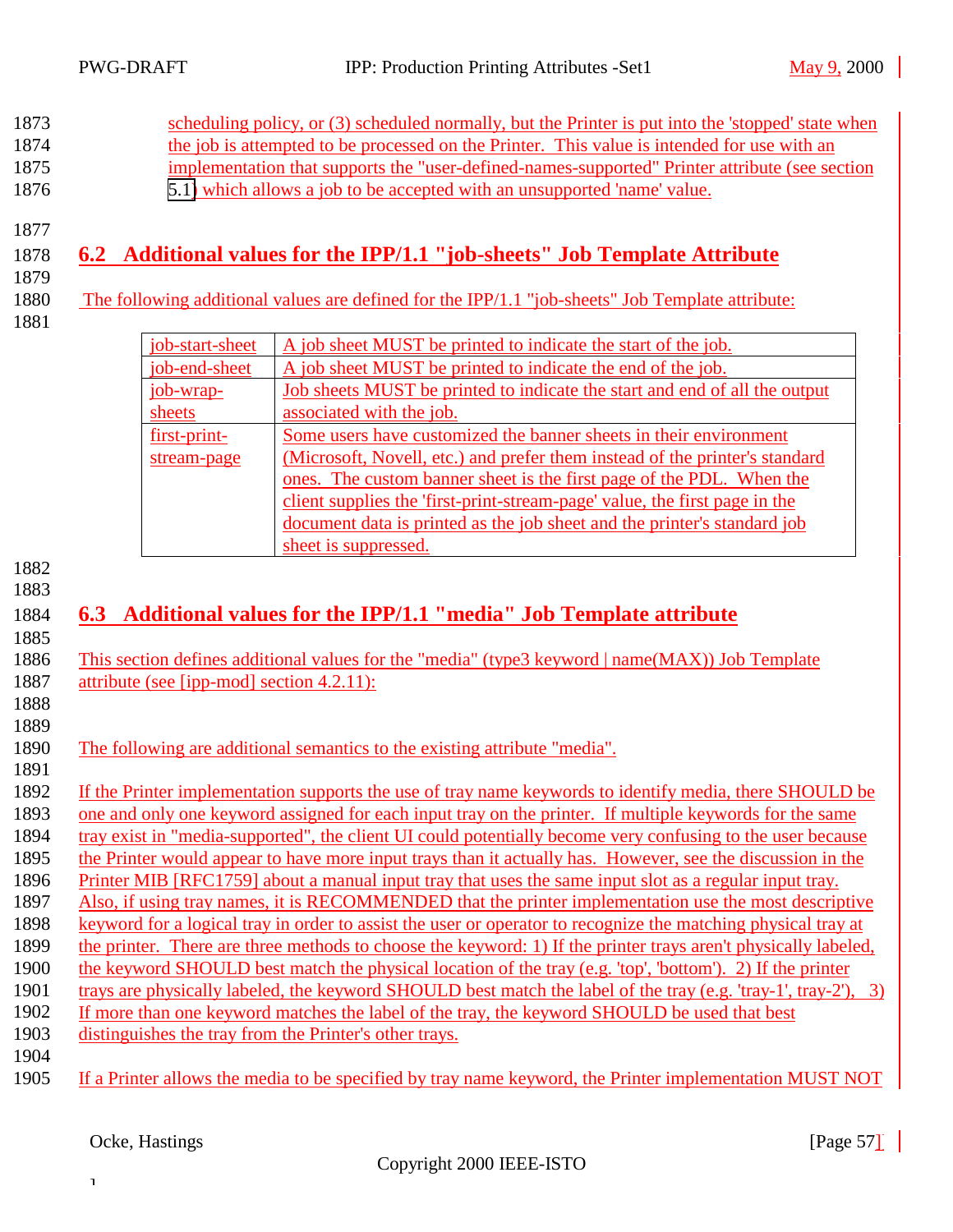<span id="page-57-0"></span>1906 use the 'name(MAX)' attribute syntax to create custom tray names, but rather MUST use the most

- 1907 appropriate tray name keyword value. This ensures interoperability among clients that submit jobs to 1908 multiple types of printers.
- 1909
- 1910 These are additional standard keyword values defined for input-trays.
- 1911

| 'bypass-tray' | The specified tray is used for handling odd or       |
|---------------|------------------------------------------------------|
|               | special paper. This paper tray usually has a         |
|               | small capacity and is physically located such        |
|               | that the paper travels through a shorter paper       |
|               | path. In some printer implementations, the           |
|               | "bypass-tray' may also be used to bypass any         |
|               | marking device and be used for insert sheets.        |
|               | See attribute "insert-sheets".                       |
| 'tray- $N'$   | The input tray that is best specified as a tray      |
|               | with values 'tray-1', 'tray-2' The                   |
|               | correspondence between the 'tray-N' keyword          |
|               | and the actual input-tray is implementation          |
|               | dependent, as is the number of input trays. If       |
|               | this group of 'tray-N' values is supported, at least |
|               | the 'tray-1' value MUST be supported.                |

- 1912
- 1913
- 1914
- 1915 These are additional standard keyword values which are used by the implementation for specifying a pre-
- 1916 defined media size:
- 1917

| 'iso-a4-wide'       | Specifies the iso A4 cover size: 223 mm x 297 mm                 |
|---------------------|------------------------------------------------------------------|
| 'na-letter-cover'   | Specifies the letter cover size: $9 \text{ in } x 11 \text{ in}$ |
| 'ip-reply-postcard' | Specifies the Ofuku-Hagaki postcard size: 148 mm x 200 mm        |
| 'na-postcard'       | Specifies the North American postcard size: 4.5 in x 6 in        |
| $'na-8x10'$         | Specifies the 8x10 size.                                         |
| $'na-5x7'$          | Specifies the 5x7 size.                                          |
| 'taiwan-815'        | Specifies the 815 Taiwan size: 267 mm x 388 mm                   |
| $iso-220x330'$      | Specifies the $220$ mm x 330 mm size                             |

1918

### 1919

# 1920 **7 Conformance Requirements**

- 1921
- 1922 This section summarizes the Conformance Requirements detailed in the definitions in this document for 1923 clients and Printer objects (servers or devices).
- 1924 document.

- 1925 **7.1 Conformance Requirements for Printer objects**
- 1926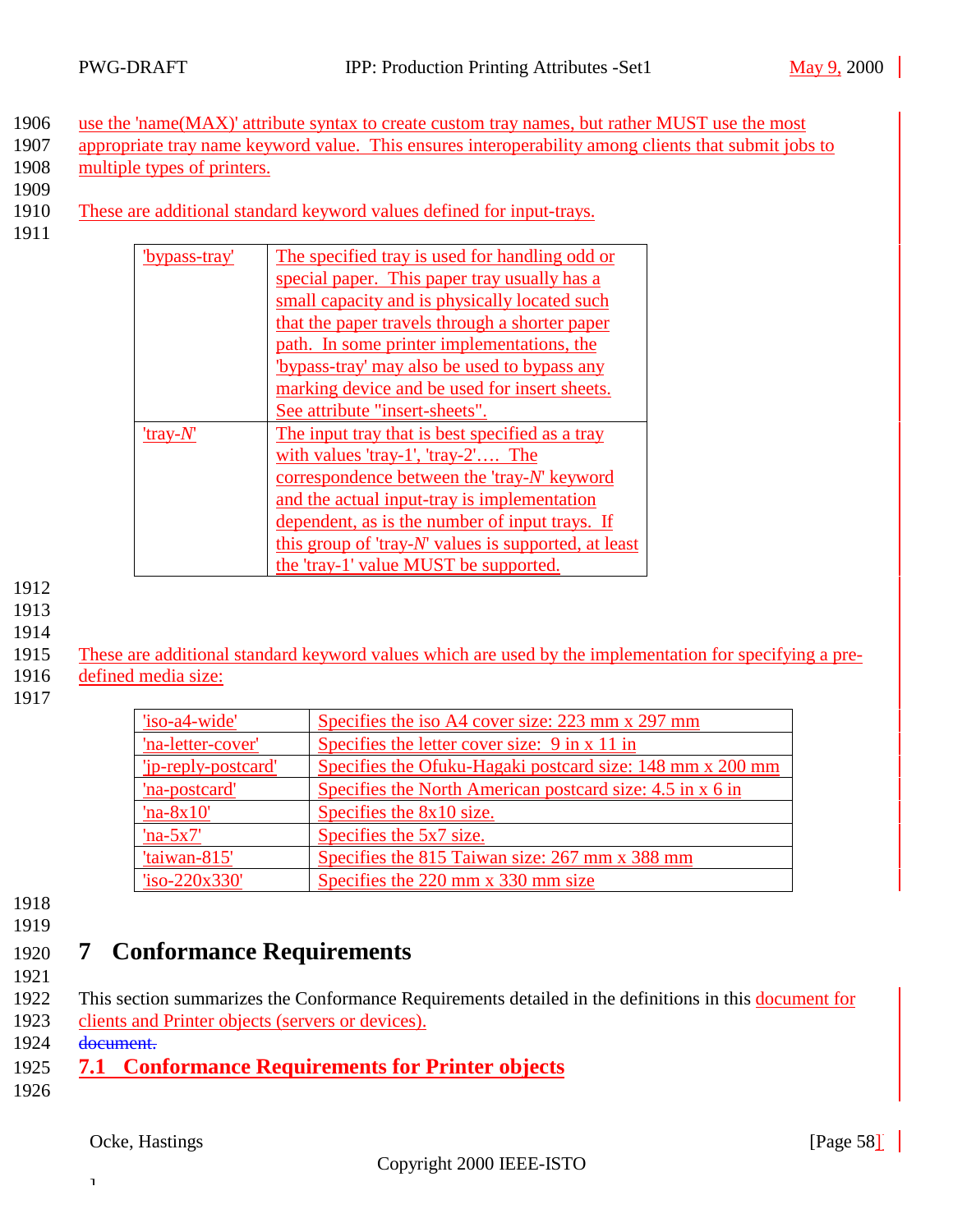- <span id="page-58-0"></span>1927 In general each of the attributes defined in this document are OPTIONAL for a Printer to support, so that
- 1928 Printer implementers MAY implement any combination of attributes. Only the following conditional 1929 conformance requirements are defined:
- 1930

| If the Printer supports: | then the Printer MUST also support (but)<br>vice-versa is OPTIONAL): |
|--------------------------|----------------------------------------------------------------------|
| "cover-back"             | "cover-front"                                                        |
| "job-sheets-col"         | "job-sheets" (see [ipp-mod] section 4.2.3)                           |
| "media-col"              | "media" (see [ipp-mod] section 4.2.11)                               |
| "media-col-ready"        | "media-ready (see [ipp-mod] section 4.2.11)                          |
| "x-side2-image-shift"    | "x-side1-image-shift"                                                |
| "y-side2-image-shift"    | "y-side1-image-shift"                                                |
| "x-side1-image-shift"    | "x-image-shift"                                                      |
| "y-side1-image-shift"    | "y-image-shift"                                                      |

1932 Each of the collection attribute definitions indicate which member attributes are REQUIRED and which are 1933 OPTIONAL for a Printer to support and is not repeated here.

1934

1935 If a Printer supports the 'collection' attribute syntax of a Job Template attribute that has 'type3 keyword 1936 name(MAX) | collection' attribute syntax, then it MUST also support some values of the standard 'keyword' 1937 attribute syntax, then it MUST support the distinguished none value defined for that collection. See section 1938 [0.](#page-10-0)

1939 attribute.

1940 Support of the 'name' attribute syntax for such Job Template attributes and collection member attributes is 1941 OPTIONAL, as in IPP/1.1.

1942

1943 If a Printer supports the 'collection' attribute syntax of a Job Template attribute, then it MUST support the 1944 "out-of-band" none' value (see section [5.1\)](#page-54-0) in a client Job Creation and Document Creation request.

1945

1946 **7.2 Conformance Requirements for clients** 1947

1948 Clients that support two Job Template attributes that control the same aspect, such as "media" and "media-1949 col", MUST NOT supply both in a Job Creation request as indicated in the definitions of these attributes.

1950

 Clients that support a "xxx" collection Job Template attribute SHOULD use the Get-Printer-Attributes request to obtain the "xxx-default" collection and display that to the user, so that the user can make any changes before submitting the Job. Then the client submits values for all member attributes, rather than depending on the Printer's defaulting for omitted member attributes, since such defaulting is implementation dependent and will vary from Printer to Printer.

1956

# 1957 **8 IANA Considerations**

1958

1959 IANA will be called on to register the attributes defined in this document, using the procedures outlined in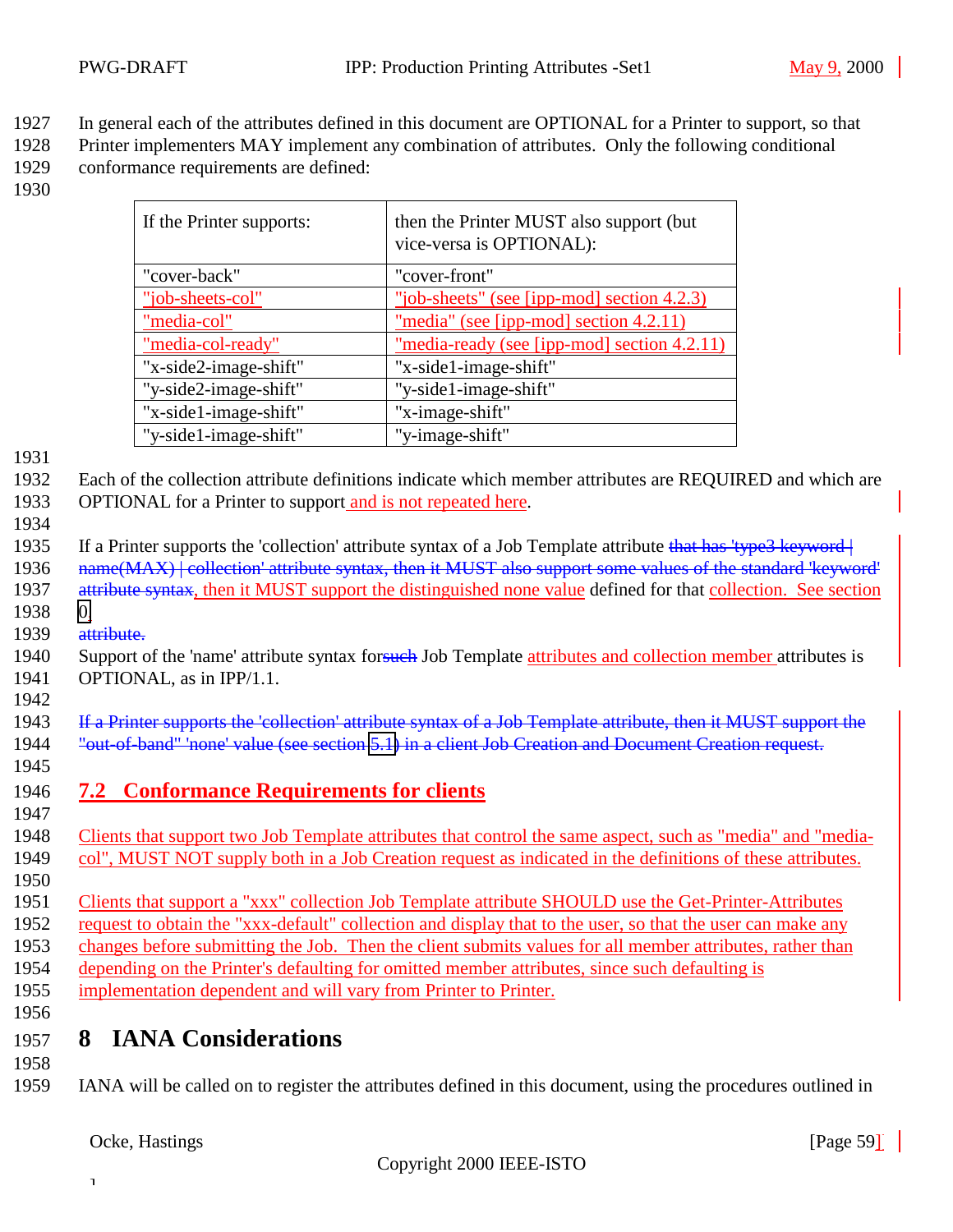<span id="page-59-0"></span>

| 1960 | [ipp-mod] section 6. |
|------|----------------------|
|------|----------------------|

# **9 Internationalization Considerations**

 The IPP extensions defined in this document require the same internationalization considerations as any of the Job Template attributes defined in IPP/1.1 [ipp-mod].

#### 

# **10 Security Considerations**

 The IPP extensions defined in this document require the same security considerations as any of the Job Template attributes defined in IPP/1.1 [ipp-mod].

 

### **11 References**

### [ipp-coll]

 deBry, R., , Hastings, T., Herriot, R., "Internet Printing Protocol/1.0 & 1.1: collection attribute syntax", <draft-ietf-ipp-collection-00.doc>, work in progress, September 9, 1999.

### [ipp-except]

| 1981 | Ocke, K., Herriot, R., "Internet Printing Protocol (IPP): Exception Attributes for Documents and                         |
|------|--------------------------------------------------------------------------------------------------------------------------|
| 1982 | Pages", <pwg-ipp-exceptions-model-000131.doc>, work in progress, January 31, 2000.</pwg-ipp-exceptions-model-000131.doc> |

### [ipp-prog]

 Hastings, T., Bergman, R., Lewis, H., "Proposed Job Progress Attributes for IPP", <draft-ietf-ipp-1985 job-prog.txt> work in progress, February 2, 2000.

### [ipp-mod]

 deBry, R., , Hastings, T., Herriot, R., Isaacson, S., Powell, P., "Internet Printing Protocol/1.1: Model and Semantics", < draft-ietf-ipp-model-v11-04.txt>, work in progress, June 23, 1999.

### [ipp-pro]

 Herriot, R., Butler, S., Moore, P., Tuner, R., "Internet Printing Protocol/1.1: Encoding and Transport", <draft-ietf-ipp-protocol-v11-03.txt>, work in progress, June, 1999.

### [redbook]

 $\mathbf 1$ 

1993 "PostScript(R) LANGUAGE REFERENCE, third edition", Adobe Systems Incorporated, February 1999**.**

### [RFC1759] Smith, R., Wright, F., Hastings, T., Zilles, S., and Gyllenskog, J., "Printer MIB", RFC 1759, March 1995.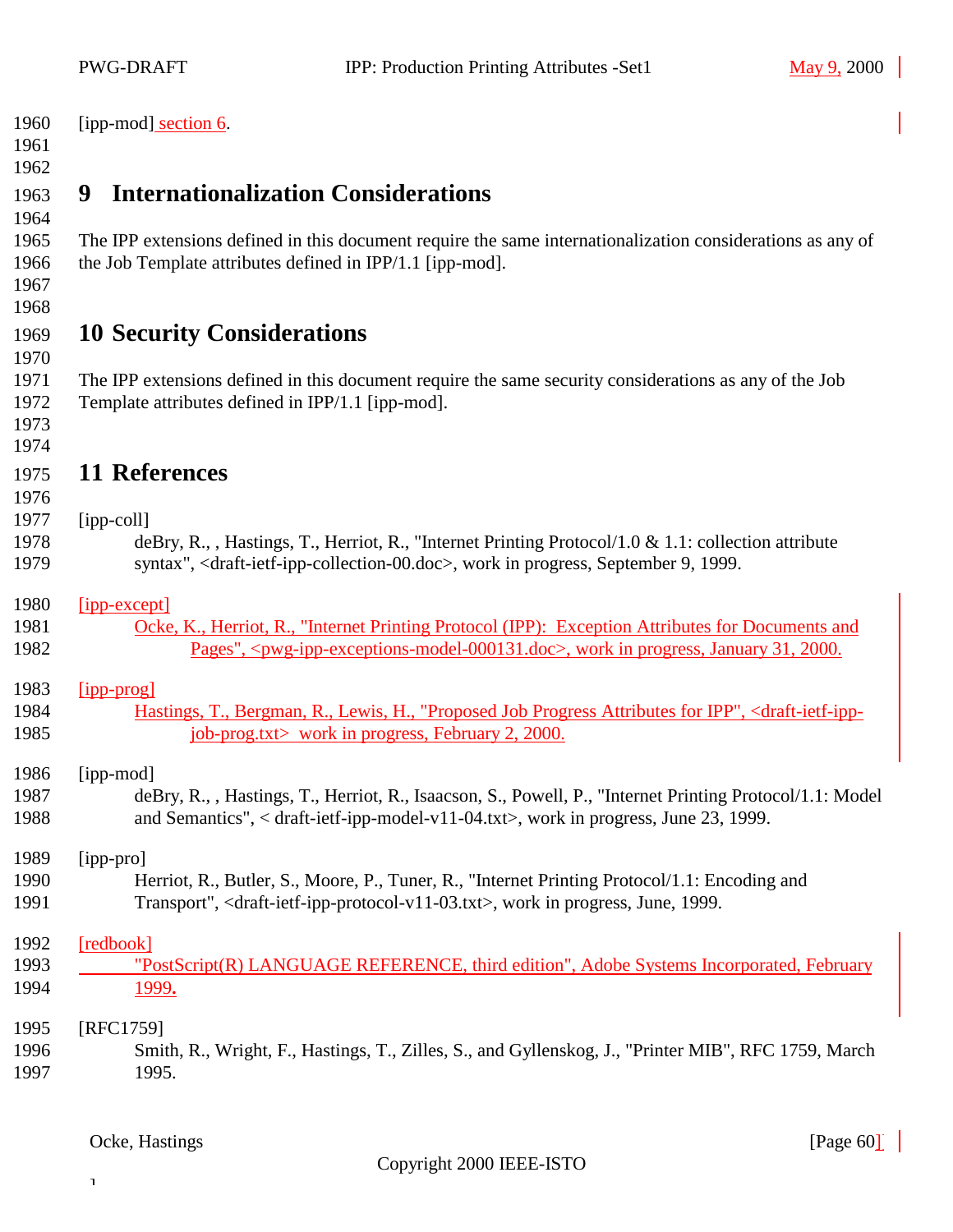<span id="page-60-0"></span>

| 1998 | [RFC2119]                                                                                                |
|------|----------------------------------------------------------------------------------------------------------|
| 1999 | S. Bradner, "Key words for use in RFCs to Indicate Requirement Levels", RFC 2119, March 1997             |
| 2000 | [RFC2566]                                                                                                |
| 2001 | deBry, R., , Hastings, T., Herriot, R., Isaacson, S., Powell, P., "Internet Printing Protocol/1.0: Model |
| 2002 | and Semantics", RFC 2566, April 1999.                                                                    |
| 2003 |                                                                                                          |
| 2004 | <b>12 Author's Addresses</b>                                                                             |
| 2005 |                                                                                                          |
| 2006 | Kirk Ocke                                                                                                |

- Xerox Corporation
- 800 Phillips Road
- Webster, NY 14580
- Phone: 716 422-4832
- e-mail: Kirk.Ocke@usa.xerox.com
- Tom Hastings
- Xerox Corporation
- 737 Hawaii St. ESAE 231
- El Segundo, CA 90245
- 
- Phone: 310-333-6413 Fax: 310-333-5514
- e-mail: [hastings@cp10.es.xerox.com](mailto:hastings@cp10.es.xerox.com)
- 

### **13 Appendix A: Change History**

 This section summarizes the changes to the document. Each sub-section is in reverse chronological order. Adding or removing ISSUES that don't change the document are not listed here. 

#### **13.1 Changes to the April 26, 2000 to create the May 9, 2000 version**

- The following changes were made to the April 26, 2000 version to create the May 9, 2000 version:
- 1. Clarified that both the "job-sheets-default" and "job-sheets-col-default" Printer attributes SHOULD both be configured to specify the same job-sheet instance.
- 2. Changed the "media-description" member attribute back to 'type3 keyword | name(MAX)' from 'text' so
- 2037 that clients can localize the value and the "media-description-supported" back to '1setOf (type3 keyword 2038 | name(MAX) from 'integer( $0:255$ )'.

 $\mathbf 1$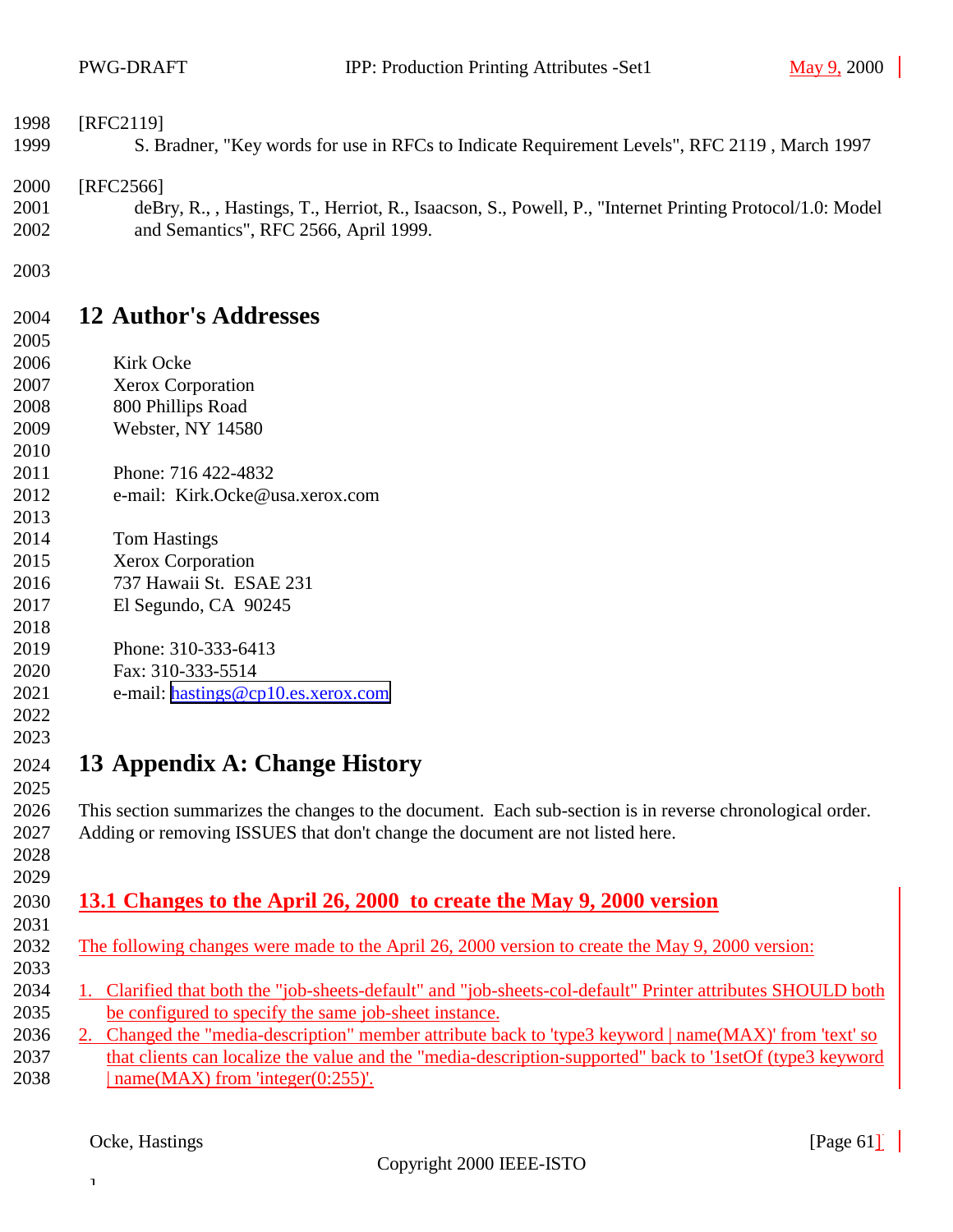<span id="page-61-0"></span>

| 3. Deleted the "media-weight-type" attribute - don't have two ways to specify the same thing until there is                     |
|---------------------------------------------------------------------------------------------------------------------------------|
| a way to indicate which one the Printer supports.                                                                               |
| 4. Replaced the "media-weight" and "media-weight-units" with "media-weight-metric" and "media-                                  |
| weight-english", so that implementations can support "media-weight-metric" only or both and clients                             |
| can request either.                                                                                                             |
| 5. Clarified that the "media-size" tolerance is implementation-defined. The 5 points tolerance for                              |
| PostScript is given as an example.                                                                                              |
| 6. Removed "-supported" from the "x-dimension" and "y-dimension" member attributes to agree with the                            |
| collection specification.                                                                                                       |
| 7. Clarified that both the "media-default" and "media-col-default" Printer attributes SHOULD both be                            |
| configured to specify the same media instance.                                                                                  |
| 8. Changed "job-separator-sheets" collection attribute so that if the client supplies neither the "media" or                    |
| the "media-col" member attributes, the implementation picks some appropriate separator sheet medium,                            |
| rather that using the document's media.                                                                                         |
| 9. Added the 'first-print-stream-page' keyword value to the "job-sheets" Job Template attribute.                                |
|                                                                                                                                 |
| 13.2 Changes to the April 11, 2000 to create the April 26, 2000 version                                                         |
|                                                                                                                                 |
| The following changes were made to the April 11, 2000 version to create the April 26, 2000 version:                             |
|                                                                                                                                 |
| 1. Added discussion about distinguished none values for all but a few Job Template attributes.                                  |
| Clarified the table and language for collections that have both "media" and "media-col" around the                              |
| client sending neither (error for some collection attributes, not for others), one or the other, or both                        |
| (error).                                                                                                                        |
| 3. Removed the use of the 'none' out-of-band value and defined distinguished values for keywords (usually                       |
| 'none', or 'no-xxx'), strings (zero-length), and integers (usually 0) instead. Existing clients and Printers                    |
| might get confused with the (new) 'none' out-of-band value.                                                                     |
| 4. Broke "job-error-sheet-type" into two member attributes: "job-error-sheet-type" and "job-error-sheet-                        |
| when".                                                                                                                          |
| 5. Removed the "s" from "job-error-sheet".                                                                                      |
| 6. Banned "media-default" and "media-col-default" from both having a value, even if one is the name of                          |
| the other. Required the Printer to set the other to 'no-value' out-of-band value.                                               |
| Added "media-label-type" (type3 keyword   name(MAX)), and "media-recycled" (type3 keyword                                       |
| name(MAX)) member attributes to "media-col".                                                                                    |
| 8. Changed the "xxx-supported" (boolean) to "xxx-supported" (integer(0:X) so that the maximum length                            |
| of the string could be queried by the client.                                                                                   |
| 9. Added 'gray', 'ivory', and 'orange' colors                                                                                   |
| 10. Changed media-pre-printed (boolean) to media-pre-printed (type3 keyword   name(MAX)) and defined                            |
| 'blank', 'pre-printed', and 'letter-head'.                                                                                      |
| 11. Removed -supported from the member attributes of the "media-col-supported" (1setOf collection).                             |
|                                                                                                                                 |
|                                                                                                                                 |
| 12. Added 'none' keyword value to media-front-coating (type3 keyword   name(MAX)) and media-back-                               |
| coating (type3 keyword   name(MAX))                                                                                             |
| 13. Replaced the 'user-define' and 'user-define-supported' out-of-band values with the "user-defined-names-                     |
| supported" Printer attribute. This will help existing clients that query the Printer.<br>14. Added some "media" keyword values. |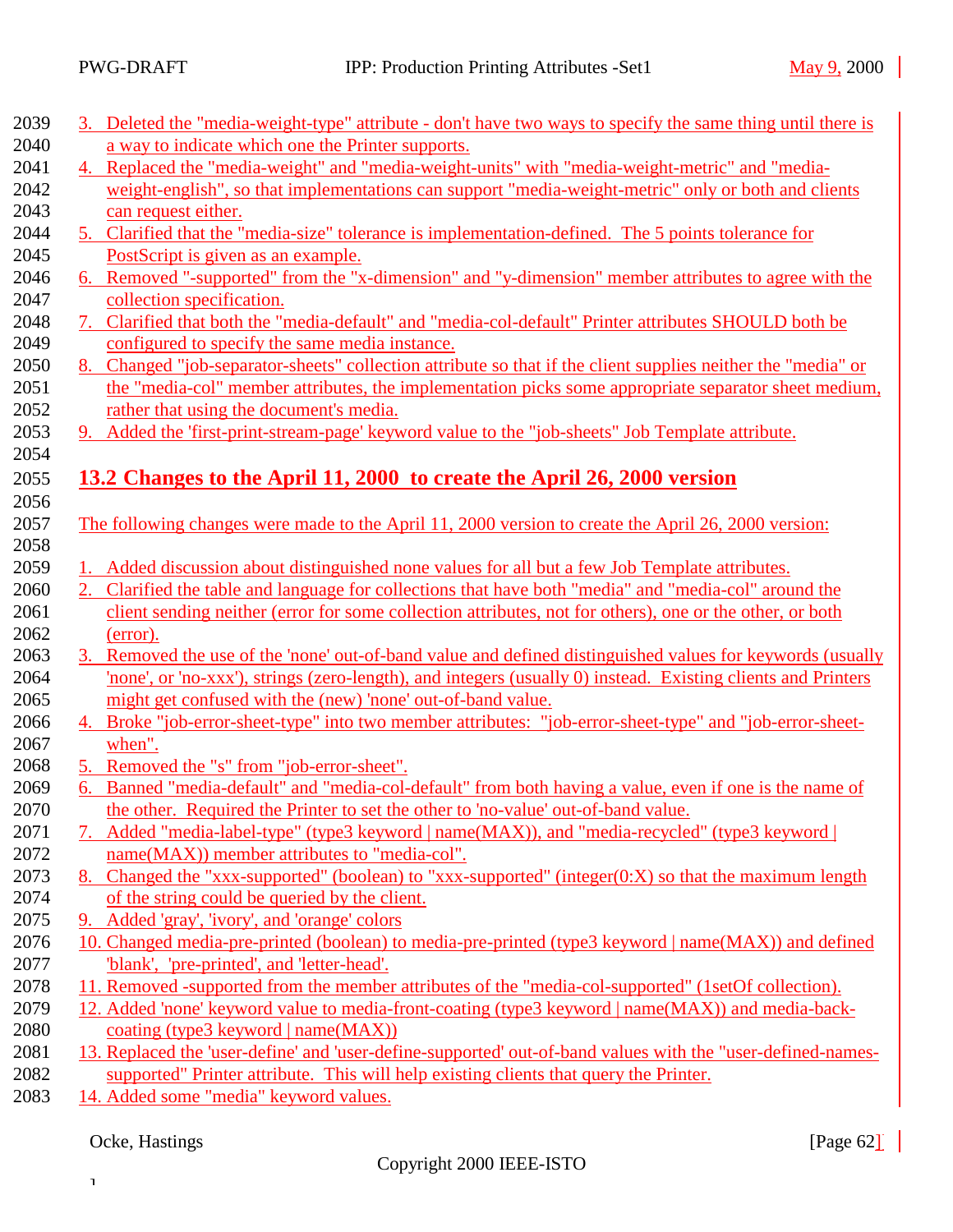<span id="page-62-0"></span>

| 2084 |                       | 15. Enhanced the Conformance Section with client requirements.                                             |  |
|------|-----------------------|------------------------------------------------------------------------------------------------------------|--|
| 2085 |                       |                                                                                                            |  |
| 2086 |                       | 13.3 Changes to the February 7, 2000 to create the April 11, 2000 version                                  |  |
| 2087 |                       |                                                                                                            |  |
| 2088 |                       | The following changes were made to the February 7, 2000 version to create the April 11, 2000 version:      |  |
| 2089 |                       |                                                                                                            |  |
| 2090 |                       | Clarified that the "page-ranges" Job Template attribute does not affect the print-stream page              |  |
| 2091 |                       | numbering.                                                                                                 |  |
| 2092 | $2\overline{)}$       | Aligned the collection attribute definitions to agree with the updated Collection [ipp-coll] document:     |  |
| 2093 |                       | a) Changed "xxx-supported" (boolean) to "xxx-supported" (1setOf type2 keyword) to return the               |  |
| 2094 |                       | keyword names of the member attributes.                                                                    |  |
| 2095 |                       | b) Removed the 'type3 keyword   name' attribute syntaxes from "xxx" (type3 keyword   name                  |  |
| 2096 |                       | collection) attributes and moved those values into a new "xxx-type" member attribute in the                |  |
| 2097 |                       |                                                                                                            |  |
|      |                       | collection for new attributes. For the existing IPP/1.1 "job-sheets" (type3 keyword   name) and            |  |
| 2098 |                       | "media" (type3 keyword   name) attributes created new "xxx-col" (collection) companion                     |  |
| 2099 |                       | attributes.                                                                                                |  |
| 2100 |                       | c) For each collection attribute that had a "media" (type3 keyword $ name(MAX) $ collection)               |  |
| 2101 |                       | member attribute, removed the 'collection' and added a new OPTIONAL "media-col" (collection)               |  |
| 2102 |                       | member attribute to carry the media characteristics.                                                       |  |
| 2103 |                       | d) Clarified that a client MUST NOT supply both "media" and a "media-col" Job Template attributes          |  |
| 2104 |                       | or member attributes. If a Printer receives such a bad request, it MUST either reject it or use one        |  |
| 2105 |                       | or the other attributes depending on implementation.                                                       |  |
| 2106 |                       | Add prefix names to member attributes when they are intended to be unique, such as "cover-" to             |  |
| 2107 |                       | "cover-printed-sided" so that the "xxx-supported" would not be ambiguous. Same for "insert-" to            |  |
| 2108 |                       | insert-after-page-number" and "insert-count".                                                              |  |
| 2109 |                       | Added "xxx-default" (collection) for all collection attributes for consistency as required by [ipp-        |  |
| 2110 |                       | coll].                                                                                                     |  |
| 2111 |                       | g) Added "xxx-supported" Printer attributes for all member attributes for consistency as required by       |  |
| 2112 |                       | $[$ ipp-coll $]$ .                                                                                         |  |
| 2113 | $3_{\cdot\cdot\cdot}$ | Removed the prefix from the "media" and the "media-col" member attributes, so that they are the            |  |
| 2114 |                       | same as the IPP/1.1 Job Template attributes.                                                               |  |
| 2115 | 4.                    | Added the insert-after-page-number-supported" (1setOf type2 keyword) Printer attribute for                 |  |
| 2116 |                       | consistency.                                                                                               |  |
| 2117 | 5.                    | Added that a value of MAX for "insert-after-page-number" inserts a page after the last page in the         |  |
| 2118 |                       | document no matter how many pages are in the document.                                                     |  |
| 2119 | 6.                    | Changed "insert-sheet" to agree with the Exceptions document [ipp-except], so that if a page number        |  |
| 2120 |                       | is not the first on a sheet, the insert happens after that sheet, and the page is forced to the next sheet |  |
| 2121 |                       | and a warning given using the "job-warnings-count" Job Description attribute and the Job's 'job-           |  |
| 2122 |                       | warnings-detected' job-state-reasons.                                                                      |  |
| 2123 | 7.                    | Add the "insert-count-supported (integer(1:MAX)) Printer attribute for consistency.                        |  |
| 2124 | 8.                    | Clarified that the "media" attribute maps a name or keyword to a media instance, but that not all          |  |
| 2125 |                       | media instances need have an associated media name or keyword. Also that no two media instances            |  |
| 2126 |                       | can have the same "media" attribute name or keyword.                                                       |  |
| 2127 | 9.                    | Clarified that that the "media-col" collection attribute maps a set of characteristics to a media instance |  |
| 2128 |                       | and that all media instances must have a distinct set of characteristics, not counting their names. The    |  |
|      |                       |                                                                                                            |  |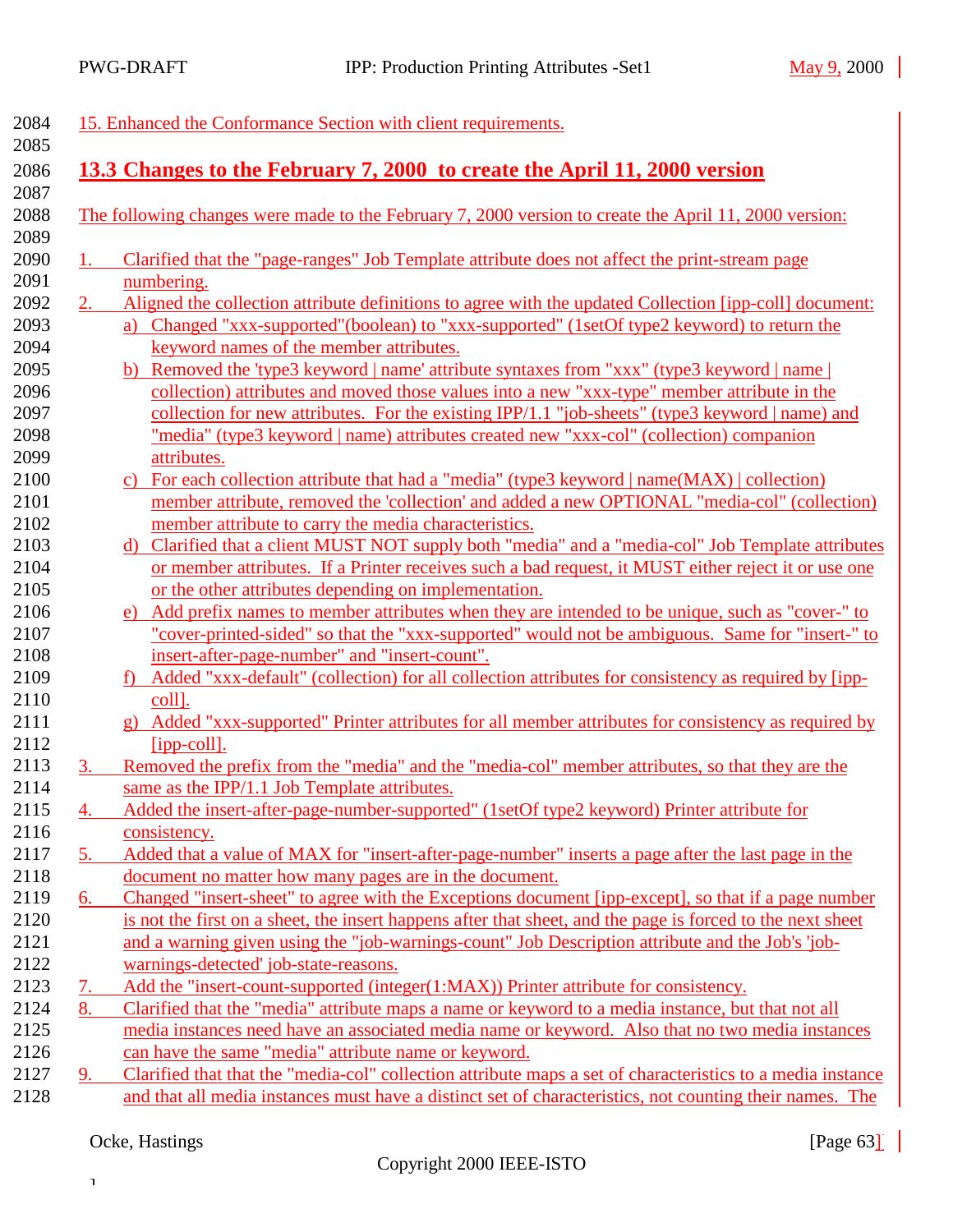| 2129 |            | "media-description" member attribute can be used as a characteristics to distinguish two otherwise       |  |  |
|------|------------|----------------------------------------------------------------------------------------------------------|--|--|
| 2130 |            | identical media instances.                                                                               |  |  |
| 2131 | 10.        | Changed the name of the "media-name" member attribute to "media-description" and its attribute           |  |  |
| 2132 |            | syntax from 'type3 keyword   name( $MAX$ )' to 'text(255)' to make sure that the value is just an        |  |  |
| 2133 |            | arbitrary string with no semantic content, such as a tray name or size.                                  |  |  |
| 2134 | 11.        | Clarified that several media instances can have the same "media-description" member attribute value.     |  |  |
| 2135 | 12.        | Specified the tolerance for media size matching of 5 points, same as PostScript.                         |  |  |
| 2136 | 13.        | Removed the type3 keyword from the "media-size" (collection) member attribute, so as to have only        |  |  |
| 2137 |            | one way to specify size, namely a pair of integers. The client can use these integers to map to a media  |  |  |
| 2138 |            | size name in the locale of the user, similar to keywords.                                                |  |  |
| 2139 | 14.        | Added a rangeOfInteger to the "media-size-supported" (1setOf collection) member attributes and so        |  |  |
| 2140 |            | added a "-supported" suffix to "x-dimension" and "y-dimension" member attributes since they now          |  |  |
| 2141 |            | have different attribute syntaxes to the member attributes of the "media-size" member attribute.         |  |  |
| 2142 | 15.        | Added "media-col-ready" (1setOf collection) Job Template Printer attribute to show the                   |  |  |
| 2143 |            | characteristics of the ready media.                                                                      |  |  |
| 2144 | 16.        | Clarified that the IPP/1.1 "media-ready" (1setOf (type3 keyword   name(MAX))) Printer attribute          |  |  |
| 2145 |            | MUST also be supported, and that the values correspond, so that the client can determine the             |  |  |
| 2146 |            | mapping of the media names/keywords to the media characteristics for the ready media at least.           |  |  |
| 2147 | 17.        | Deleted "sheet-collate", since it is already defined in the "Job Progress Attributes" document [ipp-     |  |  |
| 2148 |            | prog].                                                                                                   |  |  |
| 2149 | 18.        | Added the section on Document and Page Exceptions to indicate the semantics of each Job Template         |  |  |
| 2150 |            | attribute as required by [ipp-except].                                                                   |  |  |
| 2151 | 19.        | Deleted the definition of the 'none' out-of-band attribute value, since it is defined in the [ipp-coll]  |  |  |
| 2152 |            | document.                                                                                                |  |  |
| 2153 | 20.        | Added the 'user-define' out-of-band attribute value for use as one of the values of the Printer's "xxx-  |  |  |
| 2154 |            | supported" attributes to indicate that a client can supply a name that is not in the Printer's supported |  |  |
| 2155 |            | list, i.e., can supply custom names.                                                                     |  |  |
| 2156 | <u>21.</u> | Added the 'user-define-supported' out-of-band value so that an implementation can indicate in the        |  |  |
| 2157 |            | "xxx-supported" returned by the Get-Printer-Supported-Values operation whether or not it will allow      |  |  |
| 2158 |            | the administrator to set the 'user-define' out-of-band value in the corresponding Printer's "xxx-        |  |  |
| 2159 |            | supported" attribute.                                                                                    |  |  |
| 2160 | 22.        | Added the 'resources-are-not-supported' value for use with the "job-state-reasons" Job Description       |  |  |
| 2161 |            | attribute to indicate that a user has supplied a custom name.                                            |  |  |
| 2162 | 23.        | Clarified that if a Printer supports "job-sheets-col", it MUST also support the IPP/1.1 "job-sheets" Job |  |  |
| 2163 |            | Template attribute.                                                                                      |  |  |
| 2164 |            | 24. Clarified that if a Printer supports "media-col", it MUST also support the IPP/1.1 "media" Job       |  |  |
| 2165 |            | Template attribute.                                                                                      |  |  |
| 2166 | 25.        | Clarified that if a Printer supports "media-col-ready", it MUST also support the IPP/1.1 "media-         |  |  |
| 2167 |            | ready" Printer attribute.                                                                                |  |  |
| 2168 | 26.        | Changed the attribute syntax for "job-account-id-supported", "job-message-to-operator-supported",        |  |  |
| 2169 |            | "job-recipient-name-supported", and "job-sheet-message-supported" from 'boolean' to 'integer(1:255)'     |  |  |
| 2170 |            | to indicate the maximum string length supported, since IPP is often a gateway to another system that     |  |  |
| 2171 |            | can't store the string length required for conforming IPP Printers.                                      |  |  |
| 2172 | 27.        | Added notes about the conversion between English and metric for different types of media.                |  |  |
| 2173 |            |                                                                                                          |  |  |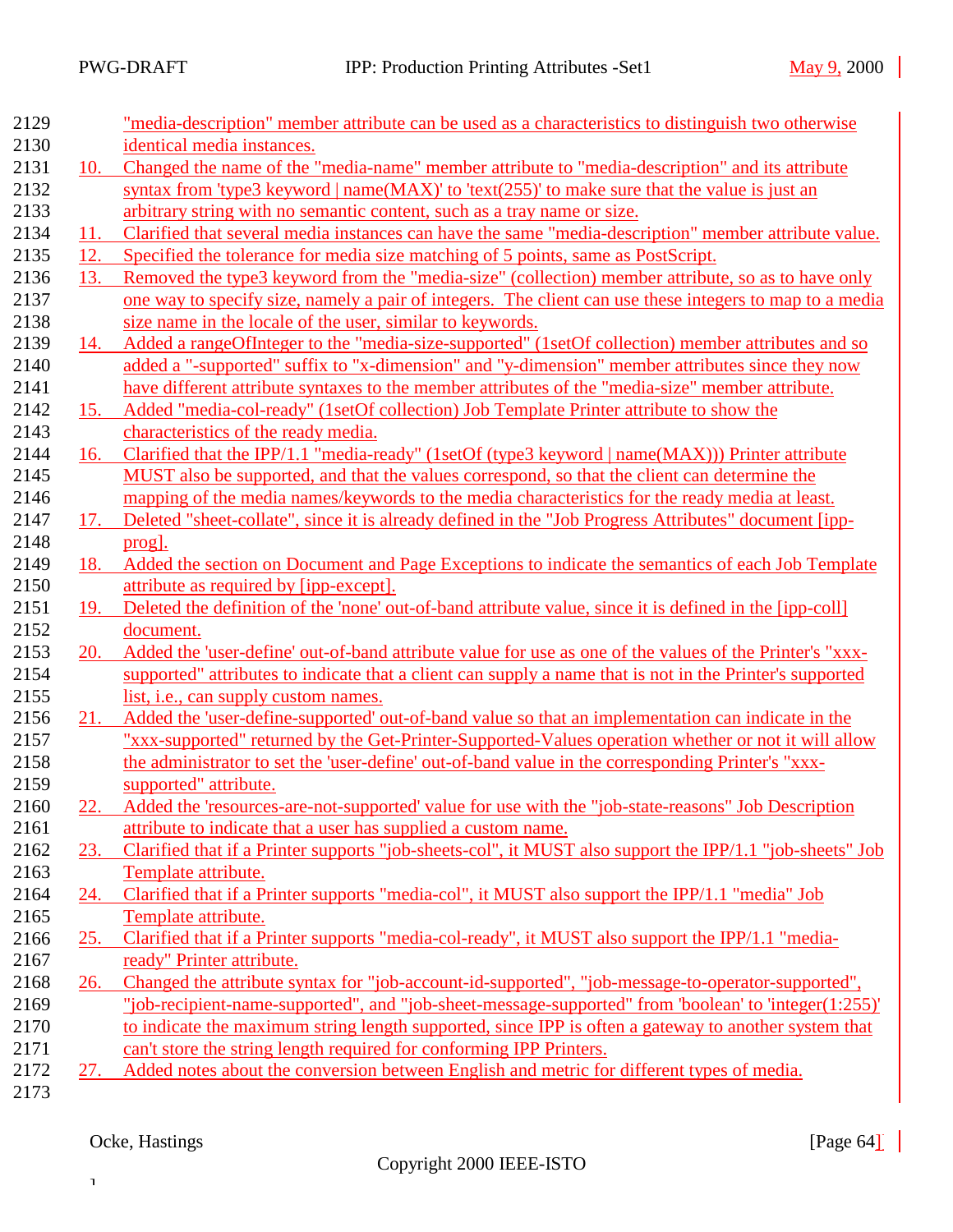<span id="page-64-0"></span>

# **13.4 Changes to the January 30, 2000 to create the February 7, 2000 version**

The following changes were made to the January 30, 2000 version to create the February 7, 2000 version:

- 1. Changed the attribute syntax of "cover-front-supported" and "cover-back-supported" from 'collection' to 'boolean', since a Printer MUST support all (both) member attributes and any combinations of values.
- 2. Changed the 'sheet' member attribute in each of the following collections to give them distinct names so 2182 that the "xxx-supported" Printer attribute can indicate their respective (potentially different) values: "job-accounting-sheets", "job-error-sheets", "job-sheets", and "separator-sheets".
- 3. Added "media-" to the beginning of each member attribute of the "media" collection, so that ordinary "media-xxx-supported" could be used to represent their individual supported values.
- 4. Removed the 'name(MAX)" choice from the "media-size" member attribute. If the properties of a medium are being given, either the keyword name or the exact numerical dimensions known to the implementation, not a name made up by the administrator.
- 5. Added "media-size-supported (1setOf collection) which contains the combinations of numerical sizes supported (x-dimension and y-dimension) by the Printer. This "xxx-supported" attribute is the only one that has a value of '1setOf collection' in order to list the pairs of x and y dimensions supported. The attribute syntax of the "x-dimension" and "y-dimension" is a choice of 'integer(0:MAX)' or
- 'rangeOfInteger(0:MAX)' to cover the case of continuous media and cut sheet printers that can cut the medium to any size within the specified range.
- 6. Changed the "media-supported" from containing a collection whose member attributes listed the supported values that the client could supply as member attributes to just containing a new out-of-band 'any-collection' value that indicates that the implementation allows any combination of member attributes that are indicated by the corresponding "xxx-supported" Printer attributes.
- 

#### **13.5 Changes to the January 28, 2000 to create the January 30, 2000 version**

- The following changes were made to the January 28, 2000 version to create the January 30, 2000 version:
- 1. Ordered the Job Template attributes alphabetically.
- 2205 2. Add 'name(MAX)' to Job Template attributes that had (type3 keyword | collection) to be consistent with 2206 IPP/1.1 that has (type3 keyword  $| name(MAX)|$ .
- **13.6 Changes to create the January 28, 2000 version**
- 
- Initial version.

 $\mathbf{I}$ 

- 
- 

### **14 Appendix B: Possible future additions**

- This appendix lists possible future additions.
-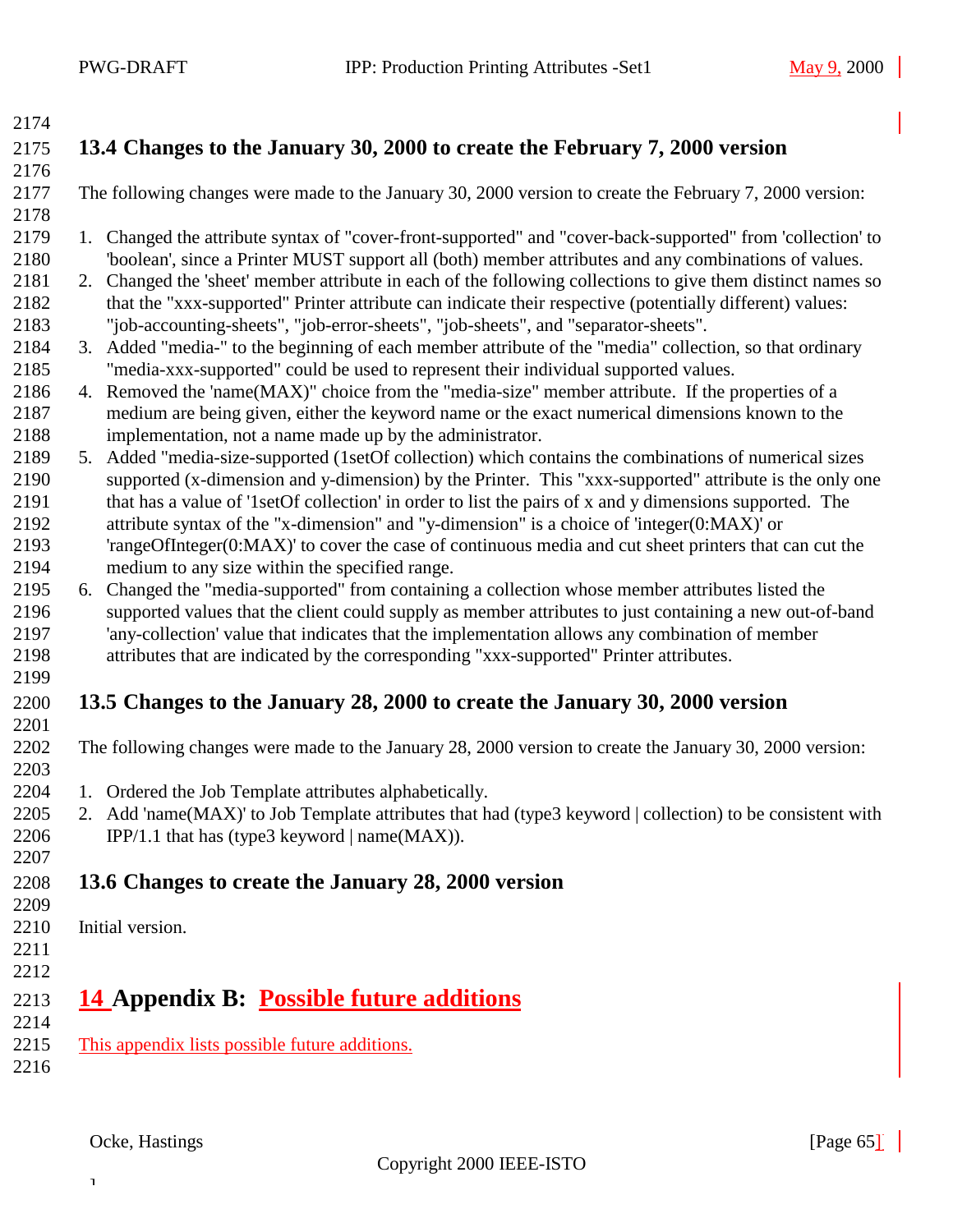### <span id="page-65-0"></span>2217 **14.1 Possible future keyword additions for "media" and "media-col" attributes**

2218 These are additional standard keyword values which are used by the implementation as a simple method for media selection. When combinations of these values are needed for media selection, it is RECOMMENDED that the attribute "media-col" collection be used to prevent proliferation of complex keywords and names. 2223

| 'plain'               | The plain media as specified by the output       |
|-----------------------|--------------------------------------------------|
|                       | device.                                          |
| 'pre-punched'         | The pre-punched media as specified by the        |
|                       | output device.                                   |
| <u>'transparency'</u> | The transparent media as specified by the output |
|                       | device.                                          |
| 'letterhead'          | The pre-printed letterhead media as specified by |
|                       | the output device.                               |
| heavyweight'          | The heavyweight media as specified by the        |
|                       | output device.                                   |
| 'recycled'            | The recycled media as specified by the output    |
|                       | device.                                          |
| 'bond'                | The bonded media as specified by the output      |
|                       | device.                                          |
| labels'               | The labels media as specified by the output      |
|                       | device.                                          |
| 'pre-printed'         | The pre-printed media as specified by the output |
|                       | device.                                          |
| 'custom1'             | Custom value 1 defined for the site              |
| 'custom2'             | Custom value 2 defined for the site              |
| 'custom3'             | Custom value 3 defined for the site              |
| 'custom4'             | Custom value 4 defined for the site              |
| 'custom5'             | Custom value 5 defined for the site              |
| 'custom6'             | Custom value 6 defined for the site              |
| 'custom7'             | Custom value 7 defined for the site              |

2224 2225

### 2226 **14.2 Possible future additions to the "media-col" Job Template attribute**

2227

 Since there would be some redundancy between the above proposed keywords for "media" and "media-col" and other "media-col" member attributes, provide some way to indicate which member attributes subsume which keyword values, depending on which member attributes are supported. Then a Printer can indicate which keyword values map to which member attributes. The following table shows what these redundancies would be: 2233

"media-description" keyword values redundant member attributes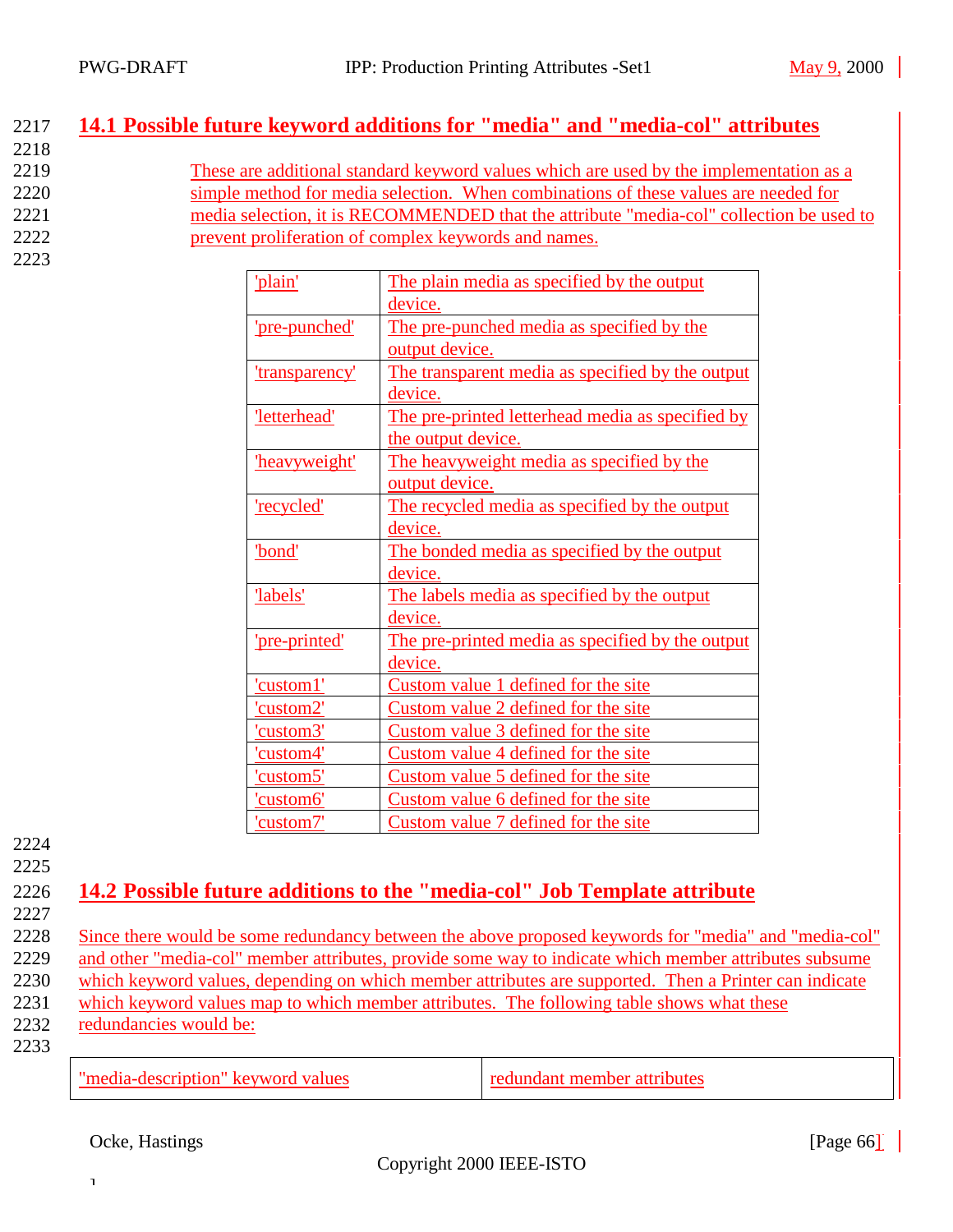<span id="page-66-0"></span>

|              | 'plain', 'bond', 'transparency'                                                                                                                                                                                 | "media-opacity" - 'opaque', 'transparent' values |  |
|--------------|-----------------------------------------------------------------------------------------------------------------------------------------------------------------------------------------------------------------|--------------------------------------------------|--|
|              | 'pre-punched'                                                                                                                                                                                                   | "media-hole-count" - non-zero value              |  |
|              | 'plain'                                                                                                                                                                                                         | "media-pre-printer" - 'blank' value              |  |
|              | 'letterhead'                                                                                                                                                                                                    | "media-pre-printed" - 'letterhead' value         |  |
|              | 'pre-printed'                                                                                                                                                                                                   | "media-pre-printed" - 'pre-printed' value        |  |
|              | 'heavyweight'                                                                                                                                                                                                   | "media-weight-metric", "media-weight-english"    |  |
|              | 'recycled'                                                                                                                                                                                                      | "media-recycled" - 'standard' value              |  |
|              | 'labels'                                                                                                                                                                                                        | "media-label-type" - 'standard' value            |  |
| 2234         |                                                                                                                                                                                                                 |                                                  |  |
| 2235         | Should we add a new member attribute, called "media-kind" (type3 keyword   name) with value like:                                                                                                               |                                                  |  |
| 2236         | labels, envelope, envelope-plain, envelope-window, continuous-long, continuous-short, multi-layer, and                                                                                                          |                                                  |  |
| 2237         | multi-part-form from the Printer MIB?                                                                                                                                                                           |                                                  |  |
| 2238         |                                                                                                                                                                                                                 |                                                  |  |
| 2239<br>2240 | Should the values: 'bond', 'Index-Bristol-tab-stock', 'cover-stock', 'rank-paper' and 'newsprint' (see "media-<br>weight" member attribute description) be added to this new "media-kind" member attribute?     |                                                  |  |
| 2241         |                                                                                                                                                                                                                 |                                                  |  |
| 2242         |                                                                                                                                                                                                                 |                                                  |  |
| 2243         |                                                                                                                                                                                                                 |                                                  |  |
| 2244         | 15 <b>Appendix C:</b> Description of the IEEE Industry Standards and                                                                                                                                            |                                                  |  |
|              |                                                                                                                                                                                                                 |                                                  |  |
| 2245         | <b>Technology (ISTO)</b>                                                                                                                                                                                        |                                                  |  |
| 2246         |                                                                                                                                                                                                                 |                                                  |  |
| 2247         | The IEEE-ISTO is a not-for-profit corporation offering industry groups an innovative and flexible                                                                                                               |                                                  |  |
| 2248         | operational forum and support services. The IEEE-ISTO provides a forum not only to develop standards,                                                                                                           |                                                  |  |
| 2249         | but also to facilitate activities that support the implementation and acceptance of standards in the<br>marketplace. The organization is affiliated with the IEEE (http://www.ieee.org/) and the IEEE Standards |                                                  |  |
| 2250<br>2251 |                                                                                                                                                                                                                 |                                                  |  |
| 2252         | Association (http://standards.ieee.org/).                                                                                                                                                                       |                                                  |  |
| 2253         | For additional information regarding the IEEE-ISTO and its industry programs visit:                                                                                                                             |                                                  |  |
| 2254         |                                                                                                                                                                                                                 |                                                  |  |
| 2255         | http://www.ieee-isto.org.                                                                                                                                                                                       |                                                  |  |
| 2256         |                                                                                                                                                                                                                 |                                                  |  |
| 2257         | <b>1416</b> Appendix <i>C</i> : <i>D</i> : Description of the IEEE-ISTO PWG                                                                                                                                     |                                                  |  |
| 2258         |                                                                                                                                                                                                                 |                                                  |  |
| 2259         |                                                                                                                                                                                                                 |                                                  |  |
| 2260         | The Printer Working Group (or PWG) is a Program of the IEEE Industry Standards and Technology<br>Organization (ISTO) with member organizations including printer manufacturers, print server developers,        |                                                  |  |
| 2261         | operating system providers, network operating systems providers, network connectivity vendors, and print                                                                                                        |                                                  |  |
| 2262         | management application developers. The group is chartered to make printers and the applications and                                                                                                             |                                                  |  |
| 2263         | operating systems supporting them work together better. All references to the PWG in this document                                                                                                              |                                                  |  |
| 2264         | implicitly mean "The Printer Working Group, a Program of the IEEE ISTO." In order to meet this                                                                                                                  |                                                  |  |
| 2265         | objective, the PWG will document the results of their work as open standards that define print related                                                                                                          |                                                  |  |
| 2266         | protocols, interfaces, procedures and conventions. Printer manufacturers and vendors of printer related                                                                                                         |                                                  |  |
| 2267         | software will benefit from the interoperability provided by voluntary conformance to these standards.                                                                                                           |                                                  |  |
| 2268         |                                                                                                                                                                                                                 |                                                  |  |
|              |                                                                                                                                                                                                                 |                                                  |  |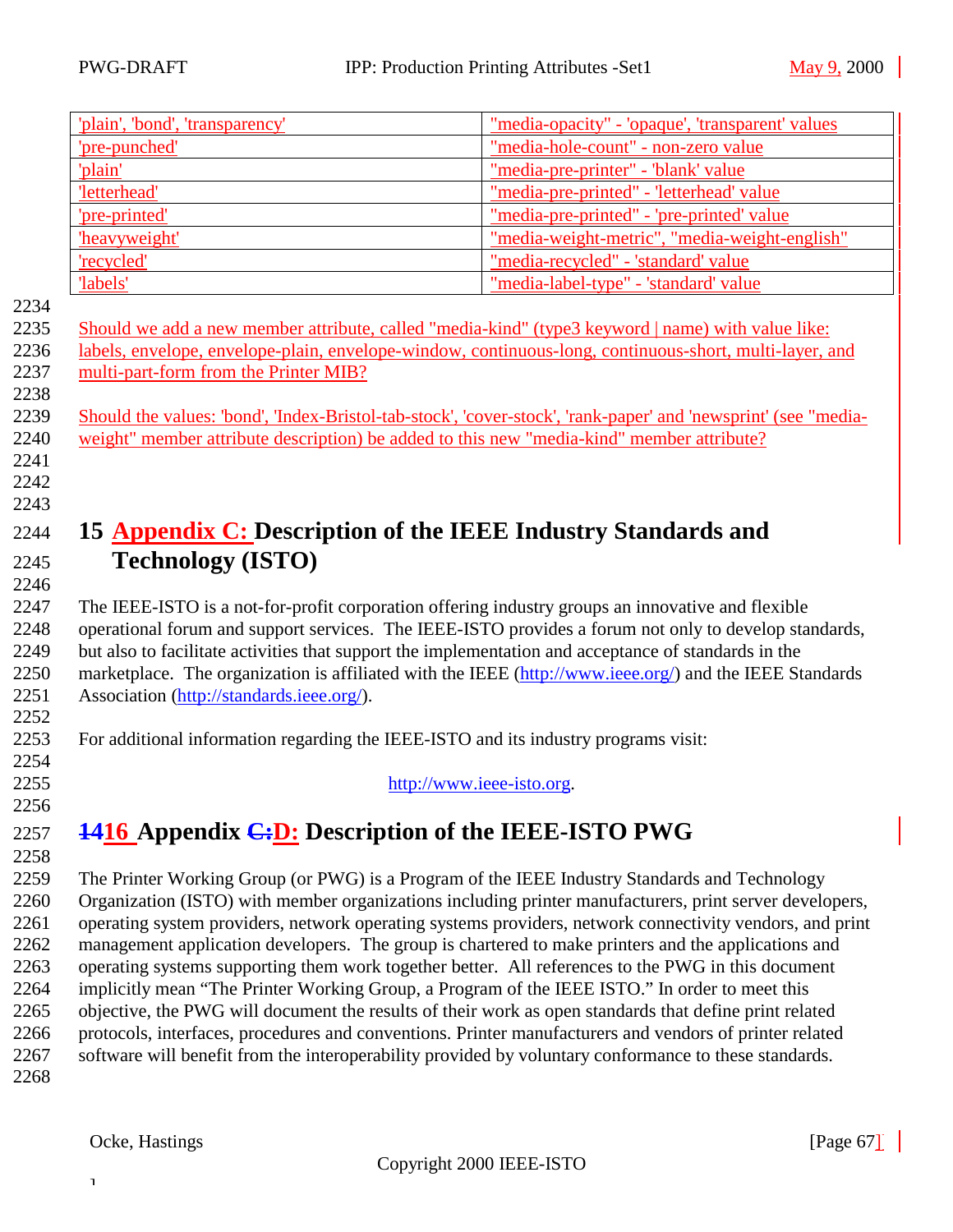<span id="page-67-0"></span> In general, a PWG standard is a specification that is stable, well understood, and is technically competent, has multiple, independent and interoperable implementations with substantial operational experience, and

 enjoys significant public support. 

For additional information regarding the Printer Working Group visit:

http://www.pwg.org

# **1517 Appendix D:E: IEEE Industry Standards and Technology Organization Copyright Statement**

Copyright (C) 2000, IEEE Industry Standards and Technology Organization. All rights reserved.

 This document may be copied and furnished to others, and derivative works that comment on, or otherwise explain it or assist in its implementation may be prepared, copied, published and distributed, in whole or in part, without restriction of any kind, provided that the above copyright notice, this paragraph and the title of the Document as referenced below are included on all such copies and derivative works. However, this document itself may not be modified in any way, such as by removing the copyright notice or references to the IEEE-ISTO and the Printer Working Group, a program of the IEEE-ISTO. 

Title: Internet Printing Protocol: Production Printing Attributes - Set1

 The IEEE-ISTO and the Printer Working Group DISCLAIM ANY AND ALL WARRANTIES, WHETHER EXPRESS OR IMPLIED INCLUDING (WITHOUT LIMITATION) ANY IMPLIED WARRANTIES OF MERCHANTABILITY OR FITNESS FOR A PARTICULAR PURPOSE.

 The Printer Working Group, a program of the IEEE-ISTO, reserves the right to make changes to the document without further notice. The document may be updated, replaced or made obsolete by other documents at any time.

 The IEEE-ISTO takes no position regarding the validity or scope of any intellectual property or other rights that might be claimed to pertain to the implementation or use of the technology described in this document or the extent to which any license under such rights might or might not be available; neither does it represent that it has made any effort to identify any such rights.

- The IEEE-ISTO invites any interested party to bring to its attention any copyrights, patents, or patent applications, or other proprietary rights which may cover technology that may be required to implement the contents of this document. The IEEE-ISTO and its programs shall not be responsible for identifying patents for which a license may be required by a document and/or IEEE-ISTO Industry Group Standard or for conducting inquiries into the legal validity or scope of those patents that are brought to its attention.
- 2311 Inquiries may be submitted to the IEEE-ISTO by e-mail at: